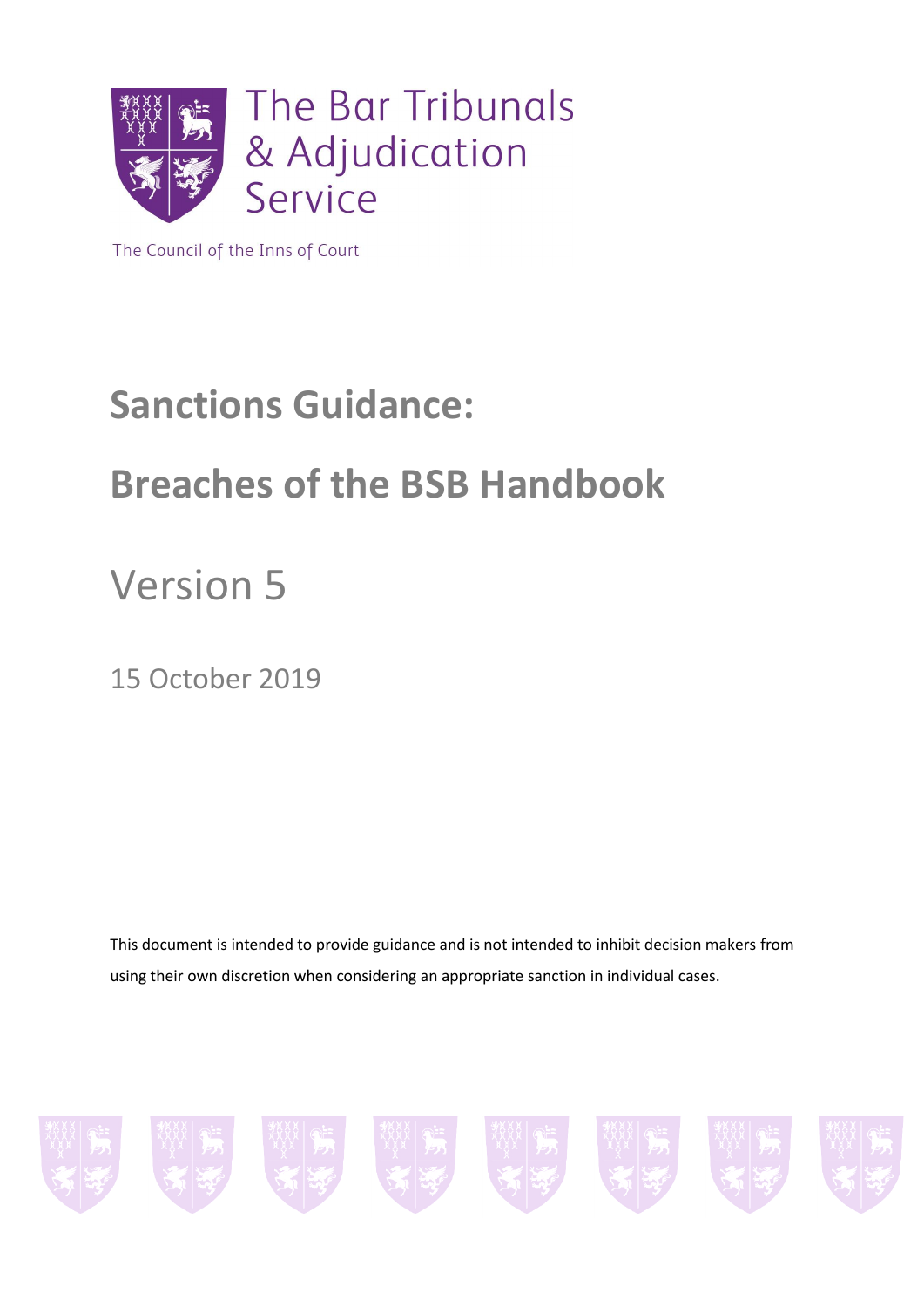**Date of implementation** *January 2014*

**Date of revision**

*15 October 2019*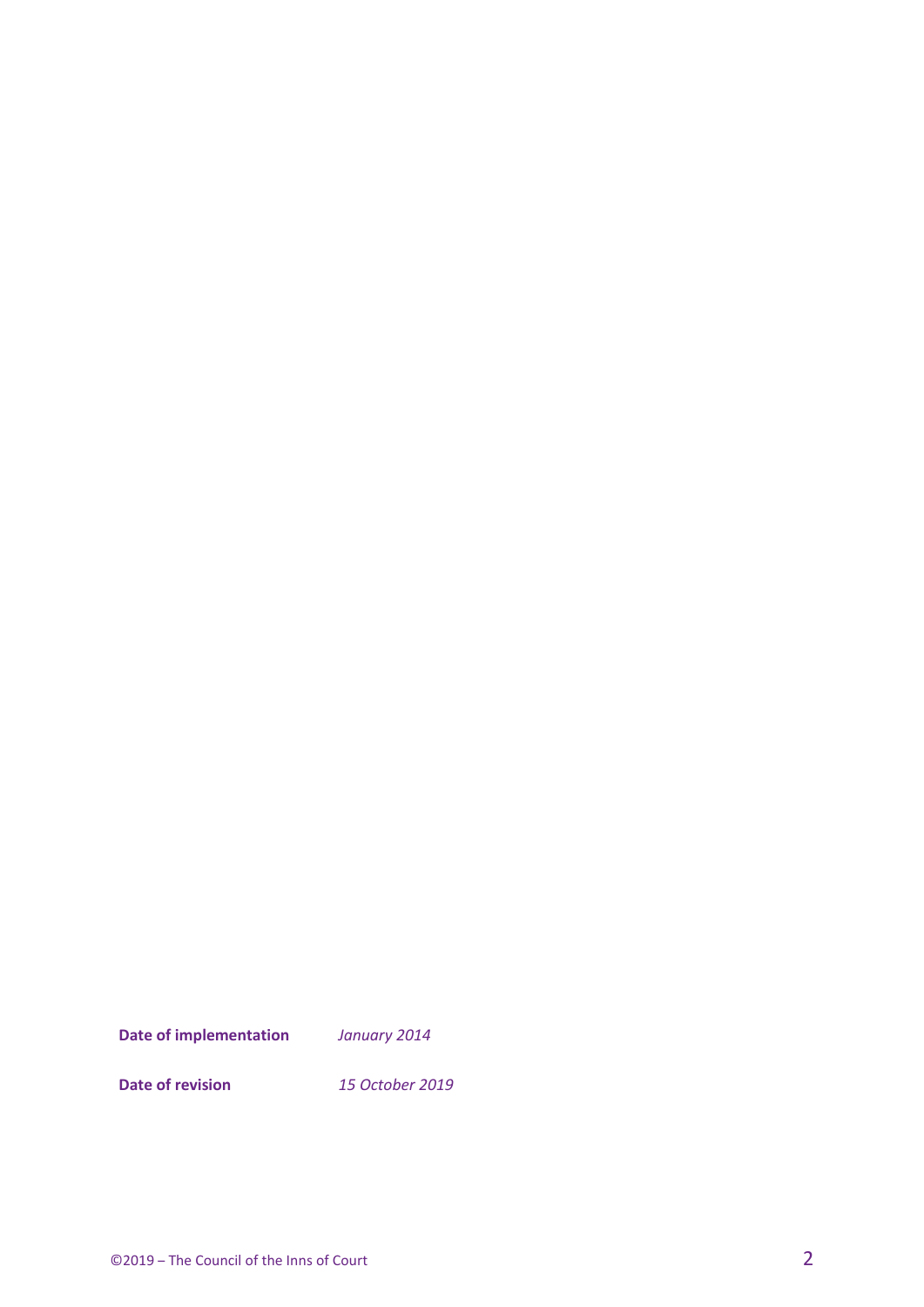# <span id="page-2-0"></span>INTRODUCTION TO THE 5<sup>TH</sup> EDITION OF THE BTAS

# **SANCTIONS GUIDANCE**

*"It is required of lawyers in this country that they should discharge their professional duties with integrity, probity and complete trustworthiness.....*

*A profession's most valuable asset is its collective reputation and the confidence which that inspires.....*

*The reputation of the profession is more important than the fortunes of any individual member. Membership of a profession brings many benefits, but that is a part of the price.":*  Sir Thomas Bingham MR, *Bolton v. Law Society* **(1994) 1 WLR 512***.*

Lord Bingham's words nearly a quarter of a century ago serve to explain why the Council of the Inns of Court has always attached such importance to providing the best guidance it can to those having to impose sanctions for breaches of the Bar Code of Conduct, now to be found in the Bar Standards Board's Handbook.

This is the fifth edition of the Sanctions Guidance endorsed by the Council. Since the last edition it has been updated to incorporate revisions made to the BSB *Handbook,* and in particular the introduction of the BSB's Independent Decision Making Body.

The present Guidance is an update to the comprehensive project undertaken by a BTAS Working Group in 2013. That work involved no less than four pieces of research, a public consultation and an Equality Impact Assessment. In 2015 the Guidance was extended to cover entities authorised by the BSB to provide reserved legal activities as from April that year. In 2018 it was revised again to improve ease of reference to its contents, and to introduce guidance in areas which were not previously covered.

The function of these Guidelines remains unchanged, namely to assist those with the responsibility of imposing the appropriate sanction after charges have been found proven by a BTAS Tribunal. They aim to promote transparency and consistency so that both the profession and the public may know the principles on which sanctions will be applied and be able to identify the probable range of sanction for any particular misconduct.

As Lord Bingham pointed out, orders made by the Tribunal are not primarily punitive. In most cases they will have one or other or both of two objectives. The first is to be sure that the offender does not have the opportunity to repeat the offence, but the second is the most fundamental – namely, "to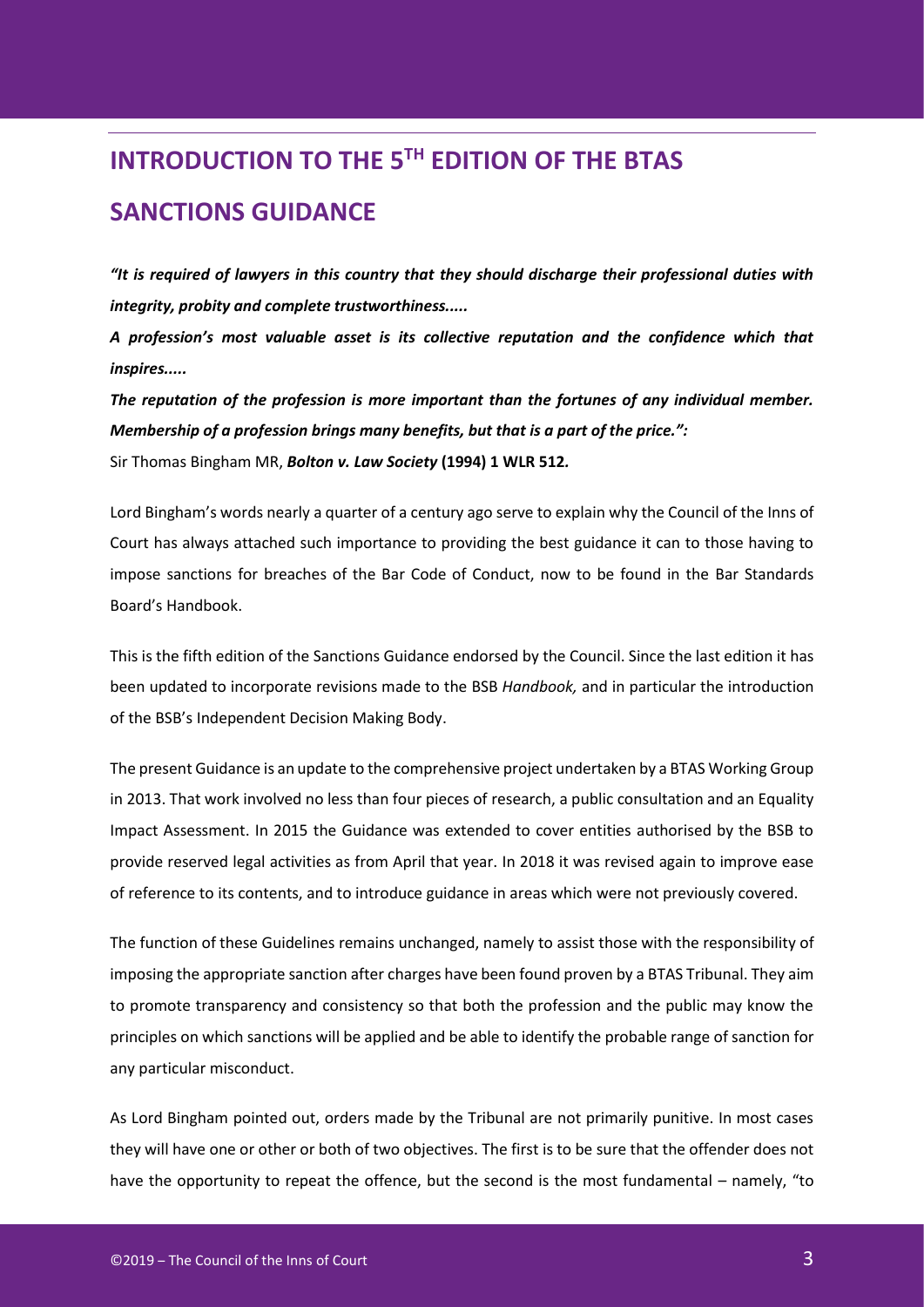maintain the reputation of the... profession as one in which every member, of whatever standing, may be trusted to the ends of the earth."

Part 1 of the Guidance provides general information about the range of sanctions available and the circumstances in which they may be appropriate. Part 2 sets out the starting point for sanctions for breaches of the most common charges under the Handbook. The Bar Standards Board's role is to charge breaches as they think fit, and the Guidance does not purport to address all potential breaches of the Code. Members of Tribunals will always need to use their judgment to fit the sanction to the nature of the case.

In introducing a previous edition of this Guidance, Lord Justice Pitchford emphasised that whilst intended to afford guidance, it is not prescriptive. Those imposing sanctions are free to depart from the Guidance, but if they do, they should be sure they can explain their reasons with clarity.

**Desmond Browne QC**

**President of the Council of the Inns of Court**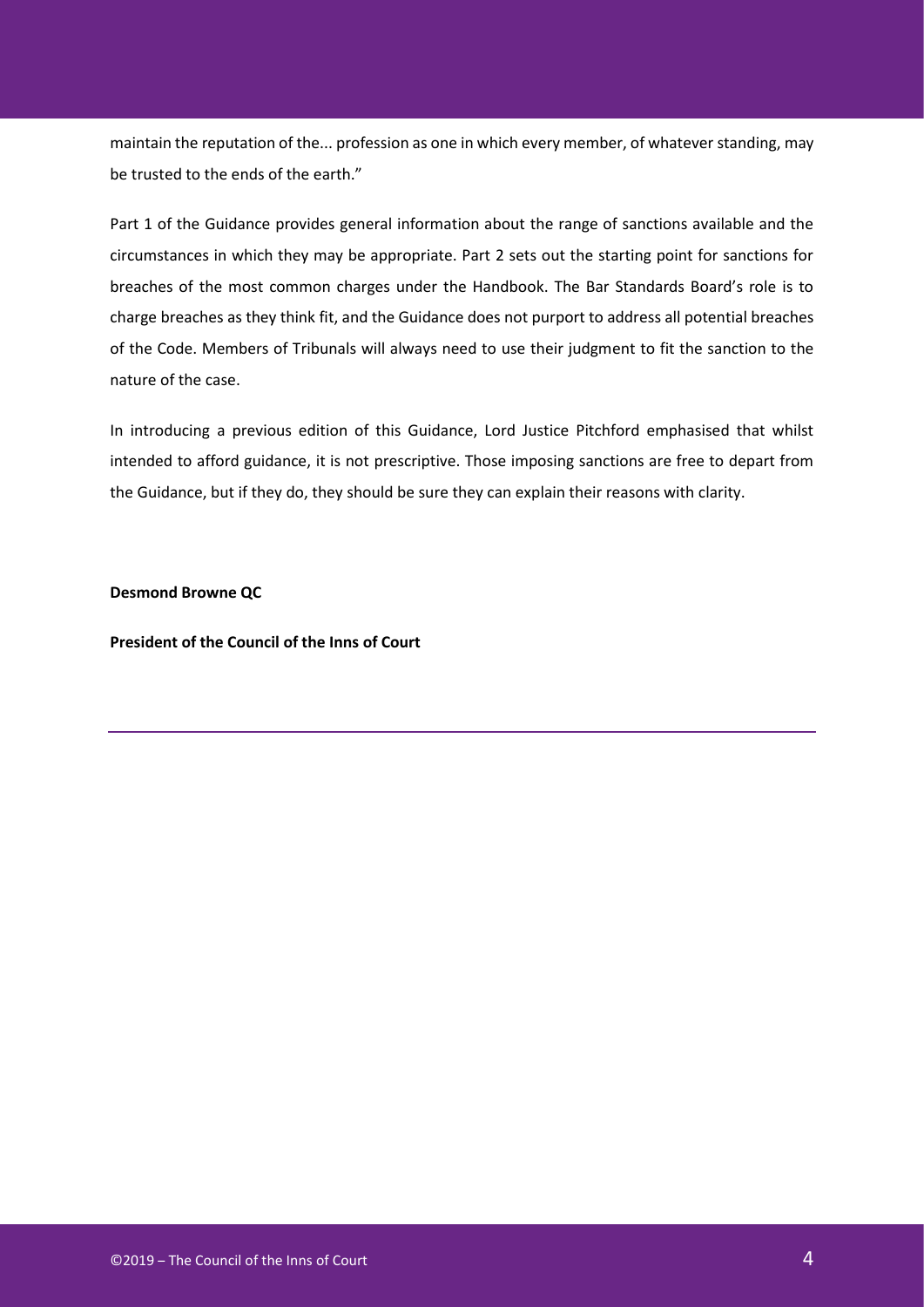| <b>CONTENTS</b> |                                                                       |  |
|-----------------|-----------------------------------------------------------------------|--|
|                 | INTRODUCTION FROM THE PRESIDENT OF THE COUNCIL OF THE INNS OF COURT 3 |  |
|                 |                                                                       |  |
|                 |                                                                       |  |
|                 |                                                                       |  |
|                 |                                                                       |  |
|                 |                                                                       |  |
|                 |                                                                       |  |
|                 |                                                                       |  |
|                 |                                                                       |  |
|                 |                                                                       |  |
|                 |                                                                       |  |
|                 |                                                                       |  |
|                 |                                                                       |  |
|                 |                                                                       |  |
|                 |                                                                       |  |
|                 |                                                                       |  |
|                 |                                                                       |  |
|                 |                                                                       |  |
|                 |                                                                       |  |
|                 |                                                                       |  |
|                 |                                                                       |  |
|                 |                                                                       |  |
|                 |                                                                       |  |
|                 |                                                                       |  |
|                 |                                                                       |  |

j.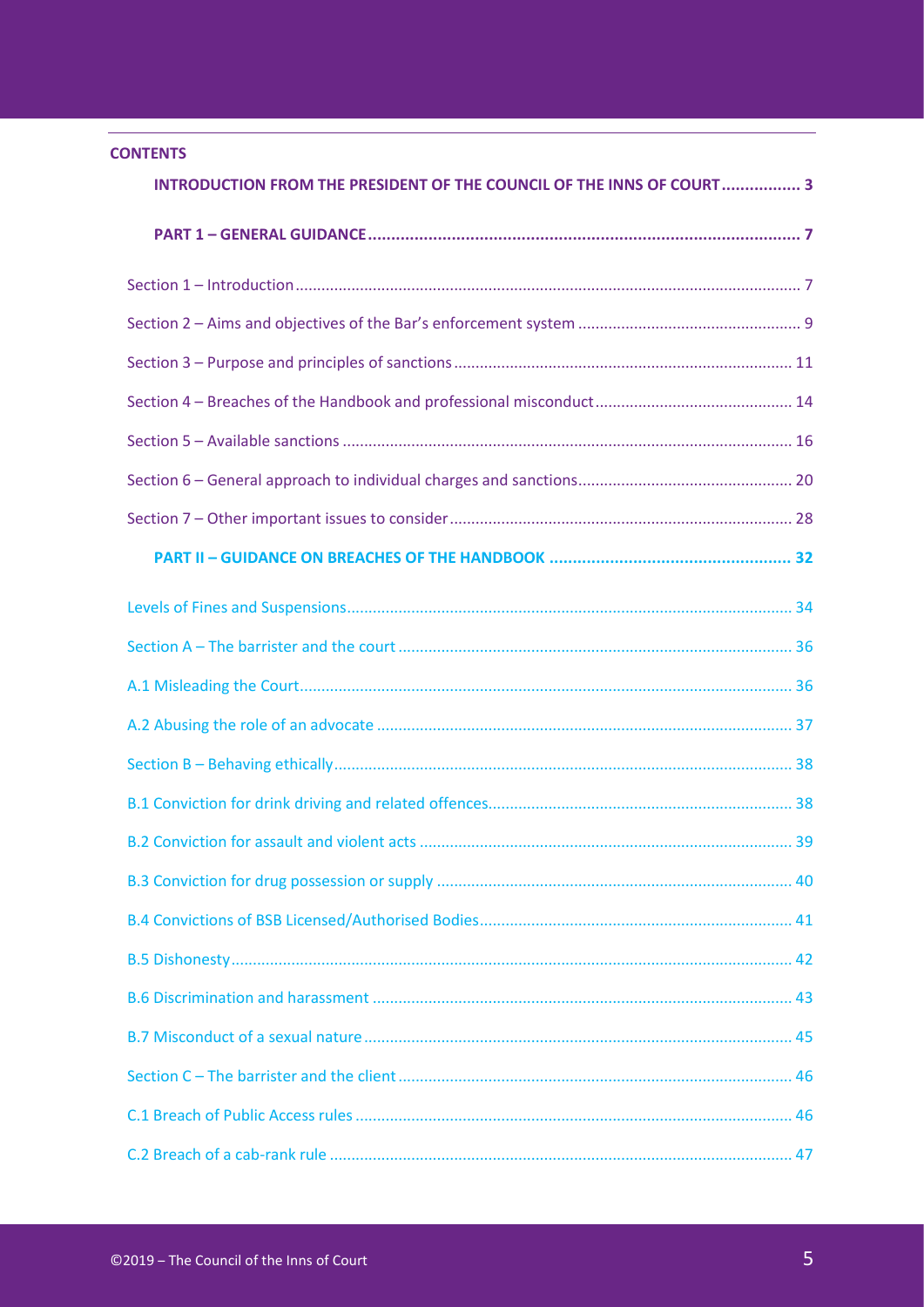| D.3 Failure to comply with an Order of a BTAS Tribunal, the Legal Ombudsman, the BSB or the |  |  |
|---------------------------------------------------------------------------------------------|--|--|
|                                                                                             |  |  |
|                                                                                             |  |  |
|                                                                                             |  |  |
|                                                                                             |  |  |
|                                                                                             |  |  |
| E.1 Poor administration of practice/chambers/BSB Licensed or Authorised Body  64            |  |  |
|                                                                                             |  |  |
|                                                                                             |  |  |
|                                                                                             |  |  |
|                                                                                             |  |  |
| ANNEX 2 - WORDING OF SANCTIONS AND FINDINGS AND SANCTIONS SHEET 75                          |  |  |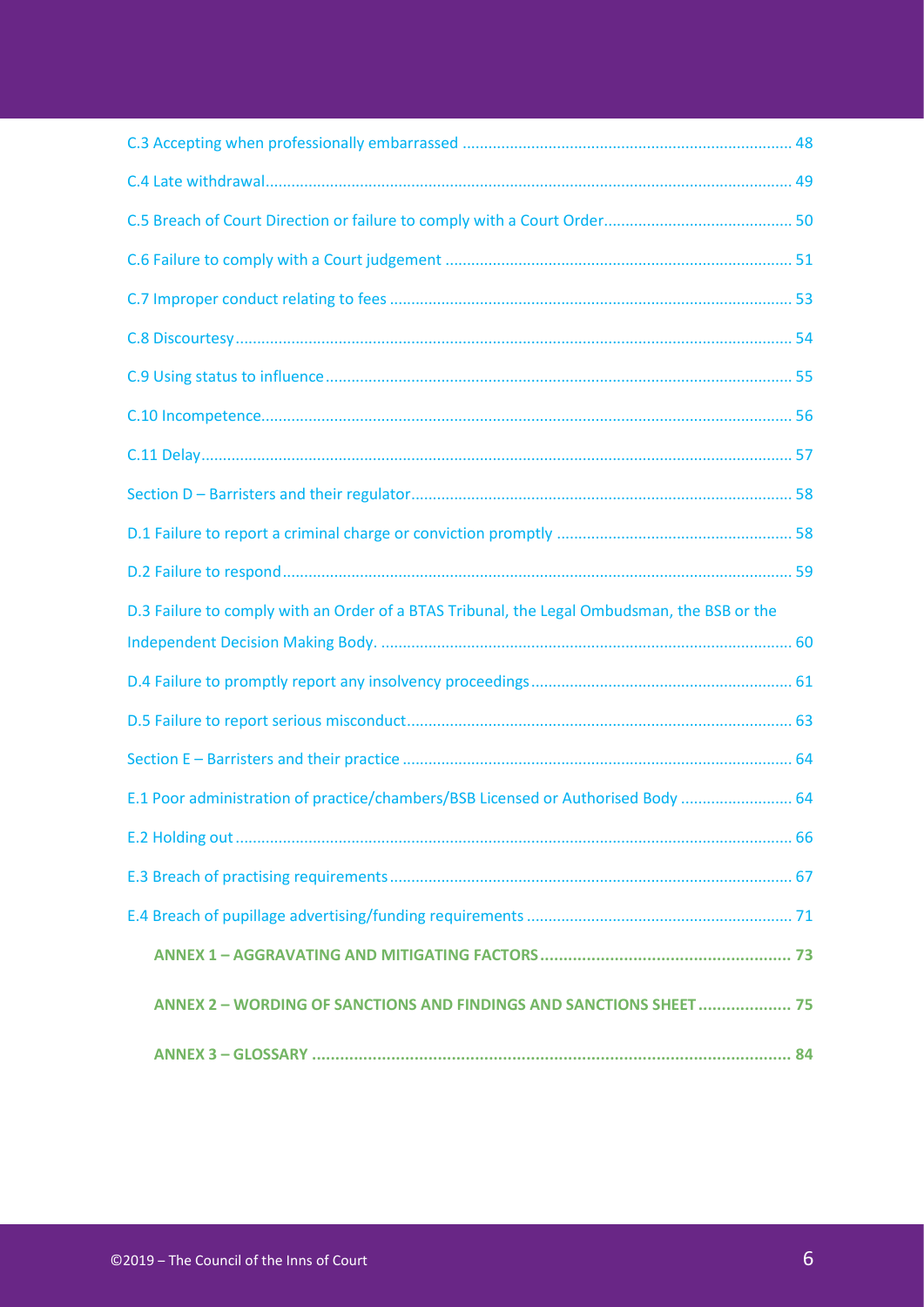# <span id="page-6-0"></span>**PART 1 – GENERAL GUIDANCE**

## <span id="page-6-1"></span>**Section 1 – Introduction**

- 1.1 This guidance has been developed by The Bar Tribunals and Adjudication Service ('BTAS') in collaboration with the Bar Standards Board ('BSB'), for use by the Independent Decision Making Body (IDB) of the BSB and members of BTAS's Disciplinary Tribunals ('decision makers') when considering what sanctions should be imposed where a finding of professional misconduct has been made for a breach of the BSB Handbook.
- 1.2 The guidance is publicly available and allows respondent barristers**<sup>1</sup>** , complainants and other interested parties to gauge, in advance, the potential sanction that might be imposed in a particular case. For more information on BTAS's Disciplinary Tribunals please visit the BTAS website (**[www.tbtas.org.uk](http://www.tbtas.org.uk/)**). For more information about the complaints process, please see the Complaints and Professional Conduct section on the BSB's website (**[www.barstandardsboard.org.uk](http://www.barstandardsboard.org.uk/)**).
- 1.3 The guidance provides decision makers with a basis for considering what sanctions are appropriate in any given case and is intended to promote proportionality, consistency and transparency in sanctions. *However, it must be stressed that it is not intended to interfere with decision makers' powers to impose whatever sanctions are appropriate in the circumstances of individual cases. Decision makers must exercise their own judgement when deciding on the sanctions to impose and must also ensure that any sanction is appropriate and fair, based on the individual facts of the case.* Written reasons should be given for all sanctions imposed including any aggravating or mitigating factors. *Care should be taken to include in the written reasons the basis for departing to a significant extent from this guidance.*

#### Equality and diversity statement**<sup>2</sup>**

1.4 The Bar Tribunals and Adjudication Service is committed to eliminating unlawful discrimination and encouraging diversity and inclusion. BTAS will monitor and publish equality and diversity data in line with any similar requirement placed upon the BSB by the Legal Services Board. Similarly, BTAS will monitor and publish equality and diversity data in

<sup>&</sup>lt;sup>1</sup> Including self-employed barristers, employed barristers, unregistered barristers and BSB authorised persons as per the BSB Handbook.

<sup>&</sup>lt;sup>2</sup> For further detail about BTAS's commitment to equality and diversity please see BTAS's Equality and Diversity Policy.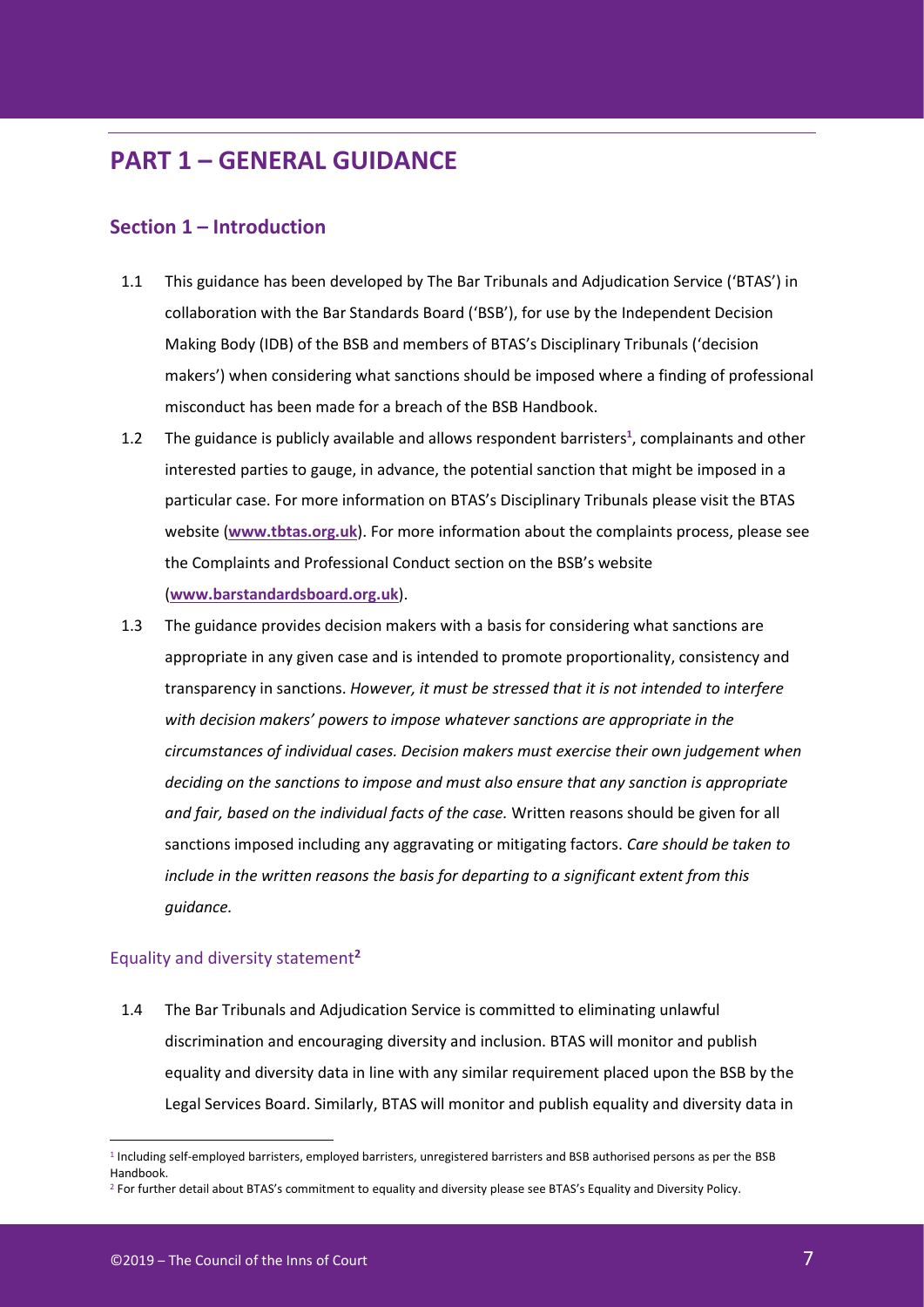relation to our disciplinary panel members, clerks and Inns' Conduct Committee (ICC)**<sup>3</sup>** lay members. BTAS opposes all forms of unlawful discrimination.

- 1.5 BTAS is committed to playing its part in furthering the regulatory objectives set out in the Legal Services Act 2007 to encourage an independent, strong, diverse and effective legal profession. It is also committed to meeting in full the Equality Duty (section 149 of the Equality Act 2010), as well as complying with the requirements of the Equality Act 2010 (Specific Duties) Regulations 2011.
- 1.6 BTAS will therefore have due regard to the need to take steps to meet the aims of Equality Duty, namely to:
	- eliminate unlawful discrimination, harassment and victimisation and any other conduct prohibited by the Act;
	- advance equality of opportunity between people who share a protected characteristic and people who do not share it; and,
	- foster good relations between people who share a protected characteristic and people who do not share it.
- 1.7 The BSB is equally committed to the meaningful compliance with equalities legislation in every aspect of its work, to demonstrate best equalities and anti-discrimination practice. More information on the BSB's approach to equality and diversity can be found at **[https://www.barstandardsboard.org.uk/about-barstandards-board/equality-and](https://www.barstandardsboard.org.uk/about-barstandards-board/equality-and-diversity/)[diversity/](https://www.barstandardsboard.org.uk/about-barstandards-board/equality-and-diversity/)**.
- 1.8 Everyone who is acting for or on behalf of BTAS including panel members is expected to adhere to the spirit and letter of the Equality Act 2010. Panel members should bear this commitment in mind when considering sanction.

<sup>&</sup>lt;sup>3</sup> The Inns' Conduct Committee (ICC), a committee responsible for adjudicating on any misconduct issues arising from applications for admission to an Inn of Court or misconduct matters relating to student members of an Inn.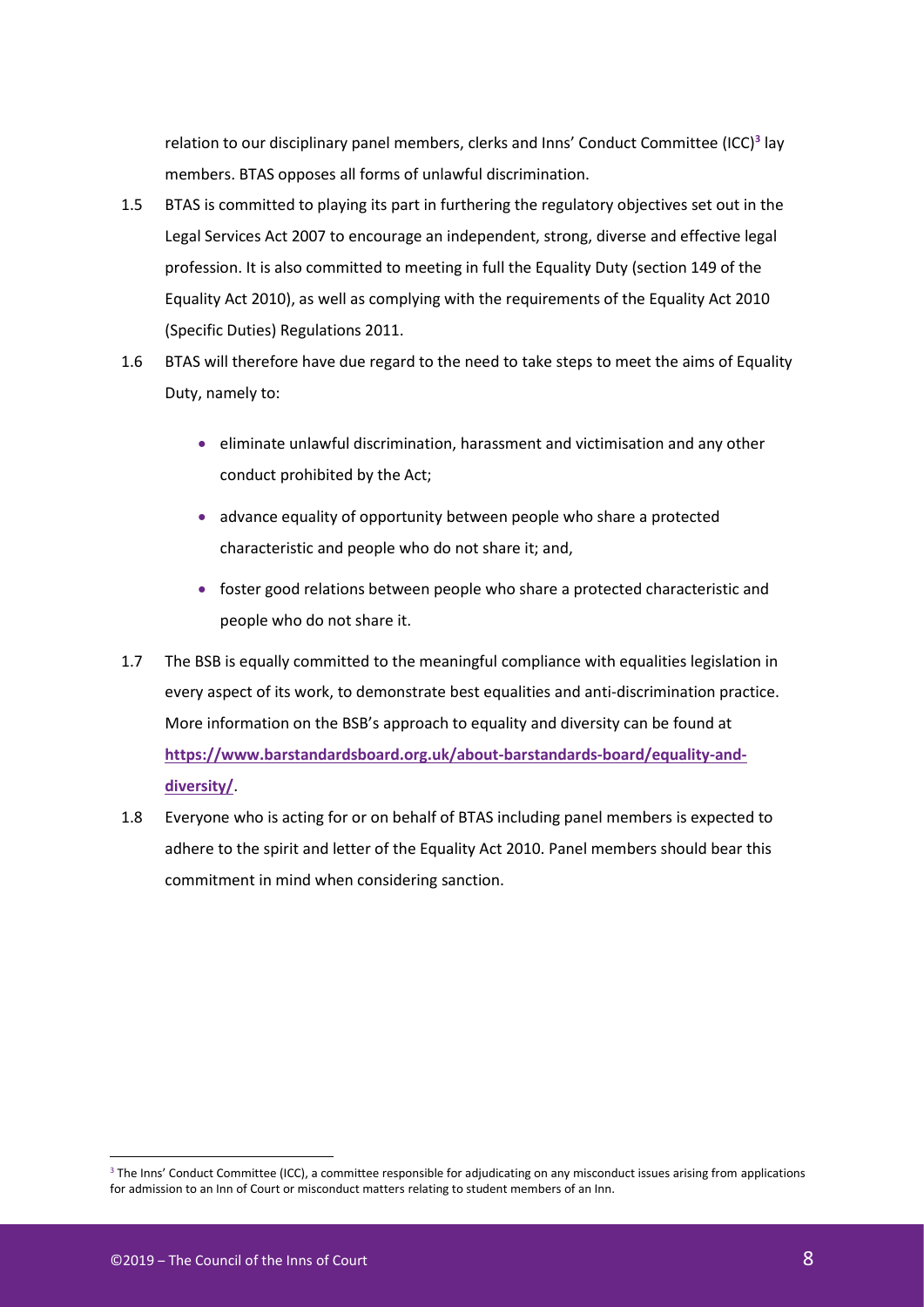# <span id="page-8-0"></span>**Section 2 – Aims and objectives of the Bar's enforcement system**

- 2.1 The Bar Tribunals and Adjudication Service ('BTAS') is responsible for recruiting; appointing and administering disciplinary panels, including Disciplinary Tribunals which consider allegations of professional misconduct against barristers and BSB authorised bodies. The Bar Standards Board investigates and prosecutes disciplinary matters and BTAS's involvement ensures the independence of the adjudicatory panels.
- 2.2 BTAS is committed to the statement of purpose set out in the COIC disciplinary tribunals and hearings review group final report**<sup>4</sup>** to:
	- provide a hearings service that is efficient, effective, timely, professional and transparent and one that uses up to date practises and approaches.
	- facilitate high quality decision-making in the public interest; and,
	- be independent, providing clear separation of the adjudicatory function from the BSB, as the prosecuting body for the Bar.

### Background to the Bar's enforcement system

- 2.3 The BSB came into existence on 1 January 2006 following a decision to separate the regulation of the Bar from the representative functions of the Bar Council. The Bar Council has delegated to the BSB all of its regulatory functions including investigation of complaints and the subsequent prosecution of barristers for breaches of the Handbook. However, the final decision as to whether a barrister has breached the Handbook is a matter for independent panels appointed by the Bar Tribunals and Adjudication Service (BTAS). In limited circumstances, a panel of the IDB (an 'IDP') BSB can determine disciplinary charges for professional misconduct with the agreement of the barrister.
- 2.4 The operation of the Bar's enforcement system is governed by the BSB's high level strategic objectives as well as the specific aims and objectives of the enforcement system. Therefore, all decisions regarding the action to be taken in relation to individual complaints are taken by the BSB in the context of the objectives and aims set out below.

<sup>4</sup> In late 2011, COIC commissioned a Review Group, chaired by Desmond Browne QC, to examine its disciplinary procedures. The Review Group published their report ("the Browne Report") to COIC on 18 July 2012; the full report is available at[: http://www.tbtas.org.uk/wp-content/uploads/2015/06/Final-Report-From-The-Council-Of-The-Inns-Of-Court-COIC-](http://www.tbtas.org.uk/wp-content/uploads/2015/06/Final-Report-From-The-Council-Of-The-Inns-Of-Court-COIC-)[Disciplinary-Tribunals-And-Hearings-Review-Group.pdf.](http://www.tbtas.org.uk/wp-content/uploads/2015/06/Final-Report-From-The-Council-Of-The-Inns-Of-Court-COIC-)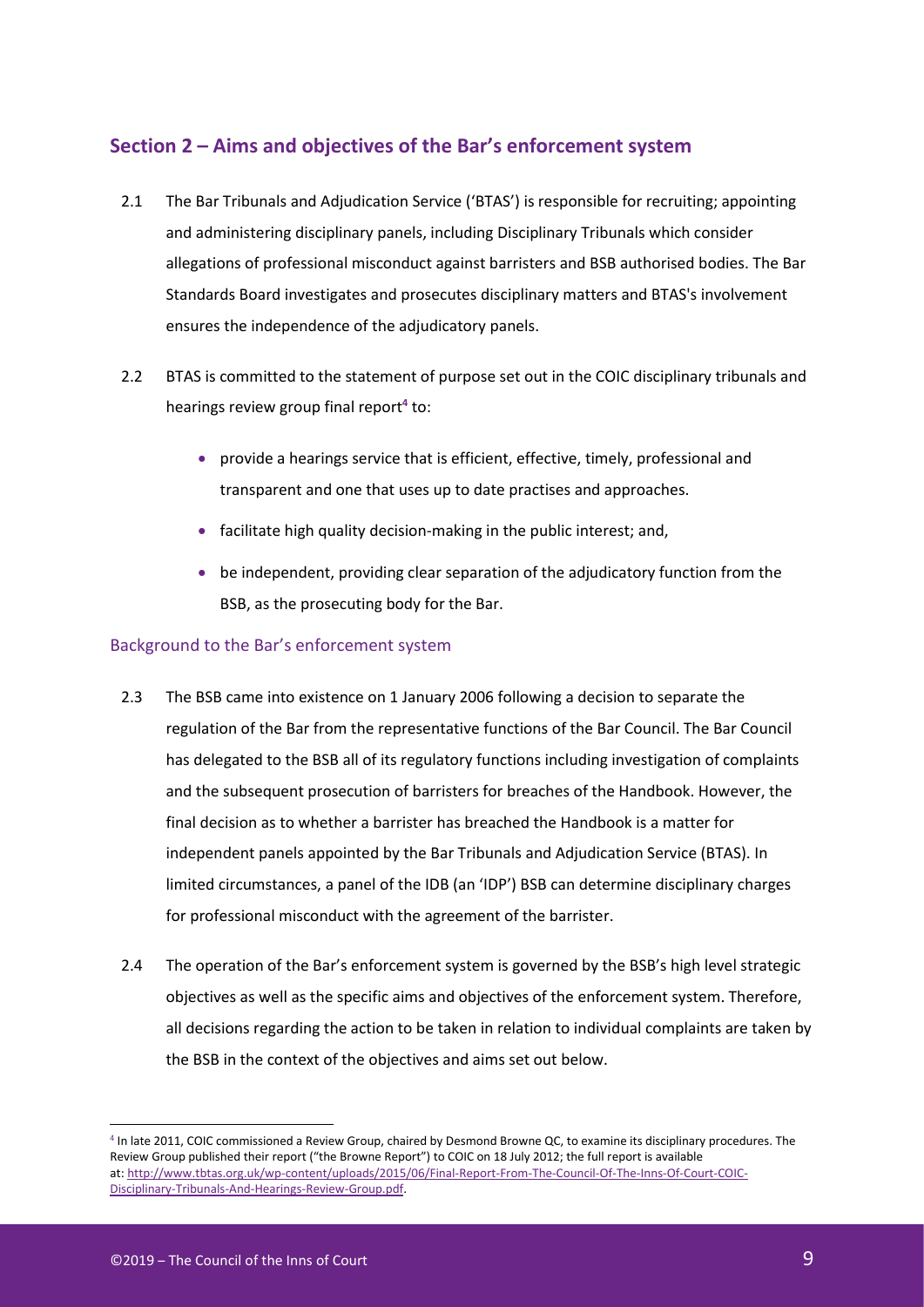- 2.5 The BSB's aims applicable to the enforcement system are:
	- To act in the public interest;
	- To protect the public and other consumers of legal services;
	- To maintain the high standards of the Bar;
	- To promote confidence in the complaints and disciplinary process, and,
	- To make sure that complaints about conduct are dealt with fairly, consistently and with reasonable speed.
- 2.6 In taking these aims forward, the BSB is committed to ensuring that the Bar's enforcement system operates according to the following objectives:
	- To deal with complaints made against barristers promptly, thoroughly and fairly;
	- To ensure appropriate action is taken against barristers who breach the BSB Handbook; and,
	- To be open, fair, transparent and accessible.
- 2.7 Most decisions regarding the sanctions to impose in relation to professional misconduct are taken by the independent panels appointed by BTAS who are not directly subject to the aims and objectives of the BSB. Nevertheless, BTAS fully supports the BSB's aims and objectives, and urges disciplinary panel members to take them into account when dealing with disciplinary cases.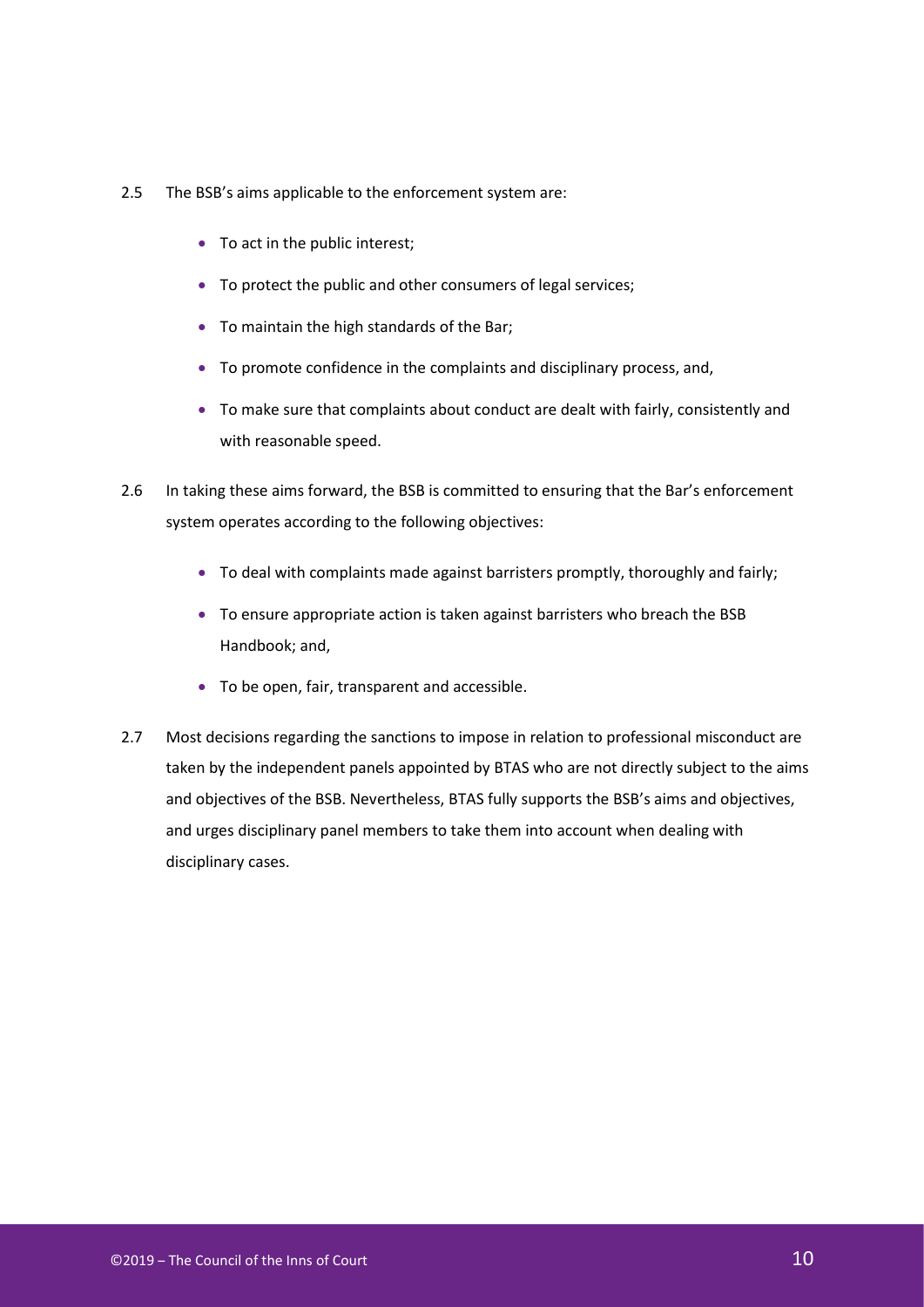## <span id="page-10-0"></span>**Section 3 – Purpose and principles of sanctions**

- 3.1 The purposes of applying sanctions for professional misconduct are:
	- a. To protect the public and consumers of legal services;
	- b. To maintain high standards of behaviour and performance at the Bar;
	- c. To promote public and professional confidence in the complaints and disciplinary process.
- 3.2 The three purposes of applying sanctions (outlined above) have equal weighting; in fulfilling the purposes it is important to avoid the recurrence of behaviour by the individual or the authorised body as well as provide an example in order to maintain public confidence in the profession. Decision makers must take all of these factors into account when determining the appropriate sanction to be imposed in an individual case. Decision makers should also bear in mind that sanctions are preventative and not intended to be punitive in nature but nevertheless may have that effect.

#### Deterrence and upholding standards

3.3 In some cases, the sanction imposed may be necessary to act as a deterrent to other members of the profession. Therefore, when considering a sanction, it may be necessary not only to deter the individual barrister or authorised body from repeating the behaviour, but also to send a signal to the profession and the public that the particular behaviour will not be tolerated. A deterrent sanction would be most applicable where there is evidence that the behaviour in question seems to be prevalent in relation to numbers of barristers within the profession.

#### Proportionality

3.4 In deciding what sanctions (if any) to impose, the decision maker should ensure that the sanctions are proportionate, weighing the interests of the public with those of the practitioner or authorised body. Proportionality is not a static concept and will vary according to the nature of the breach and the background of the individual barrister or authorised body. For example, a first time breach of the practising requirements would rarely, if ever, warrant a suspension or disbarment but a similar breach, having been committed many times without remorse or any attempt to remedy the situation, might warrant consideration of suspension or disbarment. Repeated breaches of relatively minor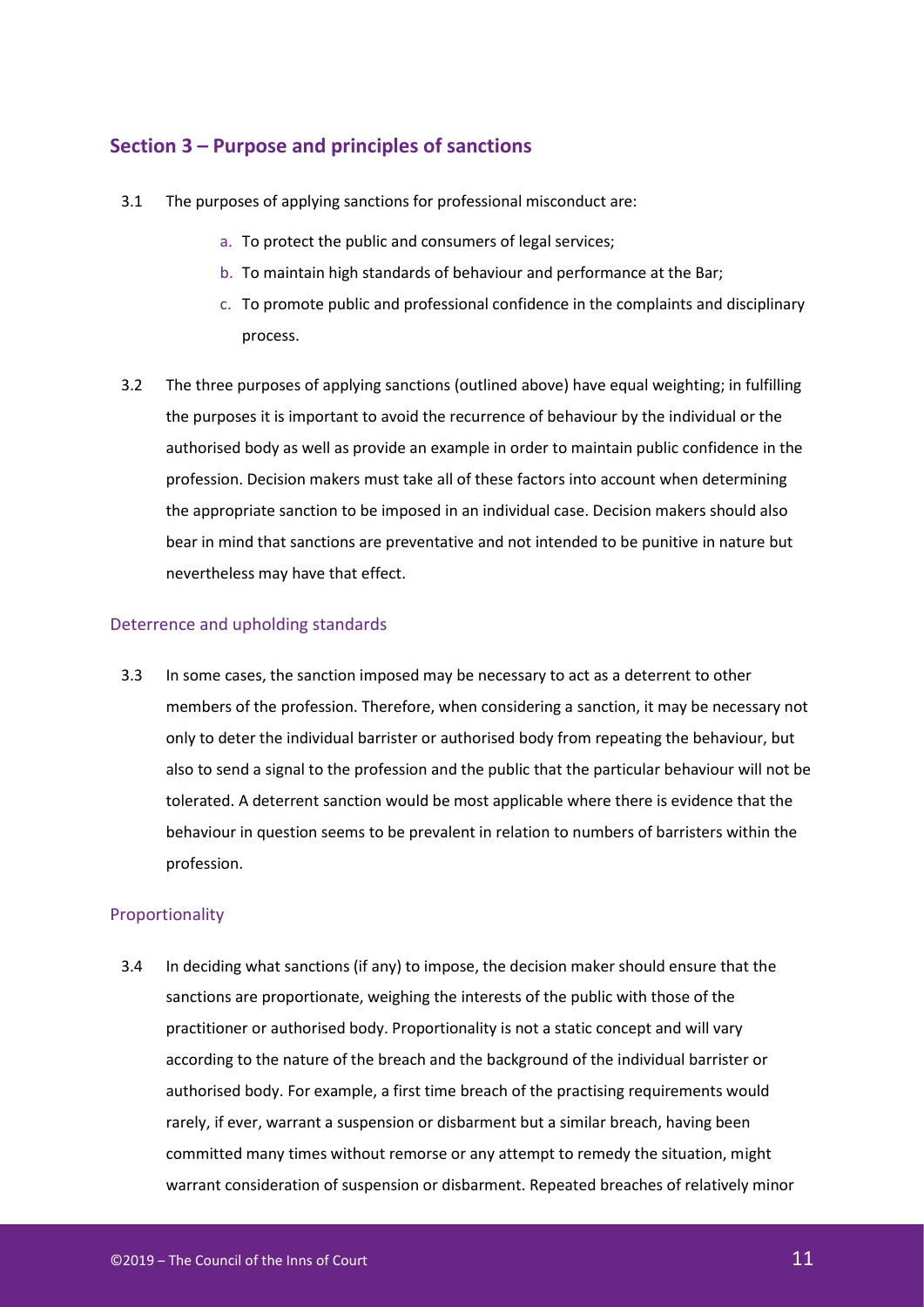provisions of the Handbook may indicate a significant lack of organisation, integrity, or insight on the part of the barrister or authorised body which could represent a risk to the public and undermine confidence in the profession. Sanctions should be reflective of the seriousness and circumstances of the conduct e.g. where the incentive for breaching the Handbook was for financial gain the sanction should reflect that. The sanction imposed should be no more onerous than the circumstances require, the lowest proportionate punishment should be imposed in any particular case. The decision maker should consider the totality of the breaches when considering proportionality.

#### Determining Sanction

3.5 When a panel has found a charge proven or when the respondent admits the misconduct charged, the panel must then consider sanction. The panel then hears submissions on sanction before retiring to determine the appropriate sanction for the breach. Below is a step by step guide to determining sanction:

**Step 1** – Consider the following checklist of relevant factors:

- Individual facts of the case breaches of the Handbook will differ significantly. The panel is entitled to form a view based on the individual facts of each case.
- Assessing the seriousness of the breach How serious is the breach? Where does the breach sit on the scale of seriousness?
- Culpability how culpable is the respondent for the breach? Did the breach arise from planned or intentional actions?
- Actual harm or the risk of harm what was the outcome of the breach? Did the breach involve actual harm or the risk of harm? Does the breach impact the general reputation of the bar? Is there harm to the public as a result of the breach?
- Aggravating & mitigating factors see Annex 1 for a list of potential aggravating and mitigating factors, please note this list is not exhaustive.
- Personal circumstances of the individual barrister
- Previous disciplinary/professional record is the barrister or authorised body of previous good professional standing (see paragraphs 7.1 & 7.2)
- Reflect on any equality and diversity factors within the case and the panel's commitment to the Equality Act 2010 (see paragraph 1.6 above).

**Step 2** – Look up the offence/breach within the Guidance (Part 2).

**Step 3** – Decide whether to reduce, stay or increase the sanction in the circumstances of the case.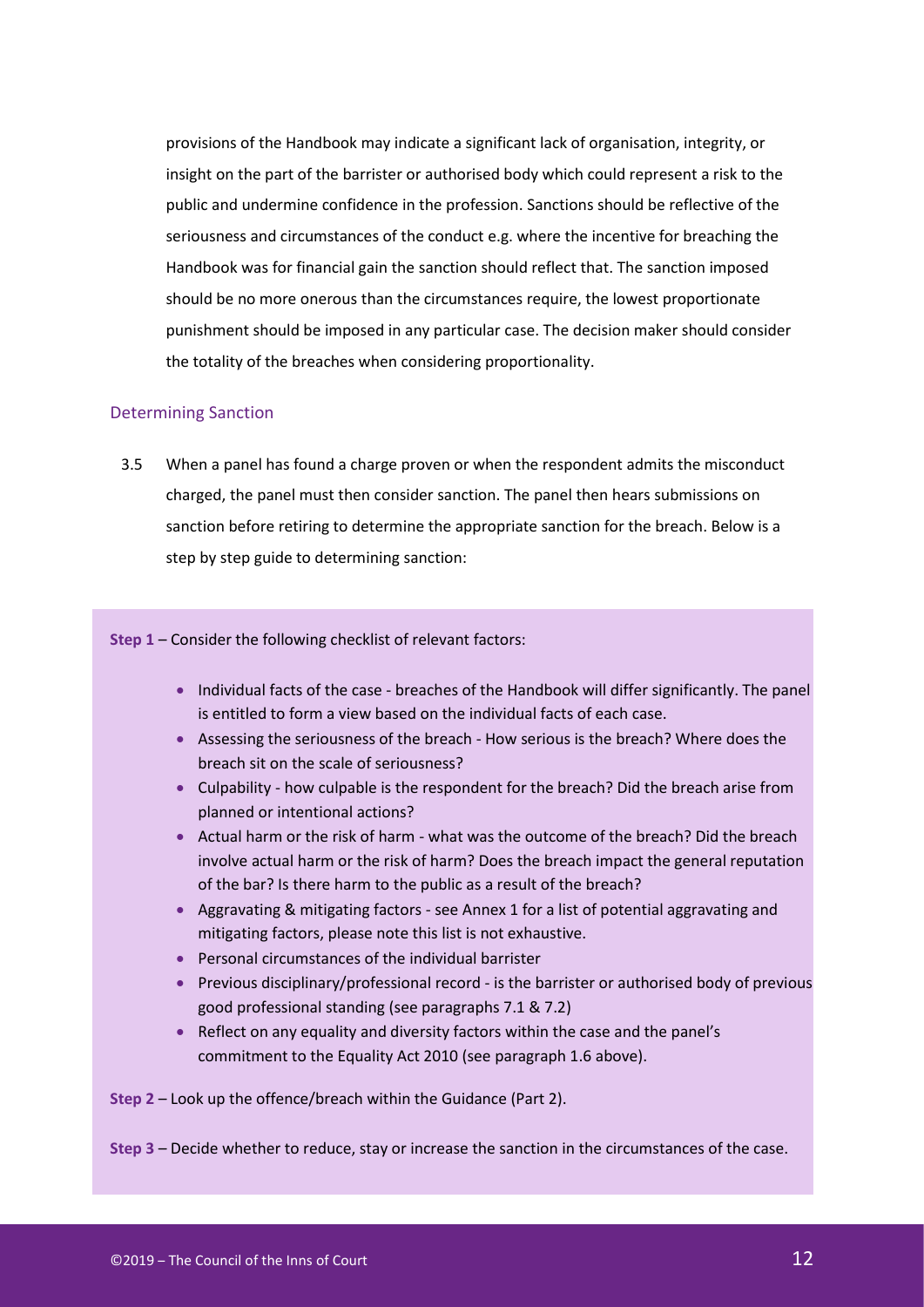**Step 4** – Decide whether a concurrent or consecutive sanction would be appropriate.

**Step 5** – Give your reasons.

#### Giving reasons

- 3.6 You must give reasons for the sanction imposed. Reasons need not be unduly extensive but must clearly inform the parties why you have reached the decision you have.
- 3.7 The following points may prove useful when drafting reasons for sanction:
	- Summarise submissions and any evidence offered on sanctions and the Panel's position on them.
	- Explain the Panel's decision and the reasons for that decision with reference to this guidance.
	- Include any aggravating or mitigating factors present within the case that were taken into account.
	- If conditions or suspension have been imposed on the barrister or authorised body, explain the reason(s) for their duration.
	- Explain any significant departure from the Sanctions Guidance

#### What happens next $5$ ?

- 3.8 Once the panel have completed, signed and dated the finding and sanction sheet, a detailed Report on Finding and Sanction should be produced outlining the finding/sanction and reasons for that finding /sanction, including any costs or fines and the date by which they should be paid.
- 3.9 All findings of professional misconduct will be published on the BTAS**<sup>6</sup>** website within fourteen days of the Tribunal's finding, regardless of whether the sanction has been pronounced or an appeal submitted. All findings of professional misconduct currently remain on the barrister's or authorised body's record indefinitely.

<sup>5</sup> For an in depth explanation of the procedure of Disciplinary Tribunals see BTAS's *Disciplinary Tribunals Reference Guide* <sup>6</sup> See BTAS's *Publication Policy* for further details.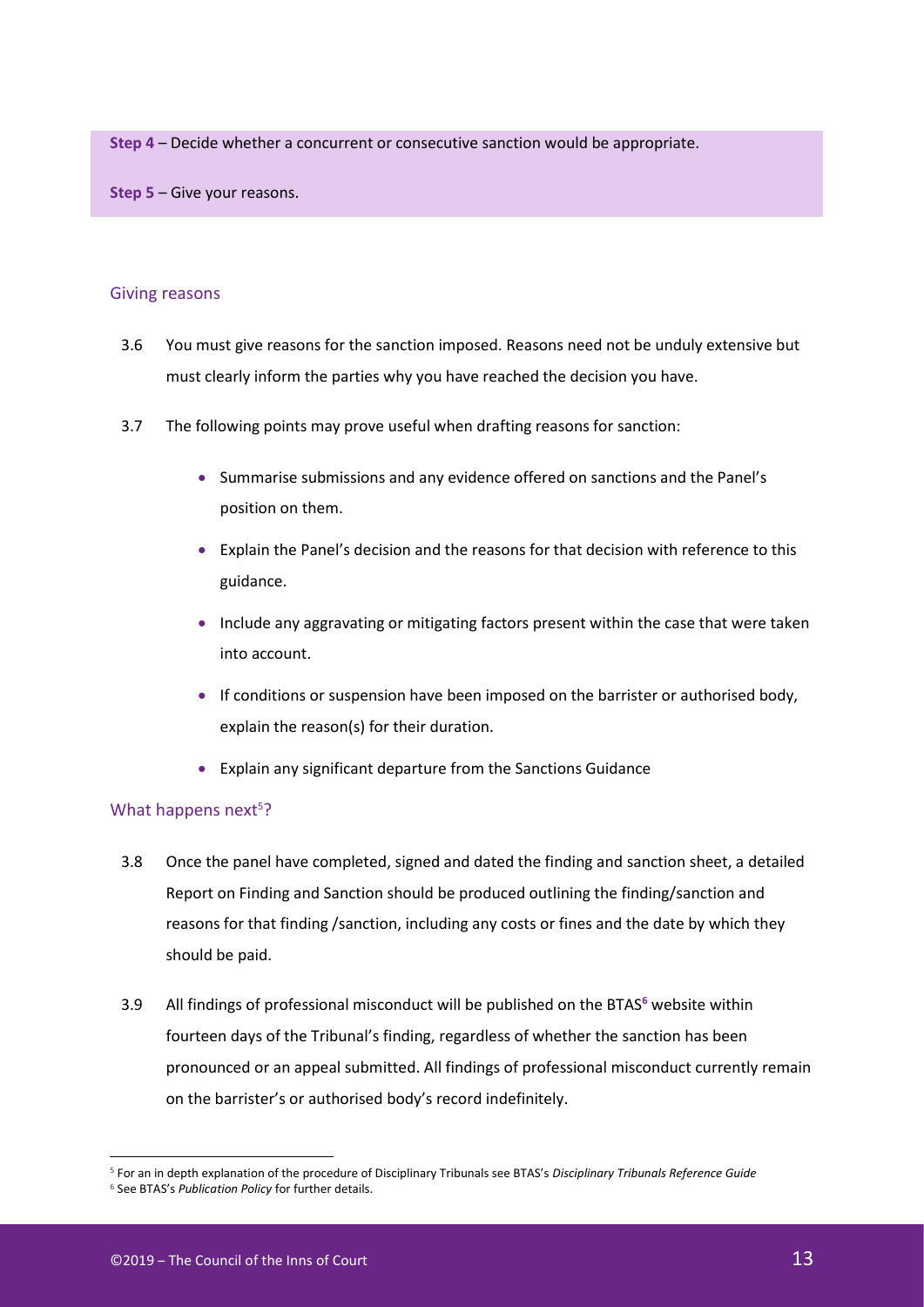- 3.10 The respondent has 21 days in which to submit a notice of appeal against finding or sanction.
- 3.11 If the respondent has not appealed the finding/sanction or such an appeal by the respondent has been dismissed, the required action will be taken to carry the sanction into effect.

## <span id="page-13-0"></span>**Section 4 – Breaches of the Handbook and professional misconduct**

#### Introduction

4.1 The behaviour of barristers both in their professional lives and, to a limited extent their personal lives, and the behaviour of authorised bodies, is governed by the Handbook, particularly the Code of Conduct which is set out in Part 2 of the Handbook. The BSB is responsible for considering complaints about breaches of the Handbook. Panels of the Independent Decision Making Body (IDP's) and, in some circumstances, staff, have the power to refer complaints for disciplinary action In the case of the IDP's, they also have the power to determine some charges of professional misconduct with the respondent's consent<sup>7</sup>, impose administrative sanctions, and decide to take no further action or dismiss a complaint. The full powers of BSB's staff and the IDB in relation to decision making are set out in Part 5 of the Handbook.

- 4.2 The structure of the Handbook is based on Core Duties supplemented by Conduct Rules which are accompanied by Guidance. Parts 1 -3 of the Handbook list at the beginning the Outcomes the Rules in that section are designed to achieve. The Core Duties and the Rules are mandatory whereas the Guidance is not. Failure to comply with the guidance is not in itself a breach of the Handbook but the barrister or authorised body will need to show how their obligations have been met if they depart from the Guidance. The Outcomes are also not mandatory but will be taken into account by the BSB when considering how to respond to alleged breaches.
- 4.3 Professional misconduct is now defined in the Handbook as "a breach of the Handbook by an applicable person which is not appropriate for disposal by way of the imposition of administrative sanctions". All breaches of the Handbook (i.e. breaches of the Core Duties, Scope of Practice Rules, and the Conduct Rules) can now potentially be dealt with by the imposition of an administrative sanction by the BSB and, by definition, where such disposals are made; the breaches do not constitute professional misconduct. Complaints will only be

<sup>7</sup> The Determination by Consent Procedure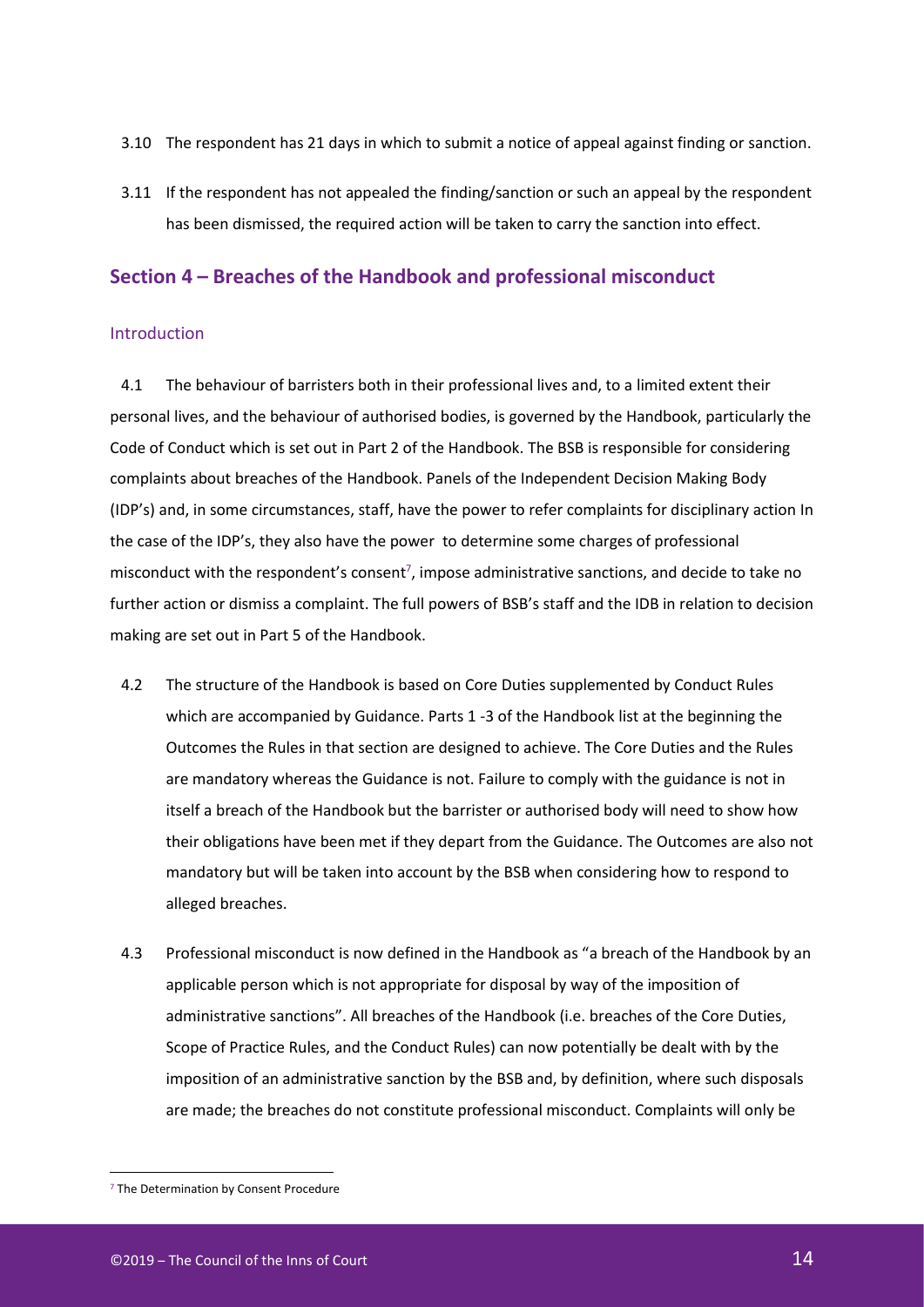referred to a Tribunal by the BSB where it does not consider administrative sanctions appropriate. The only exception is where the complaint involves a conviction for dishonesty or deception. In such cases the Complaints Regulations require that the complaint must be referred to a Disciplinary Tribunal.

#### Powers to address breaches of the Handbook

- 4.4 Where the BSB has decided that administrative sanctions are not an appropriate means to address a complaint, it will only refer a matter to a Disciplinary Tribunal where it considers there is a realistic prospect of a finding of professional misconduct being made and it is in the public interest, having regard to the regulatory objectives, for a referral to be made.
- 4.5 When considering a referral to a Disciplinary Tribunal, the BSB also has the option, in appropriate cases, to direct instead that the complaint be subject to the Determination by Consent procedure (DBC). This procedure allows the IDP to determine charges of professional misconduct on the papers but only with the consent of the barrister or authorised body. The IDP powers of sanctioning under the DBC procedure are limited to reprimands, advice as to future conduct, orders to complete continuing professional development and fines; it cannot impose a suspension or disbar a barrister.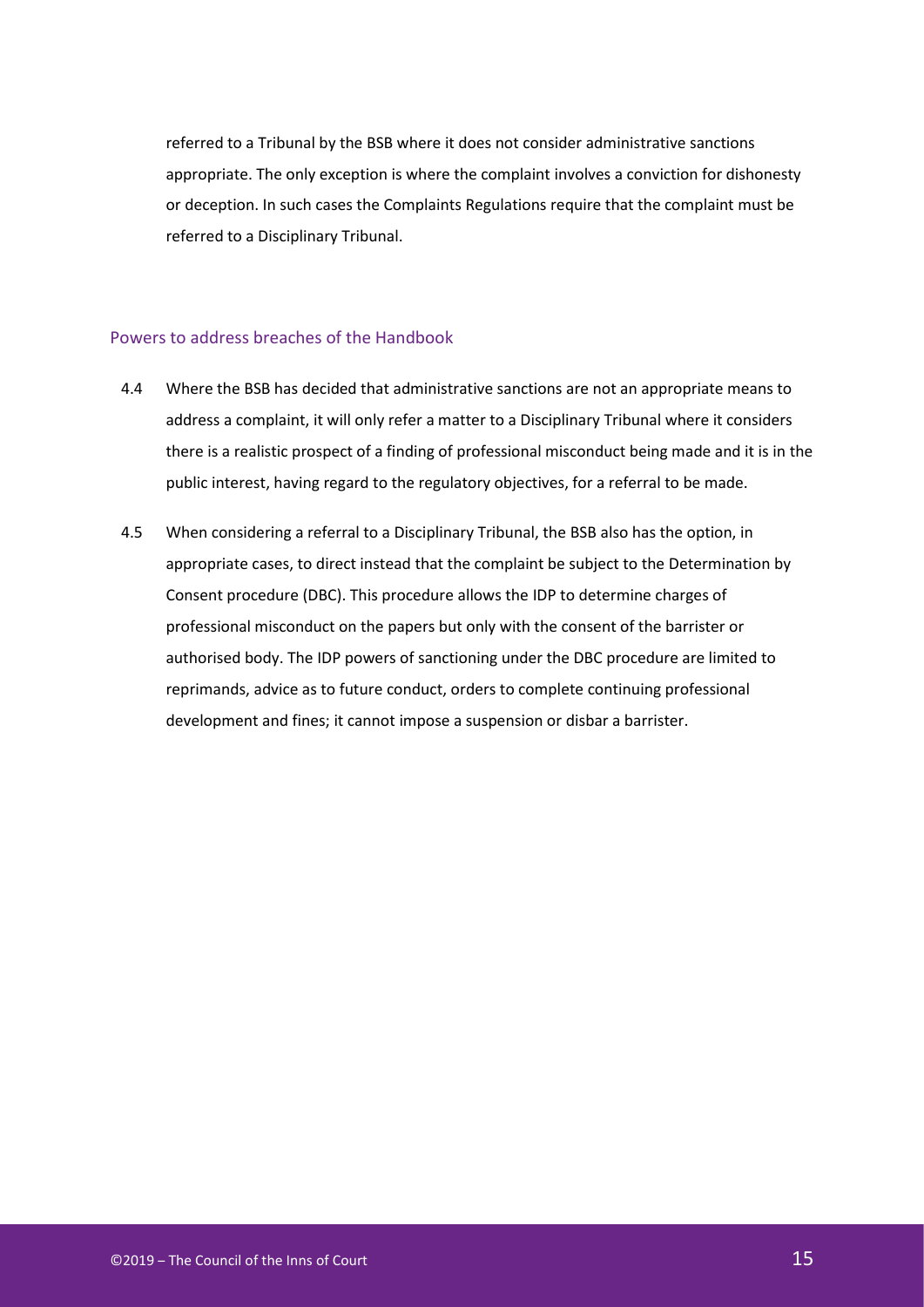## <span id="page-15-0"></span>**Section 5 – Available sanctions**

5.1 This section of the guidance sets out the various sanctions available for breaches of the Handbook. The available sanctions are based on the nature and seriousness of the professional misconduct arising from a breach of the Handbook and vary according to the type of breach. There is nothing to prevent a sanction including more than one sanction and in many cases a combination of sanctions will be appropriate (e.g. a fine, a suspension and advice as to future conduct). A general overview of how to approach each sanction is provided in Section 6. Section 7 includes other important issues to consider.

*NOTE:* In reaching its finding on a charge of professional misconduct, a Tribunal could determine that the breach is not so serious as to amount to professional misconduct, but nevertheless consider that there is sufficient evidence on the balance of probabilities of a breach of the Handbook by the respondent;. In such circumstances, and if the Tribunal considers that such referral to the Bar Standards Board is proportionate and in the public interest, the Tribunal may direct that the matter(s) be referred to Bar Standards Board for it to consider whether an administrative sanction should be imposed.

#### Administrative warnings and fines (which are NOT available to Disciplinary Tribunals)

- 5.2 The BSB may impose an administrative sanction on a BSB regulated person where:
	- the BSB is satisfied on the balance of probabilities that the breach has occurred; and
	- the BSB considers that to impose an administrative sanction is proportionate and sufficient in the public interest
- 5.3 The BSB may impose the following administrative sanctions:
	- A warning
	- A fixed penalty fine; and;
	- A fine of up to £1,000.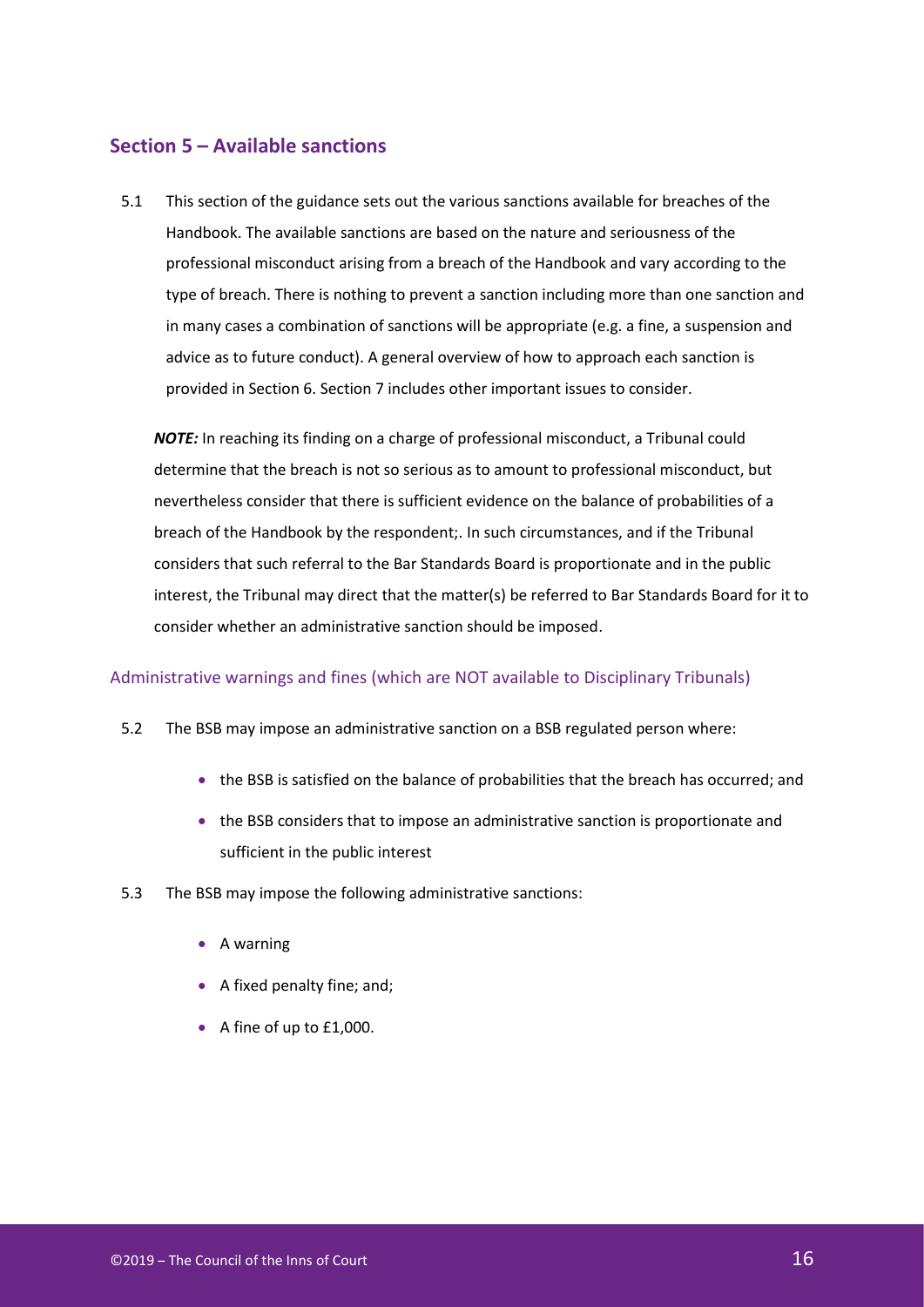#### Professional misconduct

- 5.4 The sanctions available for professional misconduct by barristers are:
	- Disbarment (only available to a five-person Disciplinary Tribunal);
	- Suspension from practice (a three-person panel can only impose a suspension of up to twelve months for acts or omissions that took place after 6th January 2014. For acts omissions that took place before 6th January 2014 a three person panel may suspend up to 3 months; there is no limit on the period of suspension a five-person panel can impose, although more than 3 years is thought to be tantamount to disbarment);
	- Order that their practising certificate should not be renewed;
	- Order that their conditions be imposed on their practising certificate;
	- Prohibition (temporary or permanent) from accepting public access instructions;
	- Their authorisation to conduct litigation be removed, suspended, or be subject to conditions;
	- Exclusion from providing representation funded by the Legal Aid Agency;
	- A fine of up to £50,000 (for acts or omissions that took place on or after 6th January 2014) A fine of up to £15,000 (for acts or omissions that took place on or after 31 March 2009) or up to £5,000 (for acts or omissions that took place prior to 31 March 2009);
	- Additional CPD requirements, including in specific areas of law;
	- Reprimand;
	- Advice as to future conduct.
- 5.5 The sanctions available for professional misconduct by BSB legal services bodies are:
	- Removal of its authorisation to practise;
	- Suspension of its authorisation to practise for a prescribed period (either unconditionally or subject to conditions);
	- Conditions on its authorisation to practise: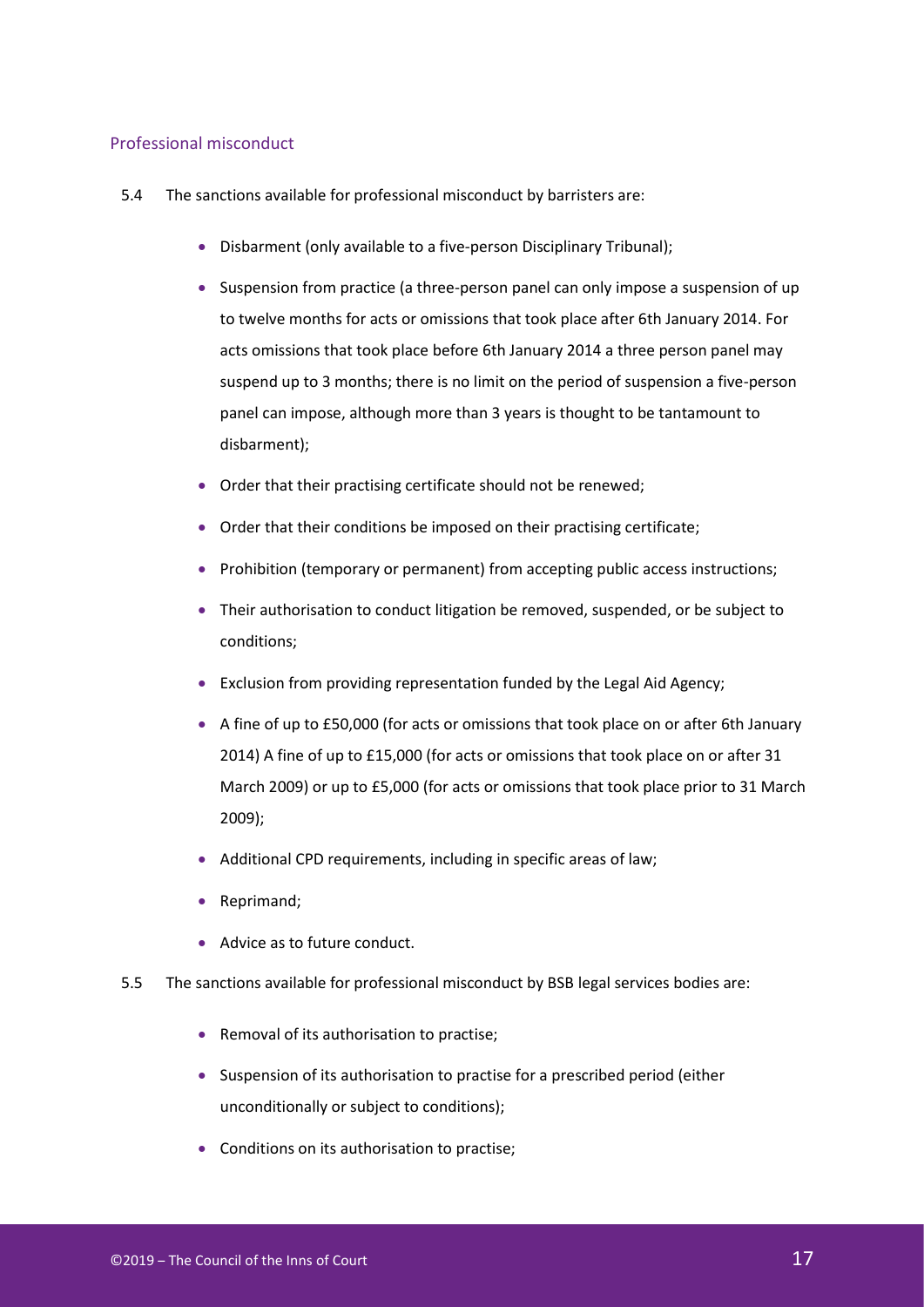- Withdrawal, or suspension of its authorisation to conduct litigation or imposition of conditions on it;
- Order that it, as a licensed body, be re-classified (either unconditionally or with conditions imposed on its licence to practise as a licensed body);
- A fine of up to £250,000;
- An order that its managers or employees complete continuing professional development of such nature and duration as the Tribunal may direct;
- Reprimand;
- Advice as to future conduct;
- 5.6 The sanctions available for professional misconduct by BSB licensed bodies are:
	- Revocation of its licence to practise;
	- Suspension of its licence to practise for a prescribed period (either unconditionally or subject to conditions);
	- Conditions on its licence to practise;
	- Withdrawal, or suspension of its right to conduct litigation or imposition of conditions on it;
	- A fine of up to £250,000,000;
	- An order that its managers or employees complete continuing professional development of such nature and duration as the Tribunal may direct;
	- Reprimand;
	- Advice as to future conduct;
- 5.7 Disciplinary Tribunals have the power to award costs to either party. A Costs Order is not a sanction and therefore not covered in this guidance. The sanctioning decision should precede, and is independent of, any consideration of an application in respect of costs. However, in the case *Matthews v Solicitors Regulation Authority [2013]<sup>8</sup>* the High Court held that means should be taken into account when tribunals consider costs and fines combined.

<sup>8</sup> EWHC 1525 (Admin)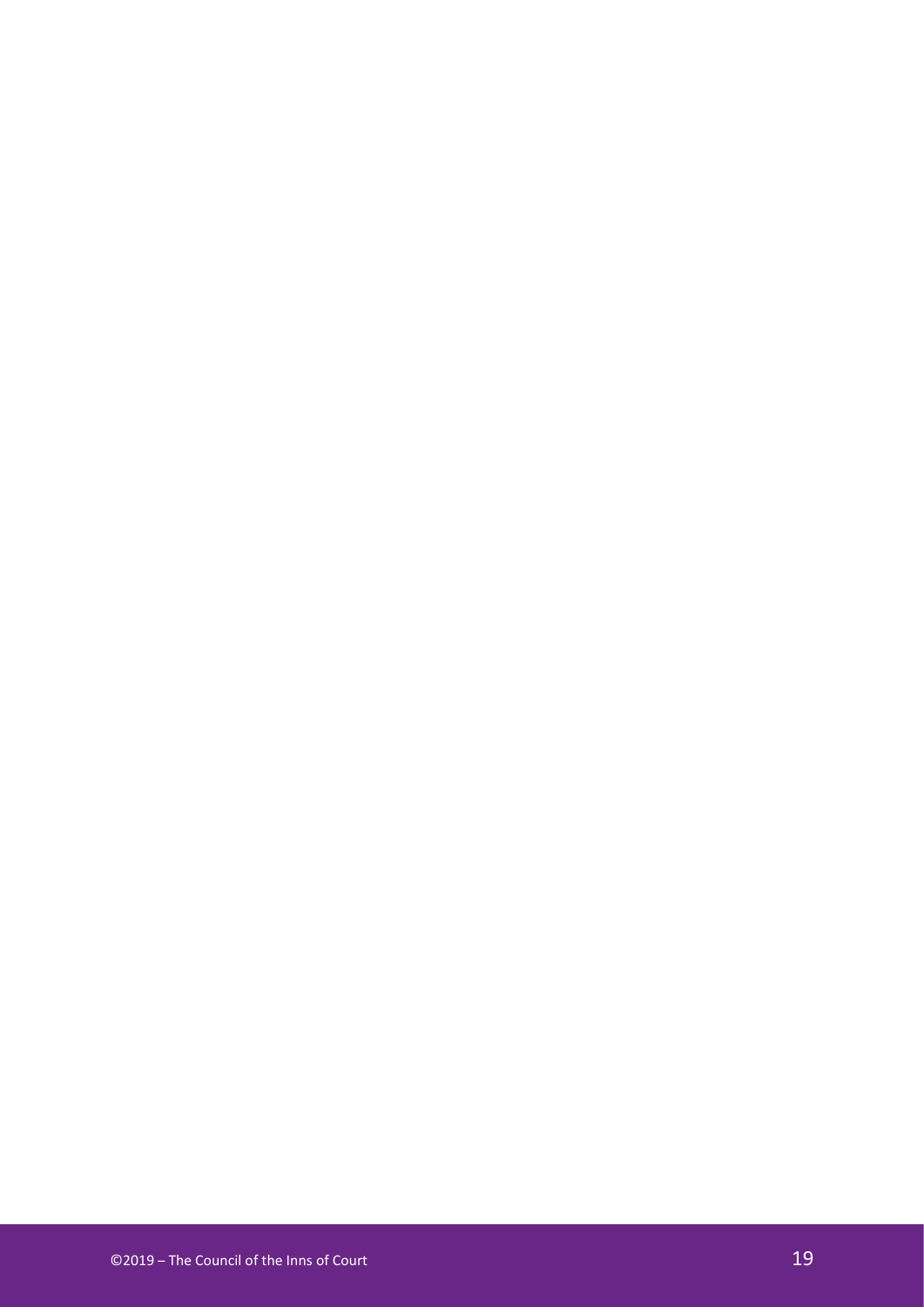## <span id="page-19-0"></span>**Section 6 – General approach to individual charges and sanctions**

6.1 This section gives guidance on the approach to take in relation to the application of individual sanctions. For clarity it is written in such a way as to refer to individual barristers, but this approach should also be used as guidance for determining equivalent sanctions for BSB authorised bodies. Decision makers should always take into account that a combination of sanctions may be appropriate in relation to a single breach of the Handbook. Also, it is important that the terms of any sanction are clear and therefore guidance is provided in Annex 2 as to the suggested wording to be used on findings and sanction sheets.

#### **Dishonesty**

6.2 Any dishonesty on the part of a member of the Bar, in whatever circumstances it may occur, is a matter of great seriousness. It damages the reputation of the profession as a whole, quite apart from its effect on the reputation of the individual barrister. Dishonesty is incompatible with the duties placed on barristers to safeguard the interests of their clients and their overriding duty to the court. Public interest requires, and the general public expects, that members of the Bar are completely honest and are of the highest integrity. Therefore, in cases where it has been proved that a barrister has been dishonest, even where no criminal offence has been committed, disbarment will almost always have to be considered (see Part II section B - Dishonesty). For guidance on dealing with situations where the barrister has been, or may have been, dishonest during the course of proceedings, see paragraph 7.5.

#### Disbarment (Disciplinary Tribunal only)

6.3 The sanction of disbarment is only available to five-person Disciplinary Tribunals. Disbarment is the most serious sanction that can be imposed and should be reserved for cases where the need to protect the public or the need to maintain confidence in the profession is such that the barrister should be removed from the profession. It is not possible to provide a definitive list of the circumstances in which disbarment will be appropriate as it will depend on the facts of the case and the individual background of the barrister. However, as Sir Thomas Bingham M.R. stated in *Bolton v The Law Society [1994] 2 All ER 486*:

> "To maintain [the] reputation and sustain public confidence in the profession, it is often necessary that those guilty of serious lapses are not only expelled but denied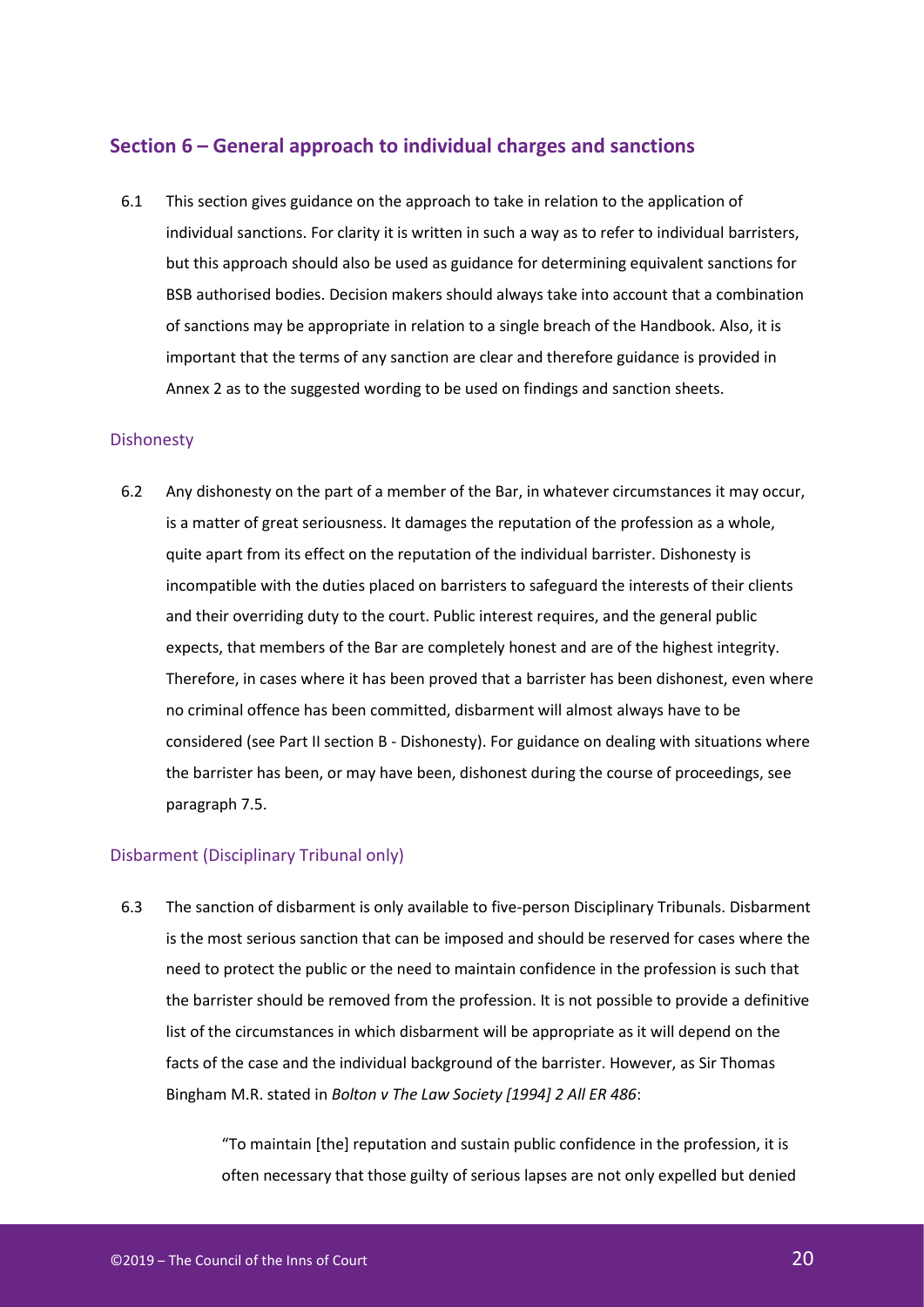readmission .... The reputation of the profession is more important than the fortunes of any individual member."

Therefore, disbarment may be appropriate where the Tribunal is satisfied that one or more of the following factors apply:

- a. The barrister has engaged in a serious and/or persistent departure or departures from professional standards;
- b. serious harm has been caused to either the administration of justice, the reputation of the Bar or any person including the individual complainant and there is a continuing risk to the public or the reputation of the profession if the barrister is permitted to continue in practice;
- c. the barrister has been convicted of a serious criminal offence involving dishonesty, violence or sexual offences;
- d. the barrister has acted dishonestly regardless of whether it was in connection with a criminal offence (see 6.2 above);
- e. the barrister has shown a persistent lack of insight into the seriousness of his/her actions or the consequences for his/her practice, the administration of justice or the reputation of the Bar.
- 6.4 In the case of *SRA v Sharma***<sup>9</sup>** Mr Justice Coulson outlined the following points in relation to the appropriate sanction for dishonesty (at paragraph 13):
	- a. Save in exceptional circumstances, a finding of dishonesty will lead to the solicitor being struck off the roll, see *Bolton*<sup>10</sup> and *Salsbury*<sup>11</sup>. That is the normal and necessary penalty in cases of dishonesty, see *Bultitude*<sup>12</sup>.
	- b. There will be a small residual category where striking off will be a disproportionate sanction in all the circumstances, see *Salsbury*.

<sup>9</sup> *Solicitors Regulation Authority v Sharma* [2010] EWHC 2022 (Admin)

<sup>10</sup> *Bolton v the Law Society* [1994] 1 WLR 512

<sup>11</sup> *Salsbury v Law Society* [2008] EWCA Civ 1285

<sup>12</sup> *Bultitude v the Law Society* [2004] EWCA civ 1853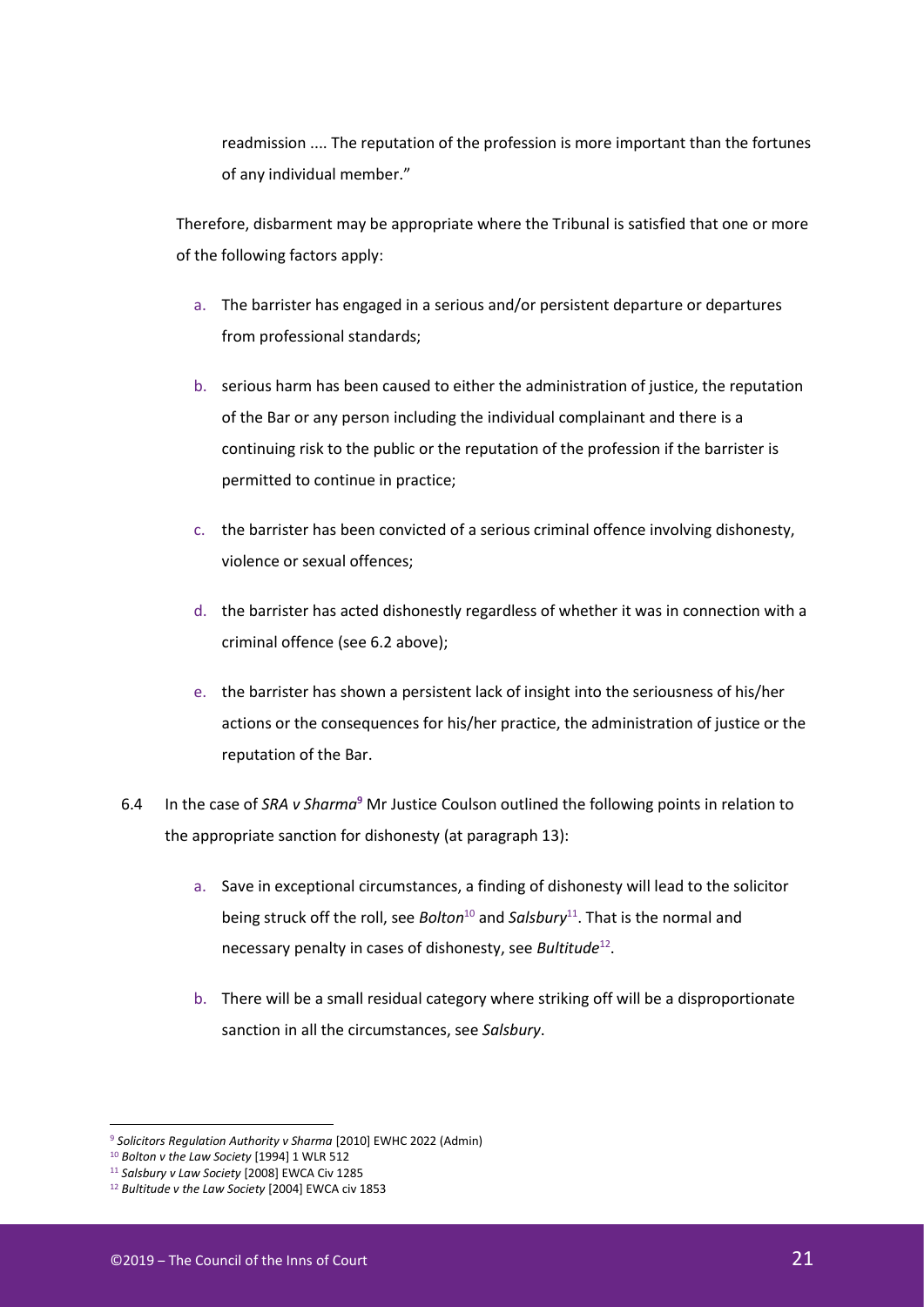c. In deciding whether or not a particular case falls into that category, relevant factors will include the nature, scope and extent of the dishonesty itself; whether it was momentary, such as *Burrowes<sup>13</sup>*, or over a lengthy period of time, such as *Bultitude*; whether it was a benefit to the solicitor, and whether it had an adverse effect on others.

#### Suspension from practice (Disciplinary Tribunal only)

- 6.5 This sanction is only available to Disciplinary Tribunals. Suspension from practice is a serious matter and should be reserved for cases where the barrister represents a risk to the public which requires that he/she be unable to practise for a period of time and/or the behaviour is so serious as to undermine public confidence in the profession and therefore a signal needs to be sent to the barrister, the profession and the public that the behaviour in question is unacceptable.
- 6.6 Relevant factors to take into account are not limited to but include:
	- a. actual harm or the risk of harm to the public;
	- b. the seriousness of any breach of the Handbook;
	- c. abuse of position or abuse of trust;
	- d. the barrister has shown a lack of insight into and understanding of his/her actions and their consequences;
	- e. the barrister has shown a lack of integrity that is not so serious as to warrant disbarment; and
	- f. the behaviour is likely to be repeated or has been repeated since the initial incident.
- 6.7 **Period of suspension:** it is usual to impose a suspension for a specified period of time. The Disciplinary Tribunal Regulations do not stipulate an upper limit to the period of suspension a five person panel can impose. However, very long periods of suspension are tantamount to disbarment and therefore where a suspension of more than three years is considered appropriate, the Disciplinary Tribunal should give serious consideration to disbarring the barrister unless the circumstances are exceptional. The Visitors to the Inns of Court stated in

<sup>13</sup> *Burrowes v Law Society* [2002] EWHC 2900 (QB)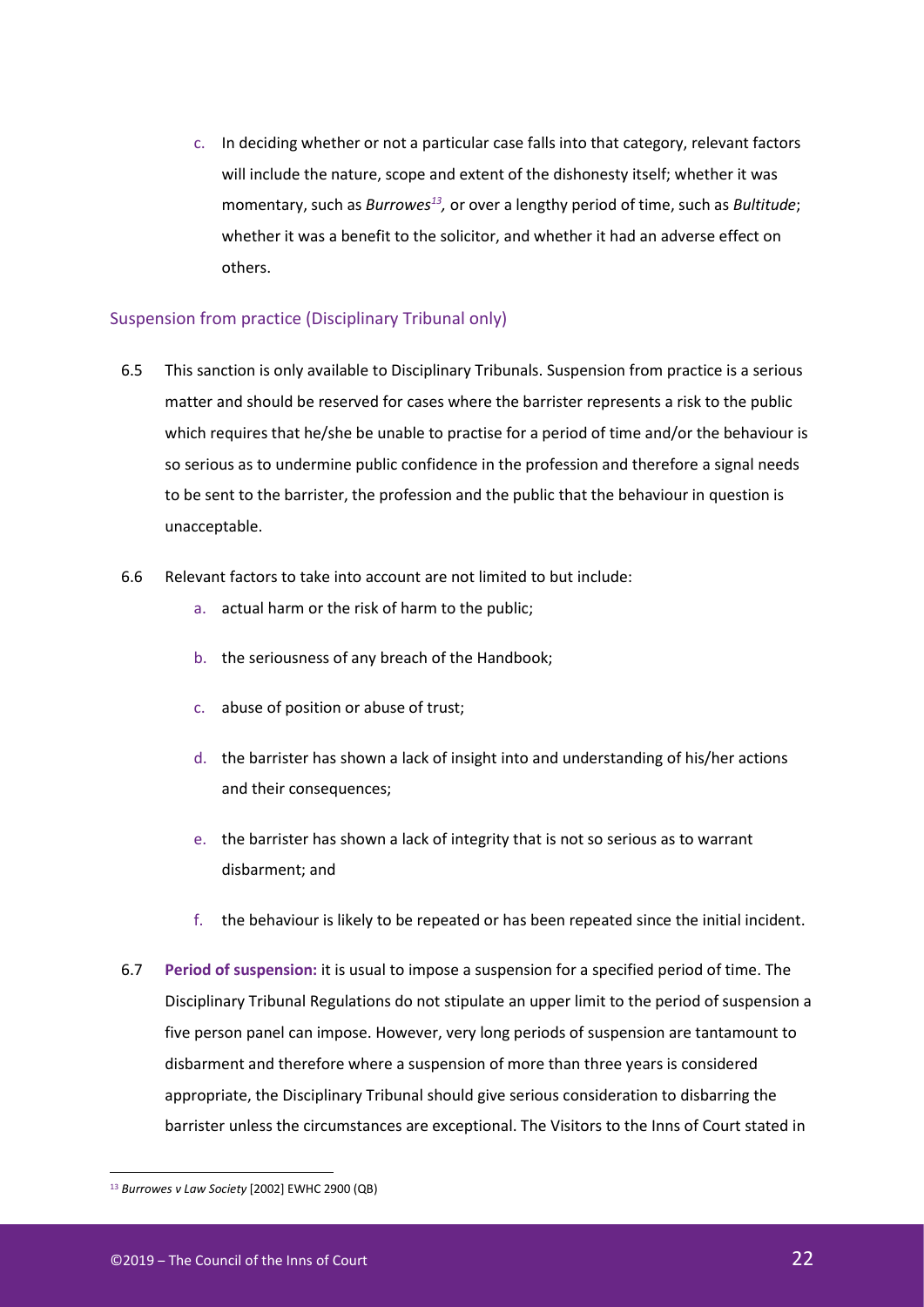the case of *Durand* (1961) that *"three years ... must ... be the maximum sentence of suspension which in practice can properly be given"*. Any period of suspension will inevitably have a serious negative impact on the barrister's level of knowledge and up to date experience. Therefore, the longer the period of suspension the more difficult it will be for the barrister to return to practice as an effective advocate. If exceptionally a period of suspension longer than three years is considered appropriate, it should be combined with conditions regarding retraining so as to ensure that before the barrister returns to practice appropriate refresher training has been undertaken.

- 6.8 **Suspension subject to conditions:** while a specific period of suspension is the norm it is also acceptable to make the period of suspension unless or until the occurrence of a specified event or completion of a specified activity. For example, a barrister could be suspended pending completion of practising requirements, a specified training course or other similar activity. In these circumstances, the suspension would cease when acceptable evidence is provided to the BSB of the relevant activity being completed. The Tribunal should ensure that the terms of any order of suspension from practice are clear particularly where conditions on the suspension are imposed. Barristers should be in no doubt about what actions they need to take to bring a suspension to an end and what evidence they need to present to allow the suspension to be lifted.
- 6.9 **Postponing the start date of a period of suspension:** Tribunals are enabled to defer the date when a period of suspension comes into effect. This applies to suspensions of less than three months and in exceptional circumstances (e.g. impact on clients).

#### Prohibition from accepting public access instructions (Disciplinary Tribunal only)

6.10 This sanction is only available to Disciplinary Tribunals. It is generally applicable in cases where the barrister was acting under formal Public Access instructions; however, there may be circumstances where a barrister's treatment of a client, even when instructed by a solicitor, indicates that the barrister should not be allowed to accept Public Access instructions. It is a requirement that any barrister providing this type of access must have completed a Public Access training course and must also provide the client, in advance, with prescribed information about the terms and extent of the work that can be carried out. Clients who instruct barristers by this means are exposed to greater risk than those who use a solicitor and therefore panels need to look carefully at whether the barrister's behaviour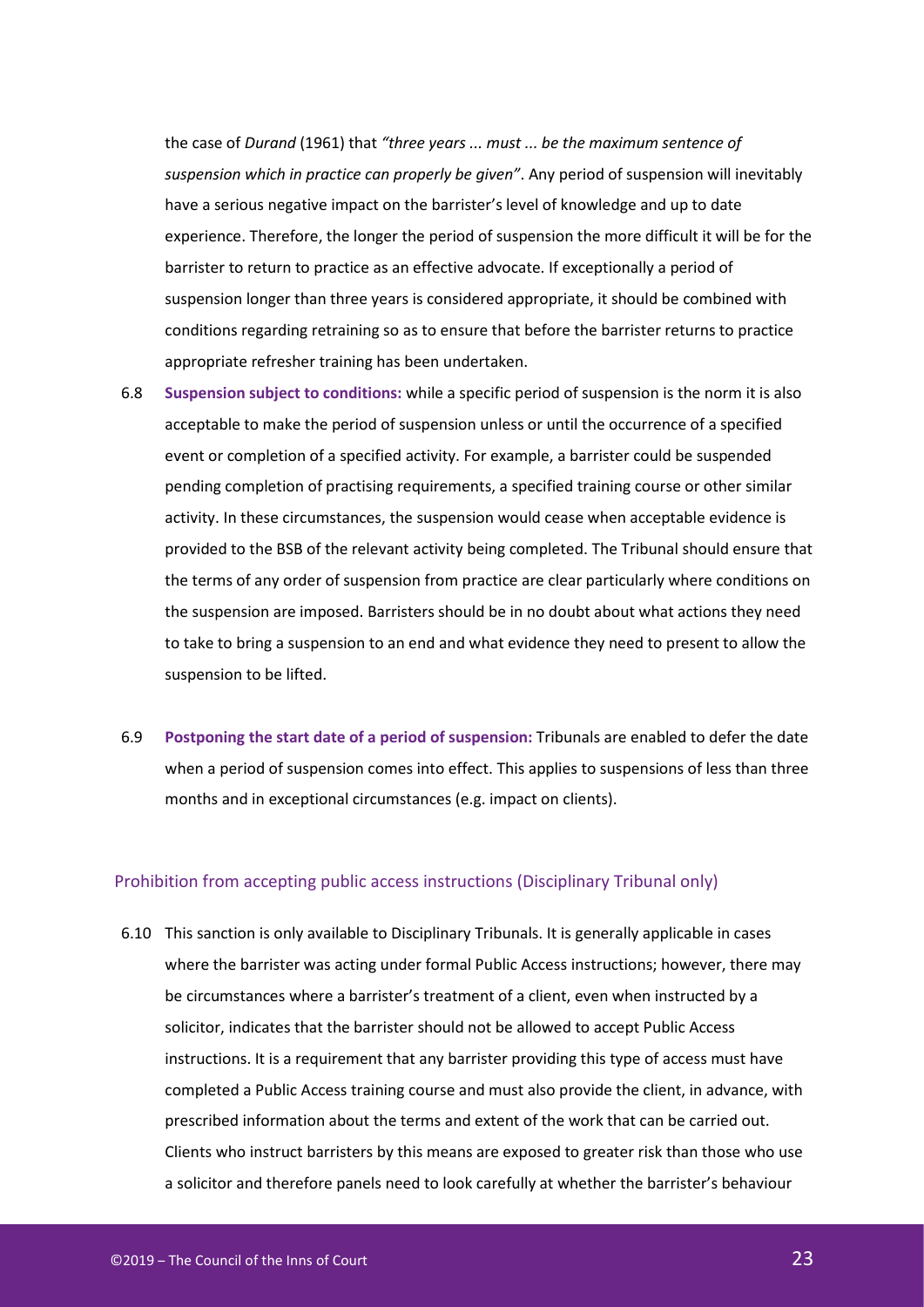represents a risk to the public which requires some level of restriction on his/her ability to continue accepting public access instructions.

6.11 In general, such a sanction would be appropriate where the barrister's behaviour directly relates to, or arises from, the circumstances of the public access instructions. For example, the barrister has either failed completely, or in part, to comply with the prescribed terms for Public Access or has in some way exploited the Public Access relationship to the detriment of the client. In particular, panels should take into account the manner in which the barrister has handled the issue of fees including both the way in which the fee level has been set and the arrangements for payment. A time-limited prohibition would be appropriate where the barrister's behaviour indicates a level of risk that could be addressed via a period of contemplation and a review of his/her practices which would mitigate the potential risk to clients (this may apply to situations where the barrister has failed during the proceedings to recognise the seriousness of the effect of his or her conduct). A permanent prohibition would be appropriate where there is evidence that the barrister has intentionally exploited the relationship, has persistently provided a poor service to clients, has charged unreasonable rates, or has taken on instructions with no chance of success.

#### Fines (Disciplinary Tribunal or Independent Decision Making Panel)

- 6.12 The imposition of a fine is a sanction that can easily be combined with other sanctions and decision makers should always consider whether this would be appropriate. The maximum limit of a fine for a barrister is £50,000 (£250,000,000 for Licensed Bodies) but fines at the upper end of the scale should be reserved for serious breaches of the Handbook where the individual or body does not represent an on-going risk to the public but appears to have profited substantially from the breach. Fines, on the whole, are a "deterrent" sanction and their main purpose is to mark the severity of the breach and prevent its re-occurrence.
- 6.13 **The means of the barrister:** The decision maker should first decide if a fine is the appropriate sanction, then consider the appropriate level of fine based on the breach, and finally look at adjusting the fine level in order to take into account a barrister's financial situation. A fine should not be increased merely because a barrister can afford it but it is reasonable to reduce the level of fine to take into account the barrister's financial circumstances or increase it where there is evidence that indicates that the barrister has profited from the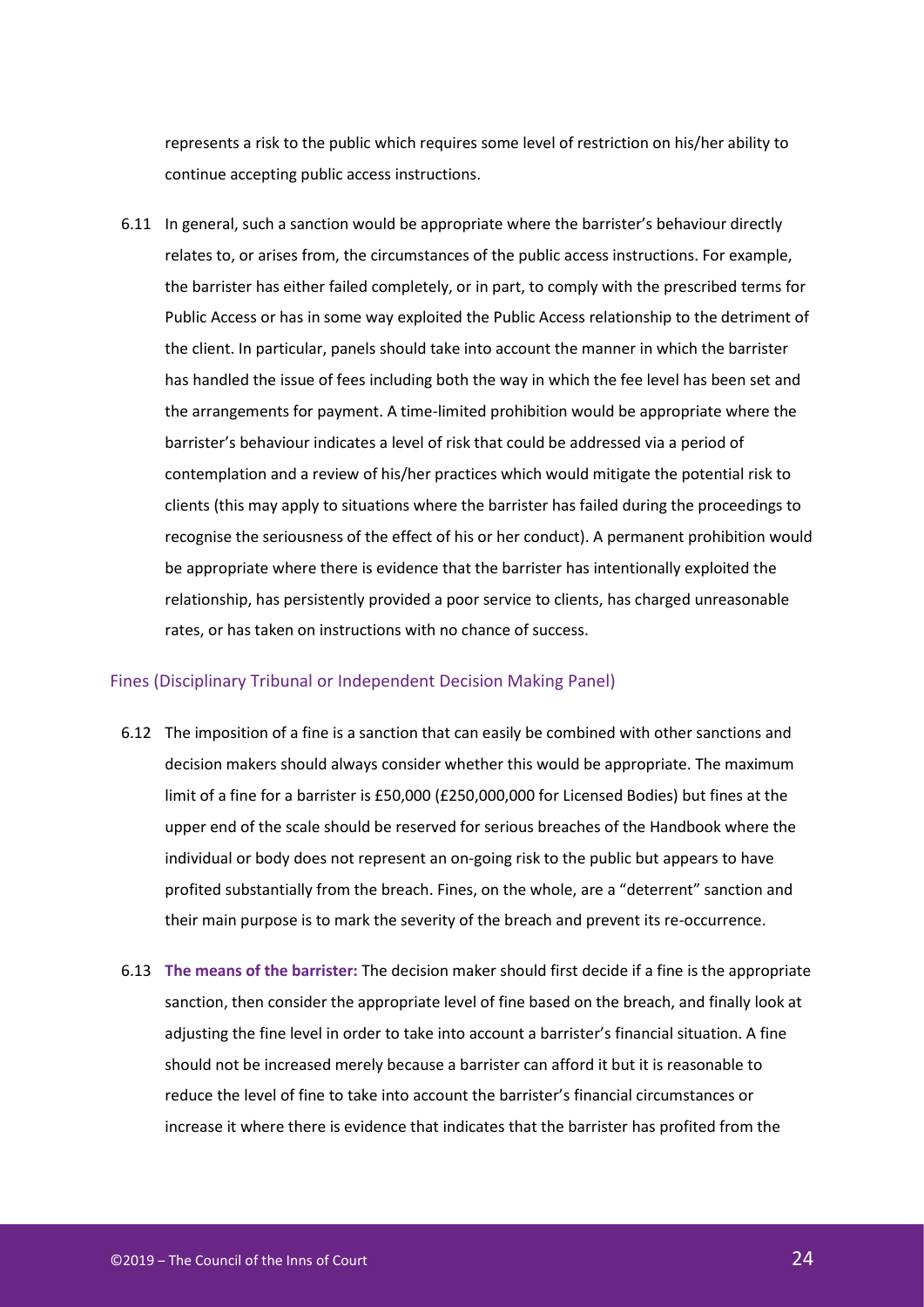breach. All respondents will be invited by BTAS to bring evidence of financial means to the Tribunal in readiness for sanction (in the event the charge is proven and is subject to a fine).

- 6.14 **Time to pay and instalments:** When a decision maker orders that a fine should be paid, the sum will technically become due for payment immediately after the appeal period has expired or, in the case of Determination by Consent, when the finding is accepted by the barrister. It is, however, good practice for decision makers to specify when the fine is due in their decision (see paragraph A2.8 for wording of the sanction).
- 6.15 Decision makers should bear in mind that it is open to a barrister to negotiate a payment plan with the BSB following a Tribunal. In most cases, the issue of payment by instalments is better left to the BSB to negotiate with the barrister after the hearing as the BSB will be able to make more detailed enquiries regarding the barrister's financial situation and will have time to negotiate a mutually acceptable plan. Where decision makers consider that it is appropriate to order an instalment plan they should take into account the cost to the BSB of administering the plan. It is helpful to limit any instalment plan to a maximum period of twelve months because small instalments over a lengthy period of time can be expensive to administer and involve costs to the profession far in excess of the original fine. Additionally, lengthy instalment plans can lead to substantial delay in it becoming apparent that action needs to be taken for non-compliance.

#### Continuing Professional Development

- 6.16 The purpose of ordering that a barrister complete additional Continuing Professional Development (CPD) is to ensure that barristers are sufficiently trained and knowledgeable in areas where the breach of the Handbook may demonstrate that they are lacking in the required expertise. It is a rehabilitative sanction and can often be appropriately combined with other sanctions. Decision makers should avoid making a general order to complete further CPD but instead specify the nature and duration of the additional training that is required. Further, the order should stipulate a specific date by which the CPD should be completed and the completion reported to the BSB. Additional CPD should not be imposed solely as a punishment but should serve a useful purpose that will help to prevent the breach of the Handbook being repeated in the future.
- 6.17 Where a barrister has failed to complete the required CPD for a particular year or years, then it is important that the decision maker orders that the outstanding CPD be completed within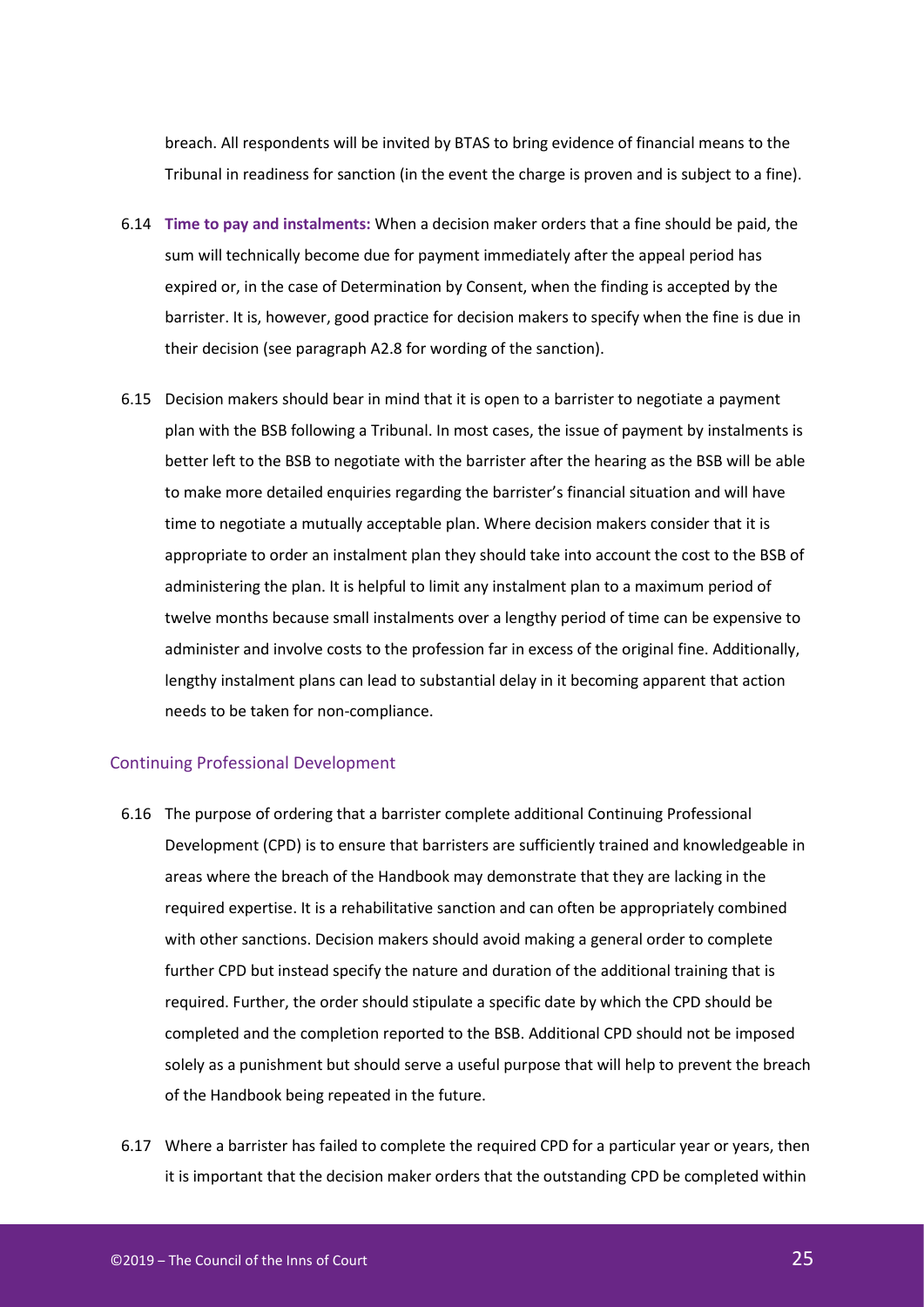a specified period. It may also be appropriate to order that failure to complete the outstanding CPD within the specified period will result in an automatic suspension from practice for a specified period.

#### Reprimands (Disciplinary Tribunal or Independent Decision Making Panel)

- 6.18 A reprimand is appropriate in cases where the breach of the Handbook is at the lower end of the professional misconduct scale and there is no continuing risk to the public but the decision maker wishes to indicate formally that the behaviour is unacceptable and should not occur again. A reprimand is a "backwards looking" sanction and represents censure of previous behaviour. It is therefore appropriate where the behaviour is unlikely to be repeated in the future. The sanction should include an order as to how the reprimand should be made. In most cases, it will be made at the Tribunal and probably form part of the general sanctions decision. However, Tribunals may consider that it is appropriate to order that the reprimand be made in the form of a written document. Reprimands can be given by the decision maker at the hearing or in the report, or by ordering the barrister to attend on a nominated person to be reprimanded. Relevant positive factors that would indicate whether a reprimand is appropriate include, but are not limited to, the following:
	- a. no evidence of loss to any person including the individual complainant;
	- b. appreciation and understanding on behalf of the barrister of the failings;
	- c. the behaviour was isolated;
	- d. the behaviour was not intentional (not applicable in cases of discrimination);
	- e. genuine expressions of regret/remorse; and
	- f. previous good history.

#### Advice as to future conduct (Disciplinary Tribunal or Independent Decision Making Panel)

6.19 Advice as to future conduct will be appropriate in cases where the professional misconduct has not had any lasting consequences for the complainant but the decision maker considers it would be helpful if the barrister is given some guidance as to how to behave in the future. Advice is a "forward looking" sanction which should be used where it is thought that the barrister needs to change his/her behaviour. Advice as to future conduct would be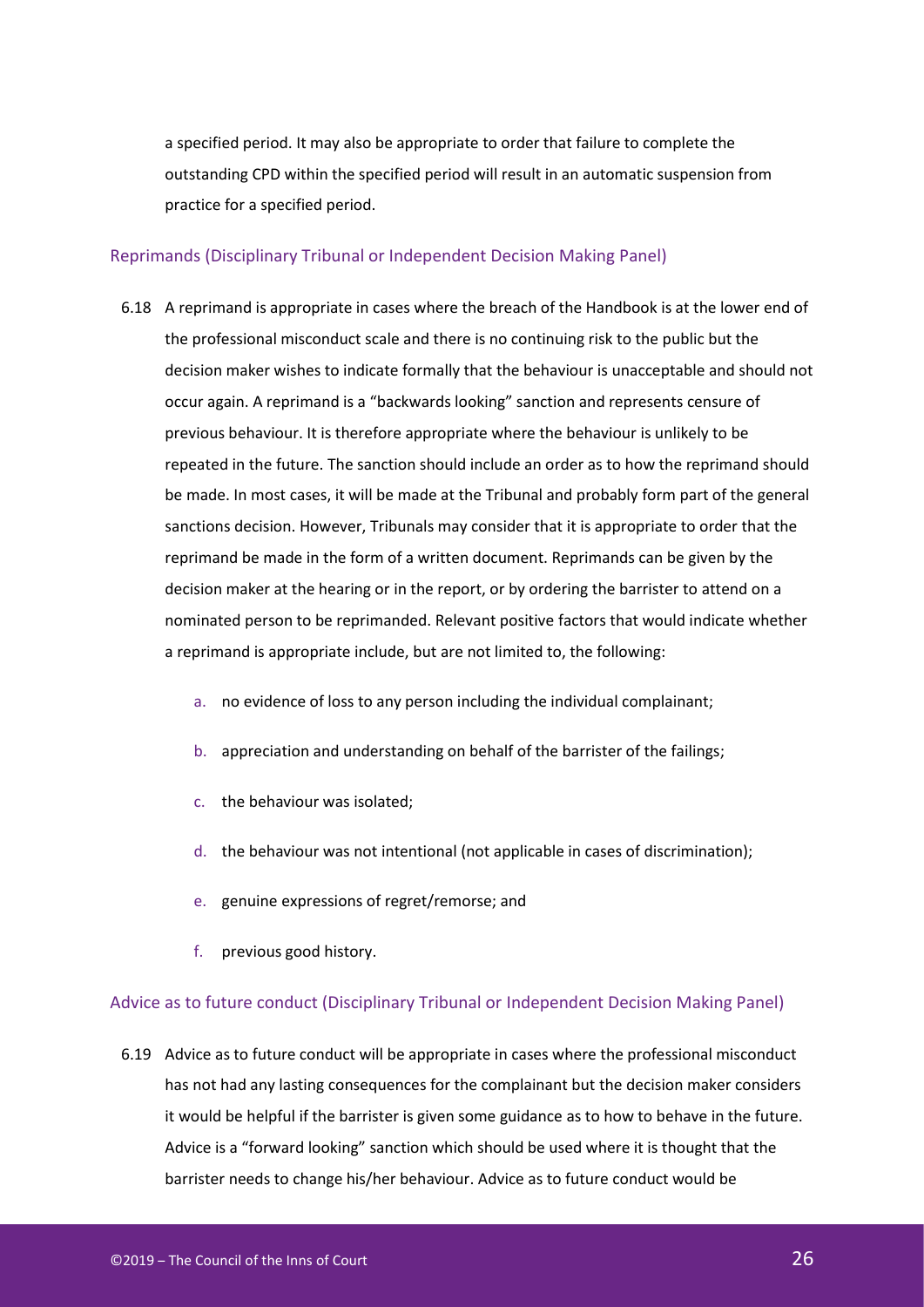particularly appropriate where a barrister appears to have a lack of appreciation or understanding of the nature of the conduct and the reasons why disciplinary action was considered necessary. The advice can be given by the decision maker at the hearing or in the report, or by ordering the barrister to attend on a nominated person to be given advice. Such sanctions are particularly appropriate where the barrister is inexperienced in the profession and could benefit from guidance rather than censure.

#### No further action (Disciplinary Tribunal<sup>14</sup> or Independent Decision Making Panel)

6.20 The option to take no further action in cases where a breach of the Handbook has been proved is open to all decision makers. It is only appropriate where the barrister's behaviour presents no risk to the public and there are no on-going or lasting effects in relation to the behaviour. Taking no further action would be appropriate in cases where the barrister has fully acknowledged the breach; the effects of bringing disciplinary action have already had a significant impact on the barrister's reputation or practice and where no purpose would be served by ordering other sanctions.

<sup>&</sup>lt;sup>14</sup> Please note this sanction is only available to Disciplinary Tribunals where there has been a finding of professional misconduct.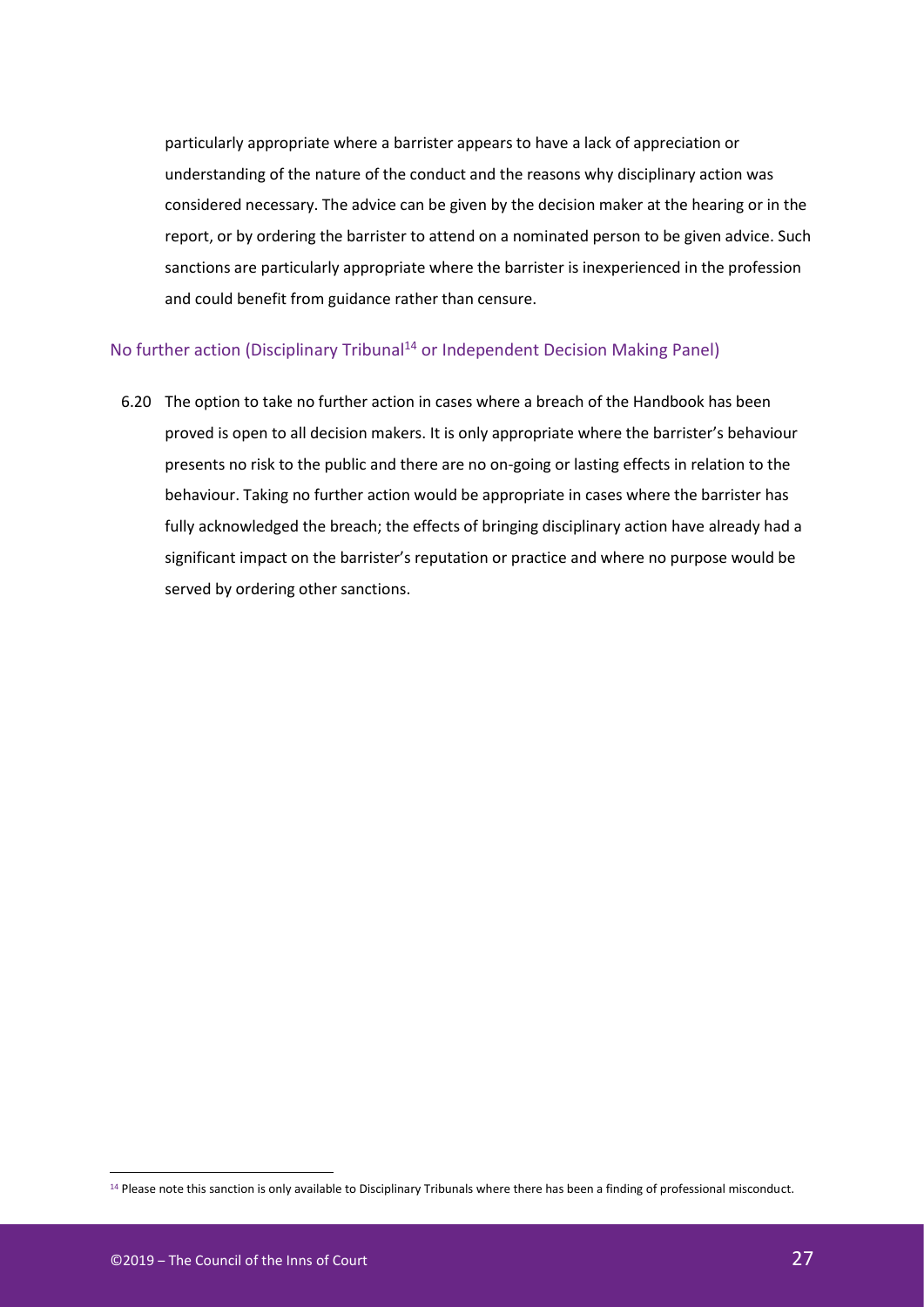## <span id="page-27-0"></span>**Section 7 – Other important issues to consider**

#### Character evidence

- 7.1 Barristers are entitled, as part of their mitigation, to put forward character references/witnesses to support their submissions. However, while such evidence can be relevant to the sanctions imposed, it should be treated with caution and panels should be wary of becoming distracted from the main issues by an abundance of character evidence. The fact that a barrister was previously of "good character" and has a good reputation, can only go so far in mitigating his/her behaviour and the more serious the breach, the less weight should be attached to character evidence. The emphasis should be on the nature of the breach and the circumstances in which the breach occurred.
- 7.2 If the character evidence indicates that the person providing it knows the barrister well and has a clear basis for assessing that the behaviour in question was a genuine anomaly/one-off then some weight should be given to it. However, if the character evidence indicates that the person supplying it can only have limited direct knowledge of the barrister, then it should be treated with caution and it may be that little or no weight can be given to it. The general approach should be that character evidence is treated with caution and should not unduly affect the sanctions imposed: a person of good character and impeccable reputation can still commit breaches of the Handbook that, by virtue of the finding of professional misconduct, are serious and warrant the same sanctions as any other barrister. Authors of testimonials will be expected to have been informed of the charges. The better and longer the author has known the barrister, the more weight the testimonial is likely to carry.

#### Fitness to practise

7.3 Within the BSB's regulatory arrangements, the term "fitness to practise" is only used when considering whether a barrister is unfit to practise due to health reasons (including addiction). The Fitness to Practise Rules are contained at Section E Part 5 of the BSB Handbook. Fitness to Practise proceedings are not disciplinary in nature and are run entirely separately from any disciplinary proceedings. The primary purpose is to ensure the protection of the public by considering whether a barrister is medically fit to practise and if not, imposing any necessary restrictions.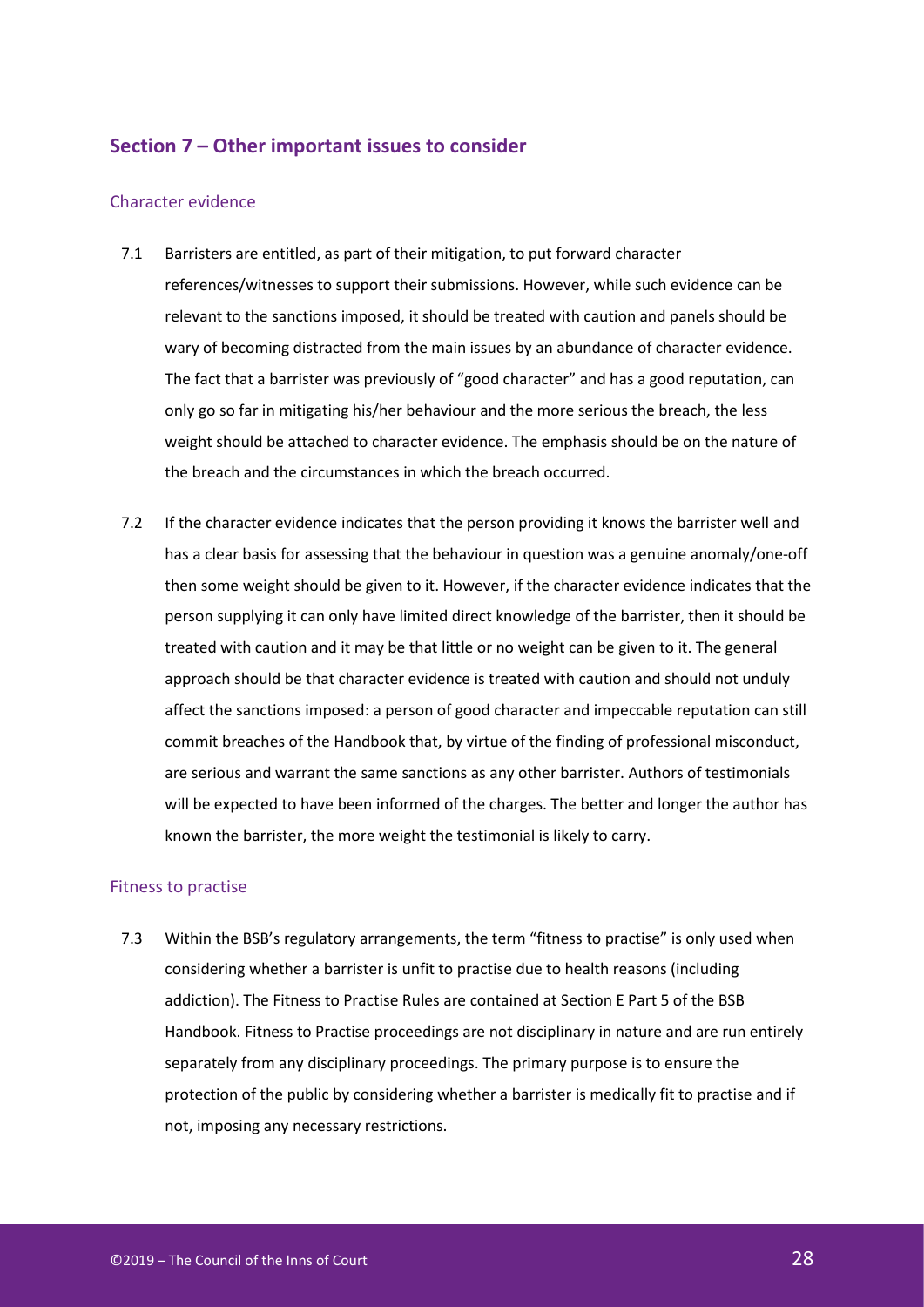- 7.4 Some disciplinary cases may give rise to concern about a barrister's fitness to practise as a result of material submitted as part of the barrister's defence and/or mitigation or as a result of their behaviour during the proceedings. This will often include information relating to, or indicating, an on-going or recurring addiction or mental health problem. If a decision maker has information before it that gives rise to concern about a barrister's fitness to practise, it should:
	- a. Proceed with making a decision on the case before it based on all the facts and evidence;
	- b. State in the decision sheet (along with the decision on the case) that there is concern about the barrister's fitness to practise and give reasons for such concern (including reference to relevant documents); and
	- c. Formally refer their concerns to the BSB, who will consider the evidence and, if necessary, invoke the relevant procedure under the Fitness to Practise Rules.

#### Dishonesty during the course of disciplinary proceedings

7.5 Where the barrister or authorised body is not facing a specific charge alleging dishonest conduct, but the panel nonetheless decides that he/she/it has engaged in dishonest behaviour during the course of the disciplinary proceedings, the panel may refer the matter to the BSB to consider raising a fresh complaint. The panel must sanction the barrister or authorised body only in relation to the charges currently before it; however, it should ensure that it details the circumstances and basis of any concerns of dishonest behaviour by the barrister or authorised body as this will be relied upon in any future disciplinary proceedings.

#### Multiple charges

7.6 Panels should not impose one sanction for the most serious charge because this can cause problems if the barrister or authorised body decides to appeal. If a decision is taken on appeal to overturn the finding or sanction on the most serious charge but not any of the other charges, it can be difficult to establish what sanction should apply to those charges that remain or determine how seriously the original Tribunal viewed each of the remaining charges. To avoid this situation Panels should impose a separate sanction for each charge.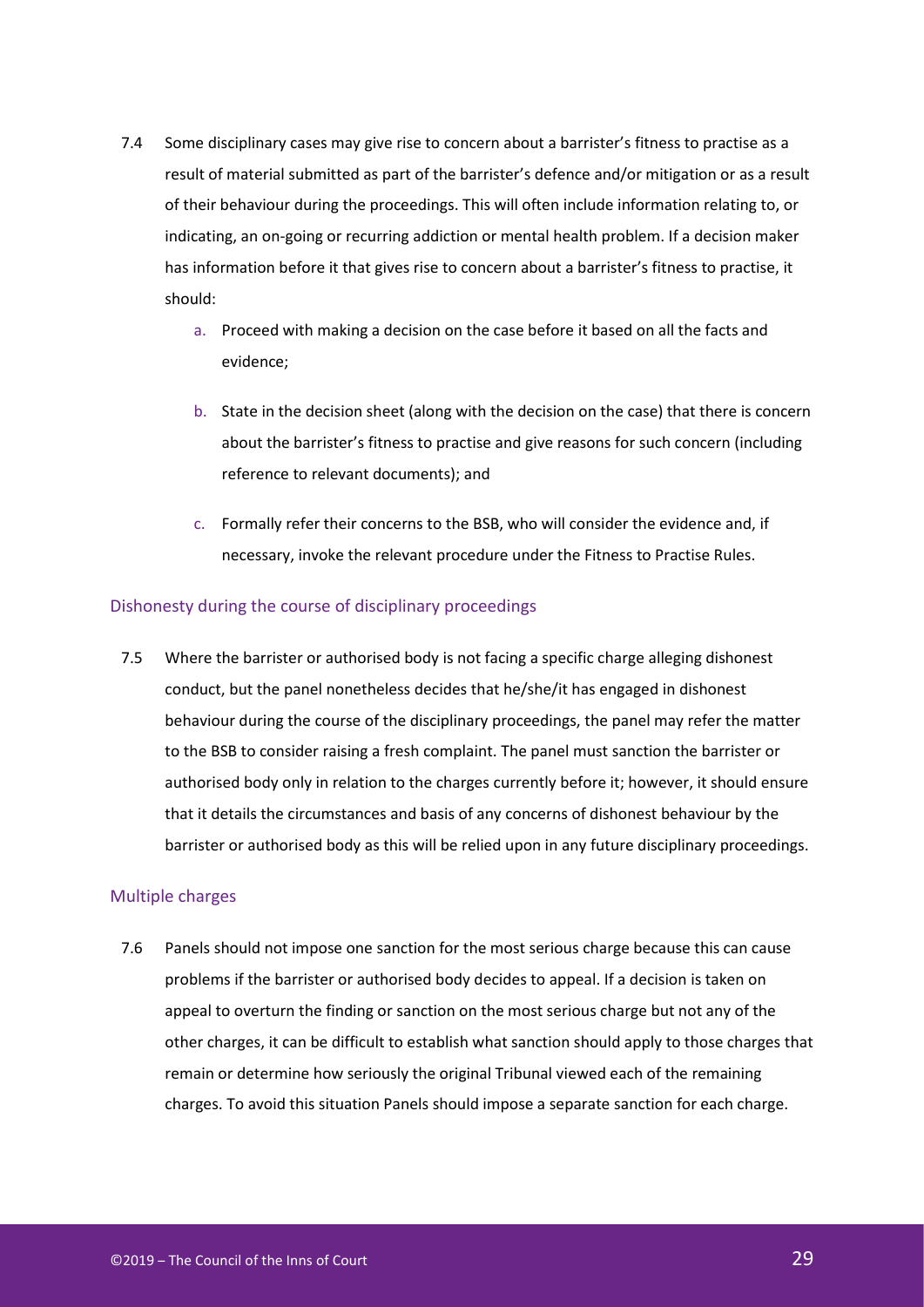# Concurrent and consecutive/cumulative sanctions save in respect of fines (which by definition are cumulative)

7.7 Where there are multiple proved charges that warrant a sanction on each charge, the decision maker will have to decide whether the sanction on each charge should run concurrently or consecutively: imposing a concurrent sanction means that the sanctions will run alongside each other, whereas imposing a consecutive sanction means that the sanctions will run after each other. Decision makers should be cautious about imposing consecutive sanctions unless they are sure that the totality of the consecutive sanctions is warranted based on the cumulative seriousness of the charges. See paragraph 6.7 when considering consecutive suspensions.

#### Suspension of practising certificate pending appeal

- 7.8 The Disciplinary Tribunal Regulations give Disciplinary Tribunals the power to order that the BSB suspend a barrister's practising certificate pending the outcome of an appeal where the sanction imposed is one of more than one year's suspension or disbarment. This power is different from imposing a sanction of suspension or disbarment in that suspension of a practising certificate only affects the barrister's ability to provide legal services as a barrister. Only the Inns of Court have the ability to disbar barristers.
- 7.9 The need for a provision that allows the BSB to suspend the right to have a practising certificate arises because sanctions imposed by Tribunals will not be implemented until after the outcome of any appeal is known. Clearly where a Tribunal considers that the barrister represents an immediate risk to the public which warrants a lengthy suspension or disbarment, it would be wrong to allow the barrister to continue practising or be eligible to obtain a practising certificate merely because an appeal has been submitted. The Regulations stipulate that a Tribunal should order that the barrister's practising certificate be suspended pending appeal unless there is good reason not do so.

#### Reporting a barrister's unsuitability as a pupil supervisor

7.10 In any case where a barrister is a pupil supervisor and the breach of the Handbook indicates that the barrister may no longer be suitable to continue in that role, the decision maker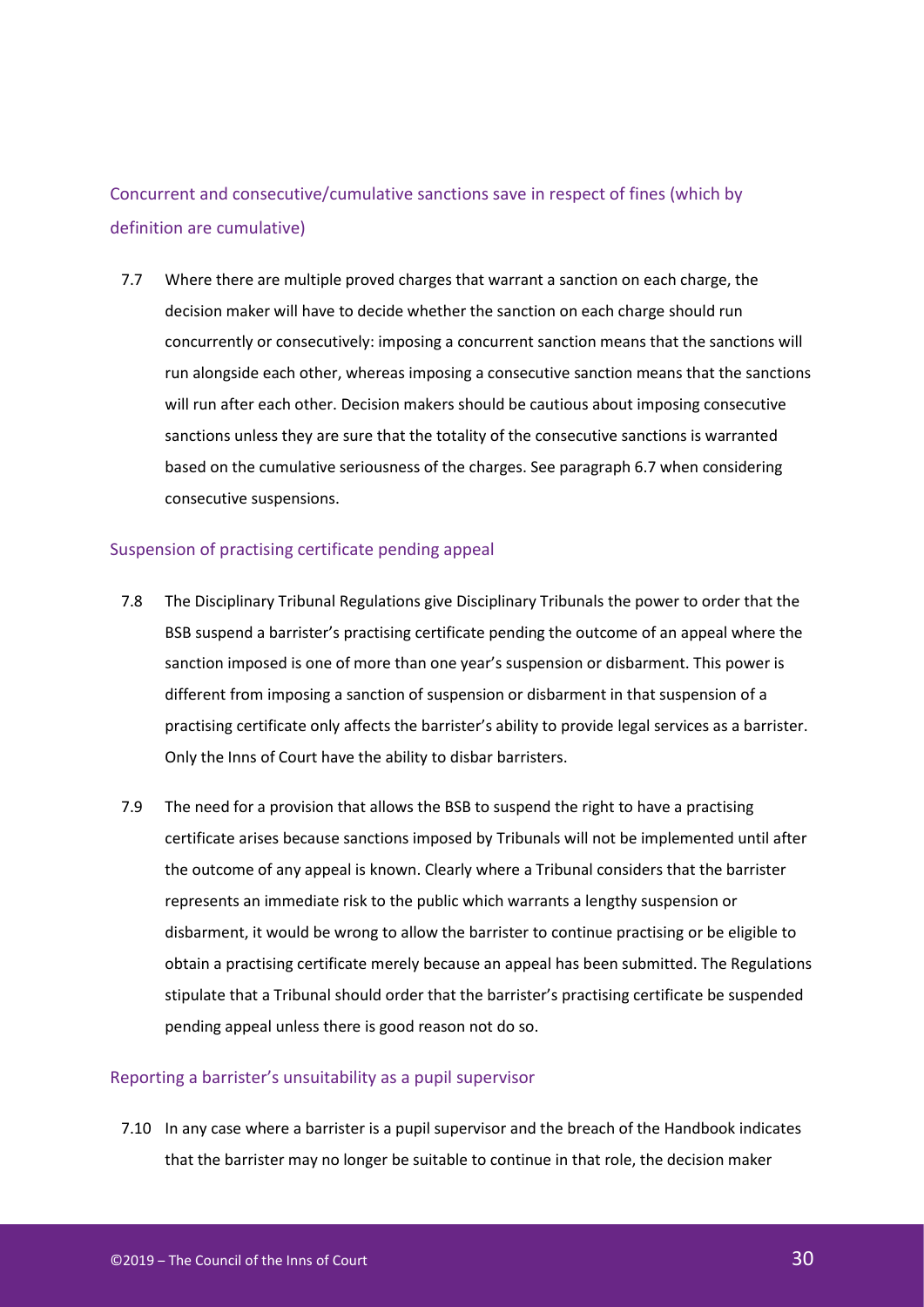should order that a report be made to the barrister's Inn so that consideration can be given to removing the barrister from the list of pupil supervisors. Decision makers do not have the power to order that a barrister's status as a pupil supervisor be removed: this is a matter solely for the Inns of Court but it is important that a report is made to the relevant Inn where the circumstances warrant it.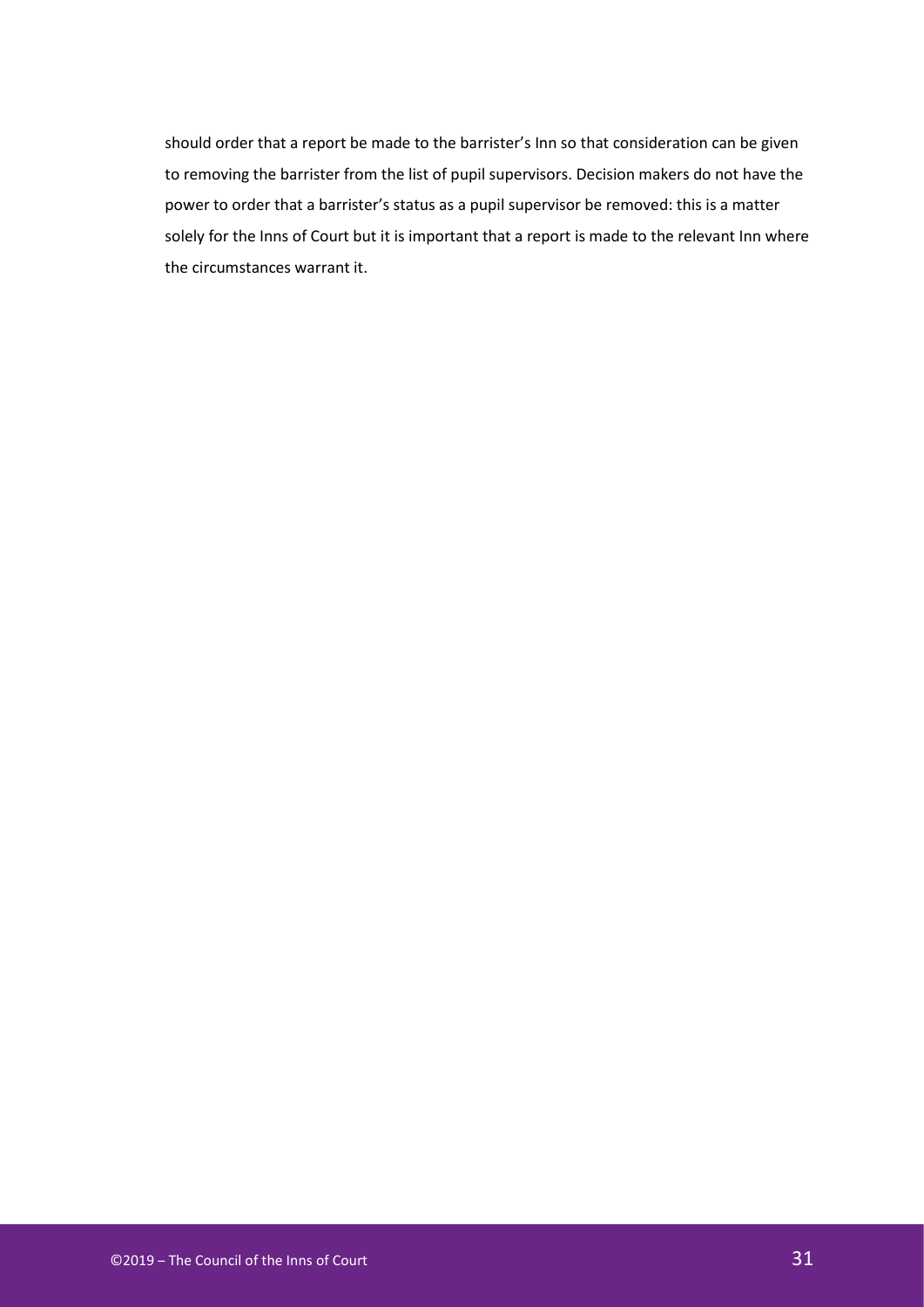# <span id="page-31-0"></span>**PART II – GUIDANCE ON BREACHES OF THE HANDBOOK**

- 1. The structure of the Handbook regulating barristers has been transformed in its entirety. The BSB *Handbook* is based on outcomes focused and risk based approach to regulation, the Code of Conduct contained within Part 2 of the *Handbook* includes the ten Core duties applicable to all barristers:
	- **Core Duty 1:** You must observe your duty to the court and the administration of justice.
	- **Core Duty 2:** You must act in the best interests of each client.
	- **Core Duty 3:** You must act with honesty and with integrity.
	- **Core Duty 4:** You must maintain your independence.
	- **Core Duty 5:** You must not behave in a way which is likely to diminish the trust and confidence which the public places in you or the profession.
	- **Core Duty 6:** You must keep the affairs of each client confidential.
	- **Core Duty 7:** You must provide a competent standard of work and service to each client.
	- **Core Duty 8:** You must not discriminate unlawfully against any person. Core Duty 9: You must be open and co-operative with your regulators.
	- **Core Duty 10:** You must take reasonable steps to manage your practice, or carry out your role within your practice, competently and in such a way to achieve compliance with your legal and regulatory obligations.
- 2. These Core Duties underpin the Handbook and the BSB's entire regulatory framework. The Core Duties are supplemented by rules in Part 2 of the Handbook, both the Core Duties and the rules are mandatory. The Handbook also contains details of outcomes which compliance with the Core Duties and rules is designed to achieve. The outcomes provide guidance to the BSB when considering if a breach of the Core Duties and/or rules has occurred but they do not alone amount to a breach of the Handbook. Charges for professional misconduct therefore may be brought under the Core Duties and/or the rules.
- 3. This section provides guidance in relation to the starting points for sanctions in respect of the most common breaches of the Handbook. For ease of reference the most common breaches have been set out in the same order as can be found in the Handbook.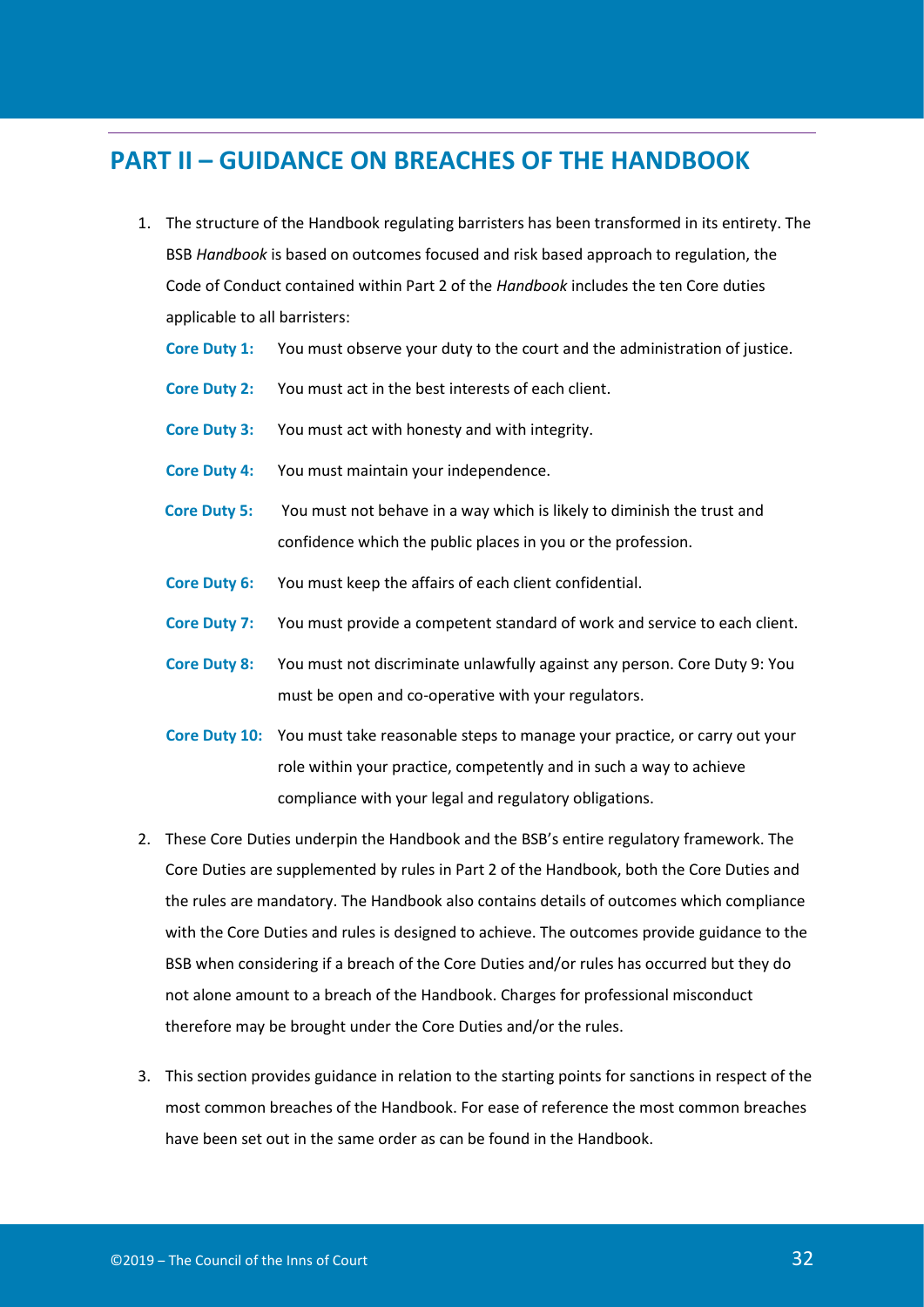4. The guidance is not intended to represent a tariff for the breaches and decision makers must decide each case on its own facts. The suggested sanctions do not necessarily

represent the most likely sanction to be given and the guidance merely indicates where a decision maker might start before considering all the relevant factors.

- 5. It is important that consistency and proportionality in sanctions are maintained and therefore where a decision maker imposes a lesser or higher sanction than suggested by this guidance, it is important that full reasons are given as to why the sanction is considered appropriate. This will not only give the barrister or authorised body and the complainant a clear indication of the reasons for a lenient or harsh sanction but will provide justification for the decision should the case go to appeal..
- 6. In assessing the appropriate sanction for a professional misconduct, decision makers must consider any aggravating or mitigating factors that may cause the sanction to be increased or decreased. Details of aggravating and mitigating factors applicable to all breaches are set out in Annex 1. In addition to this, the individual tables relating to common breaches provide examples of aggravating and mitigating factors applicable to each breach. The factors listed are examples and the lists are not intended to be exhaustive.
- 7. It must be made clear that the guidance in relation to the common breaches is not intended to detract from decision maker's complete discretion to impose any sanction which is appropriate to an individual case: the final decision is a matter for decision makers alone.
- 8. In relation to fines and suspensions, rather than including specific amounts, the following table shows the three bands for fines and suspensions which are referred to in the rest of Part 2.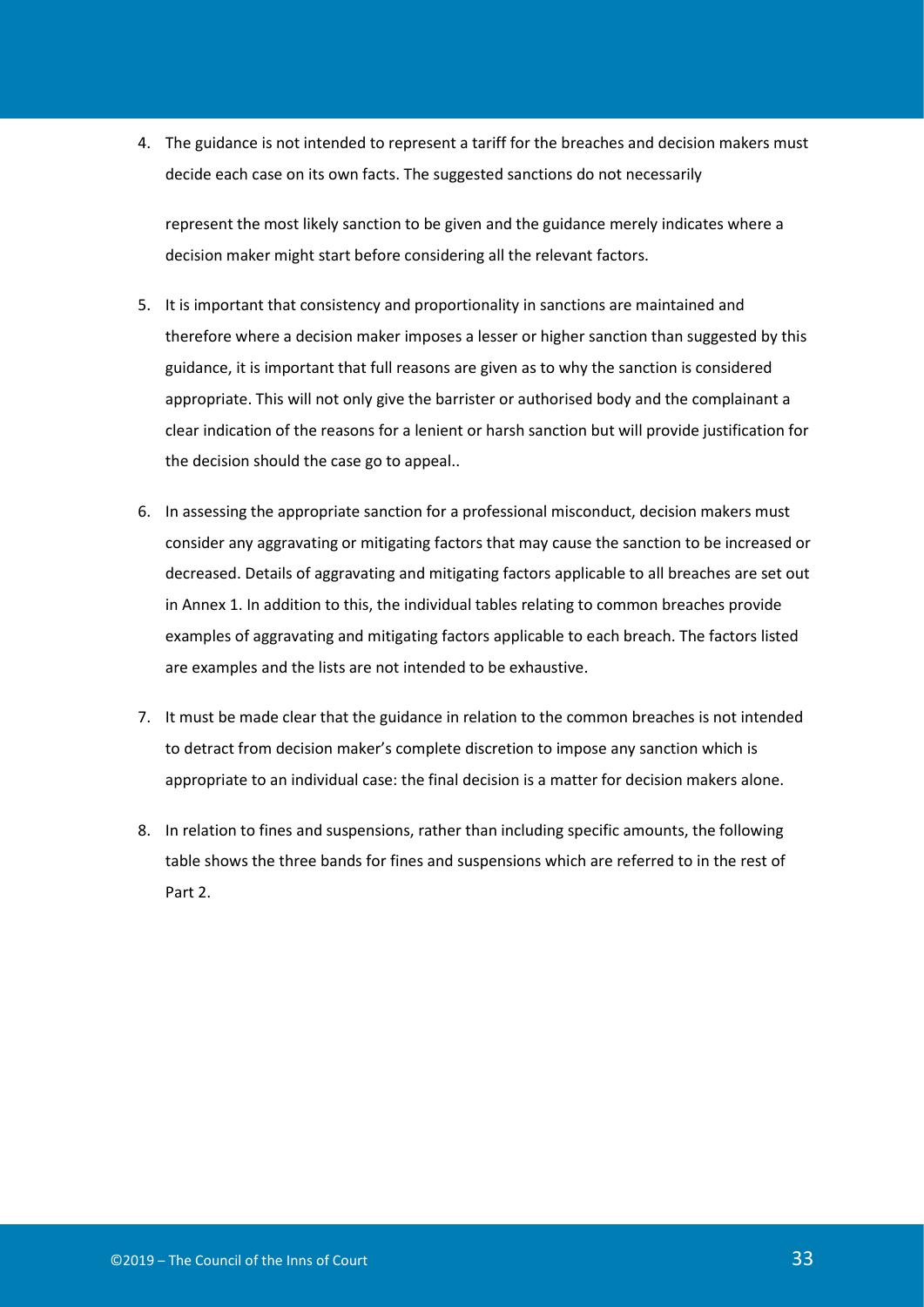# <span id="page-33-0"></span>**Levels of Fines and Suspensions**

#### **A. Barristers**

| <b>Fines</b>                                   | <b>Suspensions</b>                           |
|------------------------------------------------|----------------------------------------------|
| Low level = $up$ to £1,000                     | Short = $up$ to 3 months                     |
| Medium level = over $£1,000$ and up to         | Medium = over 3 months and up to 6           |
| £3,000                                         | months                                       |
| High level = over $£3,000$ and up to $£50,000$ | Long $=$ over 6 months and up to three years |

#### **B. BSB Legal Services Bodies**

| <b>Fines</b>                   | <b>Suspensions</b>                           |
|--------------------------------|----------------------------------------------|
| Low level = $up$ to £5,000     | Short = $up$ to 3 months                     |
| Medium level = $up$ to £15,000 | Medium = over 3 months and up to 6<br>months |
| High level = $up$ to £250,000  | Long $=$ over 6 months and up to three years |

### **C. BSB Licensed Bodies**

| <b>Fines</b>                    | <b>Suspensions</b>                           |
|---------------------------------|----------------------------------------------|
| Low level = $up$ to £5,000      | Short = $up$ to 3 months                     |
| Medium level = $up$ to £15,000  | Medium = over 3 months and up to 6<br>months |
| High level = up to £250,000,000 | Long $=$ over 6 months and up to three years |

When determining the level of any fine to be imposed on a BSB Licensed / Authorised Body it is important to have regard to the circumstances of the Body, including its size, turnover and profitability, after considering the seriousness of the case. As a guide it may be helpful to take into account what fine would be imposed on an individual barrister in a similar case (if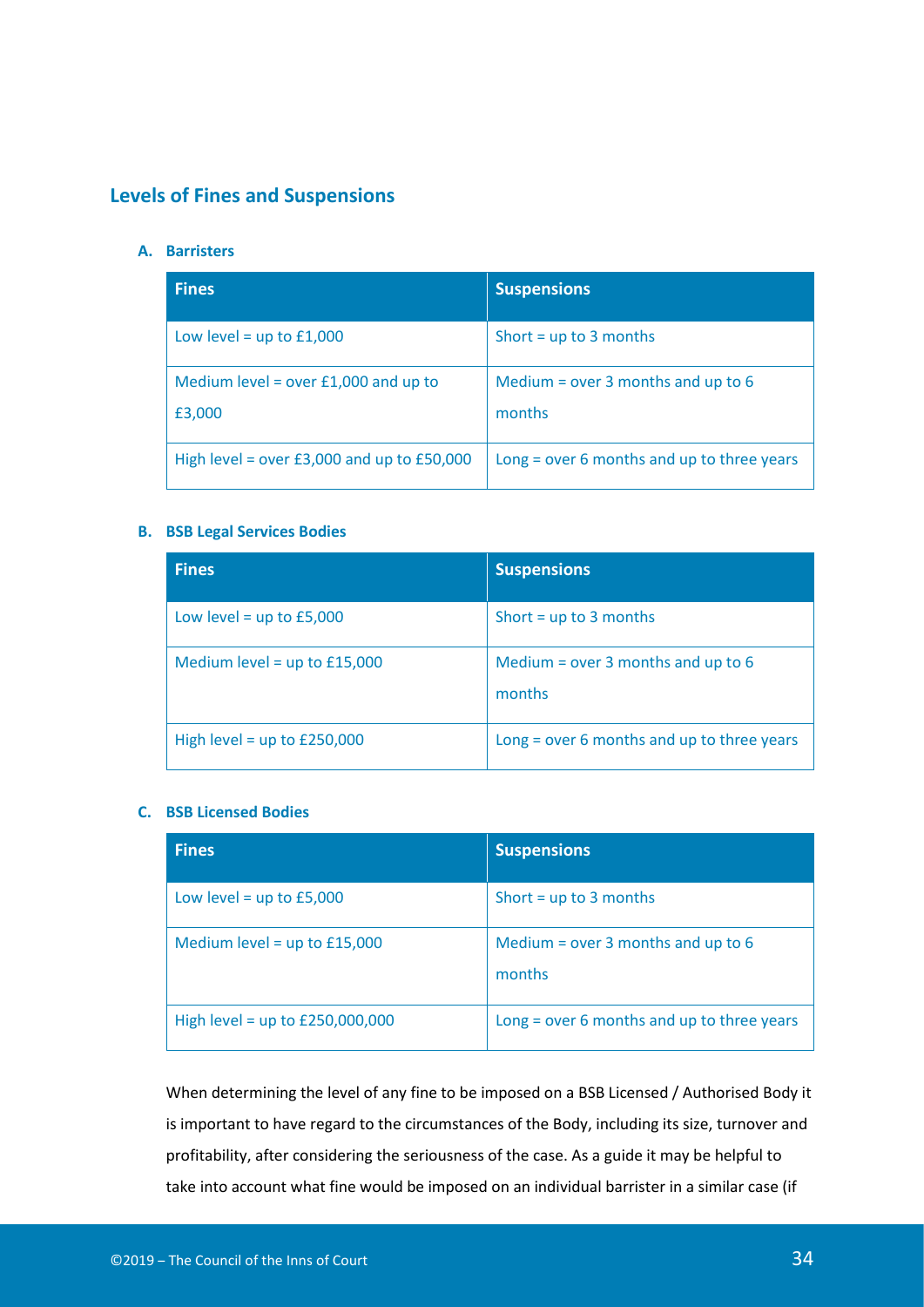applicable), and then consider whether a larger fine in proportion to the Body's larger size would be appropriate.

9. When sanctioning non-practising barristers in cases where the Sanctions Guidance recommends a period of suspension, non-practising barristers should be prevented from renewing their practising certificate for the same period of time.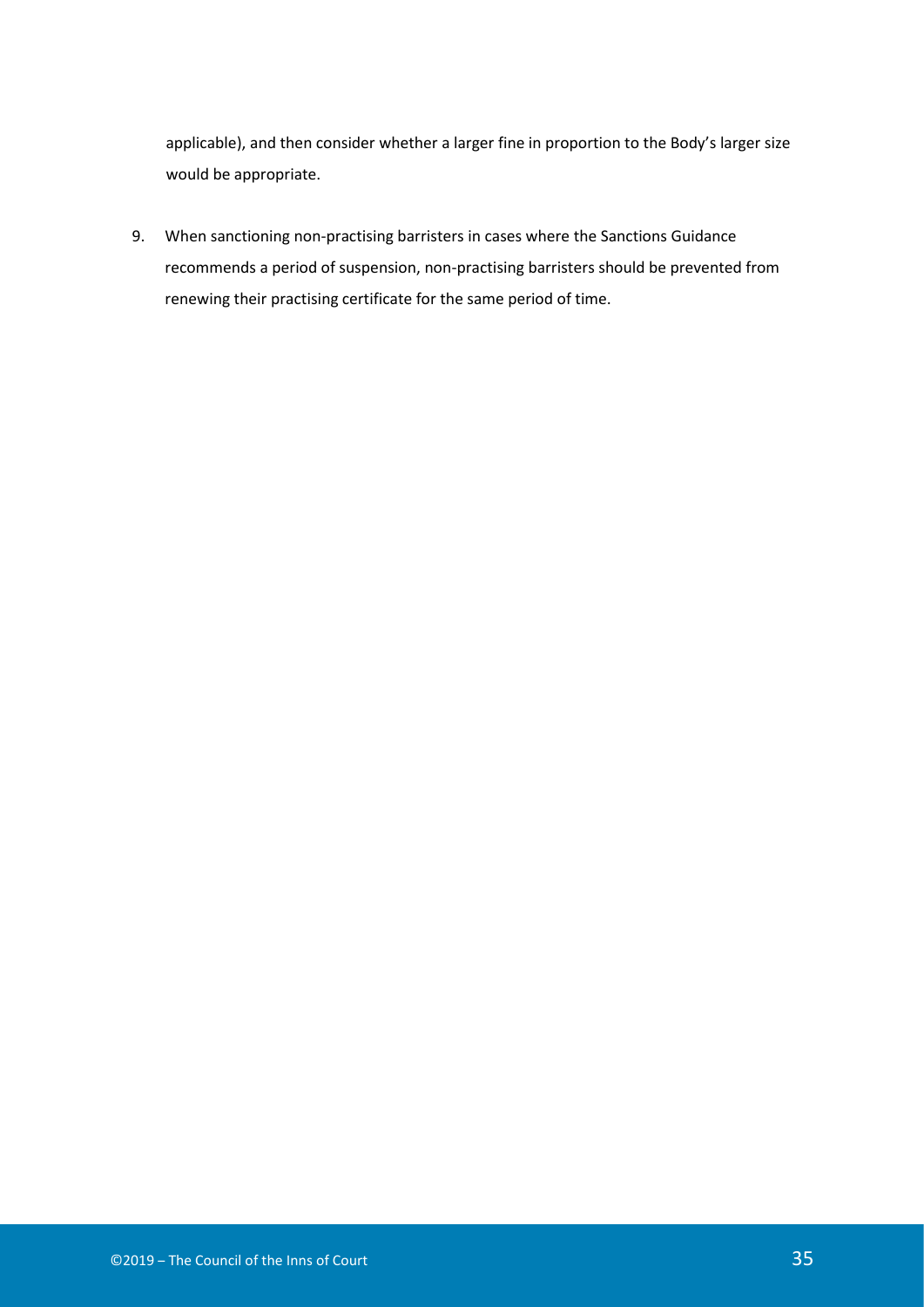# <span id="page-35-0"></span>**Section A – The barrister and the court**

#### <span id="page-35-1"></span>**A.1 Misleading the Court**

#### **Description**

Barristers and BSB Licensed / Authorised Bodies are under a duty not to mislead the Court or allow or encourage others to mislead the Court and doing so is usually considered to be a serious breach of the Handbook. This may be a breach of Core Duty 1; and is likely to be charged under Part 2 of the Handbook, section C1, rule C3 1 (2.C1.rC3): Every barrister owes a duty to the court to act with independence in the interests of justice. This duty overrides any inconsistent obligation that the barrister may have.

As the circumstances surrounding this offence can vary widely, the appropriate sanction may range from giving advice to disbarment. One key element that could warrant more serious sanctions for this breach is whether or not the breach was committed intentionally.

Listed below are possible circumstances in which breaches might occur set out according to severity.

|                                                                                                                                                                | <b>Possible circumstances</b>                                                                                | <b>Starting point</b>                                                        |  |
|----------------------------------------------------------------------------------------------------------------------------------------------------------------|--------------------------------------------------------------------------------------------------------------|------------------------------------------------------------------------------|--|
| a.                                                                                                                                                             | Recklessly misleading the Court                                                                              | Reprimand and/or advice as to future conduct                                 |  |
| b.                                                                                                                                                             | Knowingly misleading or encouraging                                                                          | A short suspension to disbarment / revocation                                |  |
|                                                                                                                                                                | others to mislead the Court                                                                                  | of licence or authorisation to practise                                      |  |
| <b>Aggravating factors</b>                                                                                                                                     |                                                                                                              | <b>Mitigating factors</b>                                                    |  |
| $\bullet$<br>۰                                                                                                                                                 | Personal or professional advantage<br>gained (financial or otherwise)<br>Negative impact on the complainant, | Immediate apology<br>Remedial action taken at an early<br>$\bullet$<br>point |  |
| $\bullet$                                                                                                                                                      | client or other party<br>Actions of the barrister adversely<br>affected the course of the proceedings.       |                                                                              |  |
| NB - Acting on a client's instructions should not be considered as a mitigating factor as this runs<br>contrary to a barrister's overriding duty to the Court. |                                                                                                              |                                                                              |  |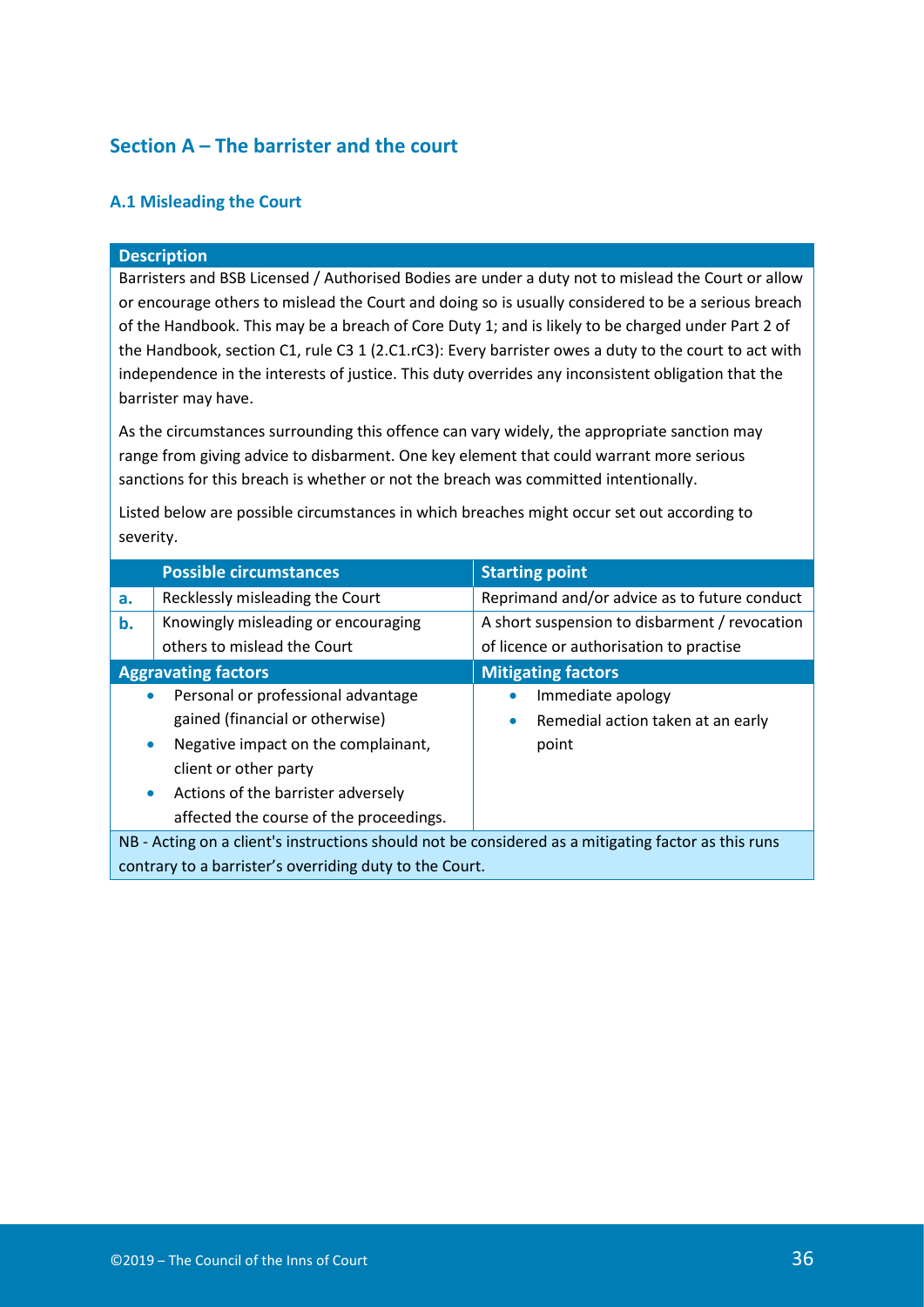## **A.2 Abusing the role of an advocate**

# **Description**

Barristers and BSB Licensed / Authorised Bodies have a duty to ensure they do not make, allow or encourage submissions, or draft documents, that are not properly arguable or supported by evidence. In particular, allegations of fraud should be supported by evidence regardless of the client's instructions. This may be a breach of Core Duty 1; these types of breaches are likely to be charged under Part 2 of the Handbook, section C.1, rule C6 (II. C1.rC6): a barrister has a duty not to mislead the court or to permit the court to be misled. However, depending on the nature of the circumstances, it may also breach Core Duty 3 and may be charged under Part 2, section C2, rule C9 (2.C2.rC9).

As the circumstances surrounding these breaches can vary widely, the appropriate sanction may range from giving advice to disbarment (revocation of licence or authorisation to practise for entities). One key factor to take into account in determining the level of sanction is whether the breach was committed intentionally. Protection of the public is particularly relevant in relation to allegations of fraud; as such allegations are usually made against an individual and therefore may impact on the credibility and reputation of that person.

|    | <b>Possible circumstances</b>                                                                                                                             | <b>Starting point</b>                                                                                                                                             |
|----|-----------------------------------------------------------------------------------------------------------------------------------------------------------|-------------------------------------------------------------------------------------------------------------------------------------------------------------------|
| a. | Recklessly making unsupported<br>submissions                                                                                                              | Reprimand and/or advice as to future conduct                                                                                                                      |
| b. | Recklessly making allegations of fraud                                                                                                                    | Medium level fine to short suspension                                                                                                                             |
| c. | Making intentional unsupported<br>submissions or allegations of fraud                                                                                     | Medium suspension to disbarment /<br>revocation of licence or authorisation or<br>licence to practise                                                             |
|    | <b>Aggravating factors</b>                                                                                                                                | <b>Mitigating factors</b>                                                                                                                                         |
|    | Personal or professional advantage<br>gained (financial or otherwise)<br>Negative impact on the complainant,<br>client or other party<br>Dishonest motive | Immediate apology<br>For BSB Licensed / Authorised Bodies<br>- Counsel did not follow instructions<br>from the Body<br>Remedial action taken at an early<br>point |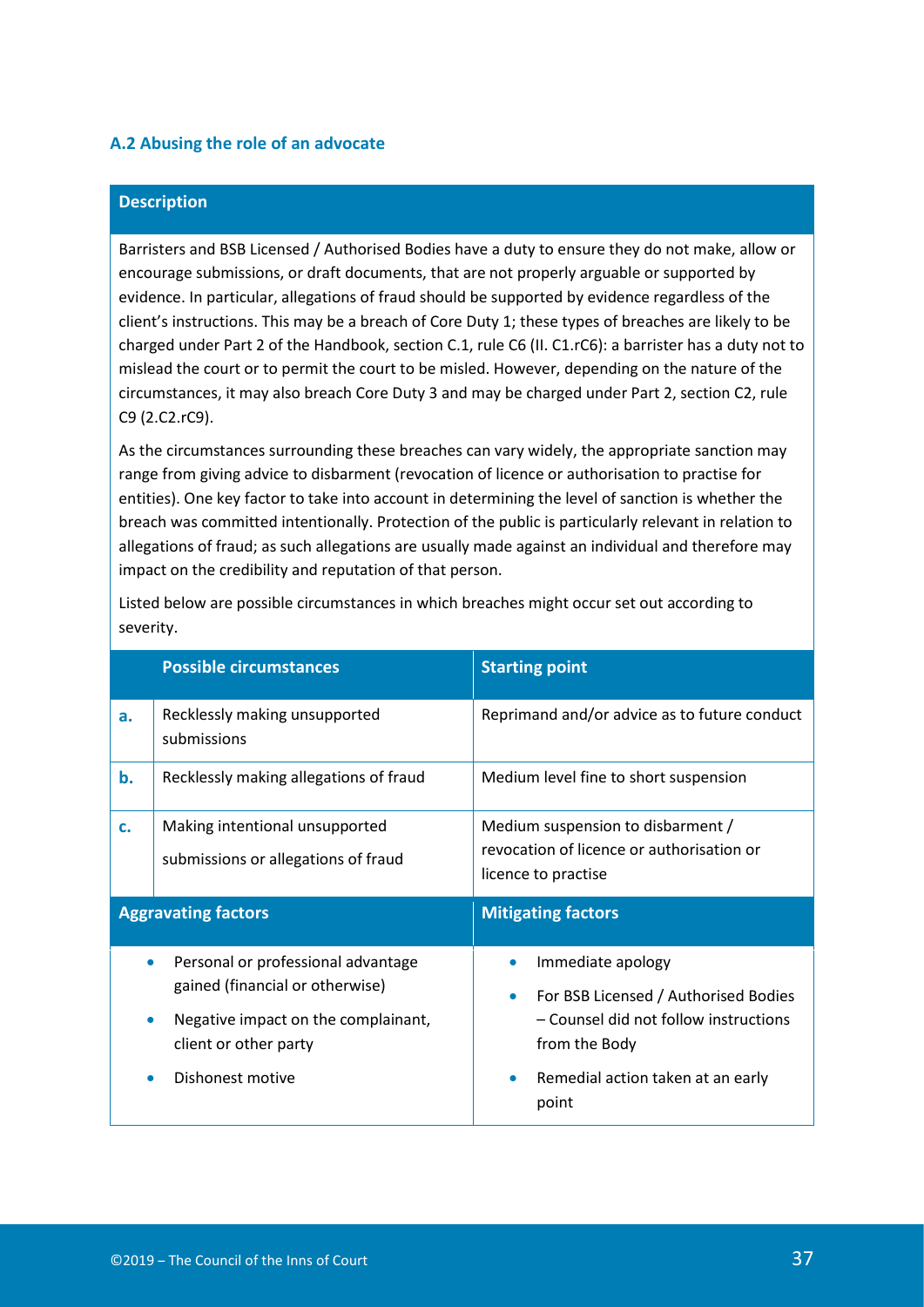NB - Acting on a client's instructions should not be considered as a mitigating factor as this runs

contrary to a barrister's overriding duty to the Court.

# **Section B – Behaving ethically**

#### **B.1 Conviction for drink driving and related offences**

#### **Description**

In general a criminal conviction is a serious matter for barristers given their role in the administration of justice and the need to maintain public confidence in the profession. A criminal conviction for drink driving is likely to be a breach of Core duty 3 and/or Core Duty 5 see Part 2 of the Handbook, section C2, Guidance paragraph C25 (2.C2.gC25).

It may also be accompanied by a separate charge for any other related convictions, such as dangerous driving.

The sanction that is imposed should relate to the breach of the Handbook for a barrister having been convicted of a criminal offence. It is not intended to be a second form of punishment, or "double jeopardy", for the actual criminal offence.

The starting point for a first time conviction for drink driving should normally be a reprimand and a low level fine. Where a conviction results in a custodial sentence, the general starting point should be disbarment unless there are clear mitigating factors that indicate that such a sanction is not warranted.

It is important to note that an underlying addiction to alcohol is excluded from the Equality Act 2010 and is not considered a disability.

|    | <b>Possible circumstances</b>                                                                                                                    | <b>Starting point</b>                            |
|----|--------------------------------------------------------------------------------------------------------------------------------------------------|--------------------------------------------------|
| a. | A first time conviction for drink driving only                                                                                                   | A reprimand and a low level fine                 |
| b. | A conviction for drink driving that involves an<br>element of dangerous driving                                                                  | A medium level fine and/or a short<br>suspension |
| c. | A conviction for drink driving that is<br>accompanied by further related convictions<br>(e.g. leaving the scene, driving whilst<br>disqualified) | A short to medium suspension                     |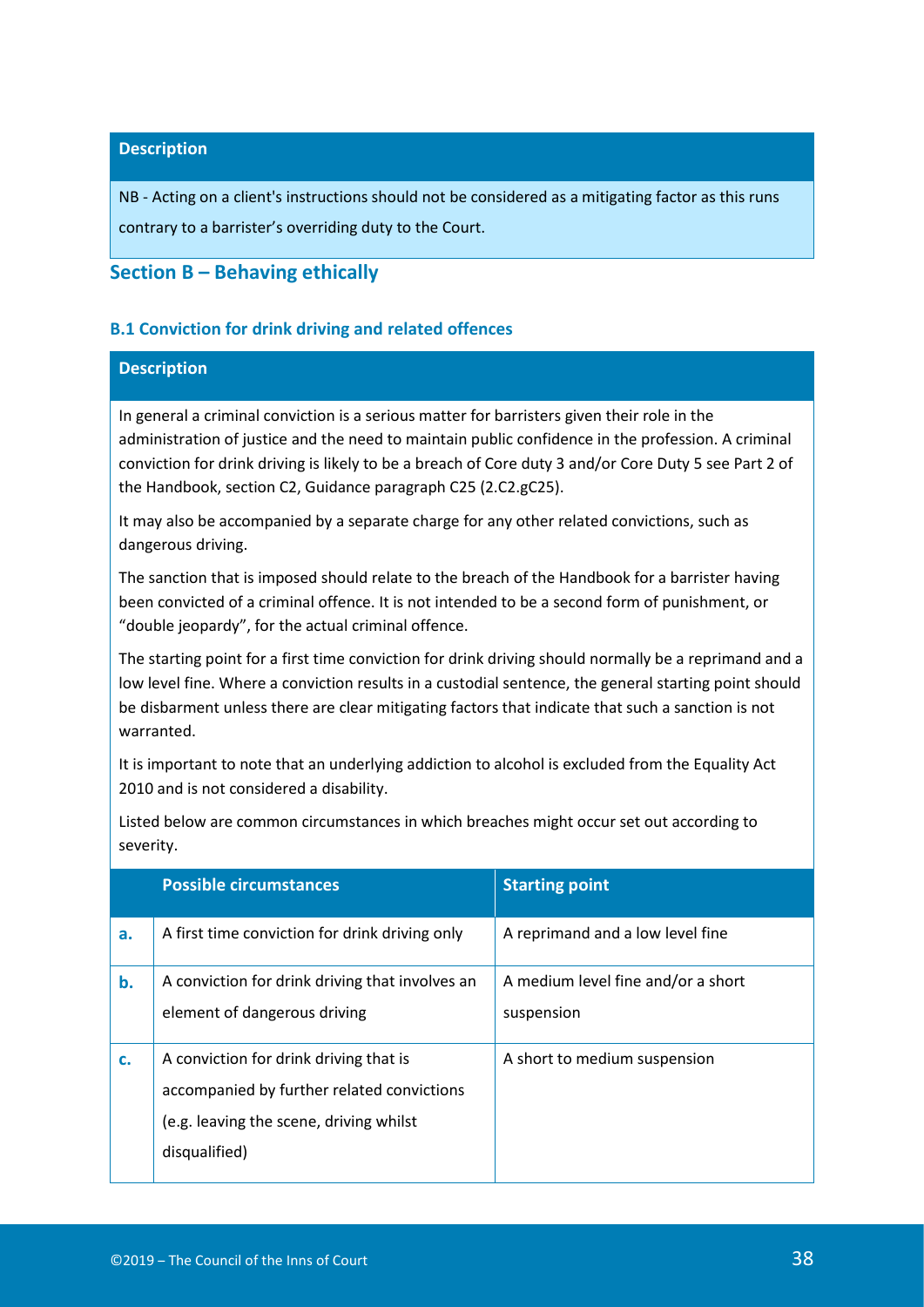# **Aggravating factors Mitigating factors Mitigating factors**

• Compelling emergency situation

- Injury to persons
- High alcohol level
- Lack of cooperation with the police

#### **B.2 Conviction for assault and violent acts**

#### **Description**

A criminal conviction for violence is likely to be a breach of Core duty 3 and/or Core Duty 5 see Part 2 of the Handbook, section C2, Guidance paragraph C25 (2.C2.gC25).

The guidance below is also applicable to charges relating to domestic violence, which should not be treated any less seriously than other forms of violence.

The sanction that is imposed should relate to the breach of the Handbook for a barrister having been convicted of a criminal offence. It is not intended to be a second form of punishment, or "double jeopardy", for the actual criminal offence.

The starting point for a conviction of minor assault should normally be a reprimand and a medium level fine, which may increase to a short suspension. Where a conviction results in a custodial sentence, the general starting point should be disbarment unless there are clear mitigating factors that indicate that such a sanction is not warranted.

|    | <b>Possible circumstances</b>                                        | <b>Starting point</b>                                                    |
|----|----------------------------------------------------------------------|--------------------------------------------------------------------------|
| a. | A conviction for low level assault                                   | Reprimand and medium level fine to a<br>short suspension                 |
| b. | A conviction for an act of violence causing<br>injury                | A medium level suspension                                                |
| c. | A conviction for an act of serious violence                          | Disbarment (or in exceptional<br>circumstances, a long suspension)       |
|    | <b>Aggravating factors</b>                                           | <b>Mitigating factors</b>                                                |
|    | Previous criminal convictions<br>Lack of cooperation with the police | Isolated incident in difficult and<br>$\bullet$<br>unusual circumstances |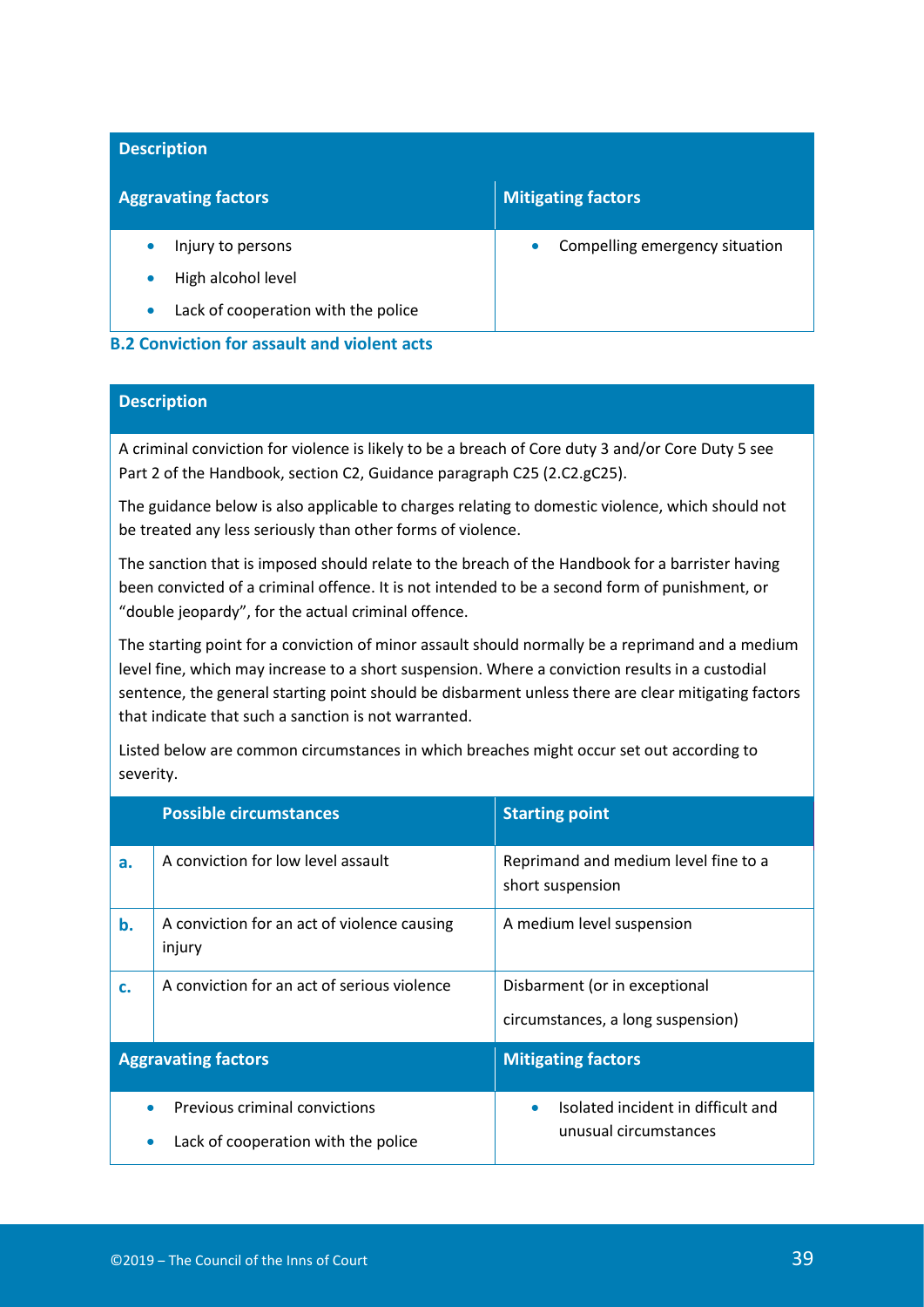- Use of a weapon
- Victim was particularly vulnerable
- Intent to cause harm
- Discriminatory motivation
- Serious injury to the victim

#### **B.3 Conviction for drug possession or supply**

# • Element of self-protection or protection of others/property

# **Description**

A criminal conviction for drug possession or supply is likely to be a breach of Core duty 3 and/or Core Duty 5 see Part 2 of the Handbook, section C2, Guidance paragraph C25 (2.C2.gC25)

The sanction that is imposed should represent the offence under the Handbook for a barrister having been convicted of a criminal offence. It is not intended to be a second form of punishment, or "double jeopardy", for the actual criminal offence.

The starting point for a conviction of drug possession (normally tried in the Magistrates' Court) should be a reprimand and a medium level fine. Where a conviction results in a custodial sentence, the general starting point should be disbarment unless there are clear mitigating factors that indicate that such a sanction is not warranted.

|    | <b>Possible circumstances</b>                              | <b>Starting point</b>               |
|----|------------------------------------------------------------|-------------------------------------|
| a. | A conviction for drug possession (any class)               | A reprimand and a medium level fine |
| b. | A conviction for supply or intent to supply<br>(any class) | <b>Disbarment</b>                   |
|    |                                                            |                                     |
|    | <b>Aggravating factors</b>                                 | <b>Mitigating factors</b>           |
|    | Previous criminal convictions                              | No intention to gain financially    |
|    | Lack of cooperation with the police                        |                                     |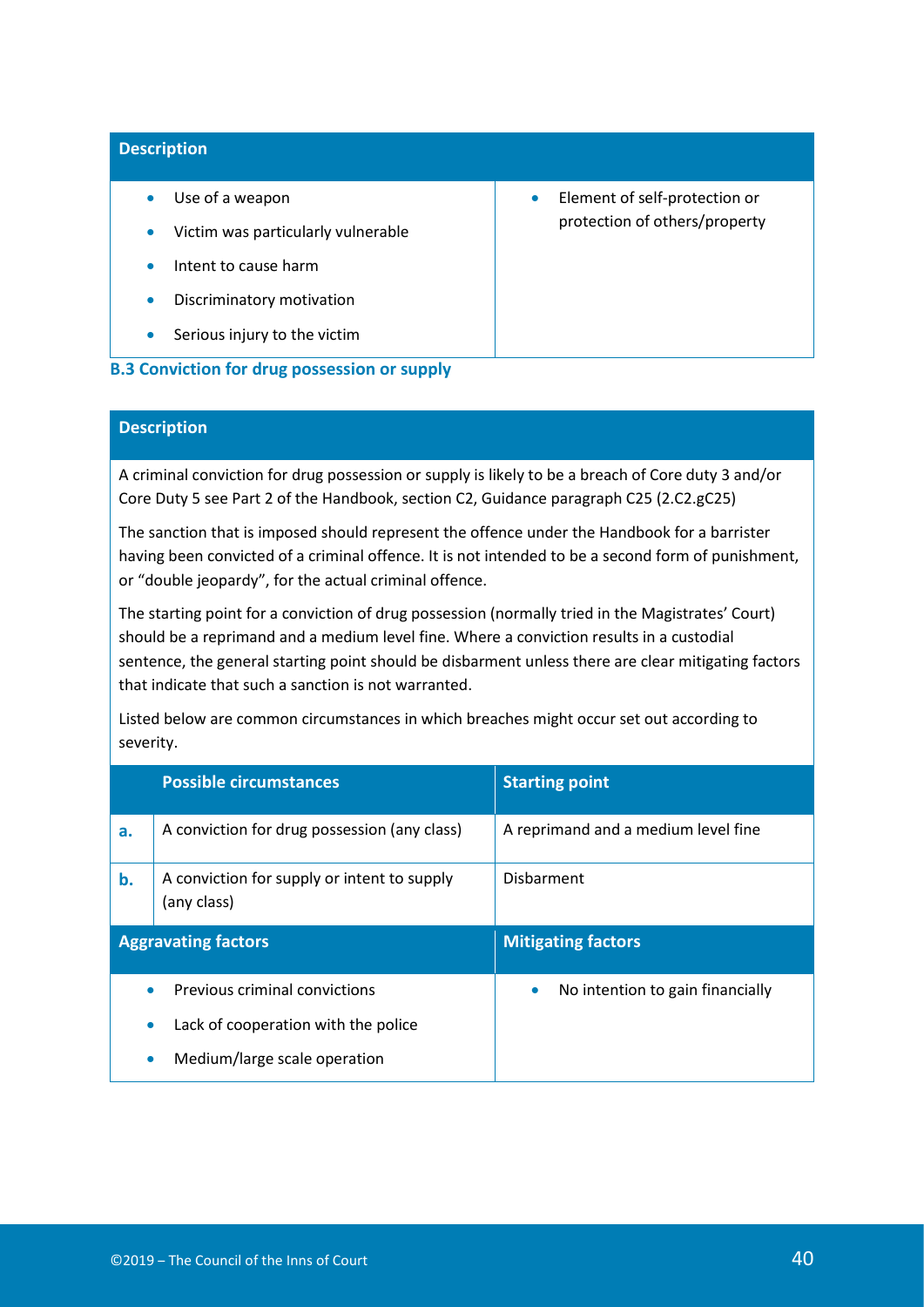#### **B.4 Convictions of BSB Licensed/Authorised Bodies**

# **Description**

A BSB Licensed / Authorised Body convicted of an offence that potentially brings the profession into disrepute is likely to be a breach of Core Duty 3 and/or Core Duty 5 see Part 2 of the Handbook, section C2, Guidance paragraph C25 (2.C2.gC25).

By way of example, such convictions may include any of the following: offences for Revenue or VAT fraud, offences arising under Health and Safety legislation, offences arising under Data Protection legislation, or offences arising under the legislation relating to Immigration.

The sanction that is imposed should relate to the breach of the Handbook for a BSB Licensed / Authorised Body having been convicted of an offence. It is not intended to be a second form of punishment, or "double jeopardy", for the actual offence.

The starting point for a conviction relating to a minor matter should normally be a reprimand and a medium level fine, which may increase to a short suspension of the BSB Licensed / Authorised Body's licence or authorisation to practise. Where a conviction results in a custodial sentence for an entity's employees, or amounts to an act of dishonesty by the BSB Licensed / Authorised Body, the general starting point should be revocation of the licence or authorisation to practise unless there are clear mitigating factors that indicate that such a sanction is not warranted.

|    | <b>Possible circumstances</b>                                                  | <b>Starting point</b>                                                                                         |
|----|--------------------------------------------------------------------------------|---------------------------------------------------------------------------------------------------------------|
| a. | A conviction for a minor offence                                               | Reprimand and low or medium level fine                                                                        |
|    |                                                                                | to a short suspension                                                                                         |
| b. | A conviction for a more serious matter                                         | A medium level suspension                                                                                     |
| c. | A conviction for a serious matter, and/or<br>amounting to an act of dishonesty | Revocation of licence or authorisation to<br>practise (or in exceptional circumstances, a<br>long suspension) |
|    | <b>Aggravating factors</b>                                                     | <b>Mitigating factors</b>                                                                                     |
|    | Previous criminal convictions                                                  | Isolated incident in difficult and                                                                            |
|    | Lack of cooperation with the police / other<br>regulatory bodies.              | unusual circumstances                                                                                         |
|    | Element of financial gain involved.                                            |                                                                                                               |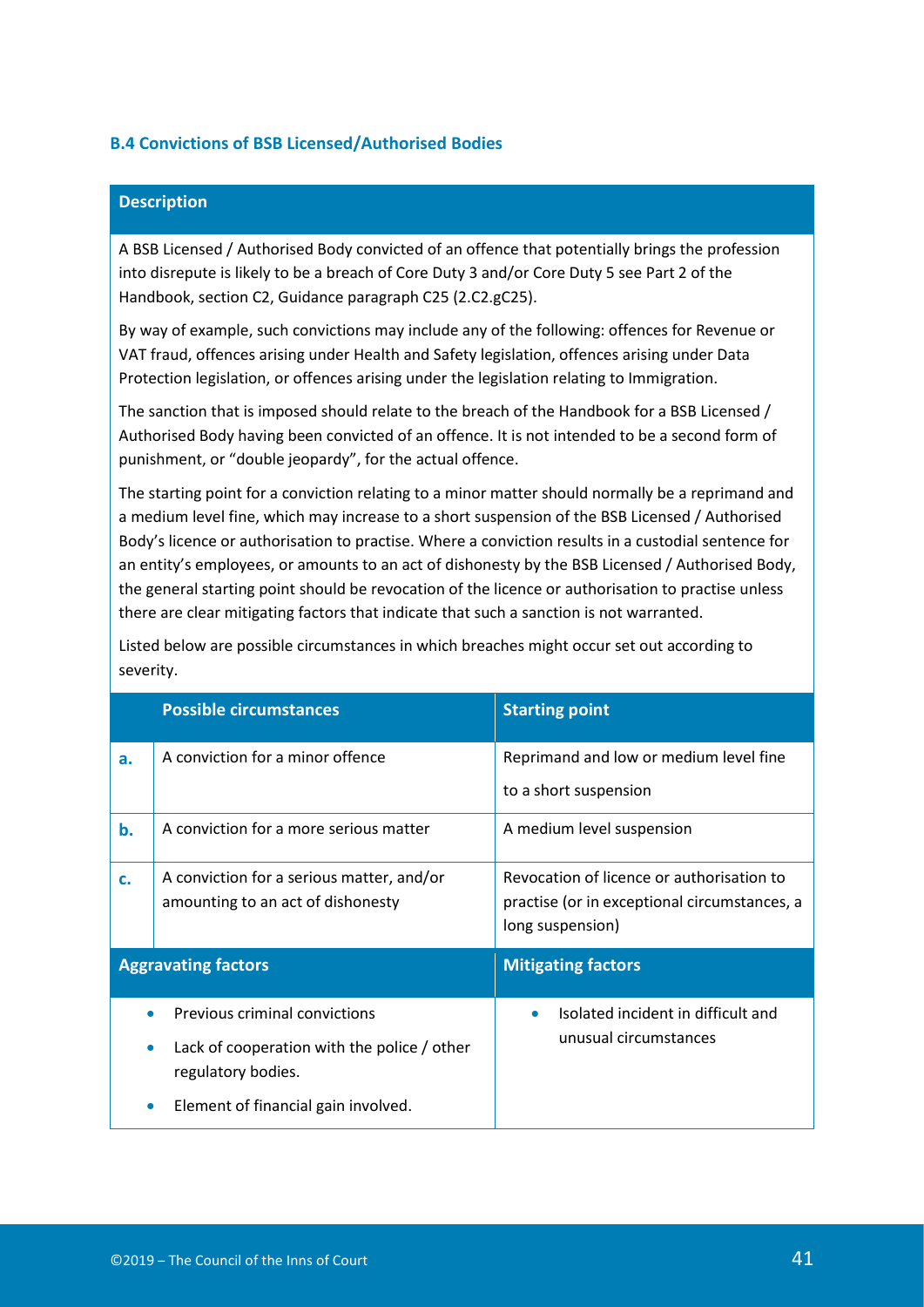#### **B.5 Dishonesty**

# **Description**

Dishonesty is likely to be a breach of Core duty 3 and/or Core Duty 5 see Part 2 of the Handbook, section C2, Guidance paragraph C25 (2.C2.gC25).

Please see paragraphs 6.2 above regarding the general approach to be taken towards dishonesty within the profession.

There are a number of different types of breaches of the Handbook that involve dishonesty and different charges that may be brought in relation to each.

Dishonesty can amount to criminal dishonesty (even though no criminal charges may have been brought - see also criminal convictions) or personal, professional or corporate dishonesty that does not amount to a crime.

Some examples of dishonest behaviour that may form the basis for charges of professional misconduct include:

Making a false declaration on Call

Inflating marks or experience on an application form

Falsification of documents

Certain types of criminal convictions, such as theft, perjury, or fraud

Deliberate misuse of client money

Dishonesty in connection with disciplinary proceedings (see paragraph 7.5)

False or misleading statements on websites / promotional material

Dishonesty is not compatible with practise in a profession which requires exceptional levels of integrity. The general starting point should be disbarment (or revocation of licence or authorisation to practise for BSB Licensed / Authorised Bodies) unless there are clear mitigating factors that indicate that such a sanction is not warranted. Therefore, no possible circumstances are listed below but instead the emphasis should be on the potential mitigating factors that might reduce the sanction from disbarment.

|                            | <b>Possible circumstances</b> | <b>Starting point</b>                                                                                          |
|----------------------------|-------------------------------|----------------------------------------------------------------------------------------------------------------|
| а.                         |                               | Disbarment / revocation of licence or authorisation to<br>practise, disqualification of authorised individuals |
| <b>Aggravating factors</b> |                               | <b>Mitigating factors</b>                                                                                      |
|                            |                               |                                                                                                                |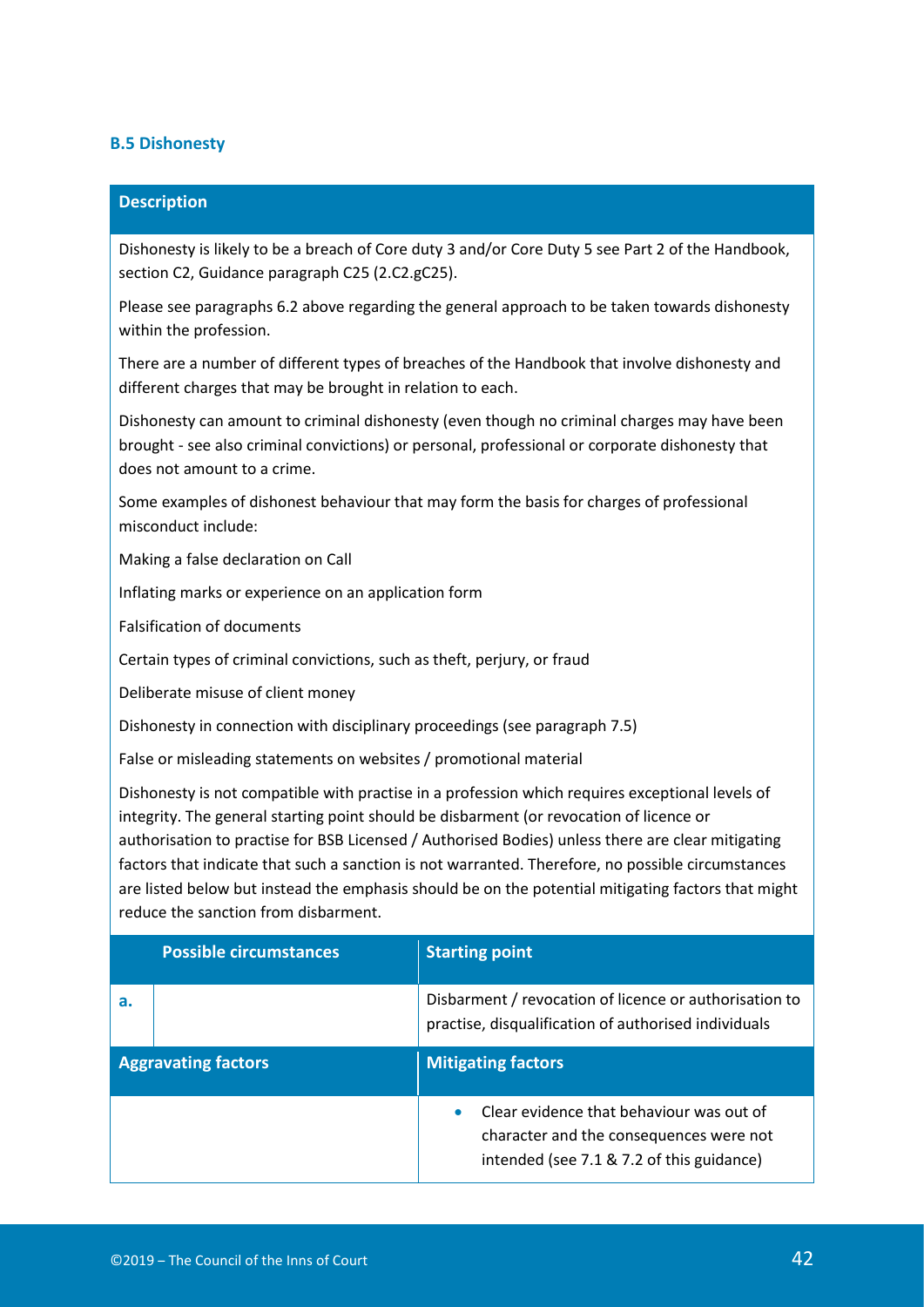| <b>Description</b> |                                                                                                                              |
|--------------------|------------------------------------------------------------------------------------------------------------------------------|
|                    | Behaviour limited to personal life and no<br>evidence of dishonesty in professional life<br>(see 7.1 & 7.2 of this guidance) |

#### **B.6 Discrimination and harassment**

#### **Description**

Unlawful discrimination and harassment is likely to be a breach of Core Duty 8 (a barrister must not discriminate unlawfully against any person) and is likely to be charged under Part 2 of the Handbook, section C2, rule C12 (2.C2.rC12); a barrister must not discriminate unlawfully against, victimise or harass any other person on the grounds of race, colour, ethnic or national origin, nationality, citizenship, sex, disability, gender re-assignment, sexual orientation, marital or civil partnership status, pregnancy, maternity, age, religion or belief.

This type of breach is not intended to cover the situation where a barrister has been convicted of a criminal offence for harassment in his/her personal capacity. This section relates to behaviour in the course of a barrister's or a BSB Licensed / Authorised Body's professional work that amounts to any form of harassment or bullying.

The starting point for a finding of either discrimination or harassment should be a medium level fine, although a suspension or disbarment (revocation of licence or authorisation to practise for BSB Licensed / Authorised Bodies) would be appropriate in circumstances where the behaviour is of a serious nature and/or continues over an extended period of time.

|    | <b>Possible circumstances</b>                                                                                                                     | <b>Starting point</b>                                                                        |
|----|---------------------------------------------------------------------------------------------------------------------------------------------------|----------------------------------------------------------------------------------------------|
| a. | An isolated incident which had a limited<br>impact on the complainant                                                                             | A medium level fine                                                                          |
| b. | The behaviour took place over an extended<br>period of time and/or the barrister was in a<br>position of power or acting in a supervisory<br>role | A high level fine and a short suspension                                                     |
| c. | Physical or particularly strong verbal<br>actions towards a vulnerable individual or<br>group                                                     | A medium suspension to disbarment /<br>revocation of licence or authorisation to<br>practise |
|    | <b>Aggravating factors</b>                                                                                                                        | <b>Mitigating factors</b>                                                                    |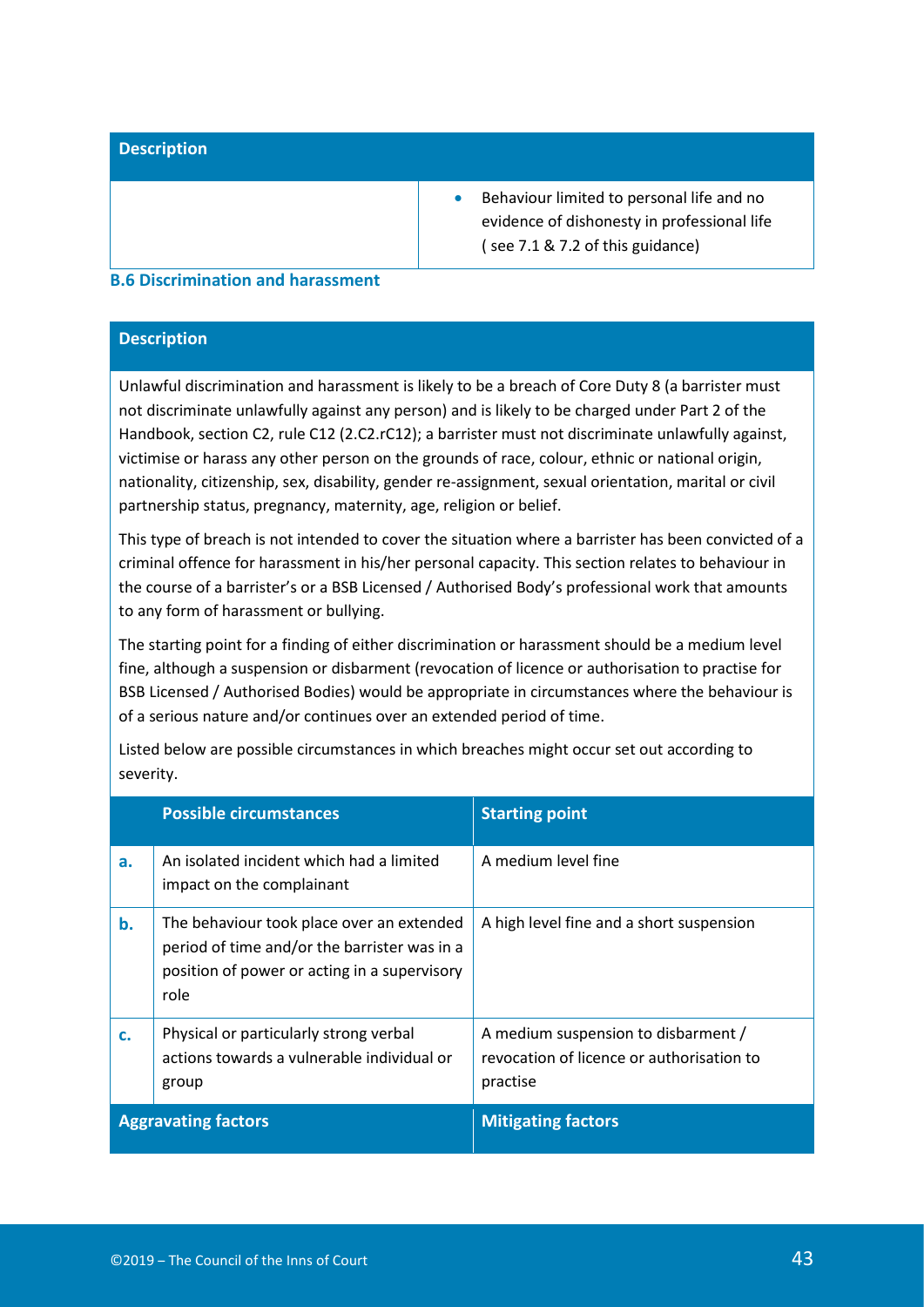| <b>Description</b> |                                                         |           |                   |
|--------------------|---------------------------------------------------------|-----------|-------------------|
| ٠                  | A significant negative impact on the<br>victim          | $\bullet$ | Immediate apology |
| ۰                  | Failure to accept responsibility for actions            |           |                   |
| $\bullet$          | The vulnerability of the victim in the<br>circumstances |           |                   |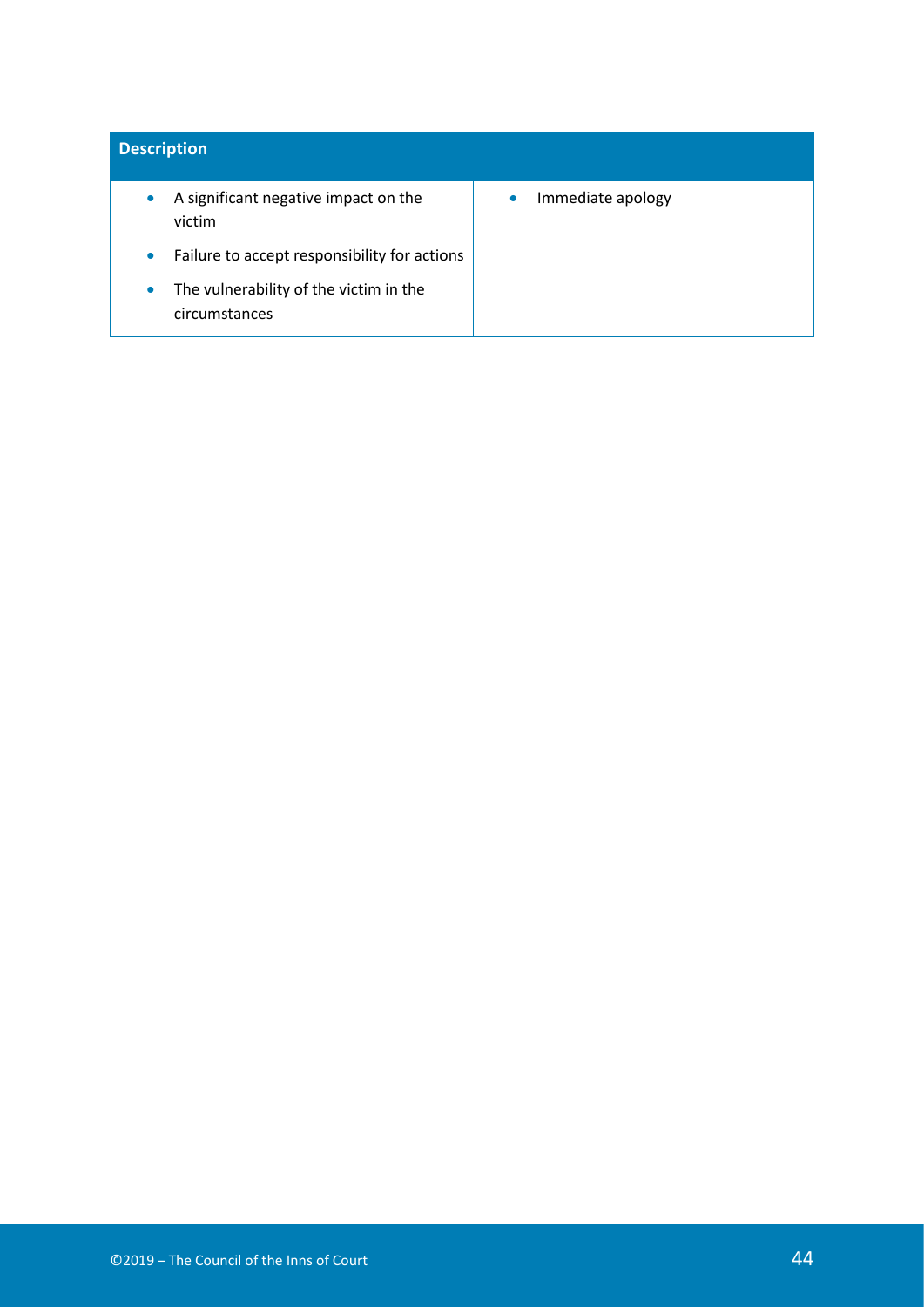#### **B.7 Misconduct of a sexual nature**

# **Description**

Misconduct of a sexual nature is likely to be a breach of Core duty 3 and/or Core Duty 5 see Part 2 of the Handbook, section C2, Guidance paragraph C25 (2.C2.gC25).

The guidance below is also applicable to charges relating to a range of circumstances ranging from inappropriate sexual conduct in a professional context (e.g. between a supervisor and their pupil) through to convictions for sexual offences.

In the case of criminal convictions for sexual offences, the sanction that is imposed should relate to the breach of the Handbook for a barrister having been convicted of a criminal offence. It is not intended to be a second form of punishment, or "double jeopardy", for the actual criminal offence.

The starting point for minor offences of inappropriate sexual conduct in a professional context should normally be a reprimand and a medium level fine. Where a conviction results in a custodial sentence, the general starting point should be disbarment unless there are clear mitigating factors that indicate that such a sanction is not warranted. Listed below are common circumstances in which breaches might occur set out according to severity.

|    | <b>Possible circumstances</b>                             | <b>Starting point</b>                                              |
|----|-----------------------------------------------------------|--------------------------------------------------------------------|
| a. | Inappropriate sexual conduct in a<br>professional context | Reprimand and medium level fine to a short<br>suspension           |
| b. | A conviction for a sexual offence                         | A medium level suspension                                          |
| c. | A conviction for a serious sexual offence                 | Disbarment (or in exceptional circumstances,<br>a long suspension) |
|    | <b>Aggravating factors</b>                                | <b>Mitigating factors</b>                                          |
|    |                                                           |                                                                    |
|    | Previous criminal convictions                             | Isolated incident in difficult and<br>$\bullet$                    |
|    | Lack of cooperation with the police                       | unusual circumstances                                              |
|    | Involved a young or vulnerable victim                     | Cooperation with the investigation                                 |
|    | Premeditation                                             |                                                                    |
|    | Lack of remorse                                           |                                                                    |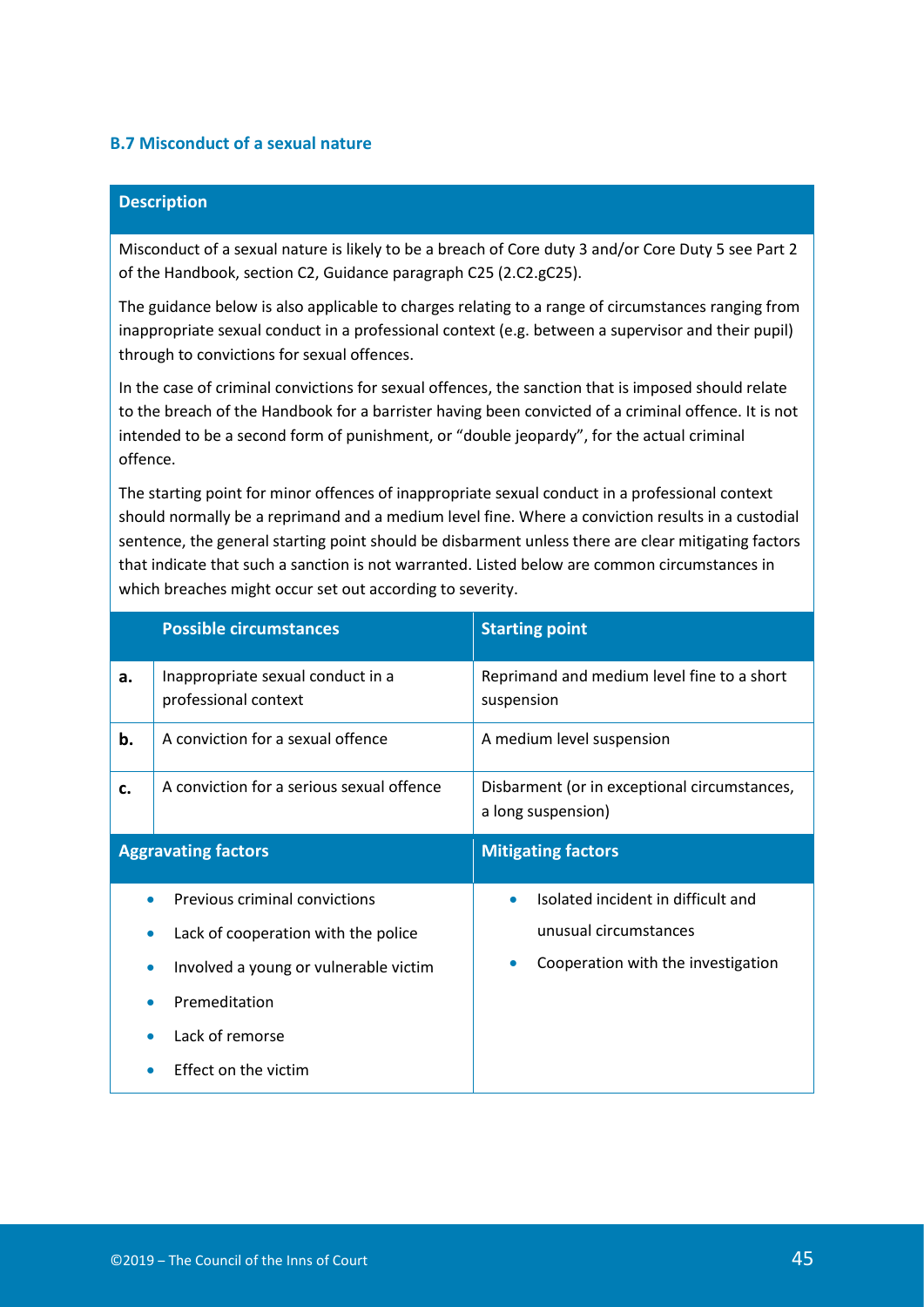# **Section C – The barrister and the client**

# **C.1 Breach of Public Access rules**

# **Description**

A barrister or a BSB Licensed / Authorised Body may only supply legal services to a client if he/she is instructed by a professional client (normally a solicitor) or the barrister is acting under Licensed or Public Access. The rules prohibiting acting directly for a client are designed to protect the public and accepting instructions without a professional client can put the public at risk. Breaches are likely to be charged under Part 3 of the Handbook, Section B3, rule S24 (3.B3.rS24).

The starting point should normally be a reprimand and/or a medium level fine. The main factors in determining the sanction will be the risk posed to the client, whether the breach involved a level of exploitation of the client and/or whether the behaviour was motivated by financial gain.

|    | <b>Possible circumstances</b>                                                                  | <b>Starting point</b>                                                                                                                            |
|----|------------------------------------------------------------------------------------------------|--------------------------------------------------------------------------------------------------------------------------------------------------|
| a. | Breach of Public Access rules (not financially<br>motivated)                                   | Reprimand and/or advice as to future<br>conduct                                                                                                  |
| b. | Breach of Public Access Rules (financially<br>motivated)                                       | Medium level fine to a short suspension                                                                                                          |
| c. | Breach of Public Access Rules over a<br>prolonged period of time                               | Short to medium suspension                                                                                                                       |
| d. | Sustained and serious, recurrent breach of<br>rules                                            | Medium to long suspension and/or<br>permanent prohibition from carrying out<br>Public Access work, or disbarment in the<br>most serious of cases |
|    | <b>Aggravating factors</b>                                                                     | <b>Mitigating factors</b>                                                                                                                        |
|    | Negative impact on the client<br>Particularly vulnerable client<br><b>Financial motivation</b> | Limited level of legal services<br>provided<br>Remedial action taken at an early<br>point                                                        |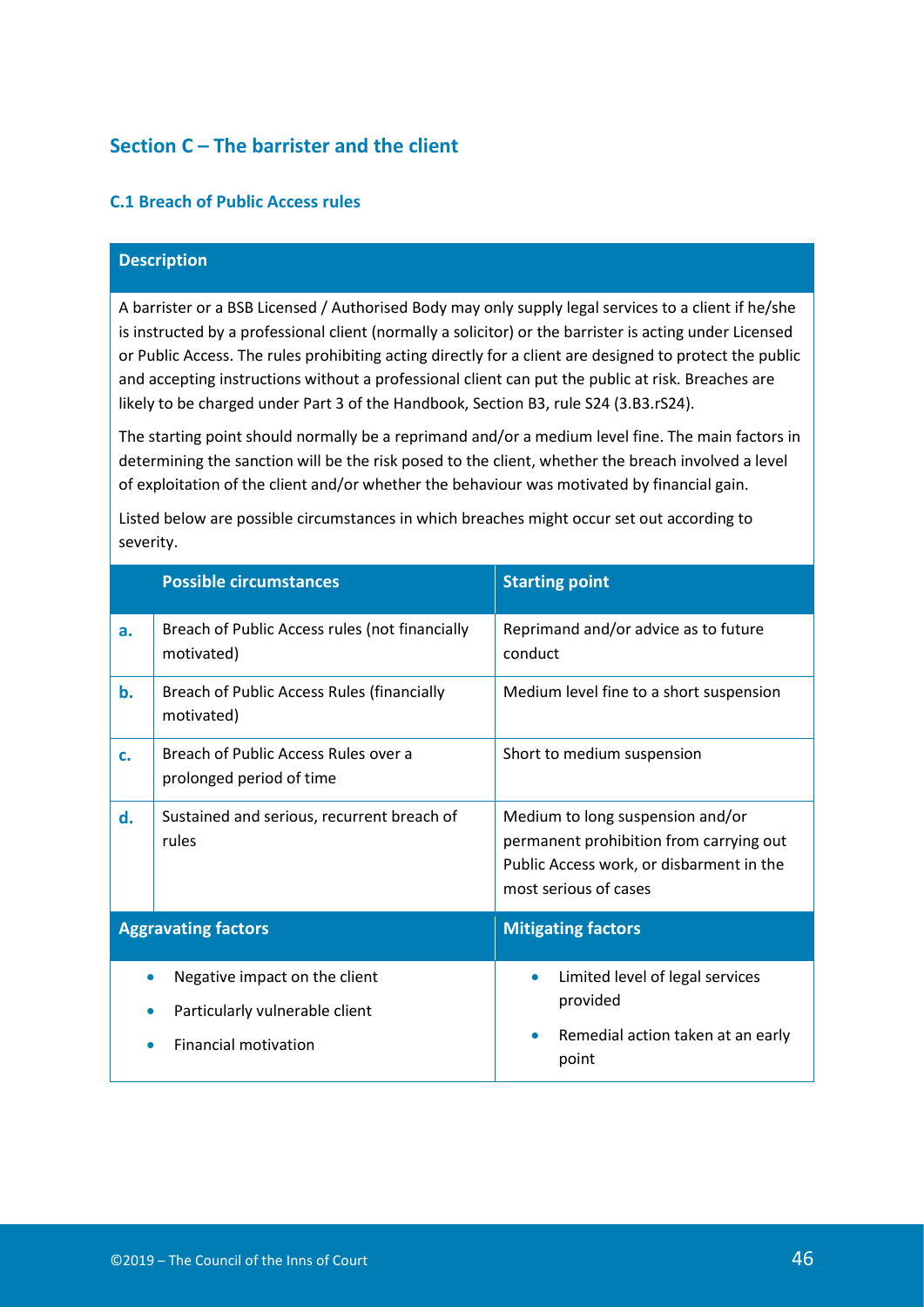## **C.2 Breach of a cab-rank rule**

# **Description**

A self-employed barrister or a BSB Licensed / Authorised Body acting on instructions from a professional client must not withhold services on the basis of the nature of the case, the client's opinions or beliefs or on the basis of the source of the financial support. These requirements are known collectively as the "cab-rank rule". Breaches of these obligations are likely to be charged under Part 2 of the Handbook, section C3, rule C29 (2.C3.rC29).

The starting point should normally be a reprimand and/or a medium level fine.

|    | <b>Possible circumstances</b>                                                 | <b>Starting point</b>            |
|----|-------------------------------------------------------------------------------|----------------------------------|
| a. | Breach of cab-rank rule (financial motive).                                   | Reprimand and medium level fine. |
| b. | Breach of cab-rank rule<br>(discriminatory motive).                           | Reprimand and short suspension.  |
|    | <b>Aggravating factors</b>                                                    | <b>Mitigating factors</b>        |
|    | Actions of the barrister adversely affected<br>the course of the proceedings. | Immediate apology.               |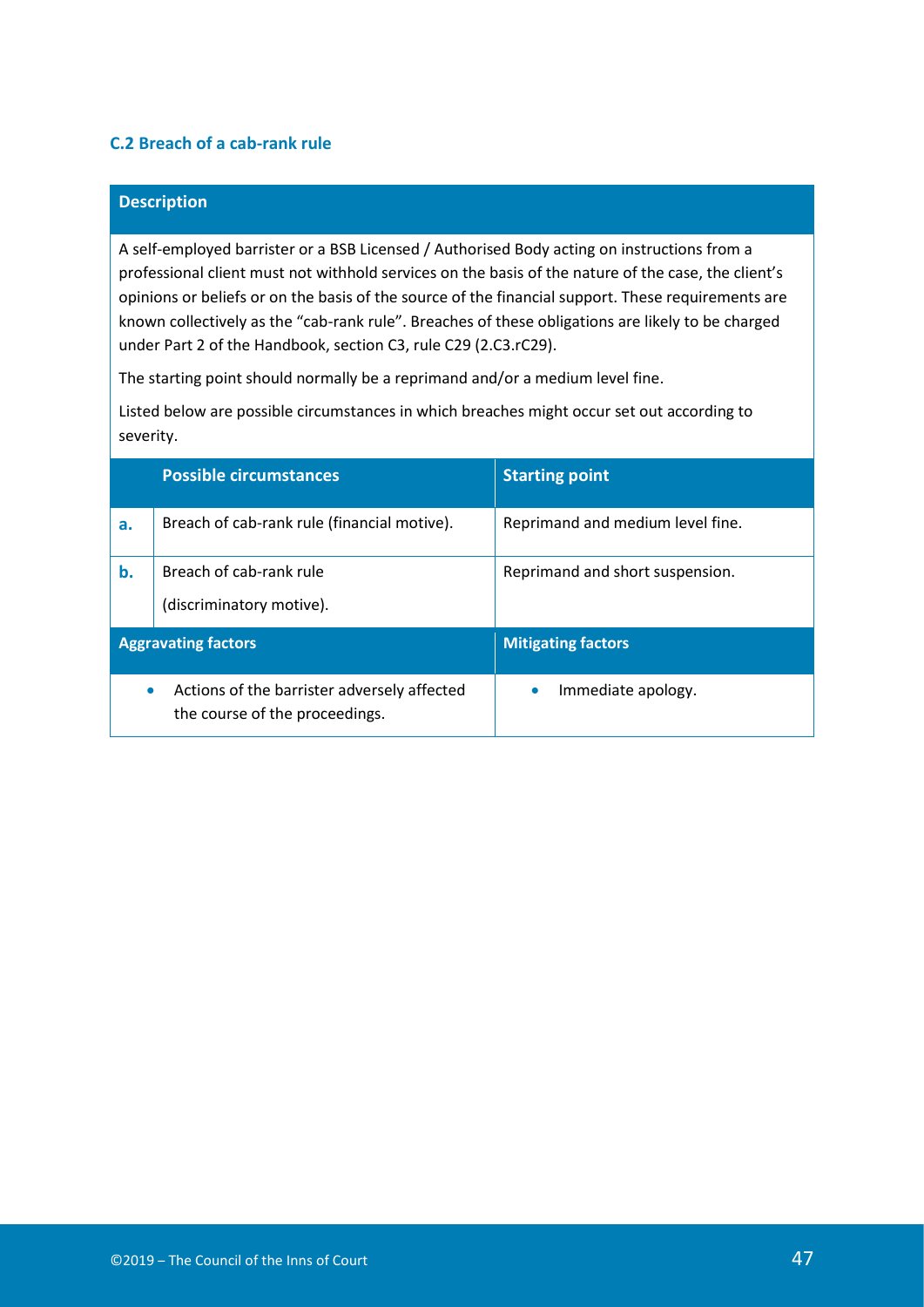#### **C.3 Accepting when professionally embarrassed**

# **Description**

There are a range of circumstances in which a barrister or a BSB Licensed / Authorised Body may be professionally embarrassed. These include (but are not limited to) accepting instructions when the barrister is likely to be a witness or his/her connection to the case will make it difficult to maintain independence, when there is a potential conflict of interest and when there is a significant risk of confidential information being communicated. Circumstances where a BSB Licensed / Authorised Bodies might be professionally embarrassed include the failure of systems to prevent conflicts of interest arising between different employees of the same body. Breaches are likely to be charged under Part 2 of the Handbook, section C3, rule C21 (2.C3.rC21).

The sanctions should normally be a reprimand and/or a medium to high level fine. More serious sanctions should be imposed where the breach has had a significant impact on the client or the progress of the proceedings.

|    | <b>Possible circumstances</b>                                                                                                                | <b>Starting point</b>                                                                                                                       |
|----|----------------------------------------------------------------------------------------------------------------------------------------------|---------------------------------------------------------------------------------------------------------------------------------------------|
| a. | Accepting instructions when professionally<br>embarrassed (inadvertently)                                                                    | Reprimand and/or advice as to future<br>conduct                                                                                             |
| b. | Accepting instructions when professionally<br>embarrassed (intentionally)                                                                    | Reprimand, medium to high level fine                                                                                                        |
| c. | Failure to implement or effectively operate<br>conflict check systems                                                                        | Medium to high level fine                                                                                                                   |
|    | <b>Aggravating factors</b>                                                                                                                   | <b>Mitigating factors</b>                                                                                                                   |
|    | Actions of the barrister adversely affected<br>the course of the proceedings<br><b>Financial motivation</b><br>Repeated or continuing event. | Immediate apology<br>Remedial action taken at an early<br>point<br>Isolated failure by an employee to<br>follow a BSB Licensed / Authorised |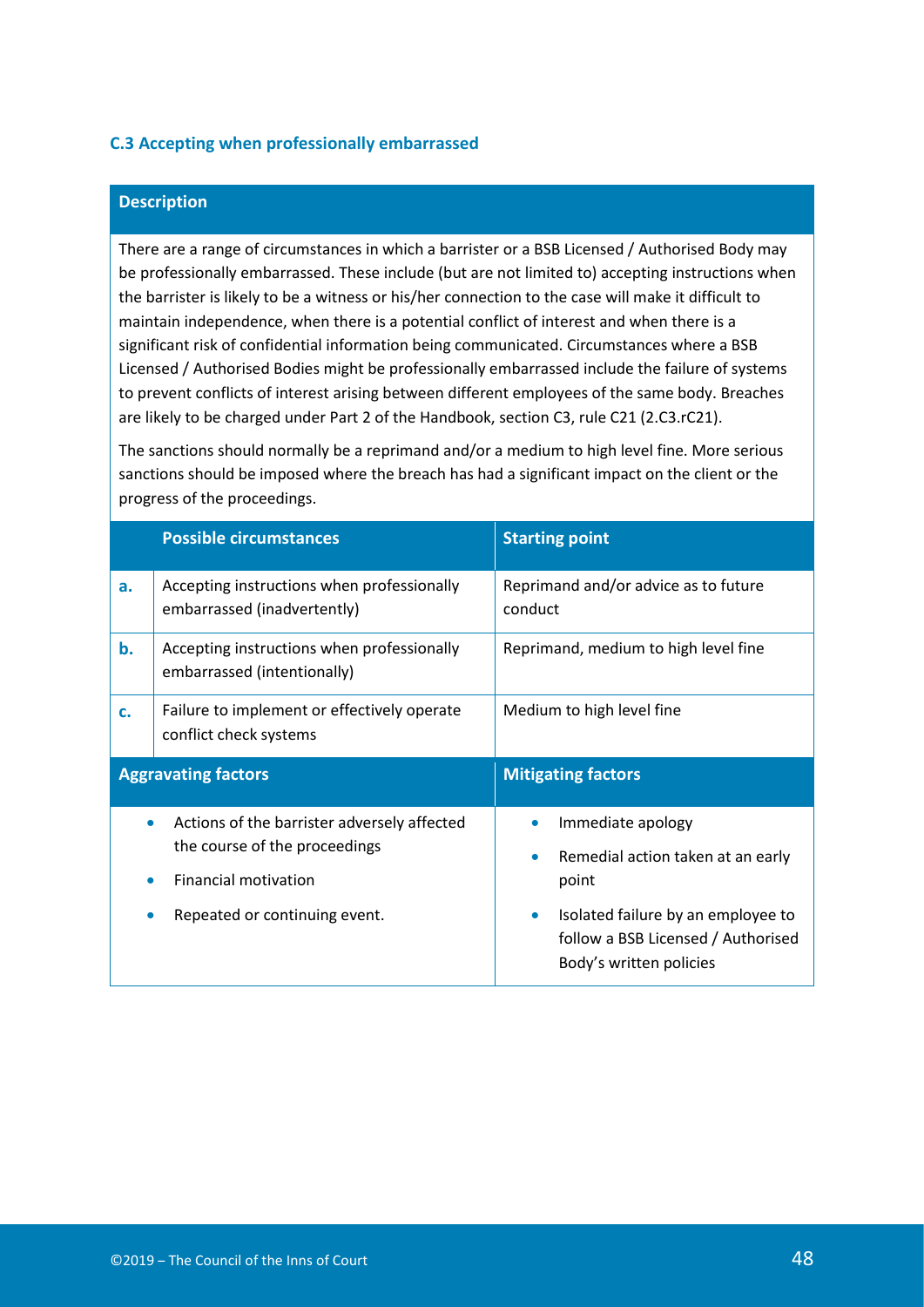# **C.4 Late withdrawal**

# **Description**

A late withdrawal from a case is likely to be charged under Part 2 of the Handbook, section C3, rule C27 (2.C3.rC27). .

The starting point should normally be a reprimand and/or a medium to high level fine.

|        | <b>Possible circumstances</b>                                                                                                                                                        | <b>Starting point</b>                                                                  |
|--------|--------------------------------------------------------------------------------------------------------------------------------------------------------------------------------------|----------------------------------------------------------------------------------------|
| a.     | Late withdrawal (not financially motivated).                                                                                                                                         | Reprimand and/or advice as to future<br>conduct.                                       |
| b.     | Late withdrawal (financially<br>motivated).                                                                                                                                          | Reprimand, medium to high level fine.                                                  |
|        | <b>Aggravating factors</b>                                                                                                                                                           | <b>Mitigating factors</b>                                                              |
| ۰<br>٠ | Actions of the barrister adversely affected<br>the course of the proceedings.<br>Lateness/complexity of case prevents client<br>from finding suitable alternative<br>representation. | Immediate apology.<br>Positive steps taken to find/assist<br>an alternative barrister. |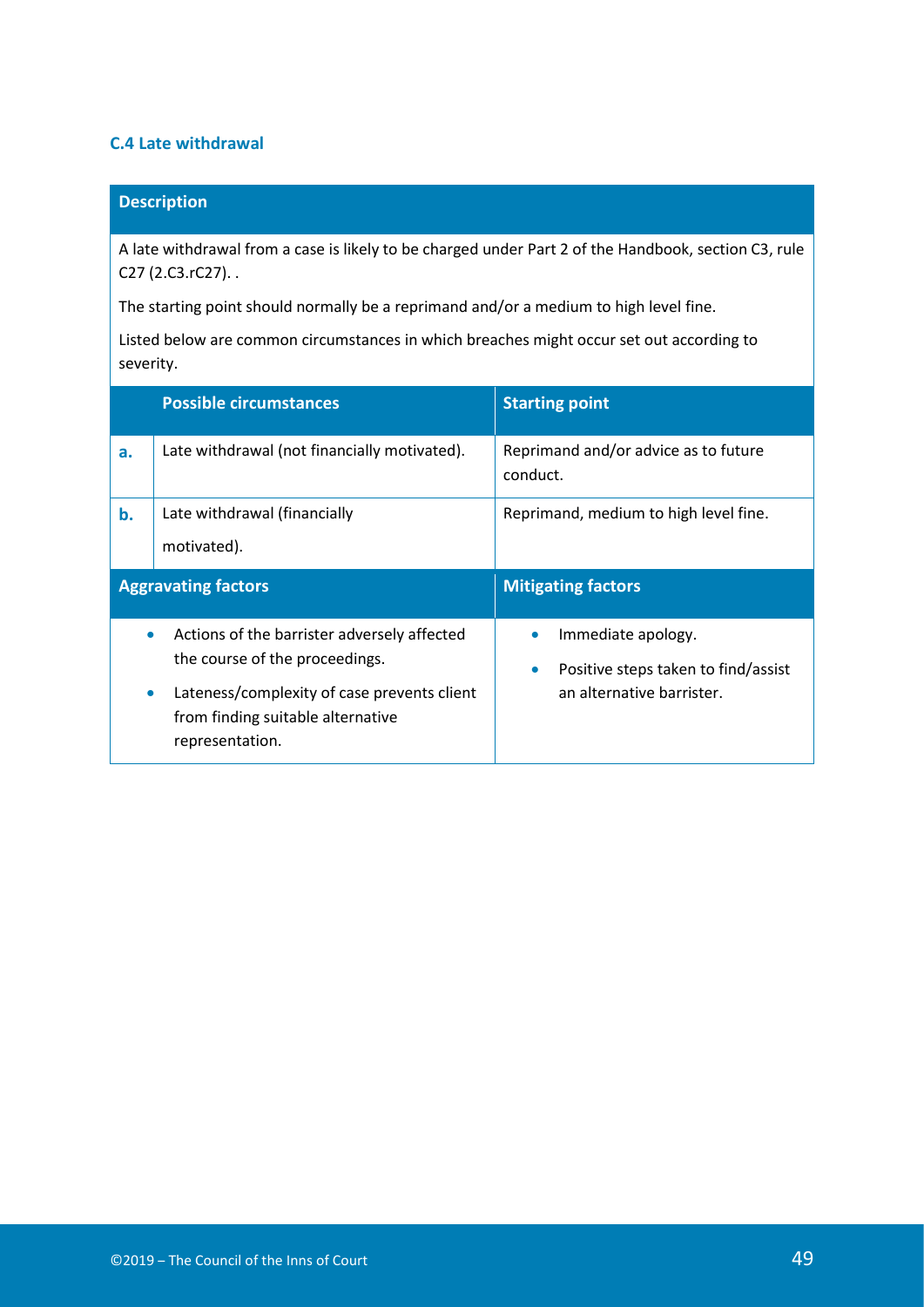# **C.5 Breach of Court Direction or failure to comply with a Court Order**

# **Description**

Breach of a Court direction or order usually occurs in the course of a barrister or a BSB Licensed / Authorised Body representing a client. However it is possible that such a breach may occur in the course of a case that a barrister is involved with on a personal level. Charges are likely to be brought under Core Duty 5.

Given a barrister's responsibilities to the Court and for upholding the integrity of the profession, such behaviour should be considered more seriously than if committed by a lay person. Disrespect for the authority of a Court should be considered as a serious matter.

In most cases the starting point should be a reprimand and/or a fine. The level of fine will be dependent on the circumstances of the breach and the barrister's attitude. In cases where the breach might amount to a criminal offence (usually this occurs in relation to personal matters where a barrister, for example, breaches a restraining order), a medium level fine or a suspension would be appropriate. Suspensions should be reserved for cases where the impact on the complainant is significant.

|                | <b>Possible circumstances</b>                                                                                                                                                                        | <b>Starting point</b>                                                            |
|----------------|------------------------------------------------------------------------------------------------------------------------------------------------------------------------------------------------------|----------------------------------------------------------------------------------|
| a.             | Inadvertent breach of a direction/order that<br>did not have implications for the future course<br>of the proceedings.                                                                               | Reprimand                                                                        |
| b.             | Inadvertent breach of a direction/order that<br>resulted in a change to the course/outcome of<br>the proceedings.                                                                                    | Reprimand and low level fine                                                     |
| c.             | Deliberate breach of an order/direction in<br>order to gain advantage.                                                                                                                               | Medium fine and/or medium suspension                                             |
|                | <b>Aggravating factors</b>                                                                                                                                                                           | <b>Mitigating factors</b>                                                        |
| $\bullet$<br>٠ | Deliberate disobedience based on gaining<br>advantage for the barrister or his/her client.<br>Continued breach in face of warnings from<br>the Court.<br>Evidence of previous failures to obey Court | Unintentional<br>Confusion as to the nature of the<br>order<br>Immediate apology |
|                | Orders/Directions.                                                                                                                                                                                   | Remedial action taken at an early<br>point                                       |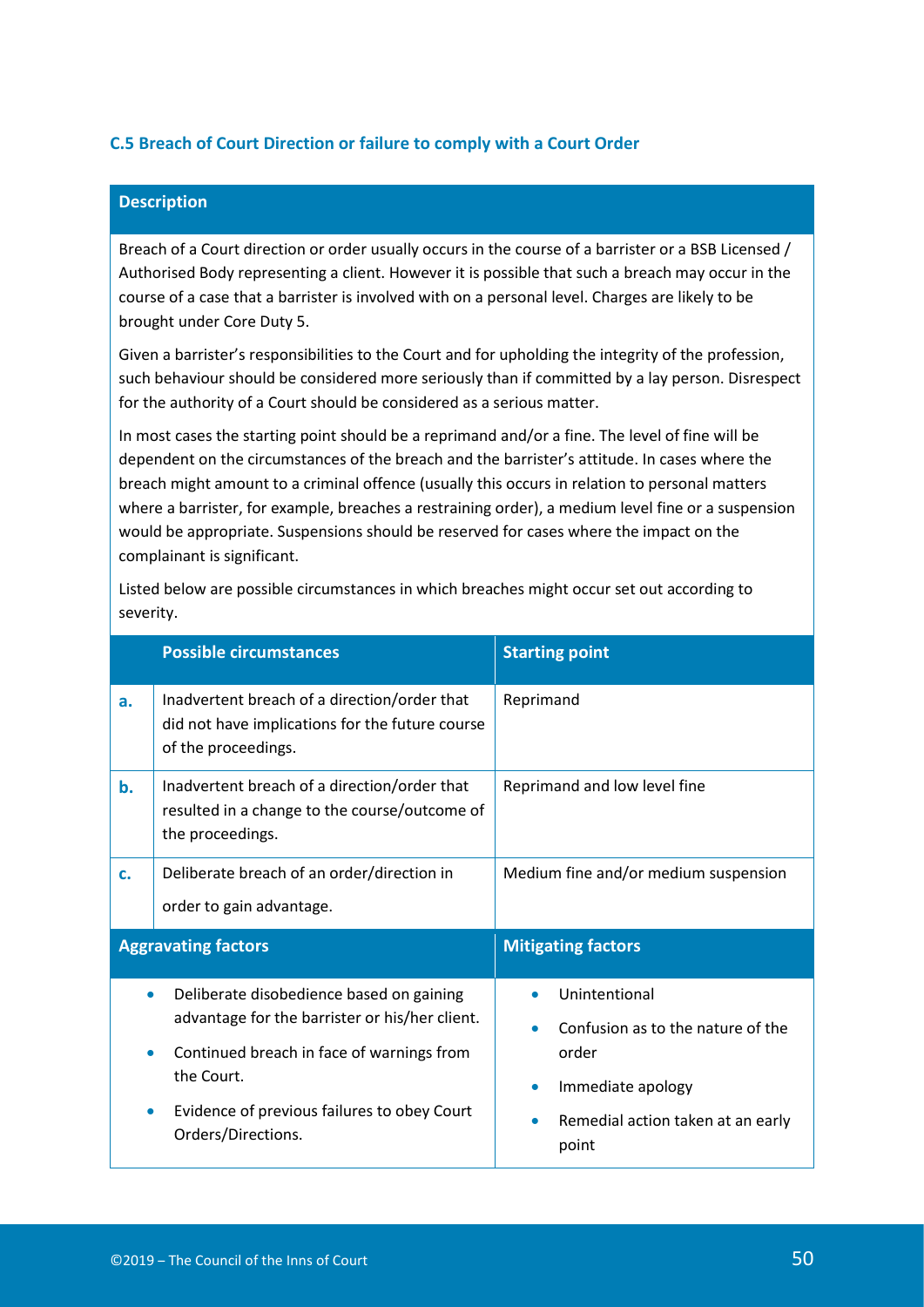- Significant impact on the complainant or case.
- For BSB Licensed / Authorised Bodies – Belief the Order had been complied with

# **C.6 Failure to comply with a Court judgement**

#### **Description**

Usually a failure to comply with a Court judgment will occur as result of an event in the barrister's personal life although it is possible that it will result from a barrister or a BSB Licensed / Authorised Body representing a client. Charges are likely to be brought under Core Duty 5.

It is a serious matter for a barrister or a BSB Licensed / Authorised Body to fail to comply with a Court judgment because it shows a level of contempt for the legal process which is not compatible with the standards expected of professionals with a responsibility to the Court. Therefore, a barrister's non-compliance with a Court judgment should be considered to be more serious than that of "lay person". However, the nature of the judgment will be relevant as will be the point at which the non-compliance has reached.

The starting point should be a fine with the level increasing according to the circumstances. A deliberate breach of a judgment resulting in significant implications for the complainant/proceedings may warrant a short suspension.

|    | <b>Possible circumstances</b>                                                                                        | <b>Starting point</b>                                                                                                                                          |
|----|----------------------------------------------------------------------------------------------------------------------|----------------------------------------------------------------------------------------------------------------------------------------------------------------|
| a. | Breach of judgement related solely to<br>personal financial obligations                                              | Low level fine as well as reprimand and/or<br>advice as to future conduct                                                                                      |
| b. | Deliberate disregard for the authority of<br>the court combined with a significant impact<br>on the complainant/case | Medium level fine and/or medium<br>suspension                                                                                                                  |
|    | <b>Aggravating factors</b>                                                                                           | <b>Mitigating factors</b>                                                                                                                                      |
|    | Deliberate attempt to evade financial<br>obligations                                                                 | Late compliance with the judgment<br>Genuine attempts to meet the<br>judgment<br>Reason for breach is due to<br>disability, illness, maternity or<br>pregnancy |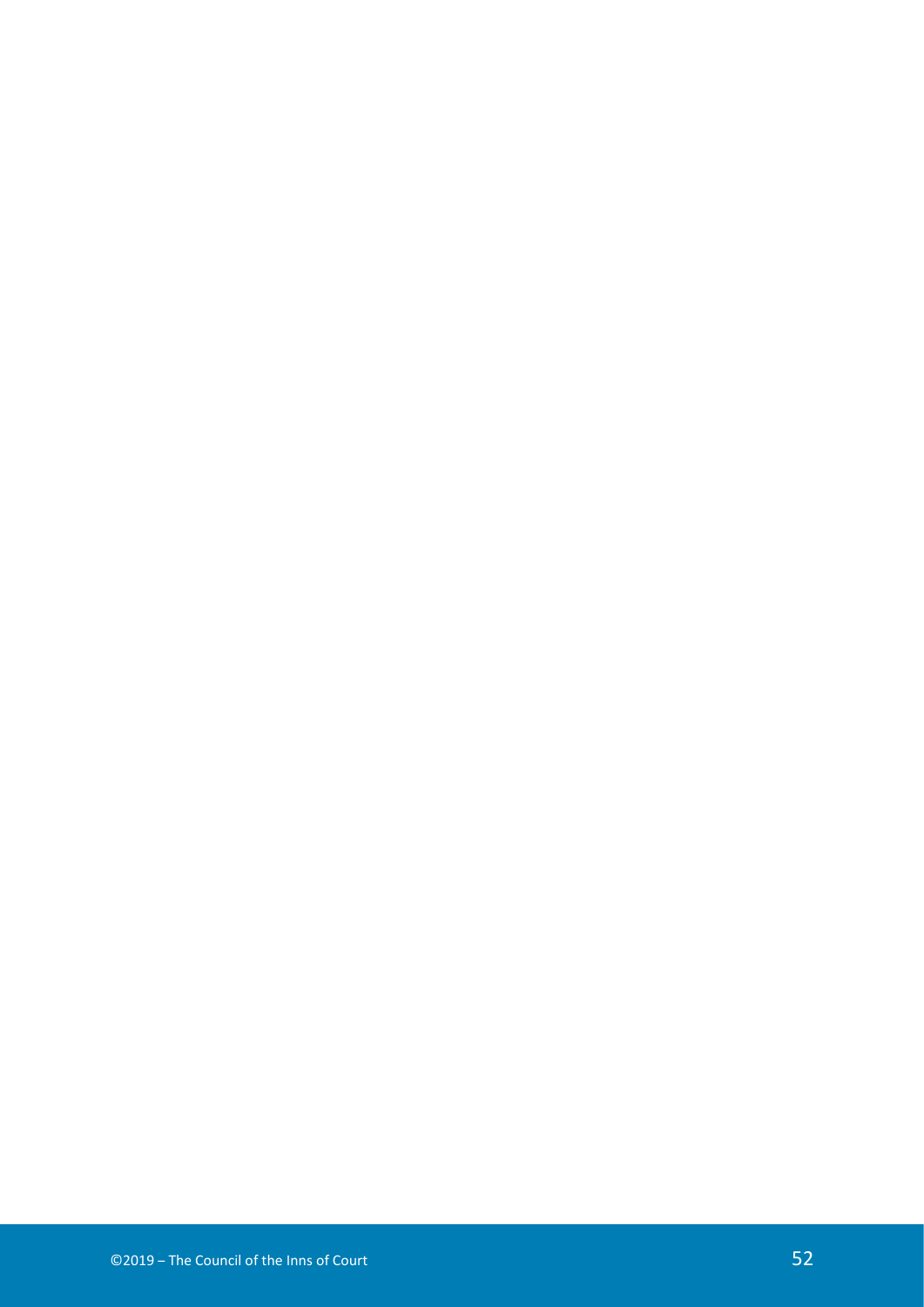# **C.7 Improper conduct relating to fees**

# **Description**

This breach is likely to be charged under Core Duty 5 (behaving in a way that is likely to diminish the trust and confidence which the public places in you or the profession). It is a serious breach in that it will inevitably involve a victim whether that is the public purse, a company or an individual.

Normally a starting point of medium level fine would be appropriate but the level of fine will be highly fact specific and should reflect the extent and circumstances of the breach. Where the breach consists of knowingly charging for work/hours not completed, decision makers should carefully consider whether the behaviour includes an element of dishonesty and may warrant disbarment or revocation of a BSB Licensed / Authorised Body's licence or authorisation to practise (see paragraph 6.2 on dishonesty).

Acceptance of referral fees is likely to fall within this category but the level of sanction will be dependent on the specific circumstances surrounding the breach and its severity.

|    | <b>Possible circumstances</b>                            | <b>Starting point</b>                                                                      |
|----|----------------------------------------------------------|--------------------------------------------------------------------------------------------|
| a. | In respect of a privately paying or commercial<br>client | Medium level fine,                                                                         |
| b. | In respect of a client who is publicly funded            | High level fine or short suspension                                                        |
| c. | Knowingly charging for work/hours not<br>completed.      | Medium suspension to disbarment /<br>revocation of licence or authorisation to<br>practise |
|    | <b>Aggravating factors</b>                               | <b>Mitigating factors</b>                                                                  |
|    | Significant amount of overcharging                       | Overcharged fee repaid voluntarily                                                         |
|    | Particularly vulnerable client                           | Genuine mistake                                                                            |
|    | Pattern of repeated behaviour                            |                                                                                            |
|    | <b>Public Access client</b>                              |                                                                                            |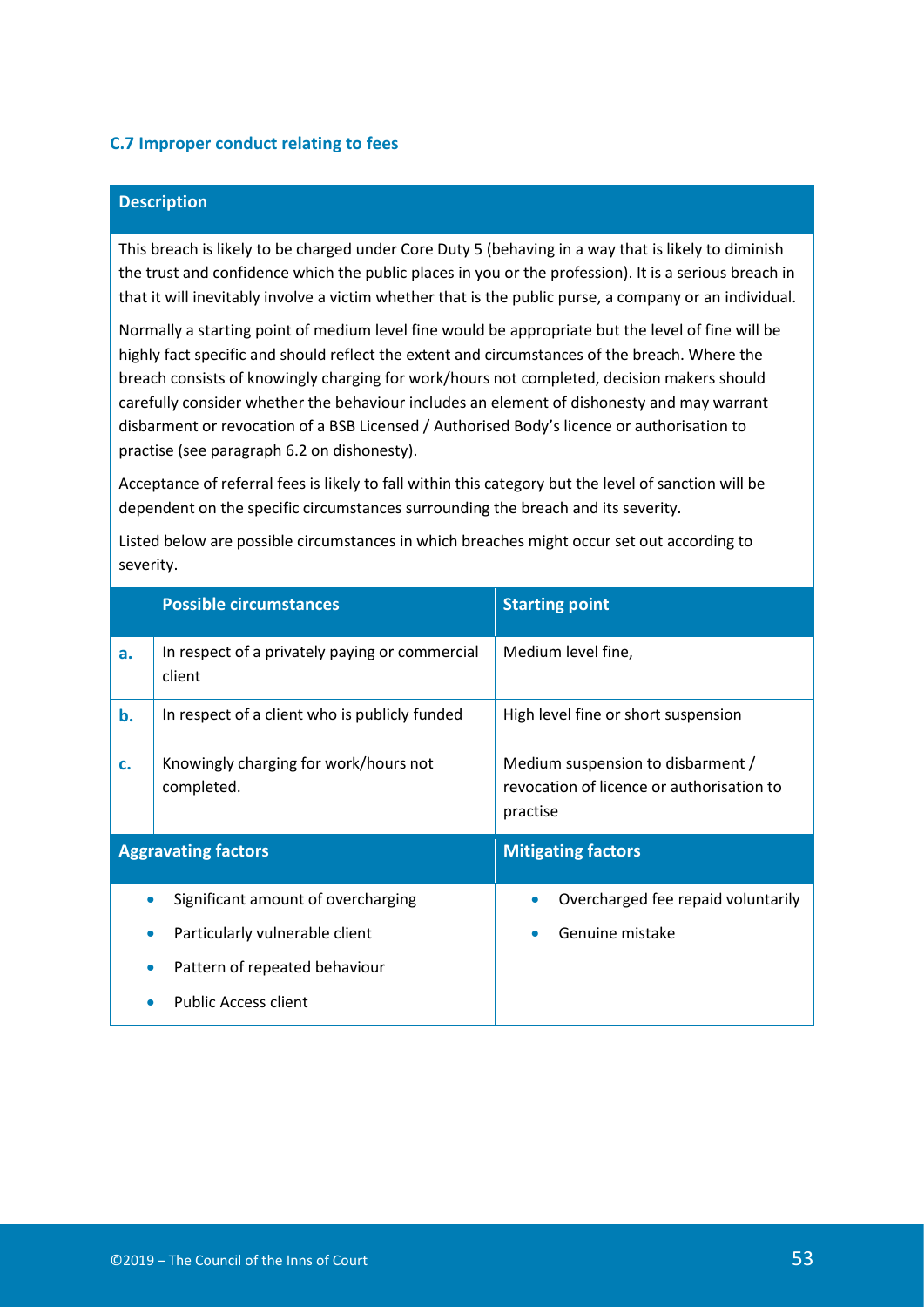#### **C.8 Discourtesy**

# **Description**

Discourtesy, in most cases, will be directed towards a Judge or Magistrate but can also involve conduct towards a lay client or other individual involved in the proceedings. Discourtesy is likely to be charged under Core Duty 5. When considering discourtesy it will be important to consider the circumstances of the act and whether or not it was an isolated incident as opposed to repeated acts of discourtesy in the face of repeated warnings from the Judge or Magistrate.

Discourtesy can be the responsibility of an entity when documentation is signed on behalf of the BSB Licensed / Authorised Body itself.

In most cases the starting point should be a reprimand accompanied by a low level fine.

|             | <b>Possible circumstances</b>                                                                                              | <b>Starting point</b>                                                                           |
|-------------|----------------------------------------------------------------------------------------------------------------------------|-------------------------------------------------------------------------------------------------|
| a.          | An isolated incident within proceedings                                                                                    | Reprimand, possibly accompanied by a low<br>level fine                                          |
| b.          | Repeated pattern of discourtesy against a<br>background of repeated warnings or<br>interventions from the Judge/Magistrate | Reprimand accompanied by a medium<br>level fine                                                 |
| $c_{\cdot}$ | A high level of the discourtesy that had a<br>significant impact on the victim                                             | Reprimand accompanied by a medium to<br>high level fine                                         |
|             | <b>Aggravating factors</b>                                                                                                 | <b>Mitigating factors</b>                                                                       |
|             | Lack of remorse<br>Failure to acknowledge impact of behaviour<br>Adverse impact on the course of the<br>proceedings        | An isolated incident in difficult or<br>$\bullet$<br>unusual circumstances<br>Immediate apology |
|             | <b>Bullying behaviour</b>                                                                                                  |                                                                                                 |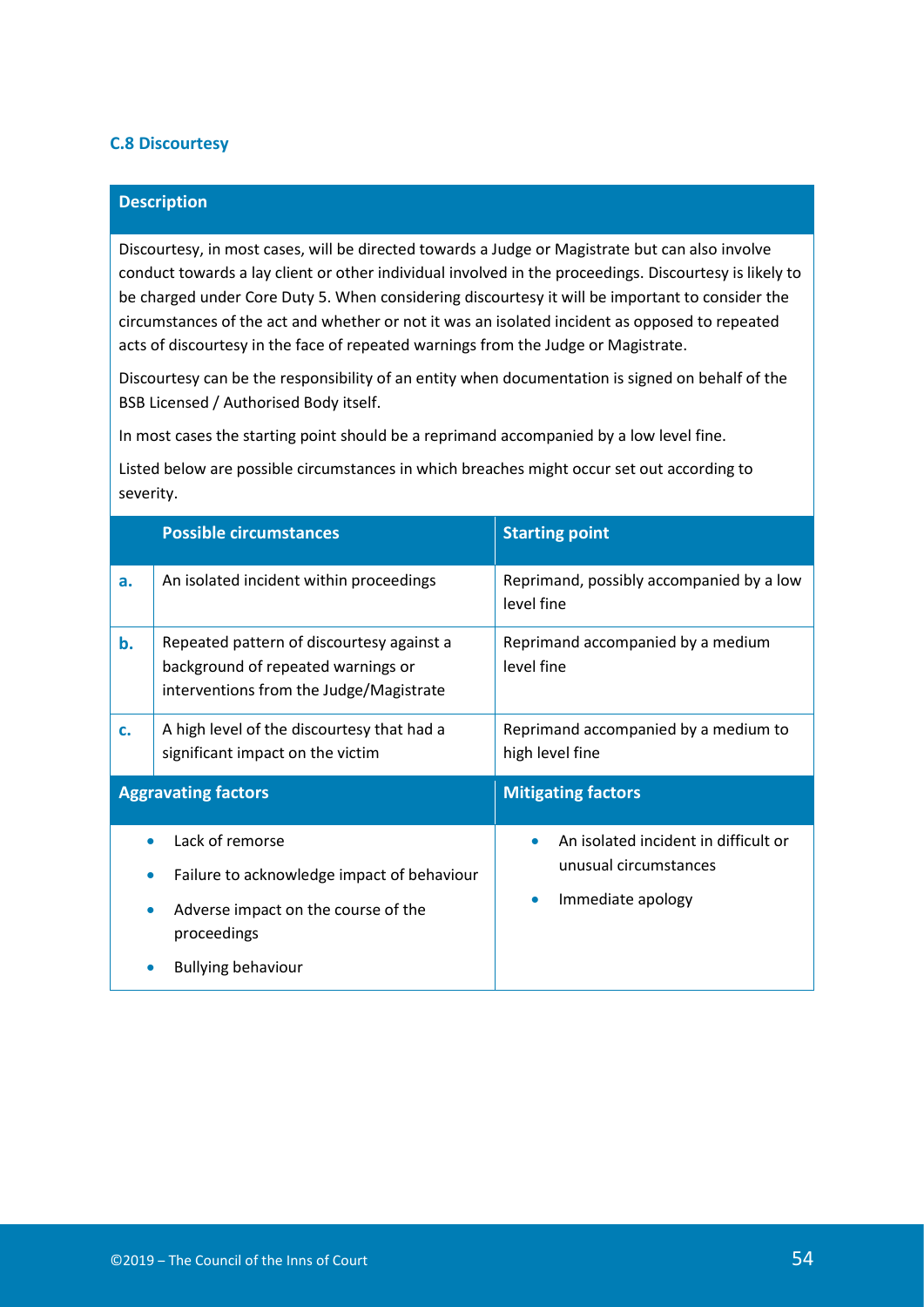#### **C.9 Using status to influence**

## **Description**

The circumstances in which a barrister may attempt to use his/her status to influence usually

arise in relation to the barrister's personal life. A typical breach under this heading might arise where a barrister sends correspondence on a personal matter on chambers' letterhead holding him or herself out as a barrister in an attempt to influence or pressurise someone to accede to a course of action.

Circumstances in which BSB Licensed / Authorised Bodies may attempt to use status to influence are likely to relate to corporate or professional matters, and might include circumstances where the size of the Body, its status and/or resources are used to pressurise or induce an individual, company or organisation to accede to a particular course of action.

Using status to influence is likely to breach Core Duty 3 (you must act with honesty and with integrity) and Core Duty 5 (you must not behave in a way that is likely to diminish the trust and confidence which the public places in you or in the profession).

In most cases the starting point should be a low level fine. However, if the pressure is severe and amounts to "bullying", then a higher level fine would be appropriate.

|           | <b>Possible circumstances</b>                                                                                                                                       | <b>Starting point</b>     |
|-----------|---------------------------------------------------------------------------------------------------------------------------------------------------------------------|---------------------------|
| a.        | A single incident of using status to influence<br>when he or she ought to have realised that it<br>was inappropriate                                                | A low level fine          |
| b.        | Repeated incidents where the barrister is<br>attempting to exploit his/her status as a<br>means of exerting pressure or there is a<br>financial motivation involved | A medium level fine       |
|           | <b>Aggravating factors</b>                                                                                                                                          | <b>Mitigating factors</b> |
| $\bullet$ | Victim is particularly vulnerable                                                                                                                                   | An isolated incident      |
|           | Behaviour over an extended period of time                                                                                                                           | Immediate apology         |
|           | Motivation is financial gain                                                                                                                                        |                           |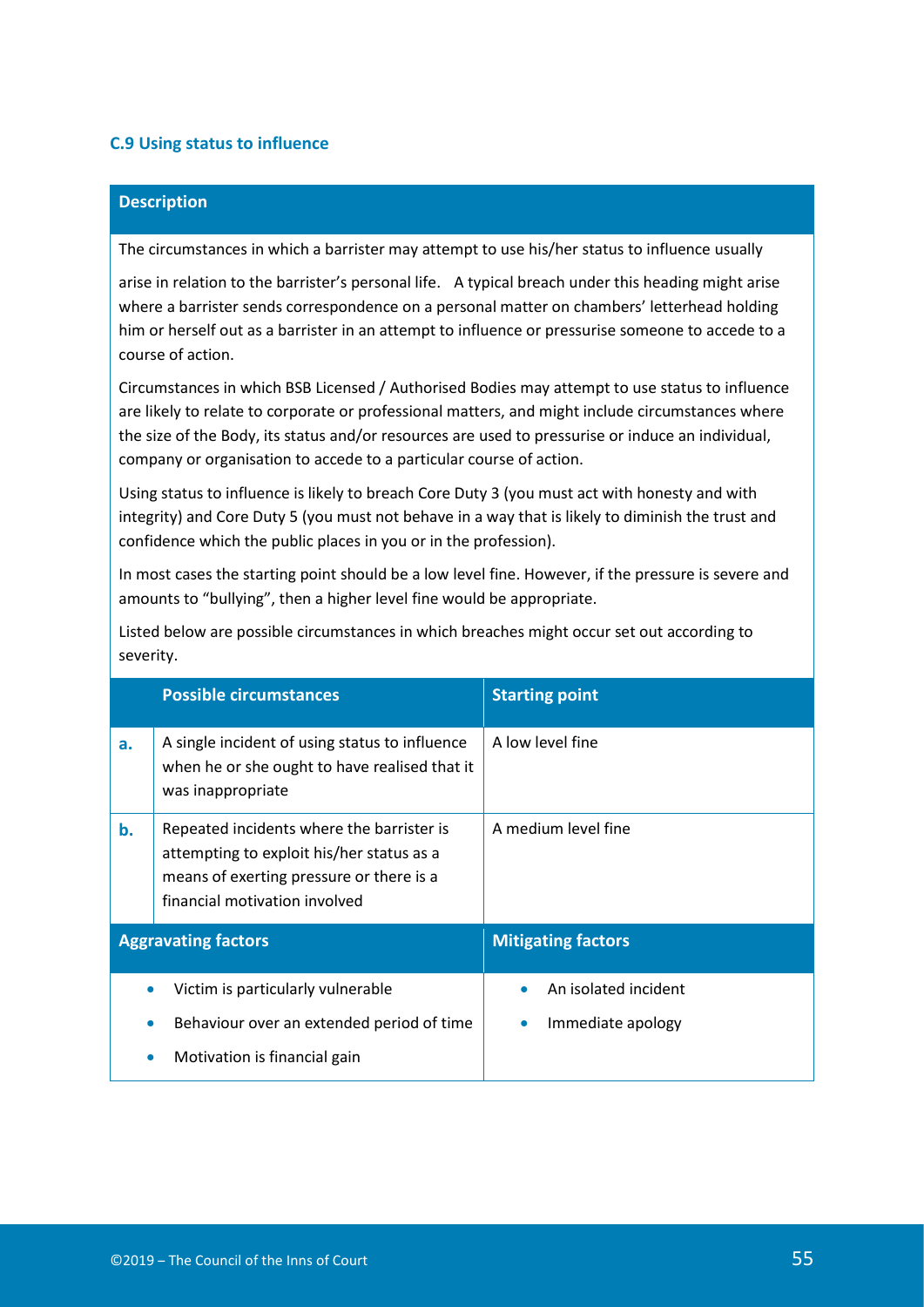# **C.10 Incompetence**

# **Description**

Incompetence is likely to breach Core Duty 7 (you must provide a competent standard of work and service to each client) and Core Duty 5 (behaving in a way that is likely to diminish the trust and confidence which the public places in you or in the profession) and Core Duty 7 (providing a competent standard of work and service to each client). Incompetence may be charged under Part 2 of the Handbook, section C.3, rule C21.8 (2.C3.rC21.8). .

The level of incompetence and seniority of the particular barrister concerned will be important factors in deciding what sanction is appropriate. It will also be important to consider whether the incompetence has had a direct impact on the client's case.

In most cases the starting point should be a reprimand and/or advice as to future conduct however this may be accompanied by a fine for more serious cases. Listed below are possible circumstances in which breaches might occur set out according to severity.

|    | <b>Possible circumstances</b>                                                                                                                                                                                                                                                                                                  | <b>Starting point</b>                                              |
|----|--------------------------------------------------------------------------------------------------------------------------------------------------------------------------------------------------------------------------------------------------------------------------------------------------------------------------------|--------------------------------------------------------------------|
| a. | An isolated act on the part of an<br>inexperienced barrister which did not<br>adversely affect the client's case (under the<br>new Handbook this offence is likely to be<br>dealt with by way of administrative fine or<br>warning); a BSB Licensed / Authorised Body<br>instructing an insufficiently experienced<br>employee | Advice as to future conduct and/or<br>reprimand and low level fine |
| b. | Significant or repeated acts of incompetence<br>which had an adverse effect on the<br>proceedings                                                                                                                                                                                                                              | A medium level fine to a short suspension                          |
|    | <b>Aggravating factors</b>                                                                                                                                                                                                                                                                                                     | <b>Mitigating factors</b>                                          |
|    | Failure to take responsibility for actions                                                                                                                                                                                                                                                                                     | Immediate apology<br>Remedial action taken at an early<br>point    |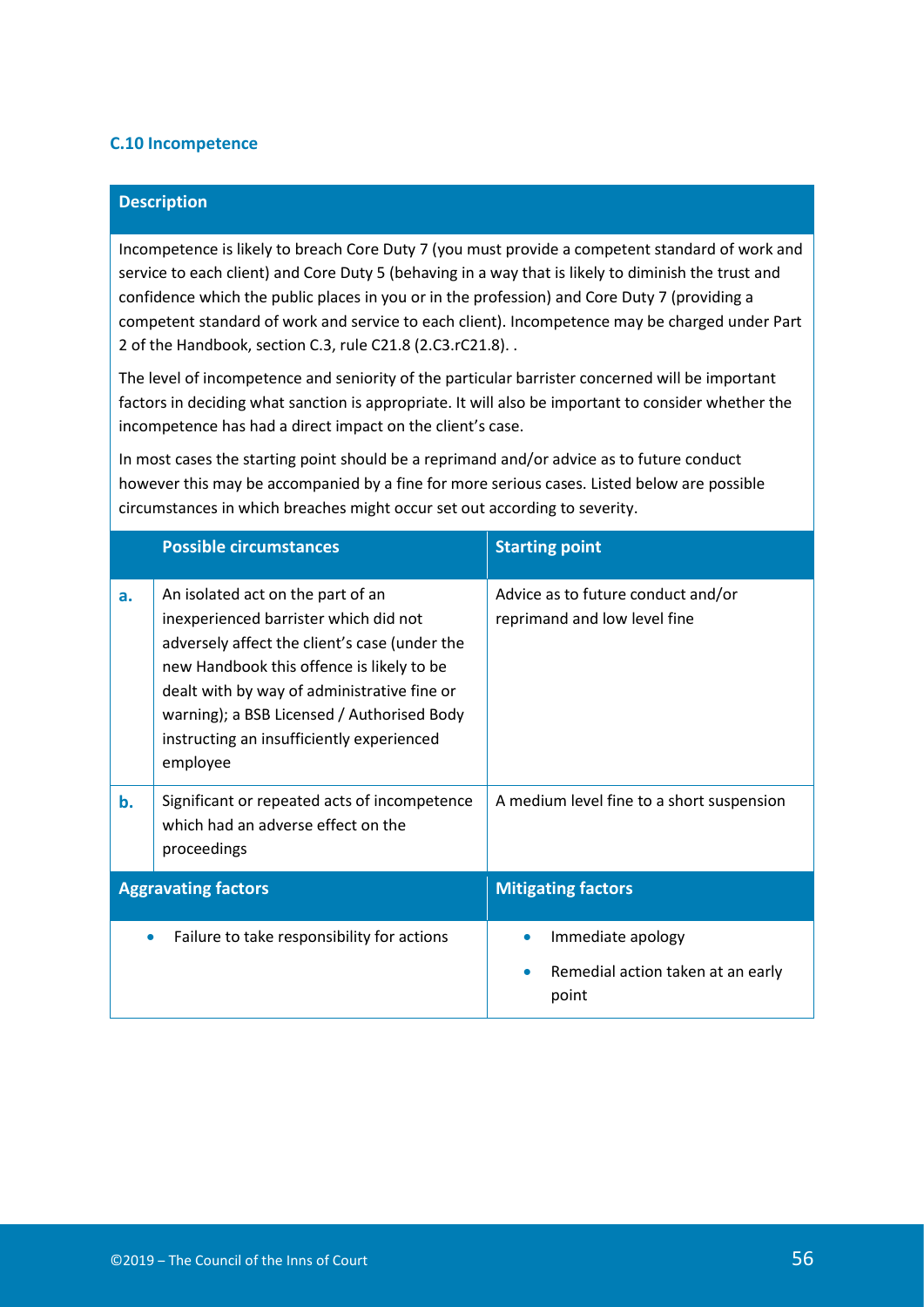# **C.11 Delay**

## **Description**

Delay is likely to breach Core Duty 7 (you must provide a competent standard of work and service to each client).

The length of the particular delay will be relevant and persistent instances of ignoring related communications from the client. The workload of the individual barrister is not a relevant factor to take into account as barristers are required by the Handbook to refuse instructions if they do not have adequate time or opportunity to prepare that which is required, but may apply to BSB Licensed / Authorised Bodies where those accepting the work may then delegate responsibility for completing it to an employee.

It will also be important to consider whether or not the delay had a direct impact on the client's case.

In most cases the starting point should be a low level fine.

|    | <b>Possible circumstances</b>                                                    | <b>Starting point</b>                           |
|----|----------------------------------------------------------------------------------|-------------------------------------------------|
| a. | A delay with limited impact on the<br>proceedings                                | A low level fine                                |
| b. | A significant delay in the face of repeated<br>communications seeking a response | A medium level fine                             |
|    | <b>Aggravating factors</b>                                                       | <b>Mitigating factors</b>                       |
|    | Lack of remorse                                                                  | Immediate apology                               |
|    | Previous convictions for similar breaches<br>Adverse effect on the course of the | Remedial action taken at an early<br>٠<br>point |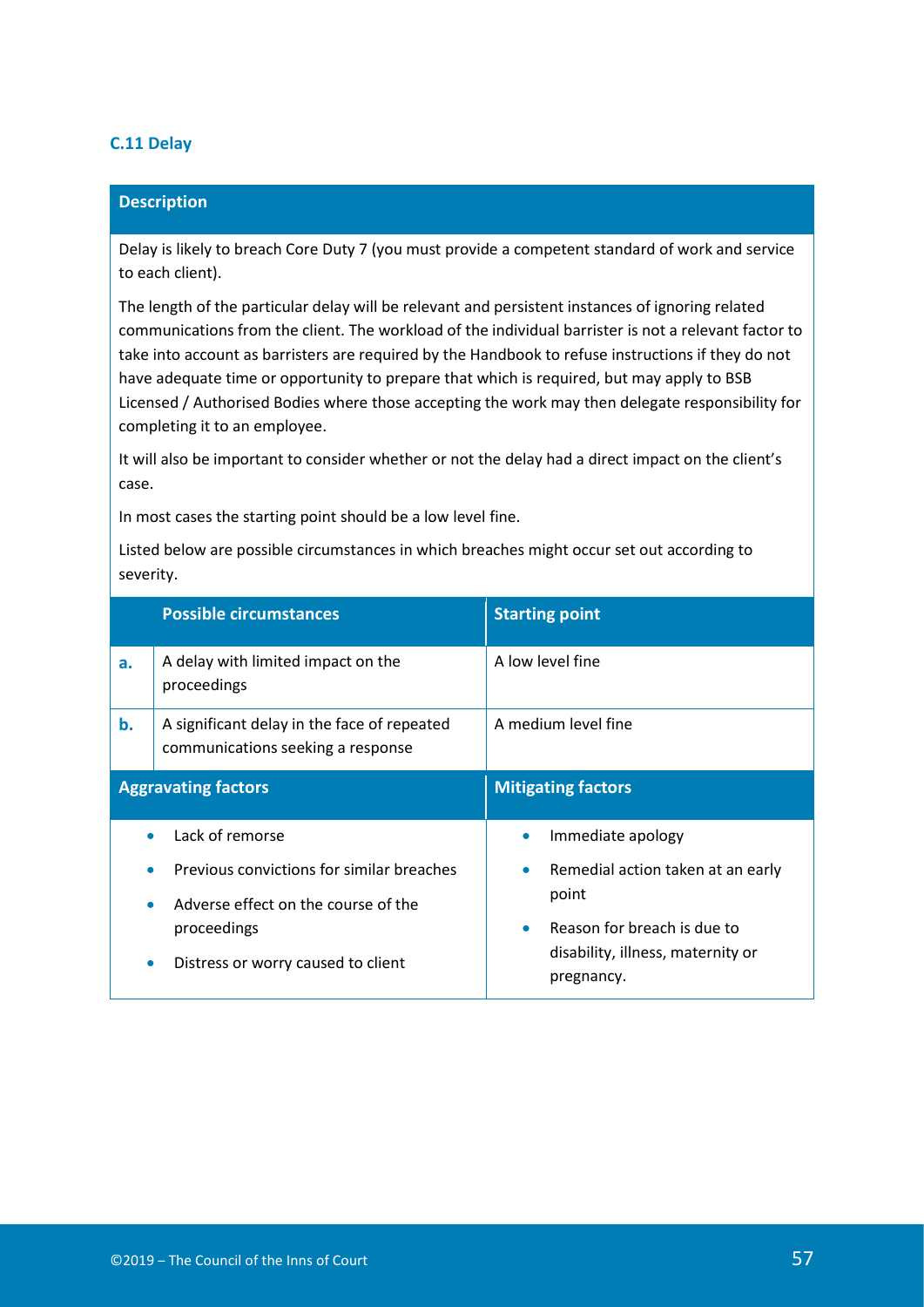# **Section D – Barristers and their regulator**

# **D.1 Failure to report a criminal charge or conviction promptly**

#### **Description**

Barristers and BSB Licensed / Authorised Bodies are required to report nearly all criminal convictions and also the fact that charges have been preferred in relation to a range of criminal offences. Failure to report a criminal charge, caution or conviction is likely to breach Part 2 of the Handbook, section C4, rule C65 (2.C4.rC65).

Failure to report a criminal conviction will usually be accompanied by a disciplinary charge relating to the specific conviction. Although there may be multiple charges, a separate sanction should be imposed for each.

The starting point for failure to report a criminal charge or conviction promptly should be a low level fine. Given the nature of the offence, the range of appropriate sanctions is limited and it is unlikely that more than a medium level fine will be appropriate. However, the sanctions for the criminal conviction itself are likely to more severe.

|    | <b>Possible circumstances</b>                                                                                                                     | <b>Starting point</b>      |
|----|---------------------------------------------------------------------------------------------------------------------------------------------------|----------------------------|
| a. | Failure to report promptly being charged with<br>a relevant criminal offence                                                                      | A low level fine           |
| b. | Failure to report promptly a relevant<br>criminal conviction                                                                                      | A low to medium level fine |
|    | <b>Aggravating factors</b>                                                                                                                        | <b>Mitigating factors</b>  |
|    | Substantial delay in reporting the conviction<br>Attempts to conceal conviction and/or<br>relevant facts or details relating to the<br>conviction | Unintentional              |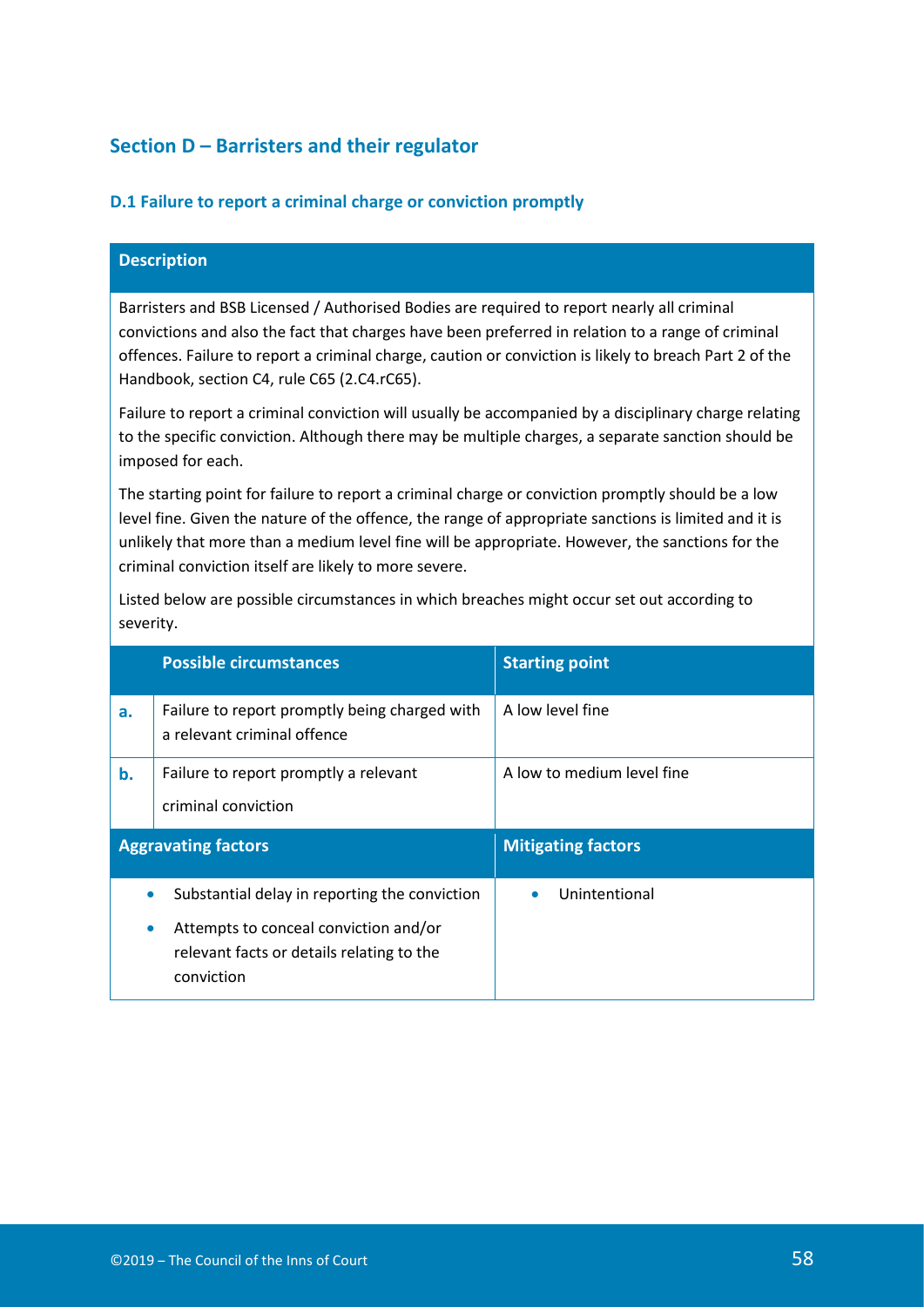#### **D.2 Failure to respond**

#### **Description**

Barristers and BSB Licensed / Authorised Bodies are required, under Part 2 of the Handbook, section C4, rule C64 (2.C4.rC64), to promptly provide all such information to the Bar Standard's Board as it may, for its regulatory functions, from time to time require and to notify it of any material changes to that information,

Under rC71 Barristers and BSB Licensed / Authorised Bodies are required to cooperate with the Legal Ombudsman

Failure to respond is most often accompanied by other charges for breaches of the Handbook. However, in some circumstances, a late response from the barrister results in the main issues of complaint being dismissed but a charge for failing to respond is still brought because of the inconvenience/delay caused either to the BSB or the complainant and/or because of the barrister's attitude towards the authority of the BSB.

In most cases the starting point should be a low level fine increasing according to the circumstances, the barrister's attitude and the level of delay/inconvenience caused. A short suspension might be appropriate where the behaviour has been repeated in relation to a number of separate complaints.

|    | <b>Possible circumstances</b>                                                                                   | <b>Starting point</b>                                                                                                         |
|----|-----------------------------------------------------------------------------------------------------------------|-------------------------------------------------------------------------------------------------------------------------------|
| a. | Delays in responding but with some level of<br>engagement with the BSB                                          | Low level fine                                                                                                                |
| b. | Failure to respond at any point to BSB<br>enquiries                                                             | Low level fine (upper end)                                                                                                    |
| c. | Deliberate decision not to engage with the<br>BSB/LeO showing a disregard for the authority<br>of the regulator | Medium level fine / conditions being<br>imposed on a BSB Licensed / Authorised<br>Body's licence or authorisation to practise |
| d. | Deliberate and sustained decision not to<br>engage with the BSB/LeO over an extended<br>period of time          | Medium to long suspension                                                                                                     |
|    | <b>Aggravating factors</b>                                                                                      | <b>Mitigating factors</b>                                                                                                     |
|    | Lack of explanation for the failure to<br>respond<br>Distress and inconvenience to the<br>complainant           | Reason for breach is due to<br>disability, illness, maternity or<br>pregnancy                                                 |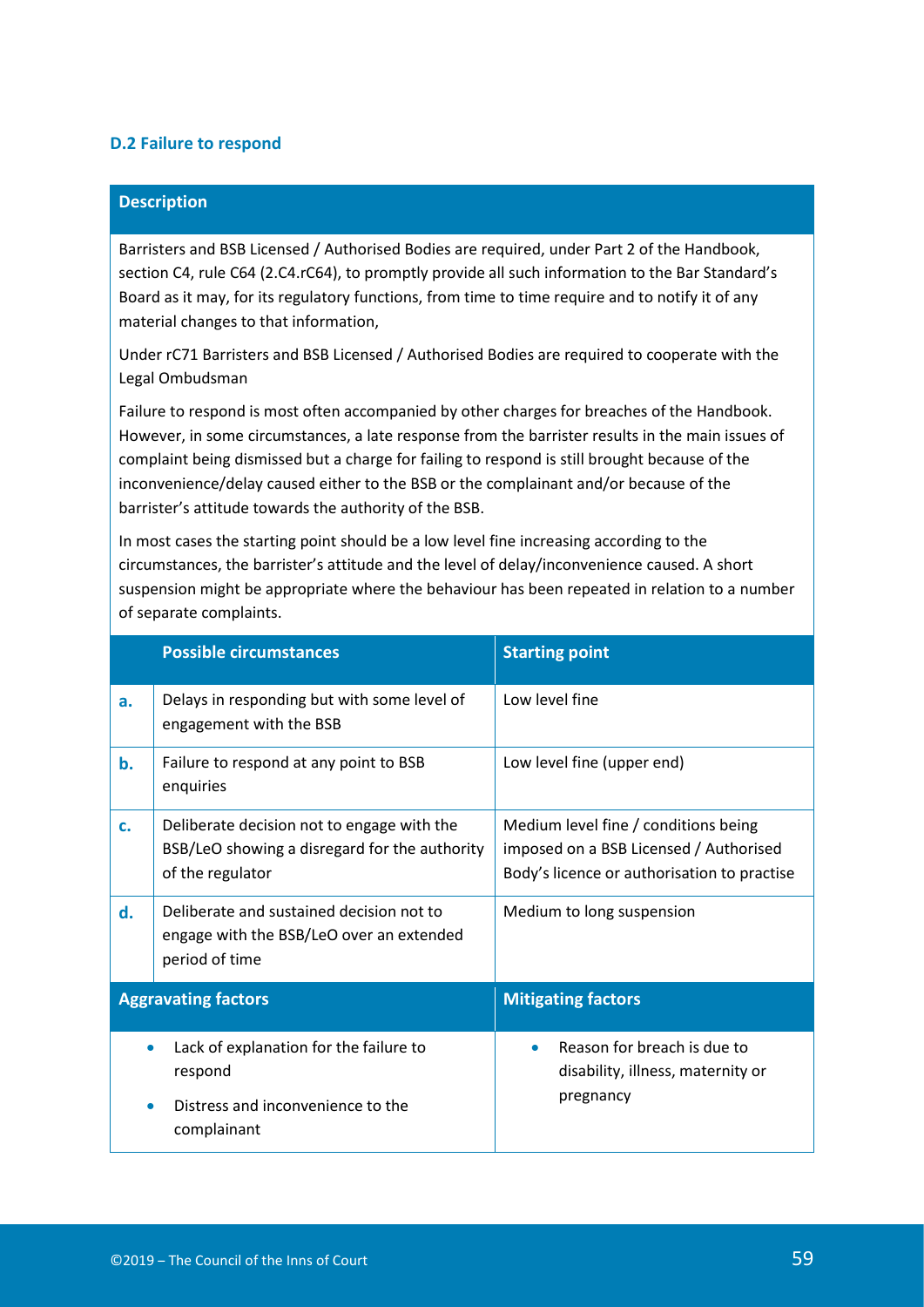| <b>Description</b> |                                                               |  |
|--------------------|---------------------------------------------------------------|--|
| ۰                  | Substantial delay in being able to deal with<br>the complaint |  |
| $\bullet$          | Persistent failures to respond                                |  |

# **D.3 Failure to comply with an Order of a BTAS Tribunal, the Legal Ombudsman, the BSB or the Independent Decision Making Body**

#### **Description**

Where a barrister fails to comply with an Order of a previous Tribunal or disciplinary panel (including financial penalties) the only option available is to take further enforcement action and if necessary bring further proceedings for professional misconduct in front of a Tribunal. Under Part 2 of the Handbook, section C4, rule C64 (2.C4.rC64) barristers must comply in due time with any decision or sanction imposed by the Bar Standards Board, a Disciplinary Tribunal, the Visitors, an interim panel, a review panel, an appeal panel or a Fitness to Practise panel.

Under rC71 Barristers and BSB Licensed / Authorised Bodies are required to cooperate with the Legal Ombudsman. The appropriate sanction will depend on the nature of the original sanction, whether compliance of whole or part of the order remains outstanding and the reasons why the breach occurred. It is therefore difficult to set an overall starting point. A financial penalty may not be appropriate where previous financial orders remain outstanding. In most cases, where order(s) remain outstanding, and no serious attempts have been made to comply, a conditional short suspension could be appropriate (i.e. the suspension does not become operative unless the barrister fails to comply with conditions set by the Tribunal).

Where compliance has been achieved by the date of the Tribunal, the starting point should be a low level fine combined with a reprimand/advice as to future conduct. Listed below are possible circumstances in which breaches might occur set out according to severity.

|    | <b>Possible circumstances</b>                                                    | <b>Starting point</b>                                                                                                                                               |
|----|----------------------------------------------------------------------------------|---------------------------------------------------------------------------------------------------------------------------------------------------------------------|
| а. | Failure to comply in due time or with only<br>part of an order                   | Low level fine and reprimand/advice as to<br>future conduct/conditions being imposed on a<br>BSB Licensed/Authorised Body's licence or<br>authorisation to practise |
| b. | Failure to comply with any part of the<br>orders of the Tribunal/panel/ombudsman | Conditional short suspension                                                                                                                                        |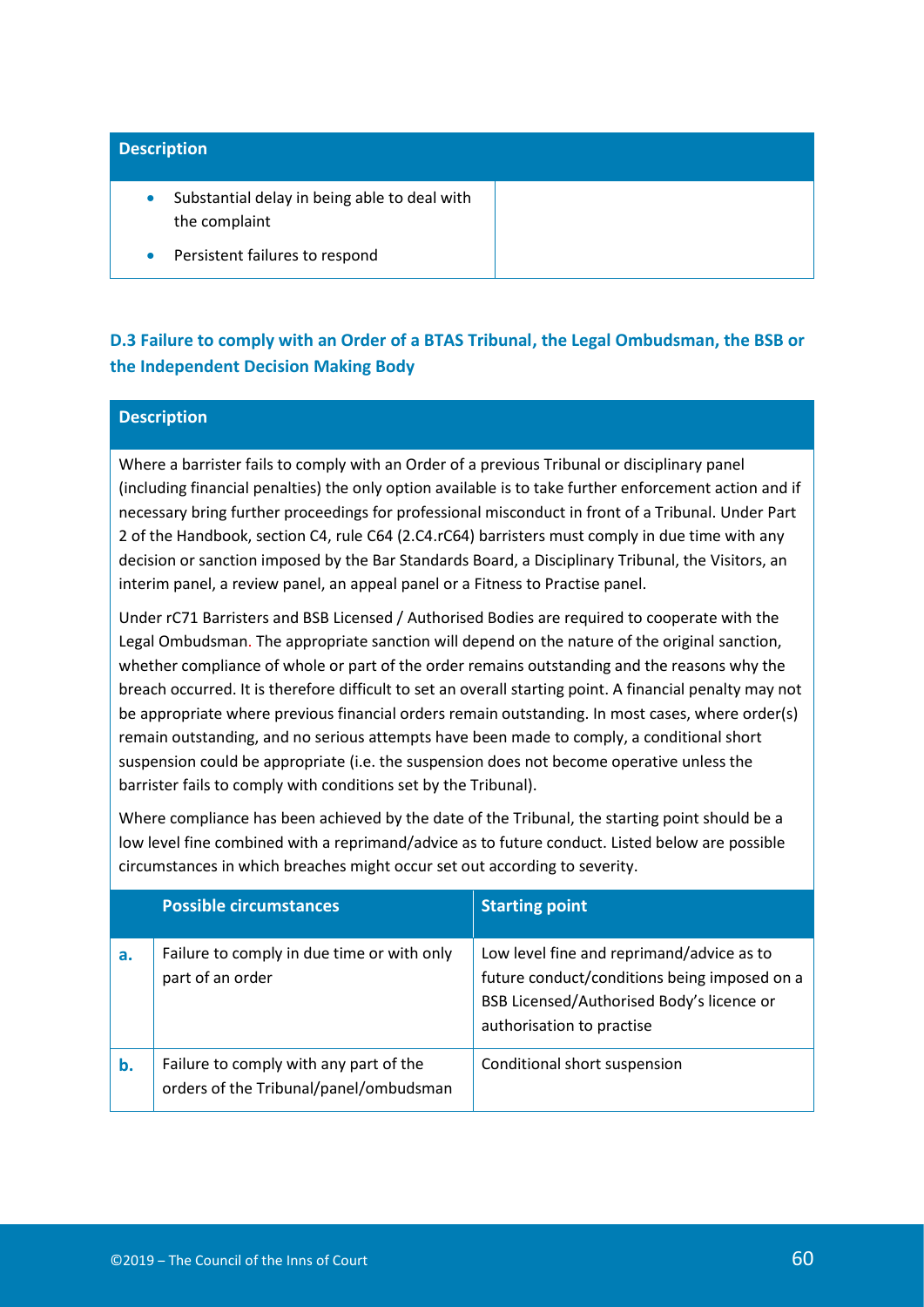|    | <b>Description</b>                                                                                          |                                                                                         |
|----|-------------------------------------------------------------------------------------------------------------|-----------------------------------------------------------------------------------------|
| c. | Deliberate decision not to engage with the<br>BSB showing a disregard for the authority<br>of the regulator | Medium suspension                                                                       |
| d. | Deliberate and sustained decision not to<br>engage with the BSB/LeO over an extended<br>period of time      | Long suspension                                                                         |
|    | <b>Aggravating factors</b>                                                                                  | <b>Mitigating factors</b>                                                               |
|    | Similar previous findings                                                                                   | Genuine attempts to comply                                                              |
|    | No attempt to comply with the order                                                                         | Late compliance                                                                         |
|    |                                                                                                             | Reason for breach is due to disability,<br>$\bullet$<br>illness, maternity or pregnancy |

#### **D.4 Failure to promptly report any insolvency proceedings**

#### **Description**

Barristers have an obligation to report the initiation of bankruptcy proceedings and the making of bankruptcy orders against themselves. BSB Licensed / Authorised bodies are required to report the initiation of winding up proceedings; the appointment of administrators, receivers or liquidators; or the initiation of administration proceedings.

Failure to promptly report such proceedings is likely to be a breach Part 2 of the Handbook, section C4, rule C65 (2.C4.rC65).

|           | <b>Possible circumstances</b>                                                                      | <b>Starting point</b>                   |
|-----------|----------------------------------------------------------------------------------------------------|-----------------------------------------|
| a.        | Failure to report promptly bankruptcy,<br>winding up or administration proceedings                 | A low level fine or a short suspension. |
| b.        | Failure to report bankruptcy, winding up<br>or administration proceedings                          | A medium level fine or suspension.      |
|           | <b>Aggravating factors</b>                                                                         | <b>Mitigating factors</b>               |
| $\bullet$ | Attempts to conceal proceedings and/or<br>relevant facts or details relating to the<br>proceedings | Unintentional<br>٠                      |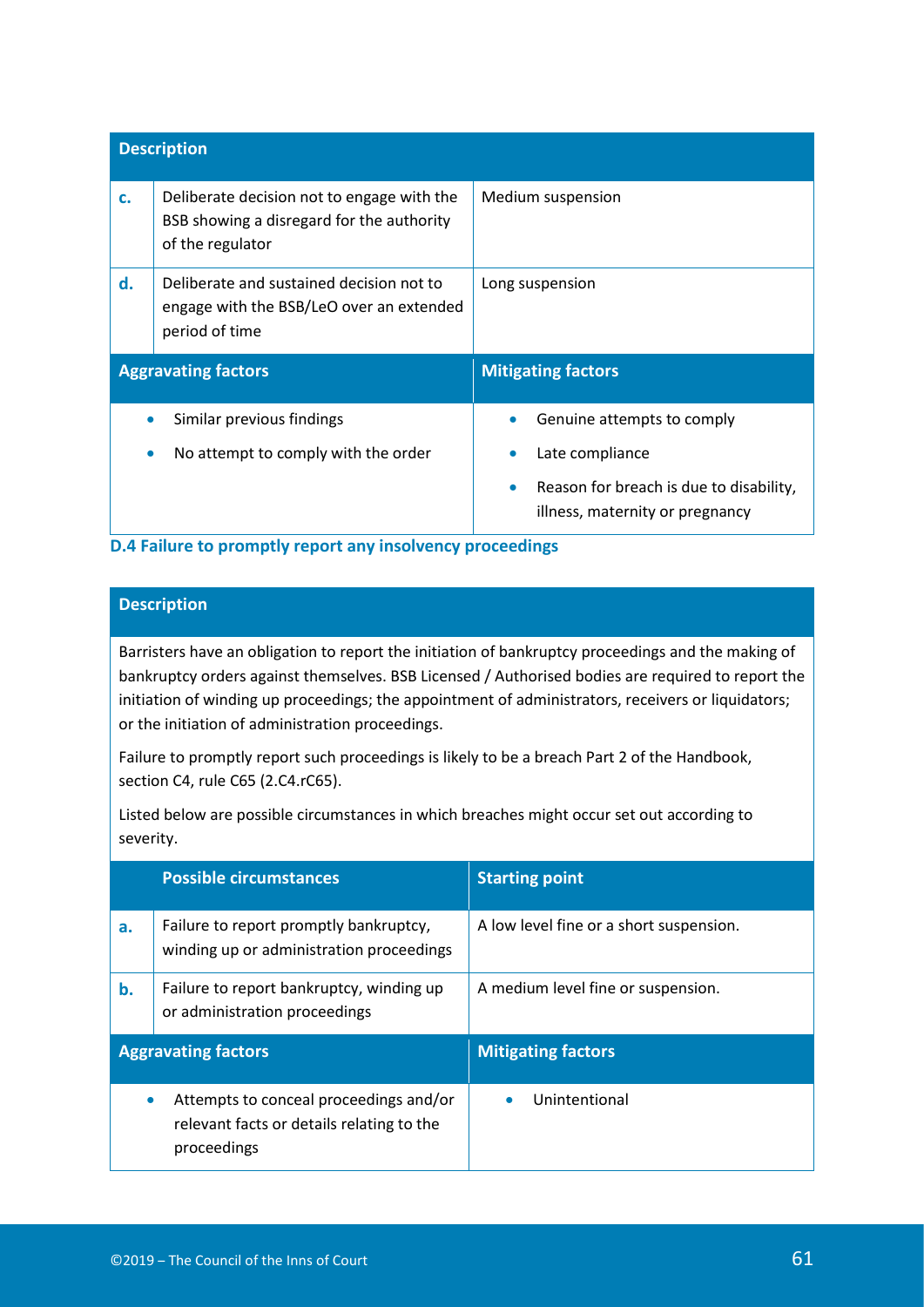| <b>Description</b>           |  |
|------------------------------|--|
| Length of delay<br>$\bullet$ |  |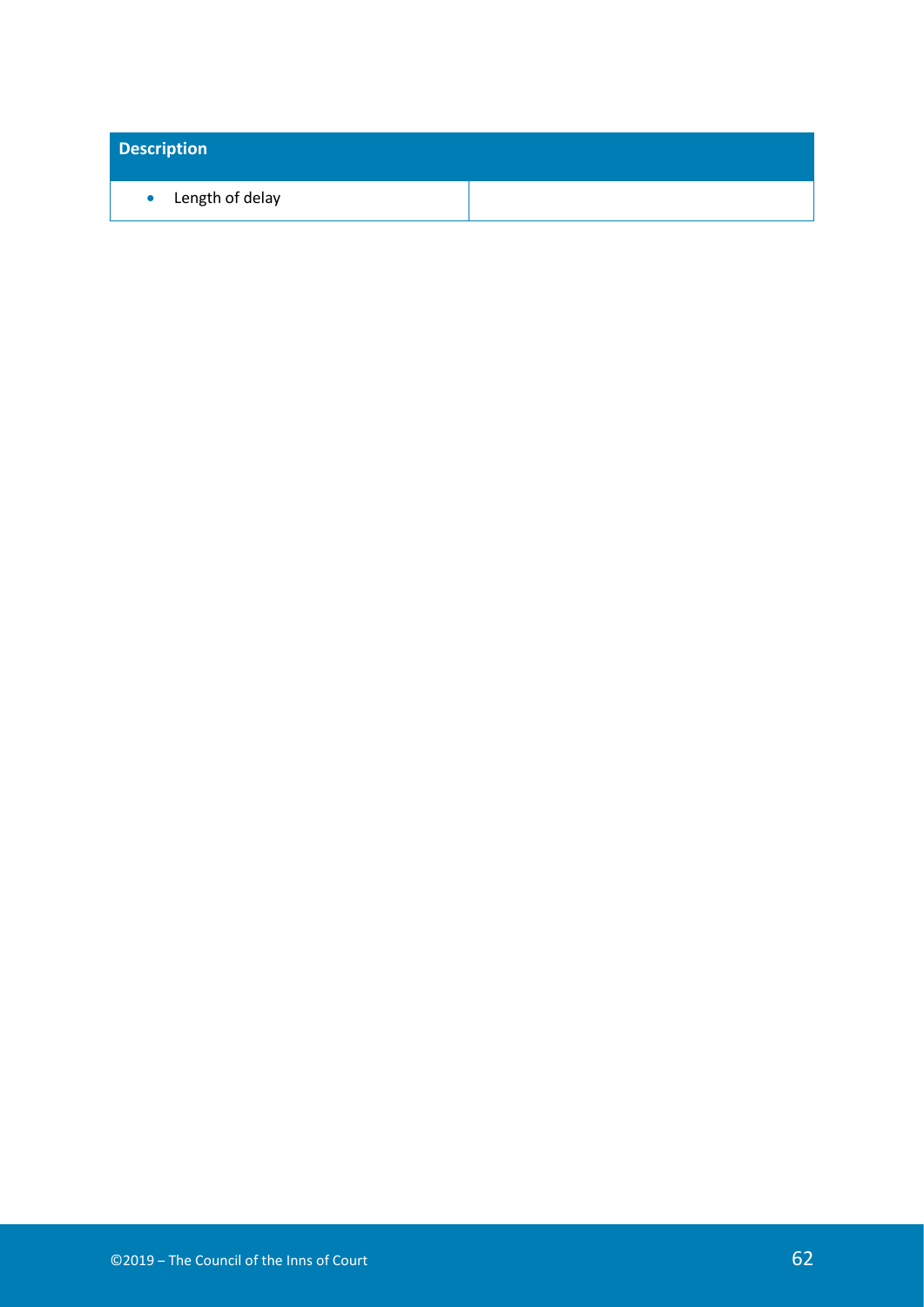#### **D.5 Failure to report serious misconduct**

## **Description**

Under the new Handbook barristers are required to self-report and report others as soon as practicably possible in relation to 'serious misconduct' (there will be an exemption for barristers giving advice via the Bar Council ethics helpline). This breach is likely to be charged under Core Duty 9 and/or under Part 2 of the Handbook, section C4, rule C65 (2.C4.rC65).

The starting point for failure to report serious misconduct is designed to reflect that for failing to report a criminal charge or conviction promptly under D.1 of this guidance.

Common circumstances for this breach are likely to be where there has been a substantive breach of serious misconduct and the respondent has failed to self-report.

The Bar Standards may be able to deal with breaches of this nature by way of administrative sanctions. For further guidance on serious misconduct and the duty to report see the guidance on the rule under Part 2 of the Handbook, section C4, gc95 –gc101.

The aggravating and mitigating factors under Annex 1 of this guidance may be relevant when dealing with this breach.

|    | <b>Possible circumstances</b>                                              | <b>Starting point</b>      |
|----|----------------------------------------------------------------------------|----------------------------|
| a. | Failure to report promptly misconduct<br>proceedings                       | A low level fine           |
| b. | Failure to report promptly a relevant<br>finding of serious misconduct     | A low to medium level fine |
| c. | Failure to report serious misconduct<br>involving an element of dishonesty | <b>Disbarment</b>          |
|    |                                                                            |                            |
|    | <b>Aggravating factors</b>                                                 | <b>Mitigating factors</b>  |
|    | Substantial delay in reporting the<br>Misconduct                           | Unintentional<br>٠         |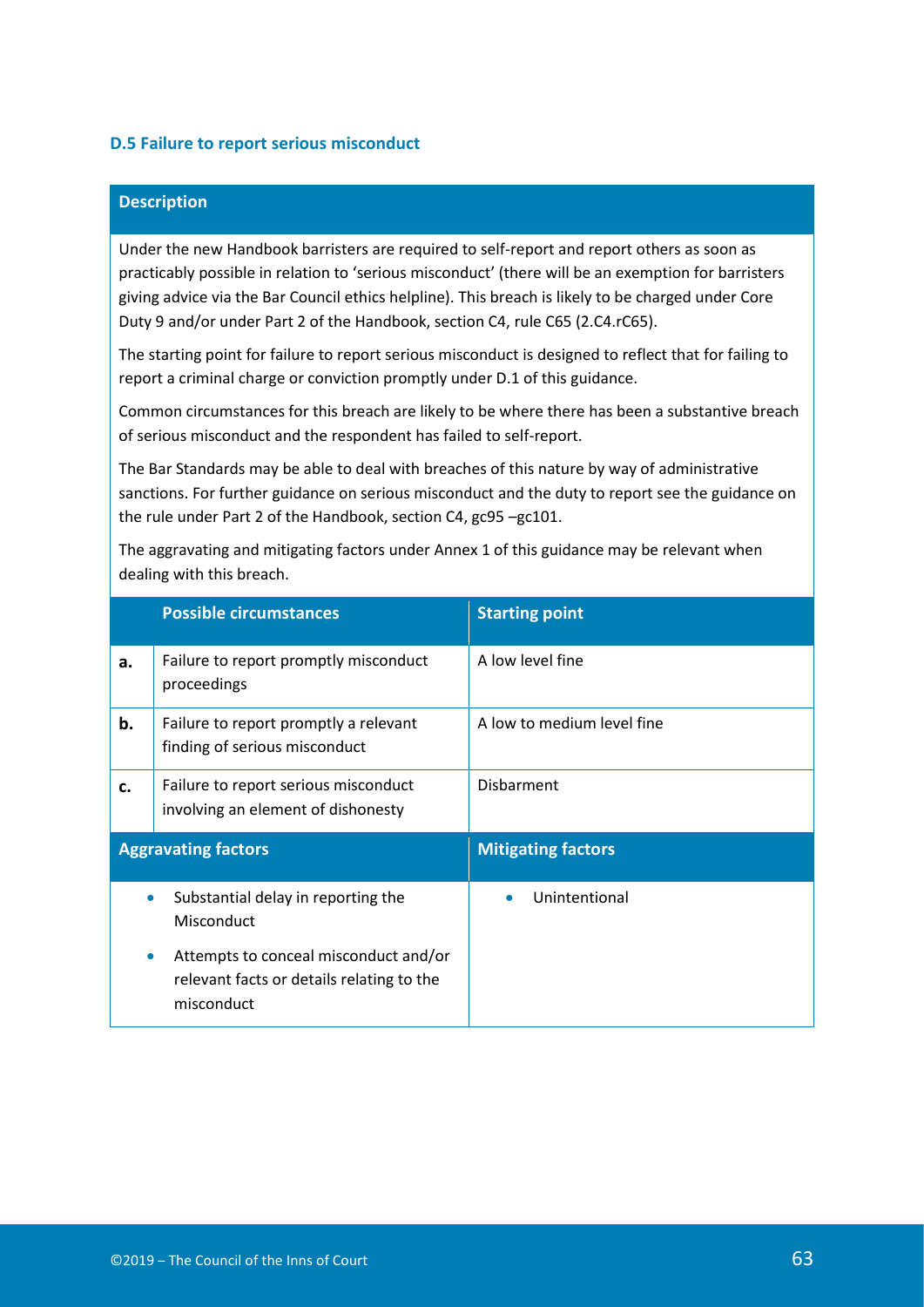# **Section E – Barristers and their practice**

# **E.1 Poor administration of practice/chambers/BSB Licensed or Authorised Body**

#### **Description**

All self-employed barristers have an obligation to ensure that their practices are efficiently and properly administered and they can be held personally responsible for any failures to do so. All members of chambers are now under an obligation to take reasonable steps to ensure that their chambers are administered competently and efficiently. All BSB Licensed / Authorised Bodies must ensure that they are administered effectively and efficiently. What steps it is reasonable for a barrister to take depends on all the circumstances including the arrangements in place for the management of chambers and the role the barrister play in those arrangements. Poor administration of practice/chambers is likely to be charged under multiple rules in Part 2 of the Handbook, section C5 (2.C5) dependant on the circumstances of the individual case.

In most cases advice as to future conduct will normally be appropriate. Fines in the low to medium range would be appropriate where there is financial gain or the problems are systemic within practice/chambers.

|    | <b>Possible circumstances</b>                                                                                                       | <b>Starting point</b>                                                         |
|----|-------------------------------------------------------------------------------------------------------------------------------------|-------------------------------------------------------------------------------|
| a. | Failure to return papers/keep proper<br>records of cases/fees                                                                       | Advice as to future conduct                                                   |
| b. | Systemic failures to manage a wide-<br>range of areas of practice / chambers /<br>body in order to save money or increase<br>income | Reprimand and a low to medium fine<br>(dependent on potential financial gain) |
|    | <b>Aggravating factors</b>                                                                                                          | <b>Mitigating factors</b>                                                     |
|    | Financial gain                                                                                                                      | One off/limited duration due to break<br>٠                                    |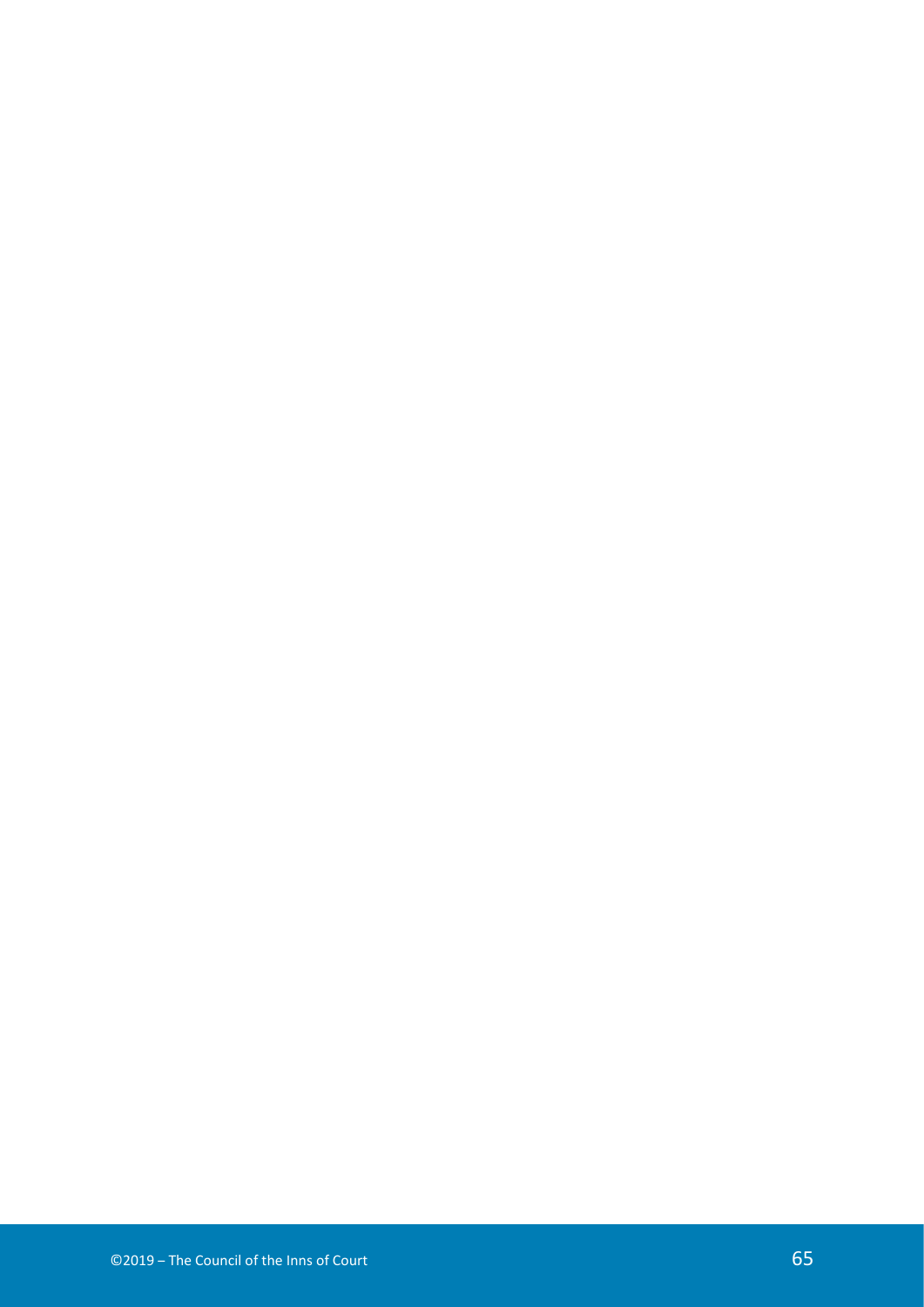## **E.2 Holding out**

# **Description**

"Holding out" is the short hand term to describe a barrister who is not entitled to practise presenting him/herself to others in a way that would lead people to believe that he/she is entitled to practise and offer legal services as a barrister. This breach is likely to be charged under Part 3 of the Handbook, section B1 (3.B1) no practice without authorisation.

Holding out can occur in a variety of circumstances. The type of cases that are likely to lead to charges of professional misconduct are those where the barrister has deliberately stated that he is entitled to practise and has provided legal services for financial gain when he/she is not entitled to do so.

The starting point should be a reprimand or advice as to future conduct with fines being more appropriate where the behaviour is deliberate/financially motivated.

|                | <b>Possible circumstances</b>                                                                                                                          | <b>Starting point</b>                                                                                                                                                                                                            |
|----------------|--------------------------------------------------------------------------------------------------------------------------------------------------------|----------------------------------------------------------------------------------------------------------------------------------------------------------------------------------------------------------------------------------|
| a.             | Using misleading description of status on a<br>business card/letter head                                                                               | Reprimand/advice as to future conduct                                                                                                                                                                                            |
| b.             | Inappropriate use of title as a marketing<br>device                                                                                                    | Reprimand/advice as to future conduct and<br>low level fine                                                                                                                                                                      |
| $\mathbf{c}$ . | Providing legal services for financial gain in<br>circumstances where the client is misled<br>into believing the barrister is entitled to<br>practise. | Medium level fine to suspension dependent on<br>the extent of the financial gain (disbarment<br>could be considered where there is a clear risk<br>to the public and the barrister may be likely to<br>persist in the behaviour) |
|                |                                                                                                                                                        |                                                                                                                                                                                                                                  |
|                | <b>Aggravating factors</b>                                                                                                                             | <b>Mitigating factors</b>                                                                                                                                                                                                        |
| $\bullet$      | Failure to pay administrative fine on time<br>or at all                                                                                                | No direct impact on members of the<br>$\bullet$<br>public                                                                                                                                                                        |
|                | Providing legal services in return for<br>payment                                                                                                      | Breach was inadvertent and<br>unintentional                                                                                                                                                                                      |
|                | Persistent pattern of behaviour                                                                                                                        |                                                                                                                                                                                                                                  |
|                | Motivation is financial gain                                                                                                                           |                                                                                                                                                                                                                                  |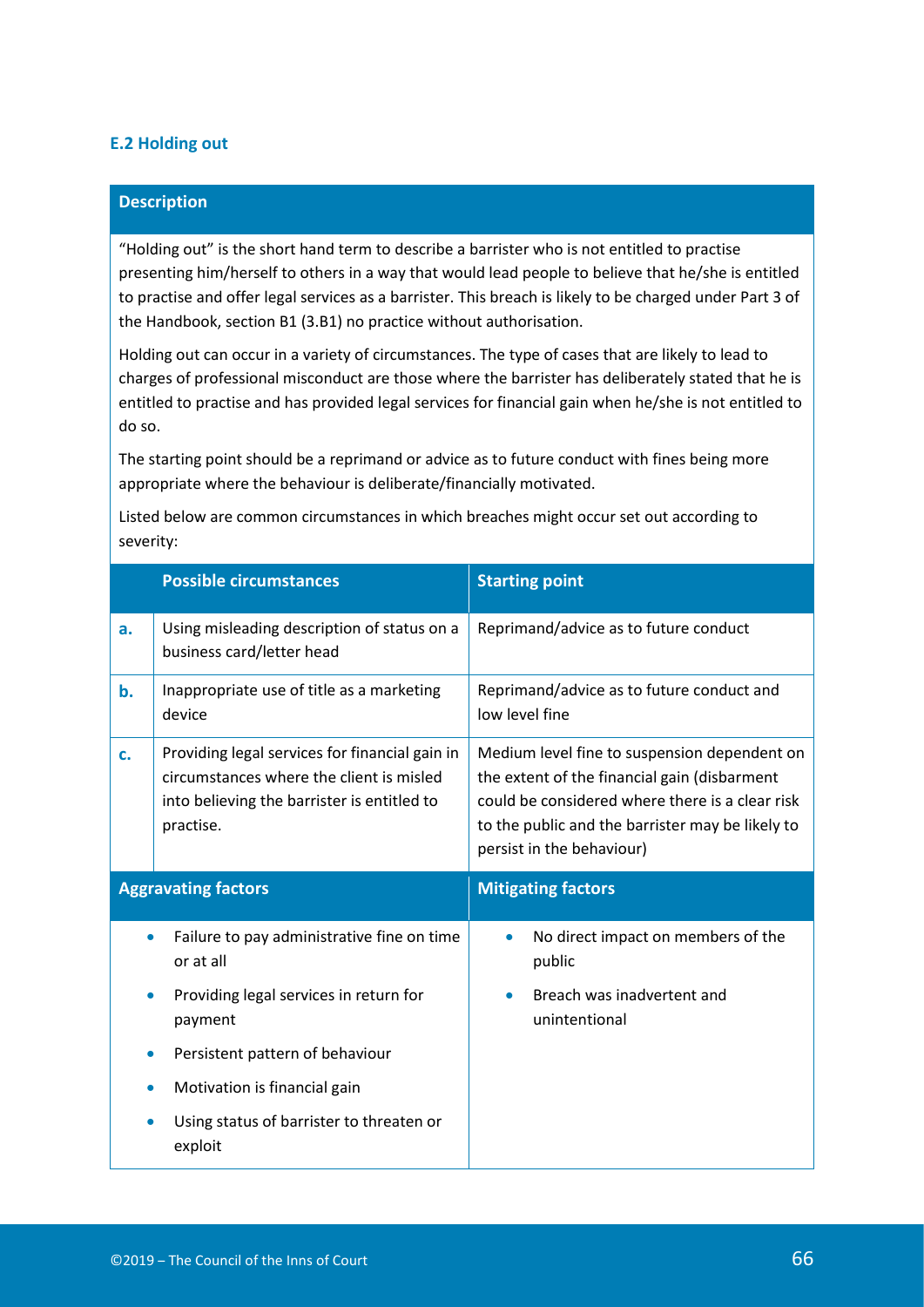• Failure to take remedial action when asked to do so by the BSB

#### **E.3 Breach of practising requirements**

#### **Description**

The requirements a barrister must meet to practise as a self-employed barrister, and that an BSB Licensed / Authorised Body must meet to be licensed / authorised to practise, are set out in Part 3 of the Handbook, Scope of Practice, Authorisation and Licensing Rules. The requirements include completion of Continuing Professional Development (CPD), payment of practising fees and obtaining insurance cover.

It is likely that charges of professional misconduct in relation to breach of the practising requirements will only come before a Tribunal in the case of persistent or uncooperative defaulters who will have received repeated warnings as to the potential consequences of their continued default and may also have previously been subject to administrative sanctions.

It is possible that a charge sheet in relation to practising requirement breaches will also include a charge in relation to a failure to pay an administrative fine and/or a failure to respond to the BSB.

Often panels will be faced with a charge sheet which includes up to three charges for: failing to pay the administrative fine, failing to meet the relevant requirement and failure to respond.

Panels should treat any of the above failures seriously given that the barrister will have had a number of previous opportunities to rectify his/her non-compliance and considerable resources will have been expended in trying to make the barrister meet his/her obligations. Each breach should be sanctioned separately.

The starting point for each charge should be a low level fine towards the top end. Therefore in cases where three charges are included on the charge sheet, the total fine could amount to £3,000 (£15,000 for BSB Licensed / Authorised Bodies). The starting point for persistent offenders should be a short conditional suspension - the condition being the barrister/ BSB Licensed / Authorised Body should meet the practising requirement by a specified date. Immediate suspensions should be considered where the barrister/body has previously been subject to a conditional suspension of a similar offence.

In the cases of BSB Licensed / Authorised Bodies, charges may relate to the failure to appoint (or promptly re-appoint) a HoLP or HoFA, or the appointment of a previously disqualified individual. In certain circumstances charges may relate to the failure of a HoLP or HoFA to complete the duties required of them as a condition of the Body's licence / authorisation to practise (rC96 & 97).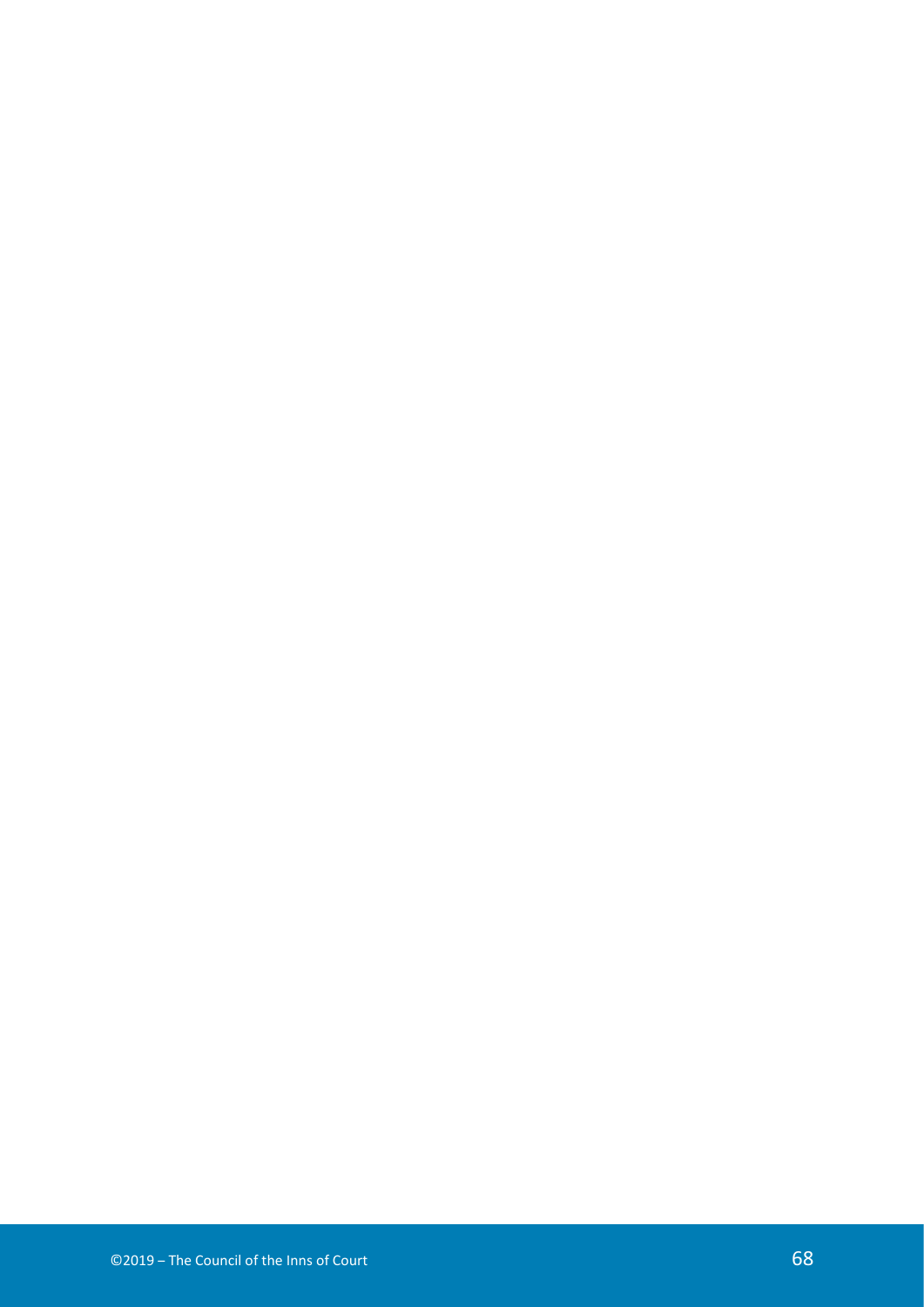|                | <b>Possible circumstances</b>                                                                                                                                        | <b>Starting point</b>                                                                                                                                                                                                                                                           |
|----------------|----------------------------------------------------------------------------------------------------------------------------------------------------------------------|---------------------------------------------------------------------------------------------------------------------------------------------------------------------------------------------------------------------------------------------------------------------------------|
| a.             | Failing to meet practising requirements, in<br>due (compliance achieved late)                                                                                        | Low level fine with starting point of £600.                                                                                                                                                                                                                                     |
| b.             | Failing to meet practising requirements<br>(compliance still outstanding)                                                                                            | Low to medium level fine with starting point of<br>£900 and an order to comply with outstanding<br>requirements by a specified date                                                                                                                                             |
| c.             | Failure to pay an administrative fine                                                                                                                                | Low to medium level fine with starting point of<br>£900                                                                                                                                                                                                                         |
| d.             | Repeated failures to meet practising<br>requirements, or breach of licence /<br>authorisation to practise (but no previous<br>disciplinary history of this)          | Short suspension (usually conditional)                                                                                                                                                                                                                                          |
| e.             | Previous disciplinary history of failing to<br>meet practising requirements or breaches<br>of licence / authorisation to practise<br>(including previous suspension) | Medium to long suspension conditional on<br>requirements being met/ revocation of licence<br>/ authorisation to practise                                                                                                                                                        |
| f.             | Isolated failure of HoLP / HoFA to fulfil<br>their duties                                                                                                            | HoLP/HoFA to be given a reprimand or advice<br>about their future conduct.                                                                                                                                                                                                      |
| g.             | Repeated failure of HoLP / HoFA to fulfil<br>their duties                                                                                                            | HoLP/HoFA to be given a short suspension<br>and/or have conditions imposed                                                                                                                                                                                                      |
| h.             | Failure of a BSB Licensed / Authorised<br>Body to appoint a HoLP / HoFA, or failure<br>to notify the BSB of this.                                                    | Low to medium level fine.                                                                                                                                                                                                                                                       |
|                | <b>Aggravating factors</b>                                                                                                                                           | <b>Mitigating factors</b>                                                                                                                                                                                                                                                       |
| ۰<br>$\bullet$ | Previous disciplinary findings for failing<br>to meet practising requirements<br>Failure to attend a Disciplinary Tribunal<br>without explanation                    | Attempts to comply and/or previous<br>$\bullet$<br>responses to BSB enquiries<br>Attempts to prevent recurrence<br>$\bullet$<br>Financial hardship causing inability to<br>$\bullet$<br>pay<br>Reason for breach is due to disability,<br>۰<br>illness, maternity or pregnancy. |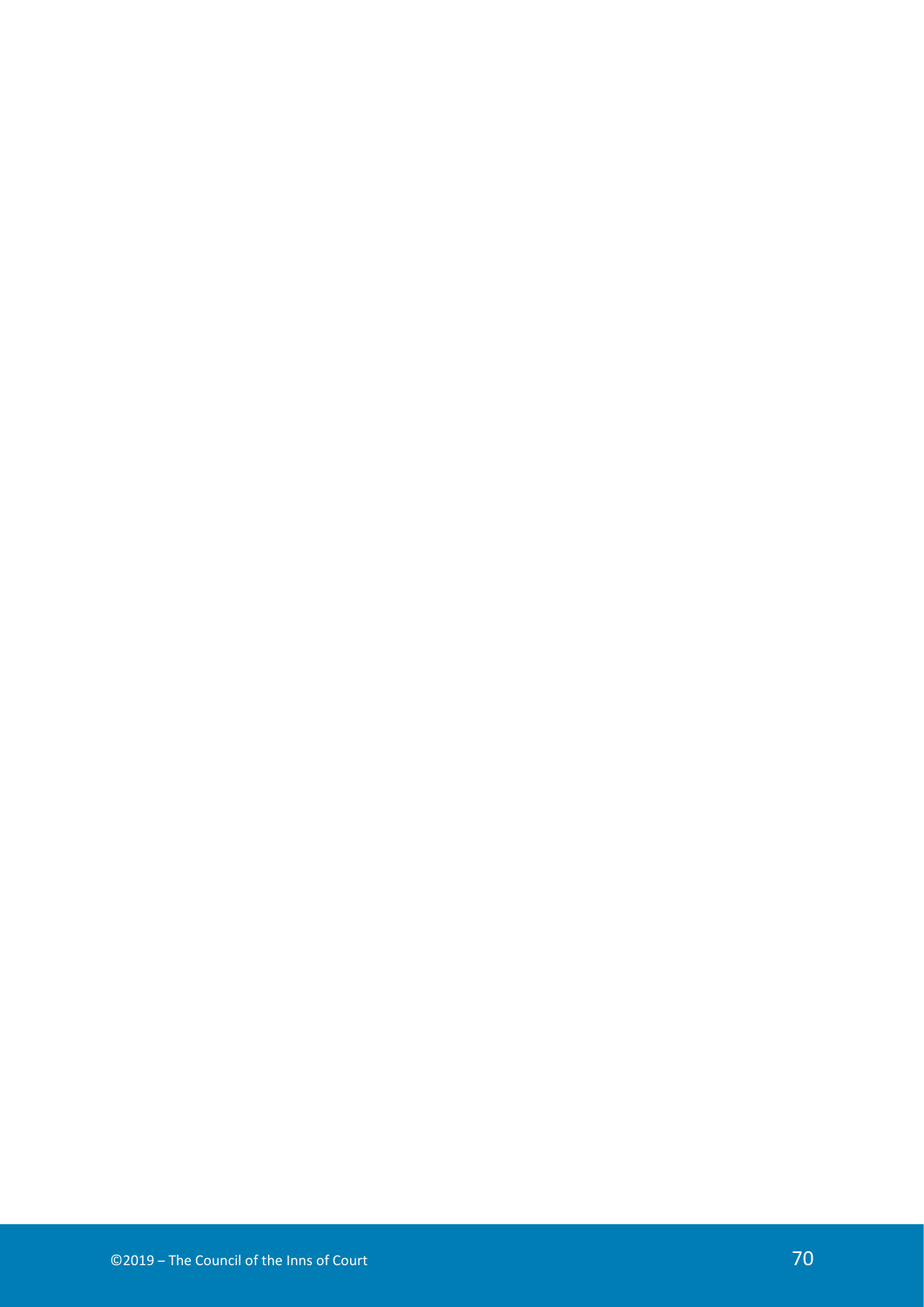#### **E.4 Breach of pupillage advertising/funding requirements**

# **Description**

All pupillages must be advertised in order to allow for open selection and equality of opportunity. It is also a requirement that pupillages are funded at a minimum prescribed level or more. This breach is likely to be charged under Part 2 of the Handbook, section C5, rule C89.4 (2.C5.rC89.4)

Breaches of the advertising requirements may be unintentional and stem from lack of knowledge of the requirements. However, failures to provide funding are more serious as they are likely to be motivated by financial gain and in most cases will involve some level of exploitation of the pupil. Deliberate evasion/circumvention of both requirements should be taken seriously.

Where the breach is unintentional, a reprimand or advice as to future conduct would be appropriate. Intentional breaches of the funding requirements should attract a relatively heavy fine, particularly where the arrangements involved a level of exploitation of the pupil.

|    | <b>Possible circumstances</b>                                                                                        | <b>Starting point</b>                                                                                                                                             |
|----|----------------------------------------------------------------------------------------------------------------------|-------------------------------------------------------------------------------------------------------------------------------------------------------------------|
| a. | Failure to advertise but no pupillages were<br>offered in contravention of the rules                                 | Reprimand/advice as to future conduct                                                                                                                             |
| b. | Deliberate failure to advertise where<br>pupils have been taken on in<br>contravention of the rules                  | Reprimand and low level fine                                                                                                                                      |
| c. | Deliberate failure to provide funding<br>motivated by financial gain                                                 | Medium to high level fine dependent on the<br>level of potential or actual financial gain                                                                         |
| d. | Intentional failure to comply with<br>recruitment requirements as well as<br>failure to provide funding requirements | Short suspension                                                                                                                                                  |
|    | <b>Aggravating factors</b>                                                                                           | <b>Mitigating factors</b>                                                                                                                                         |
|    | Financial gain<br>Exploitation of a pupil<br>Breach resulted in the pupillage not<br>being registered                | Unintentional<br>$\bullet$<br>One off where previous pupillages had<br>$\bullet$<br>been properly handled<br>Remedial action taken at an early point<br>$\bullet$ |
|    | Persistent breaches involving numbers of<br>pupils                                                                   |                                                                                                                                                                   |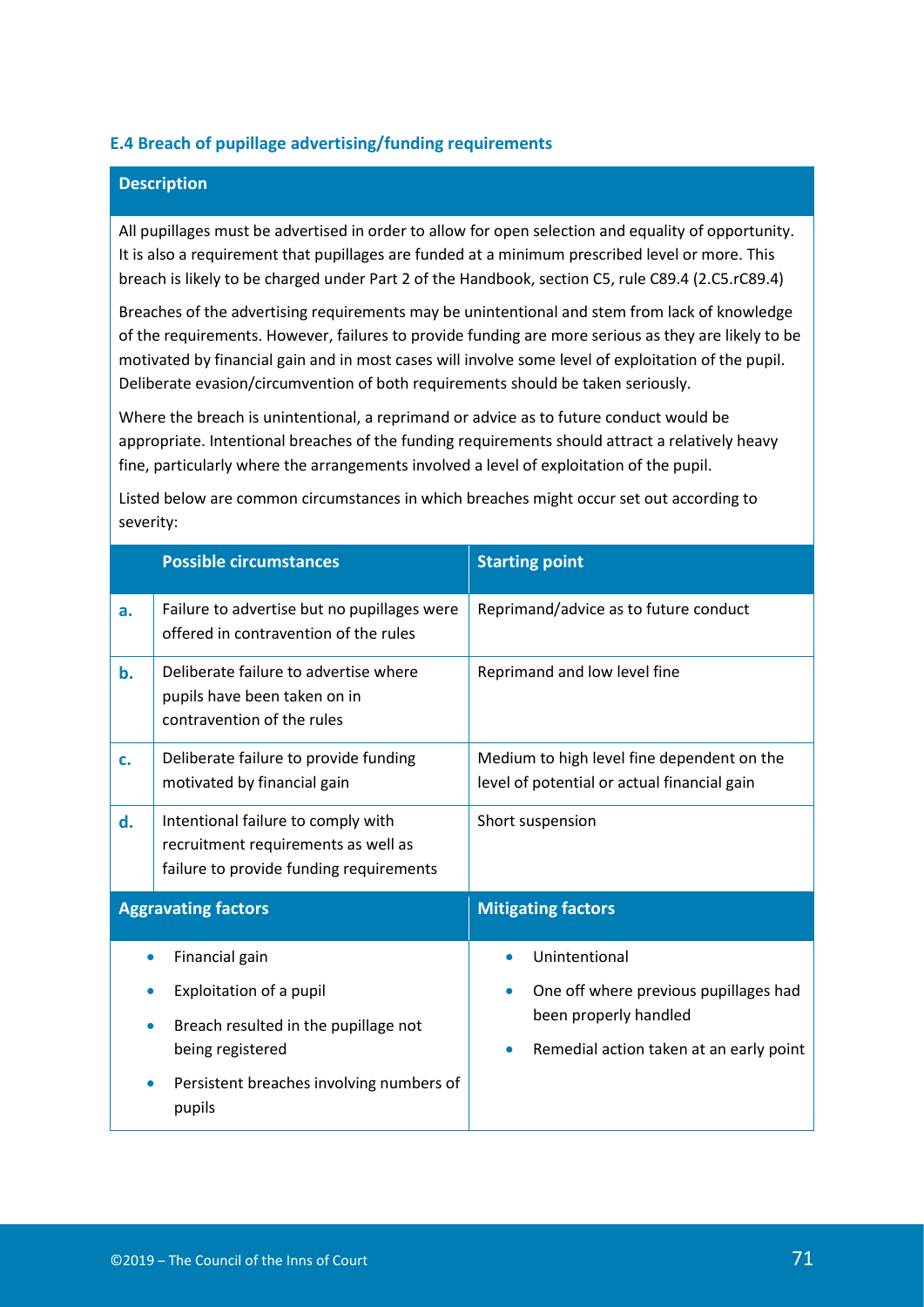| <b>Description</b>                                                                              |  |
|-------------------------------------------------------------------------------------------------|--|
| Lack of response to warnings from<br>۰<br>Pupillage and Training Committee of the<br><b>BSB</b> |  |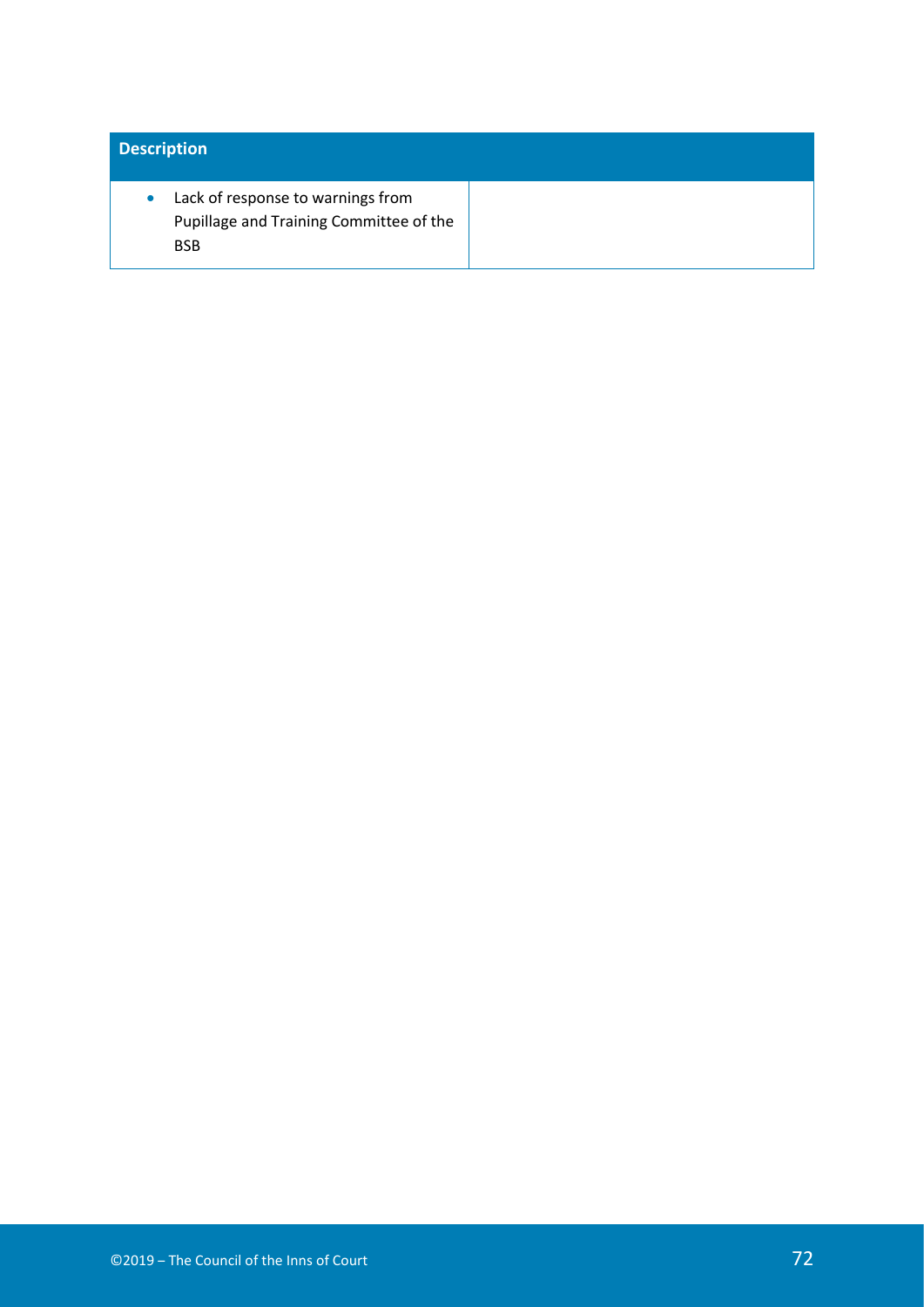# **ANNEX 1 – AGGRAVATING AND MITIGATING FACTORS**

Before the panel determine the appropriate level of sanction for the breach of the Handbook the panel will need to have due regard to any evidence of factors that aggravate or mitigate the seriousness of the breach. Aggravating and/or mitigating factors can include the level of culpability of the respondent and/or the level of harm caused to the profession and/or the public. It is important to note that different aggravating and mitigating factors may apply to different charges, panel members should make this clear within their reasons.

#### **Aggravating factors**

The following factors, if present, may determine whether a higher sanction for a breach should be imposed. The factors listed are only examples and are not exhaustive:

- **Premeditation**
- Motive of financial gain
- Corruption/gross deception
- Coercion
- Involvement of others
- Persistent conduct or conduct over a lengthy period of time
- Undermining of the profession in the eyes of the public
- Attempts to hide the misconduct or wrongly lay blame elsewhere
- Effect on the complainant or particular vulnerability of the complainant
- Actions accompanied by discriminatory behaviour or motivation (does not require intent)
- Breach of trust
- Bullying or harassment (does not require intent)
- Position of responsibility within the profession
- Previous disciplinary findings for similar breaches
- Previous disciplinary findings for any types of breaches, particularly where the breaches show an unwillingness to comply with the Handbook
- Lack of remorse for having committed the offences
- Failure to respond promptly to communications from the BSB, or inappropriate behaviour that frustrates the administration of the complaint
- Failure to attend a Tribunal without explanation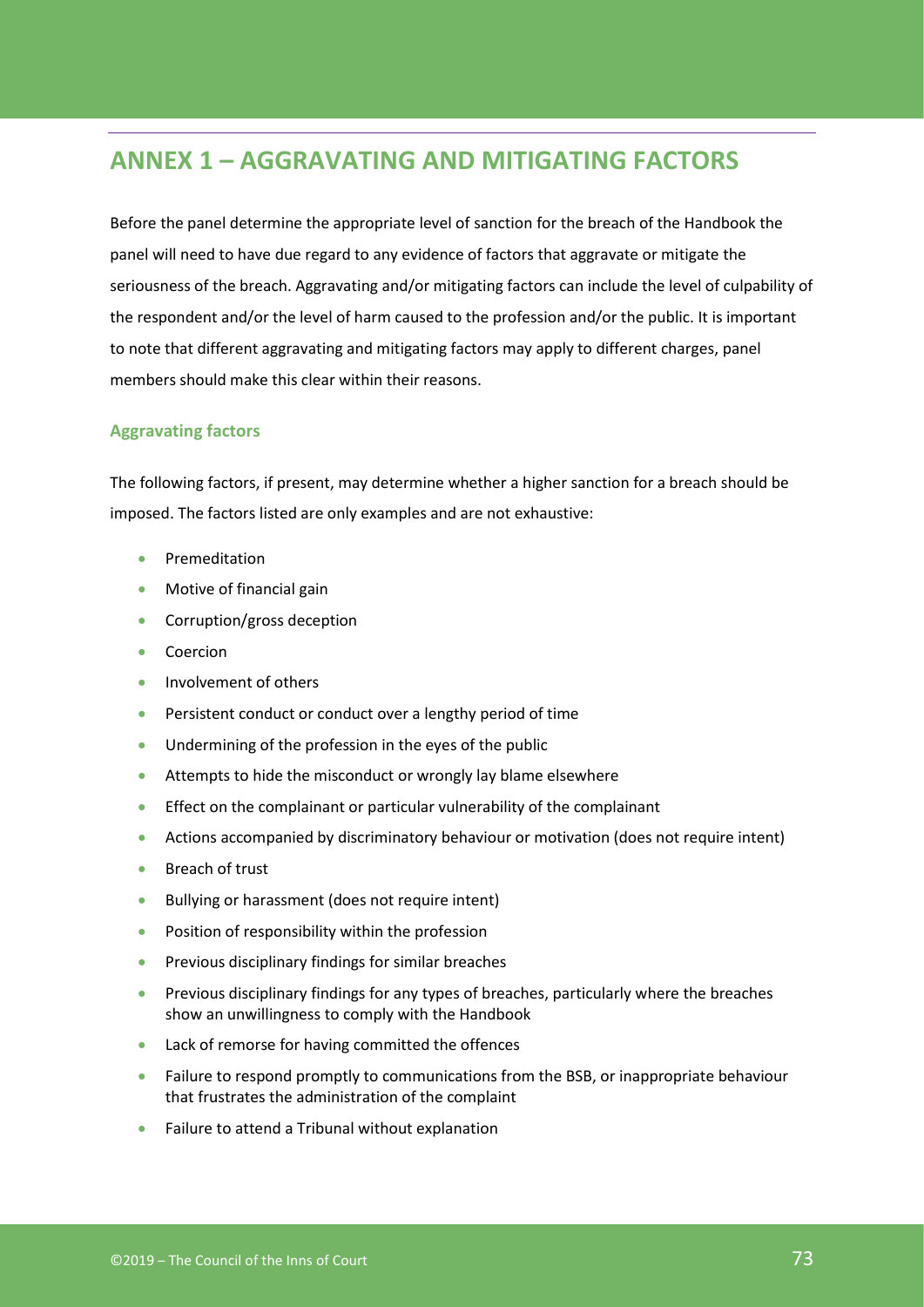- Indication of an element of dishonesty (see paragraph 6.2 on a finding of dishonesty and paragraph 7.5 on dishonesty during proceedings)
- Lack of insight

#### **Mitigating factors**

The following factors, if present, may determine whether a lower sanction for a breach should be imposed. The factors listed are only examples and are not exhaustive:

- Admits the charge(s)
- Genuine remorse (as expressed in e.g. a willingness to apologise to the complainant and/or compromise over matters such as fees)
- Limited experience within the profession
- The breach was unintentional (not applicable if behaviour involves discrimination, harassment or bullying).
- Single incident (not applicable if behaviour involves discrimination)
- Heat of the moment (not applicable if behaviour involves discrimination)
- Co-operation with the investigation
- Voluntary steps have been taken to remedy or rectify the breach
- Evidence of attempts to prevent reoccurrence
- Previous good character
- Evidence of financial hardship (only applicable when it has had a direct impact on the commission of the offence)
- Advice was sought and obtained from the Bar Council's professional ethics helpline
- Particular personal circumstances that provide a reasonable explanation for the behaviour. In particular, bereavement, relationship breakdown and divorce (matters such as pressure of work and bankruptcy should be treated with caution as these factors may indicate a greater risk to the public in the barrister's on-going practice)
- Good references (only of limited applicability and very much dependent on the nature of the offence and the role and identity of the referee)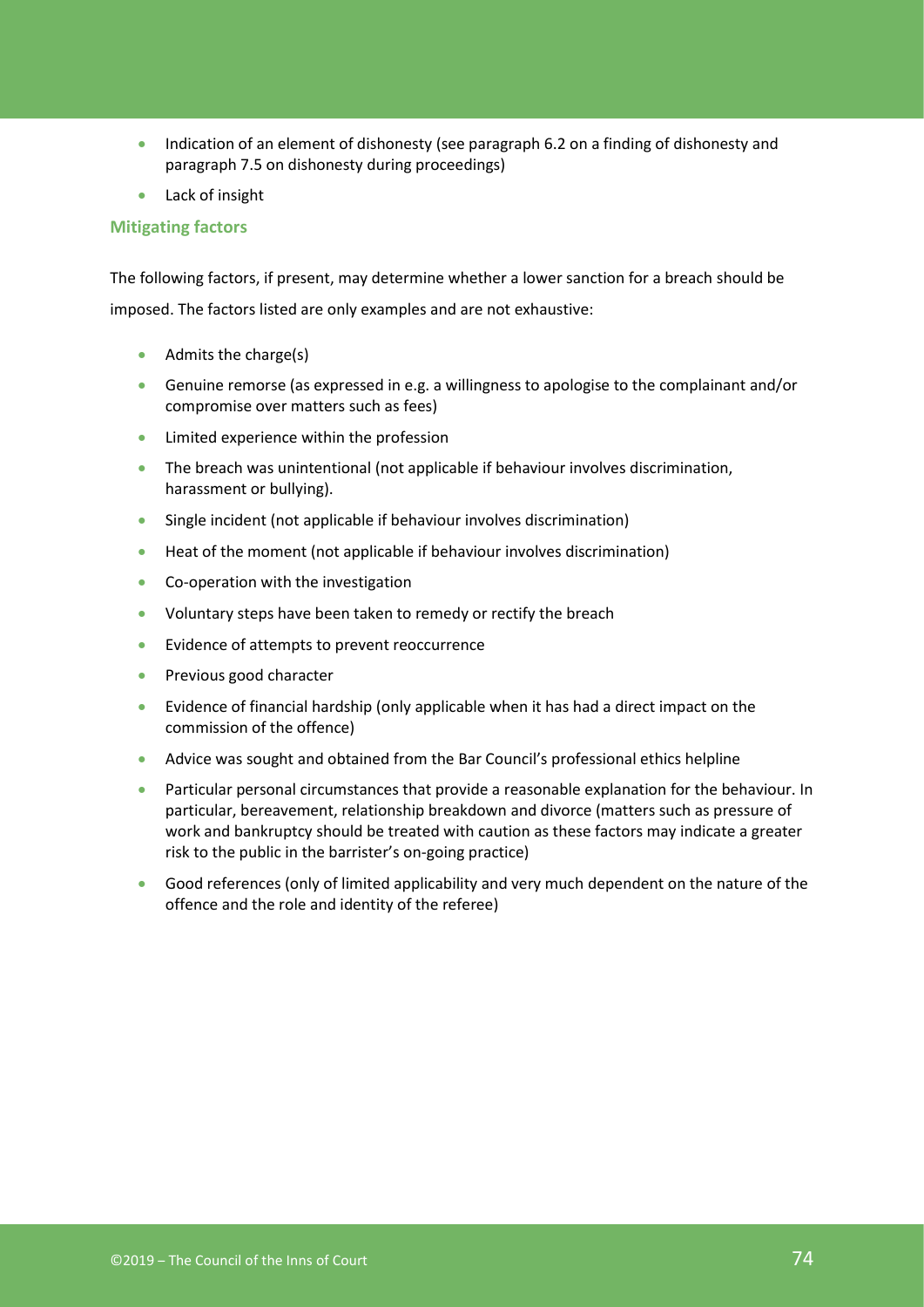# **ANNEX 2 – WORDING OF SANCTIONS AND FINDINGS AND SANCTIONS SHEET**

# **Wording of sanctions**

A2.1 Prescriptive requirements for the wording of sanctions are no longer included in the Disciplinary Tribunal Regulations but it is still important that panels include on the findings and sanctions sheet clear details of the sanction(s) imposed. Therefore set out below is guidance on the wording that should be used when imposing each of the individual sanctions, including any sanction imposed under the Determination by Consent procedure. It is based on the previous wording of the Disciplinary Tribunal Regulations and may appear very formal but it provides a sound basis for ensuring that any sanctions imposed are not subject to confusion. It is mandatory to use one of the statements contained in paragraph A2.2 below where a respondent is absent from a Tribunal hearing.

#### **Absence of the barrister or BSB Licensed/Authorised Body charged**

- A2.2 Where the barrister or BSB Licensed / Authorised Body charged has not been present throughout the proceedings, the sanction in respect of that respondent must include one or more of the following statements:
	- i. if the relevant procedure under  $rE183^{15}$  has been complied with, that the finding and sanction were made in the absence of the respondent in accordance with rE183;
	- ii. if the procedure under rE184 has been complied with, that the finding and the sanction were made in the absence of the respondent and that they have the right to apply to the Directions Judge for an order that there should be a new hearing before a fresh Disciplinary Tribunal;
	- iii. if the relevant procedure under rE213 has been complied with, that the sanction was made in the absence of the respondent in accordance with rE214;

<sup>15</sup> References are to the *Disciplinary Tribunal Regulations*, Section B, Part 5 of the Third Edition of the BSB Handbook (November 2017)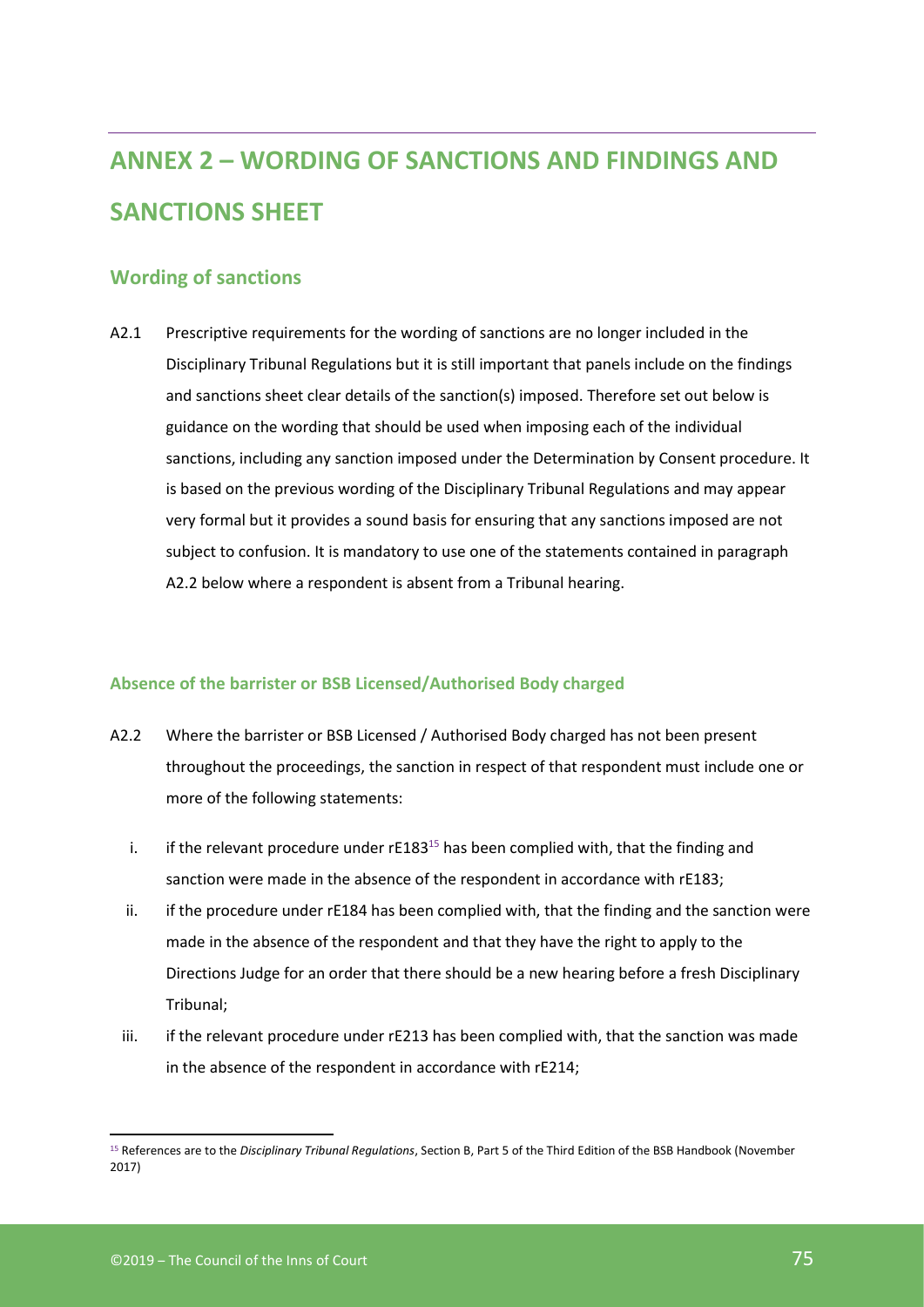iv. if the procedure under rE215 has been complied with, that the sanction was made in the absence of the respondent and that they may apply to the Directions Judge for an order that there should be a new hearing before a fresh Disciplinary Tribunal.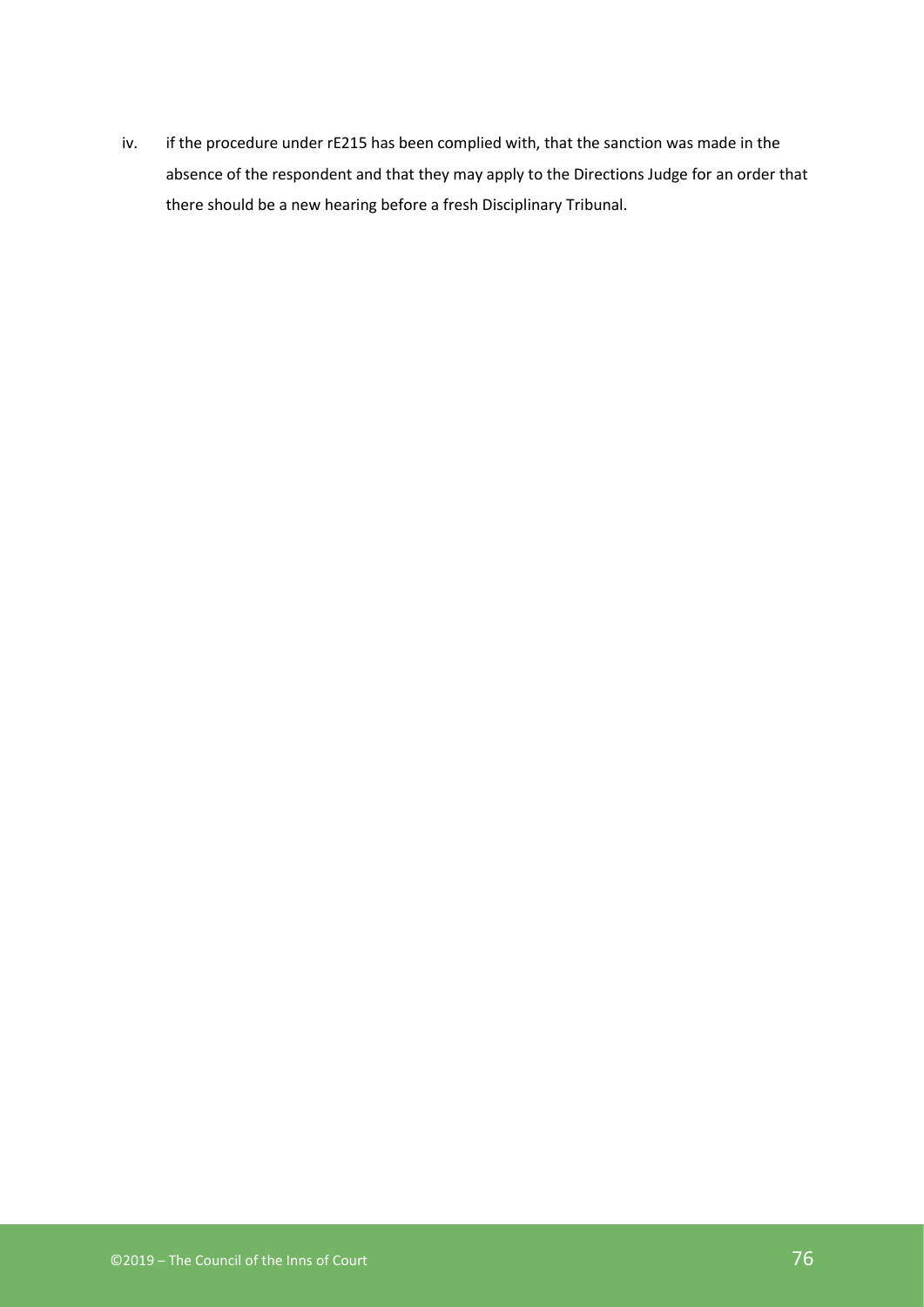### **Wording of Sanctions – barristers**

#### **Disbarment**

A2.3 "That [X] be disbarred."

#### **Removal from the Register of European Lawyers**

A2.4 "That [X] be removed from the register of European lawyers maintained by the Bar Standards Board"

#### **Suspension of Practising Certificate**

A2.5 "That [X] be suspended for [X] weeks/months/year."

"That [X] be suspended until he/she has complied with [state the practising requirement with which the barrister should comply]."

"That [X] be suspended from accepting or carrying out any [state the area of practice that the suspension shall apply to] for [X] weeks/months/years."

"That [X] be suspended from accepting or carrying out any [state the area of practice that the suspension shall apply to] until he/she has complied with [state the practising requirement with which the barrister should comply]."

#### **Suspension from the Register of European Lawyers**

A2.6 "That [X] be suspended from the register of European lawyers maintained by the Bar Standards Board for [X period]."

"That [X] be suspended from the register of European lawyers maintained by the Bar Standards Board until he/she has complied with [state the practising requirement with which the barrister should comply]."

"That [X] be suspended from the register of European lawyers maintained by the Bar Standards Board with regards to accepting or carrying out any [state the area of practice that the suspension shall apply to] for [X] weeks/months/years."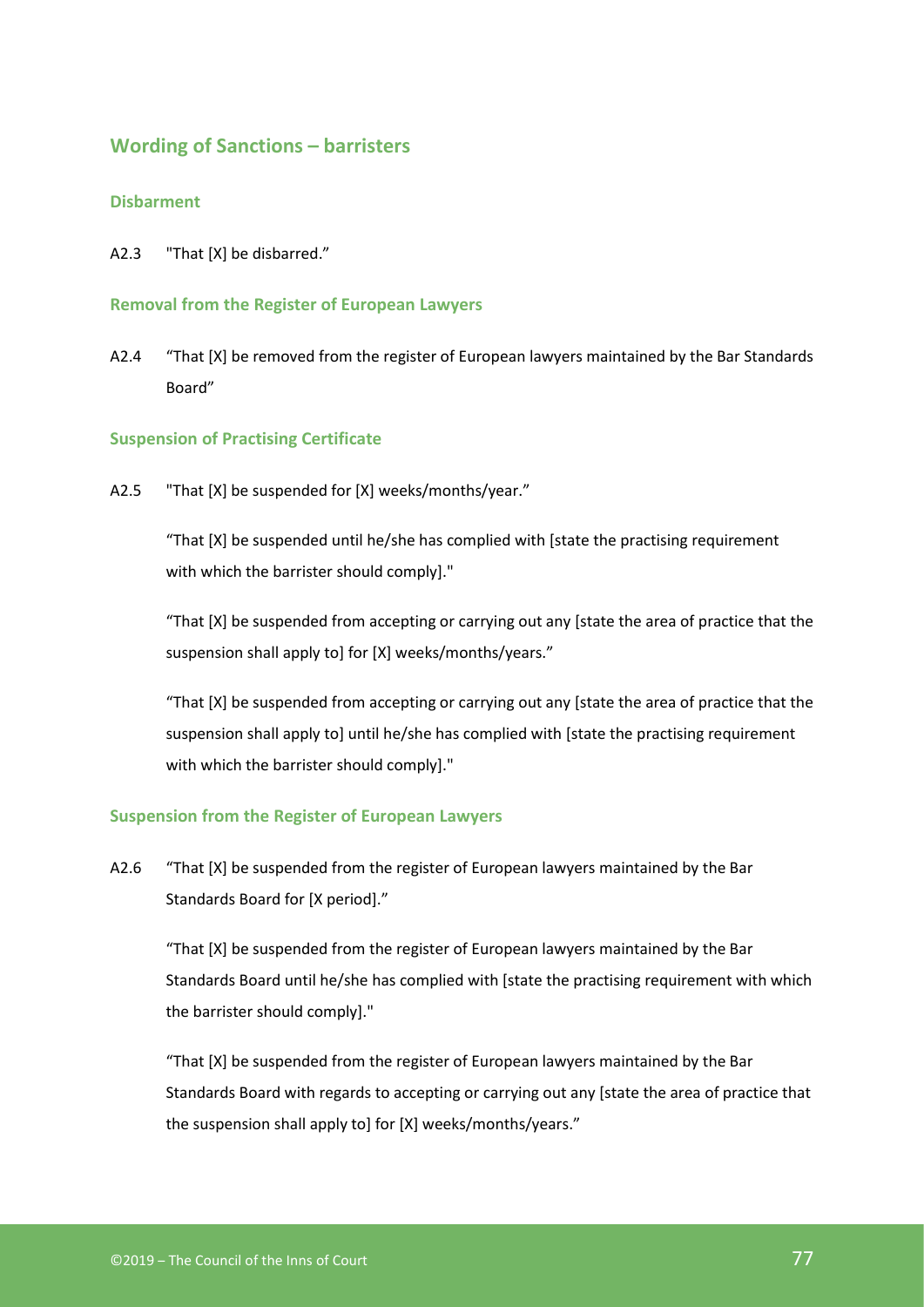"That [X] be suspended from the register of European lawyers maintained by the Bar Standards Board with regards to accepting or carrying out any [state the area of practice that the suspension shall apply to] until he has complied with [state the practising requirement with which the barrister should comply]".

#### **Prohibition on accepting or carrying out public access instructions**

A2.7 "That [X] be prohibited from accepting or carrying out any public access instructions."

"That  $[X]$  be prohibited from accepting or carrying out any public access instructions for  $[X]$ weeks/months/years."

"That [X] be prohibited from accepting or carrying out any public access instructions until he has complied with [state the practising requirement with which the barrister should comply]."

#### **Payment of fine**

A2.8 "That [X] pay a fine of £[] to the Bar Standards Board, within [X] weeks/months of the expiry of any appeal period."

"That [X] pay a fine of £[ ] to the Bar Standards Board, to be paid in monthly instalments of £[ ] to commence within [X] weeks/months of the expiry of any appeal period."

#### **Continuing Professional Development**

A2.11 "That [X] shall by [date] complete [X] continuing professional development of the following nature and direction… (in addition to the mandatory requirements set out in the Continuing Professional Development Regulations under Part 4, section C of the Handbook) [in the subject of ...] and provide satisfactory proof of compliance with this Order to the Bar Standards Board."

#### **Reprimand**

A2.13 "That [X] has been reprimanded by the Tribunal."

"That [X] is ordered to attend on [X- the nominated person] to be reprimanded."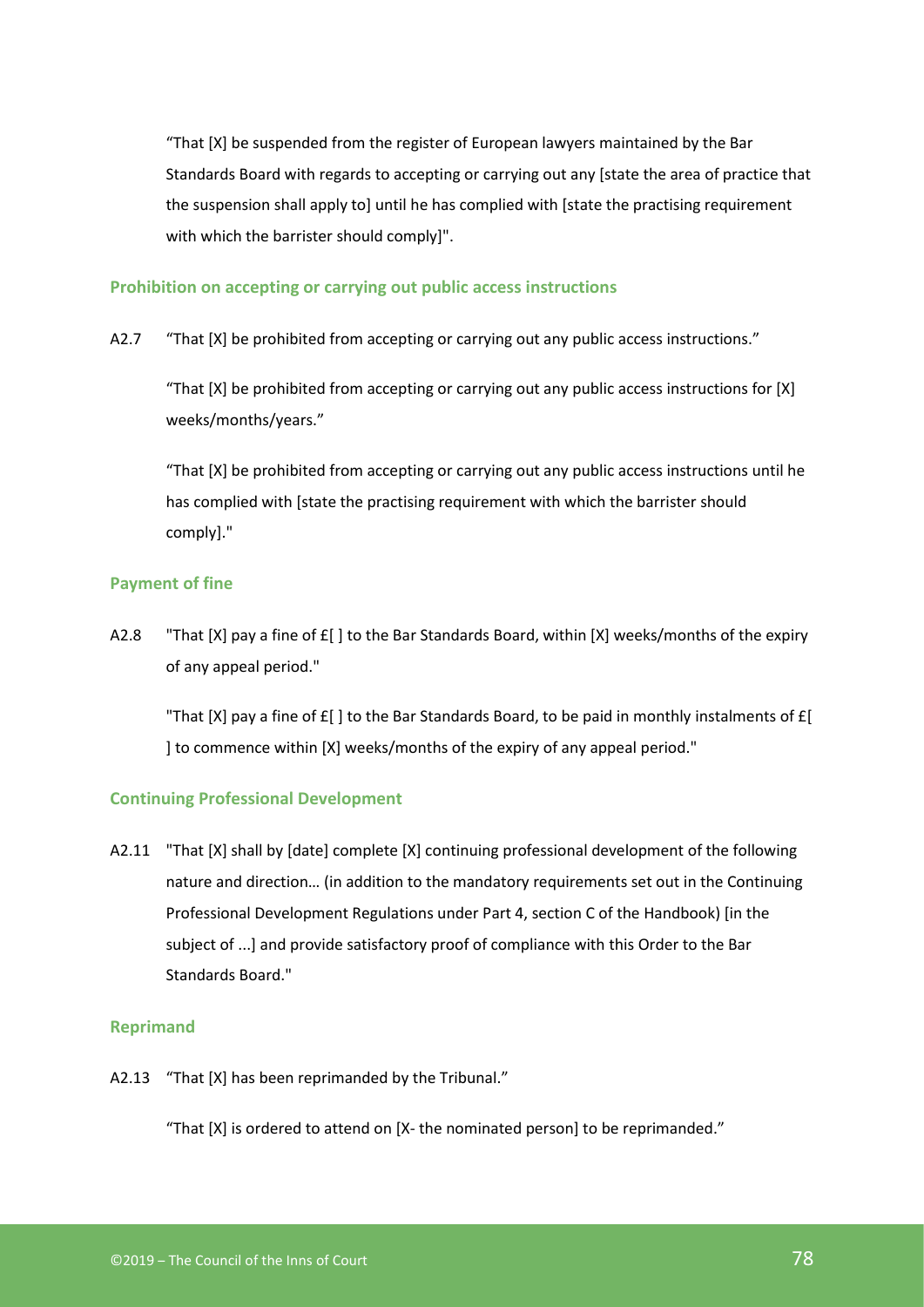#### **Advice as to future conduct**

A2.15 "That [X] has been advised by the Tribunal as to his/her future conduct in regard to

"That  $[X]$  is hereby ordered to attend on  $[X -$  the nominated person] to be given advice as to his/her future conduct in regard to ".

#### **Order for reduction of Legal Aid fees**

A2.16 "That the fees otherwise payable to [X] by the Legal Aid Agency in connection with the legal services provided by him/her are reduced in the following sum  $f$  according to the attached list. (a list of the reductions should be provided) "

#### **Order for cancellation of Legal Aid fees**

A2.17 "That the fees otherwise payable to [X] by the Legal Aid Agency in connection with services provided by him/her should be cancelled in accordance with the attached list. (a list of the cancelled services should be provided) "

#### **Exclusion from Legal Aid work**

A2.18 "That [X] be excluded from providing representation funded by the Legal Aid Agency (as established by the Legal Aid Sentencing and Punishment of Offenders Act 2012) until [X date] or for a period of [X time]beginning on [X date].

#### **Wording of Sanctions – BSB Legal Services Bodies**

#### **Removal of Authorisation to Practise**

A2.19 "That [X] have their authorisation to practise as a BSB legal services body be removed."

#### **Conditions on Authorisation to Practise**

A2.20 "That [X] be required to comply with the following practising requirements [state the practising requirements with which the authorised body should comply]."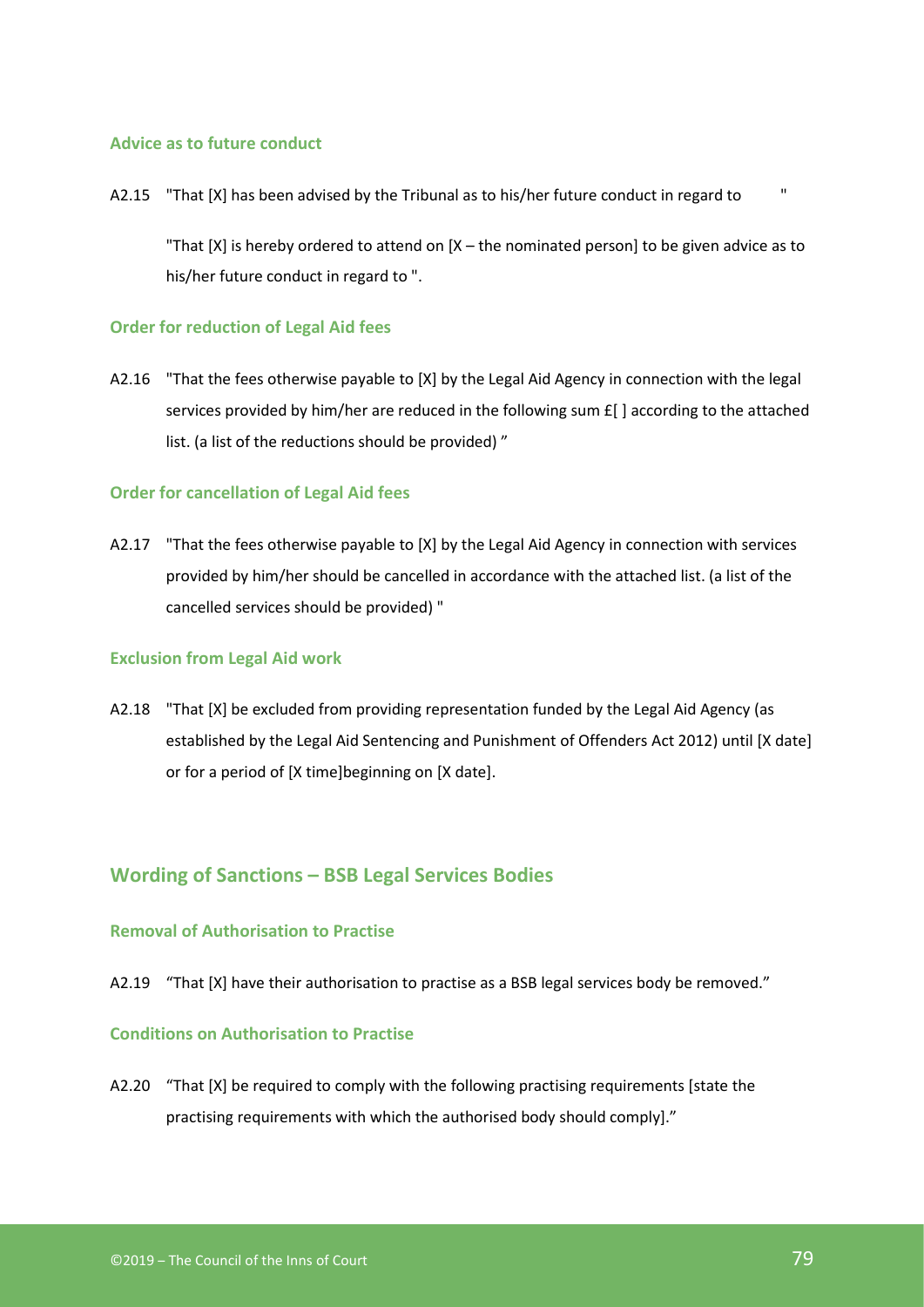#### **Suspension of Authorisation to Practise**

A2.21 "That [X] have their authorisation to practise as a BSB legal services body suspended for [X] weeks/months/year."

"That [X] have their authorisation to practice as a BSB legal services body suspended until it has complied with [state the practising requirement with which the authorised body should comply]."

"That [X] have their authorisation to practise as a BSB legal services body suspended so that it may not accept or carry out any [state the area of practise that the suspension shall apply to] for [X] weeks/months/years."

"That [X] have their authorisation to practise as a BSB legal services body suspended so that it may not accept or carry out any [state the area of practise that the suspension shall apply to] until it has complied with [state the practising requirement with which the authorised body should comply]."

#### **Withdrawal or Suspension of Authorisation to Conduct Litigation**

A2.22 "That [X] have their authorisation to conduct litigation given by the Bar Standards Board withdrawn"

"That [X] have their authorisation to conduct litigation given by the Bar Standards Board suspended for [X] weeks/months/year."

"That [X] have their authorisation to conduct litigation given by the Bar Standards Board suspended until it has complied with [state the requirement with which the authorised body should comply]."."

#### **Payment of fine**

A2.23 "That [X] pay a fine of £[ ] to the Bar Standards Board, within [X] weeks/months of the expiry of any appeal period."

"That [X] pay a fine of  $f$  [] to the Bar Standards Board, to be paid in monthly instalments of  $f$ ] to commence within [X] weeks/months of the expiry of any appeal period."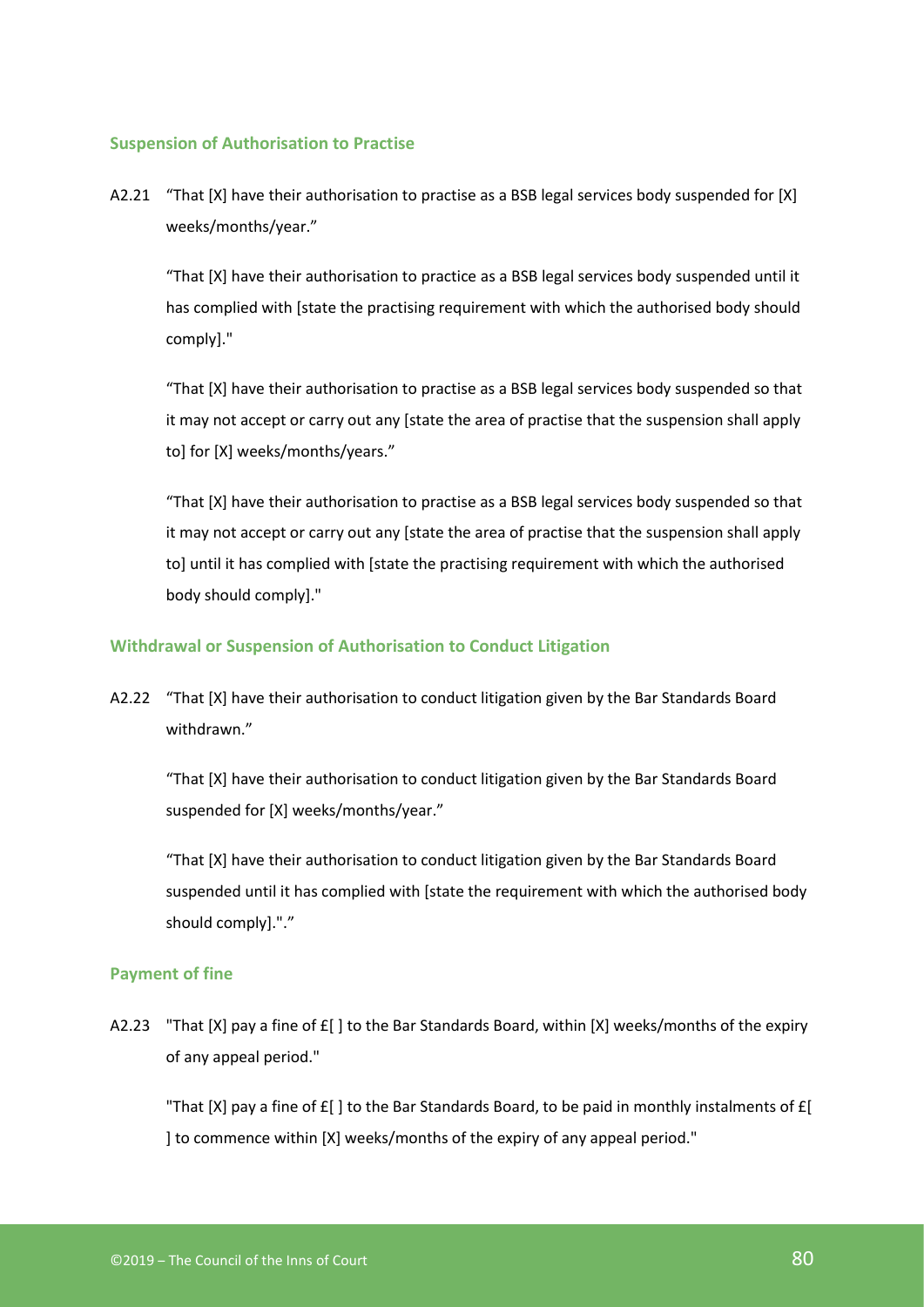#### **Continuing Professional Development**

A2.24 "That [state name of individual(s) and role(s)] of [X] authorised body shall by [date] complete continuing professional development of the following nature and direction… (in addition to the mandatory requirements set out in the Continuing Professional Development Regulations under Part 4, section C of the Handbook [NB this part can only apply to managers/ employees who are practising barristers]) and provide satisfactory proof of compliance with this Order to the Bar Standards Board."

#### **Reprimand**

A2.25 "That [X] has been reprimanded by the Tribunal."

"That [state name of individual(s) or role(s)] of [X] authorised body is ordered to attend on [X- the nominated person] to be reprimanded."

#### **Advice as to future conduct**

A2.26 "That [X] has been advised by the Tribunal as to its future conduct in regard to "

"That [state name of individual(s) or role(s)] of [X] authorised body is hereby ordered to attend on [X – the nominated person] to be given advice as to its future conduct in regard to ".

#### **Wording of Sanctions – BSB Licensed Bodies**

#### **Removal of Licence to Practise**

A2.19 "That [X] have their licence to practice given by the Bar Standards Board revoked."

#### **Conditions on Licence to Practise**

A2.20 "That [X] be required to comply with the following practising requirements [state the practising requirements with which the licensed body should comply]."

#### **Suspension of Licence to Practise**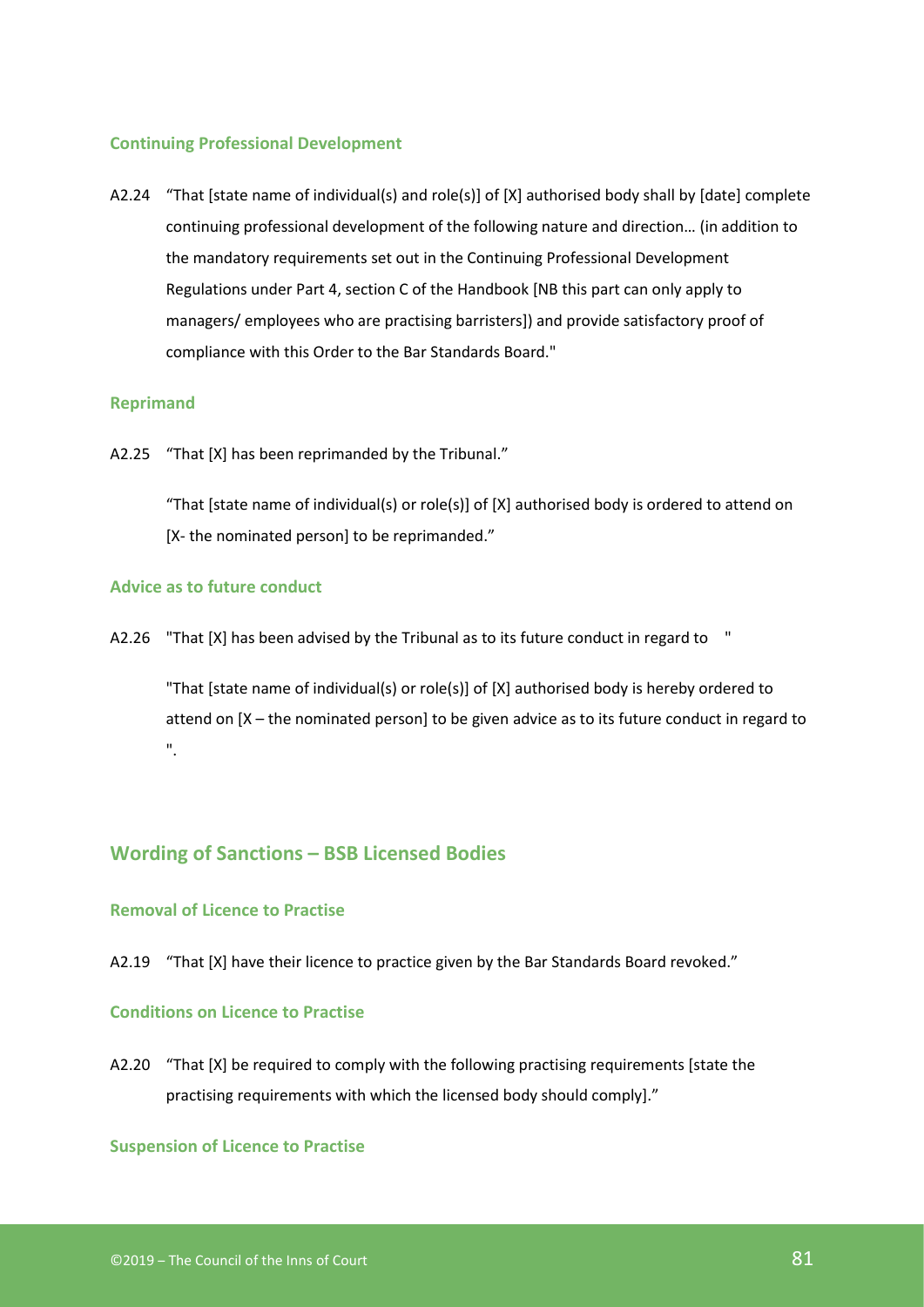A2.21 "That [X] have their licence to practice given by the Bar Standards Board suspended for [X] weeks/months/year."

"That [X] have their licence to practice given by the Bar Standards Board suspended until it has complied with [state the practising requirement with which the licenced body should comply]."

"That [X] have their licence to practice given by the Bar Standards Board suspended so that it may not accept or carry out any [state the area of practice that the suspension shall apply to] for [X] weeks/months/years."

"That [X] have their licence to practice given by the Bar Standards Board suspended so that it may not accept or carry out any [state the area of practice that the suspension shall apply to] until it has complied with [state the practising requirement with which the licenced body should comply]."

#### **Withdrawal or Suspension of Right to Conduct Litigation**

A2.22 "That [X] have their right to conduct litigation given by the Bar Standards Board withdrawn."

"That [X] have their right to conduct litigation given by the Bar Standards Board suspended for [X] weeks/months/year."

"That [X] have their right to conduct litigation given by the Bar Standards Board suspended until it has complied with [state the requirement with which the licenced body should comply]."."

#### **Payment of fine**

A2.23 "That [X] pay a fine of £[] to the Bar Standards Board, within [X] weeks/months of the expiry of any appeal period."

"That  $[X]$  pay a fine of  $E[$  ] to the Bar Standards Board, to be paid in monthly instalments of  $E[$ ] to commence within [X] weeks/months of the expiry of any appeal period."

#### **Continuing Professional Development**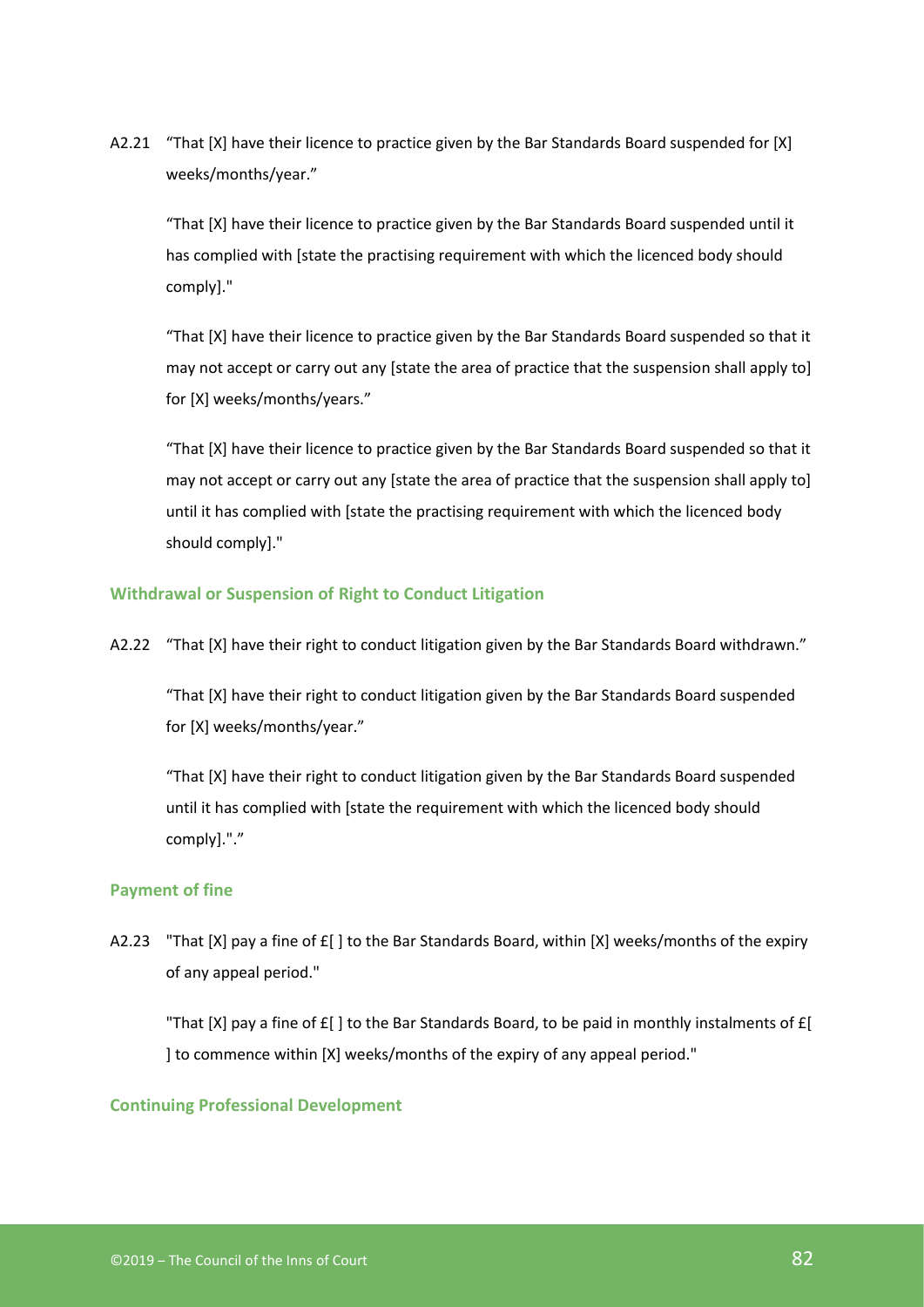A2.24 "That [state name of individual(s) and role(s)] of [X] licenced body shall by [date] complete continuing professional development of the following nature and duration… (in addition to the mandatory requirements set out in the Continuing Professional Development Regulations under Part 4, section C of the Handbook [NB this part can only apply to managers/ employees who are practising barristers]) [in the subject of ...] and provide satisfactory proof of compliance with this Order to the Bar Standards Board."

#### **Reprimand**

A2.25 "That [X] has been reprimanded by the Tribunal."

"That [state name of individual(s) or role(s)] of [X] licenced body is ordered to attend on [Xthe nominated person] to be reprimanded."

#### **Advice as to future conduct**

A2.26 "That [X] has been advised by the Tribunal as to its future conduct in regard to "

"That [state name of individual(s) or role(s)] of [X] licenced body is hereby ordered to attend on [X – the nominated person] to be given advice as to its future conduct in regard to ".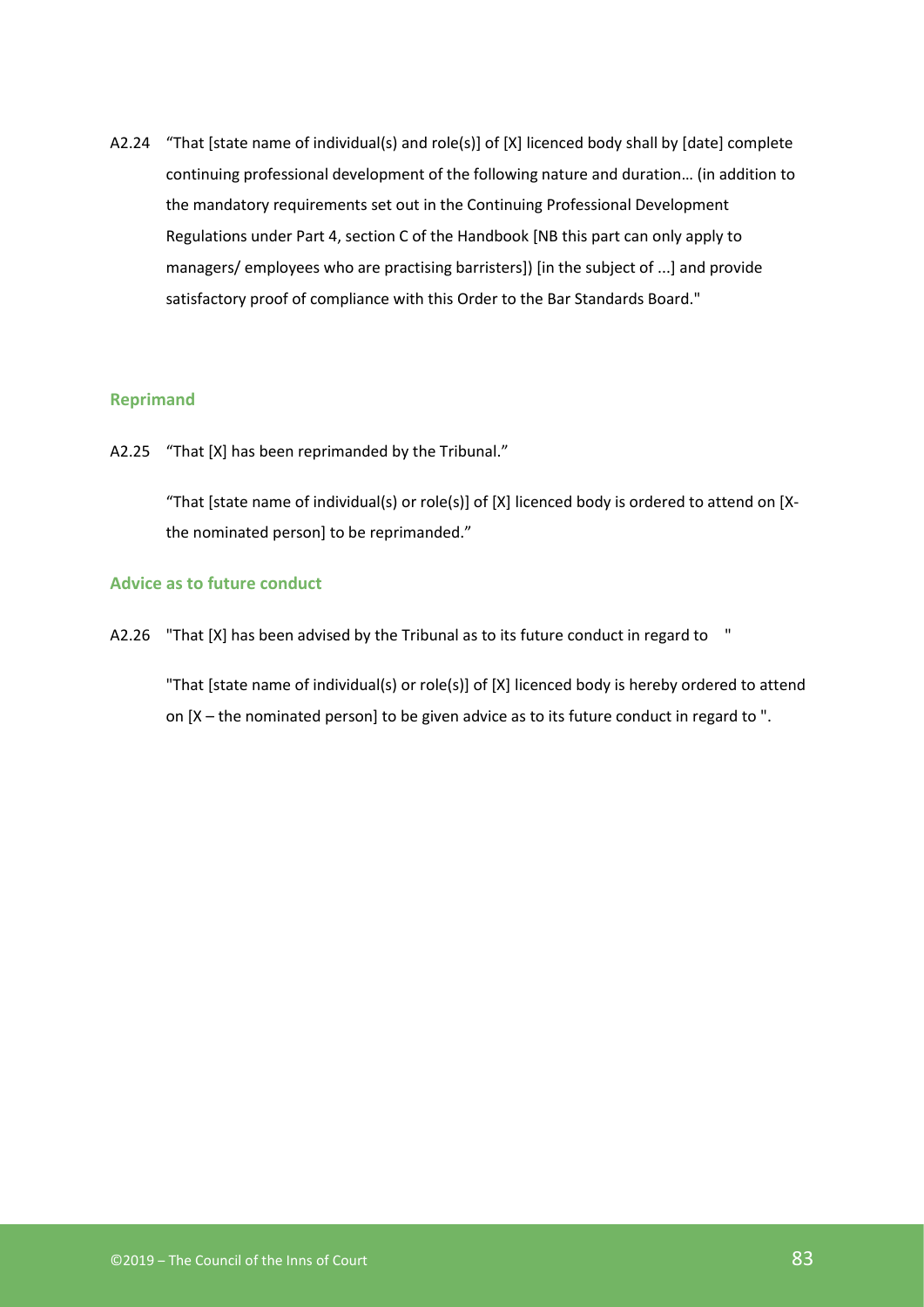# **ANNEX 3 – GLOSSARY**

# **A**

**Administrative sanction** - means the imposition of an administrative warning, fixed penalty fine or other administrative fine up to the prescribed maximum, or any combination of the above in accordance with Section 5.A of the BSB Handbook.

**Aggravating factor** – means any circumstance surrounding a breach of the Handbook that acts to increase its seriousness or add to the risk of harm or actual harm.

**Authorised body** – means a body (corporate or unincorporated) which is authorised by the BSB to carry on reserved legal activities and is not a licenced body.

# **B**

**Bar** - means the Bar of England and Wales.

**Bar Council** - means The General Council of the Bar

**Barrister** - has the meaning given in s. 207 of the Legal Services Act 2007 and means an individual who- (a) has been called to the Bar by an Inn of Court, and

(b) is not disbarred by order of an Inn of Court;

**Bar Tribunals & Adjudication Service (BTAS)** – means the functioning arm of the Council of the Inns of Court (COIC) responsible for administering disciplinary and fitness to practise hearings.

**Bar Standards Board** - means the board established to exercise and oversee the regulatory functions of the Bar Council.

**Breach** – means a breach of the BSB Handbook.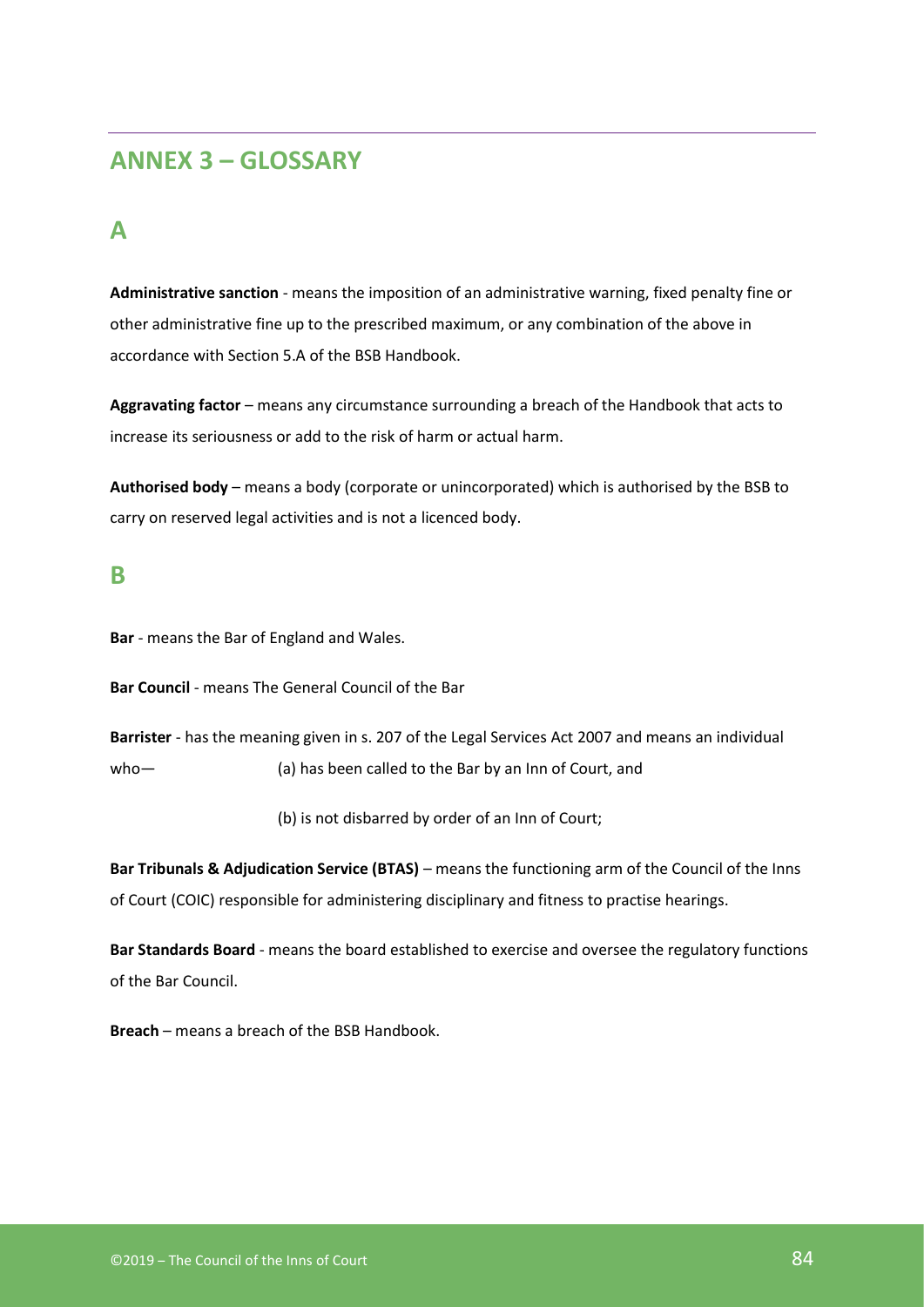# **C**

**Cab-rank rule** – means a rule under which barristers theoretically should accept any cases within their specialist field, subject to their availability during the appropriate time, which are offered to them at a fair and proper fee. (Osborn's Concise Law Dictionary, 11e)

**Call to the bar** - means a formal act by which a person is awarded the degree of barrister by an Inn of Court.

**Chambers** - means a place at or from which one or more self-employed barristers carry on their practices.

**Client** - means, the person for whom a barrister acts

**Conviction** - means a criminal conviction for an indictable offence.

**Complaint regulations** - means the rules set out at part 5.A of the BSB Handbook

**Complainant** – means one who makes a complaint.

**Council of the Inns of Court (COIC)** - means the Council of the Inns of Court and its successors including any entity or part through which it exercises its functions.

**Criminal offence** - means any offence, wherever committed, under the criminal law of any jurisdiction (including non-exempt offences under the Rehabilitation of Offenders Act 1974 (Exceptions) Order 1975 (Amendment) (England and Wales) Order 2013) except:

- (a) an offence for which liability is capable of being discharged by payment of a fixed penalty; and
- (b) an offence which has as its main ingredient the unlawful parking of a vehicle;

**Custodial sentence** – means a sentence of imprisonment.

### **D**

**Determination by consent** – means the procedure set out in part 5 section A5 of the BSB Handbook.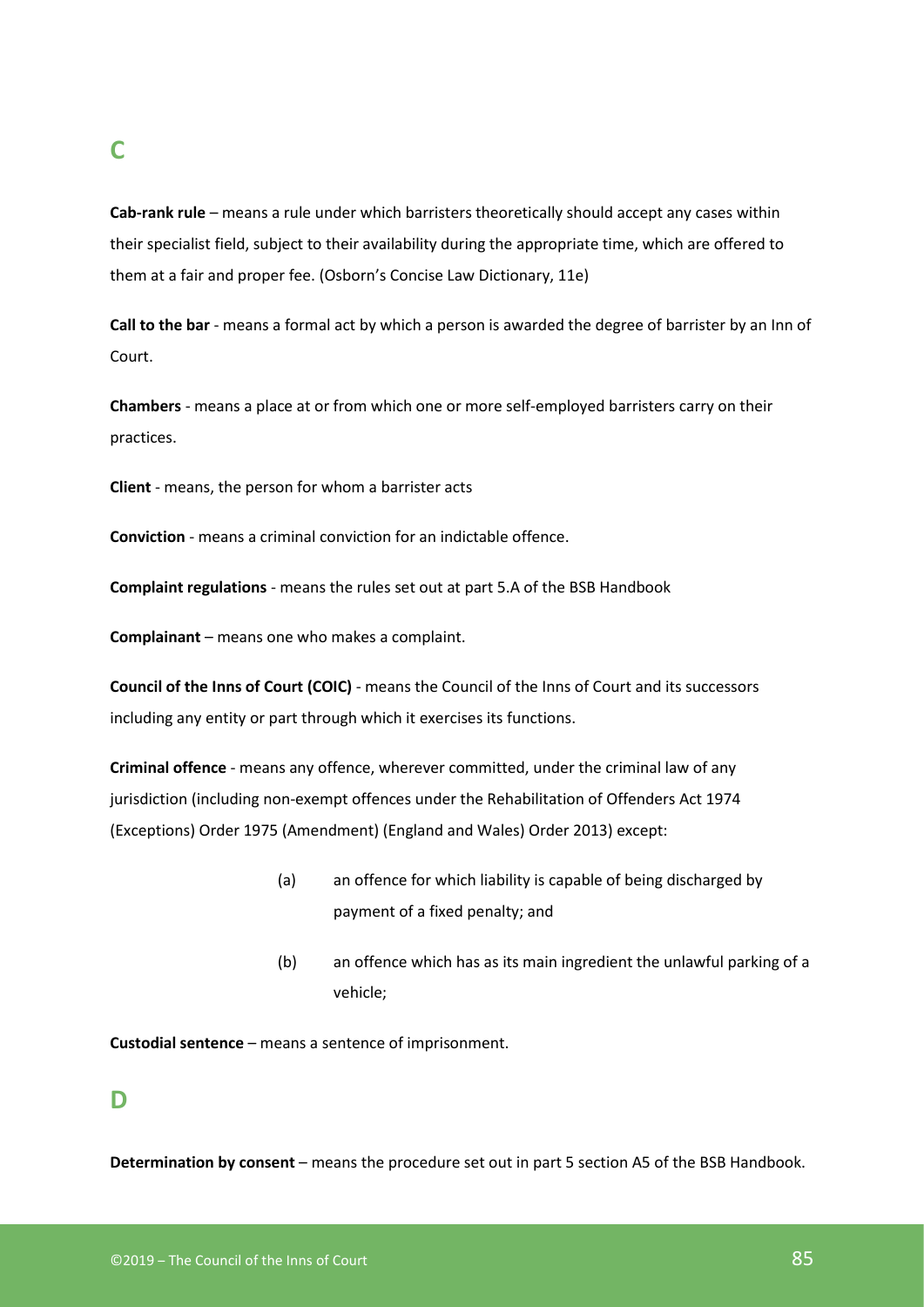**Directions** – means case management directions by the court or tribunal giving a timetable for prehearing procedures.

**Directions Judge** – means a Judge or Queen's Council designated by the President of the Council of the Inns of Court.

**Disbarment** – means to expel a barrister from his Inn of Court.

**Disciplinary Tribunal** - means a Tribunal convened pursuant to part 5, section B of the BSB Handbook to consider an allegation of professional misconduct against a barrister.

**Discrimination** - has the same meaning as in chapter 2 of the Equality Act 2010.

**Diversity data** - means monitoring information relating to the protected characteristics under the Equality Act 2010 in respect of an individual.

**Double jeopardy** - means the principle that a person cannot be tried twice for the same offence.

### **E**

**European lawyer** - means a person who is a national of a Member State and who is authorised in any Member State to pursue professional activities under any of the professional titles appearing in article 2(2) of the European Communities (Lawyer's Practice) Order 1999, but who is not any of the following:

- a) a solicitor or barrister of England and Wales or Northern Ireland; or
- b) a solicitor or advocate under the law of Scotland;

# **F**

**Fitness to practise** – means any question concerning whether a Barrister is unfit to practise.

**Fitness to practise rules** – means the regulations set out at part 5 E of the BSB Handbook.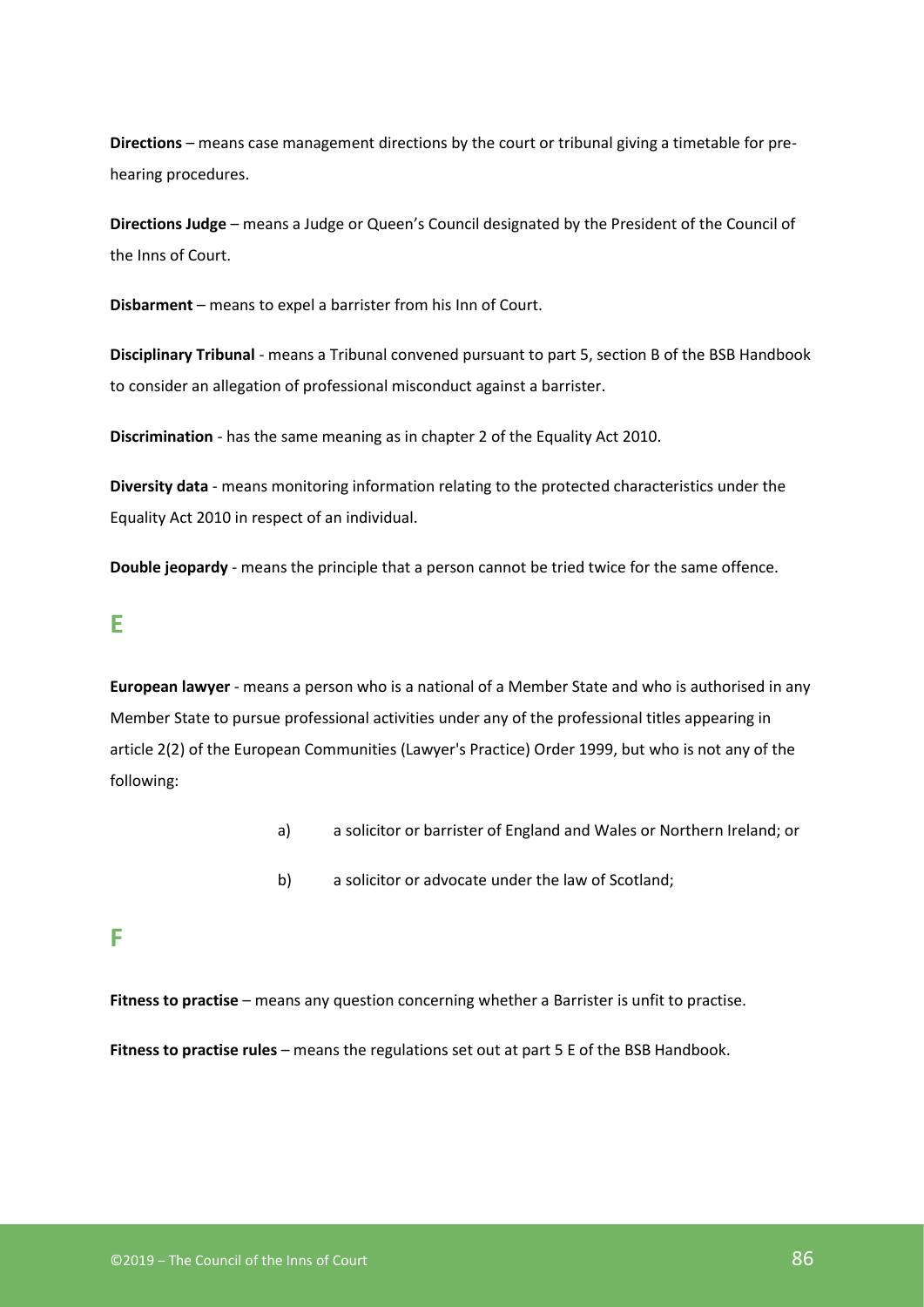# **H**

**Handbook** – means the BSB Handbook.

**Harassment** - has the same meaning as in section 26 of the Equality Act 2010.

### **I**

**Independent Decision Making Body –** means the body established by the Bar Standards Board to take independent decisions on relevant regulatory issues including enforcement of the professional obligations of those regulated by the BSB.

**Inns' Conduct Committee** – means the committee set up to deal with conduct issues relating to student members and applicants to the Inns of Court.

**Inn of Court** - means one of the four Inns of Court, namely, the Honourable Societies of Lincoln's Inn, Inner Temple, Middle Temple and Gray's Inn.

# **L**

**Legal aid** – means the scheme which publically funds advice, assistance and/or legal representation in legal proceedings.

**Legal Aid Agency** - means the executive agency established under Legal Aid Sentencing and Punishment of Offenders Act 2012 to manage and administer the legal aid system

**Legal services** - includes legal advice representation and drafting or settling any statement of case witness statement affidavit or other legal document but does not include:

- a) sitting as a judge or arbitrator or acting as a mediator;
- b) lecturing in or teaching law or writing or editing law books articles or reports;
- c) examining newspapers, periodicals, books, scripts and other publications for libel, breach of copyright, contempt of court and the like;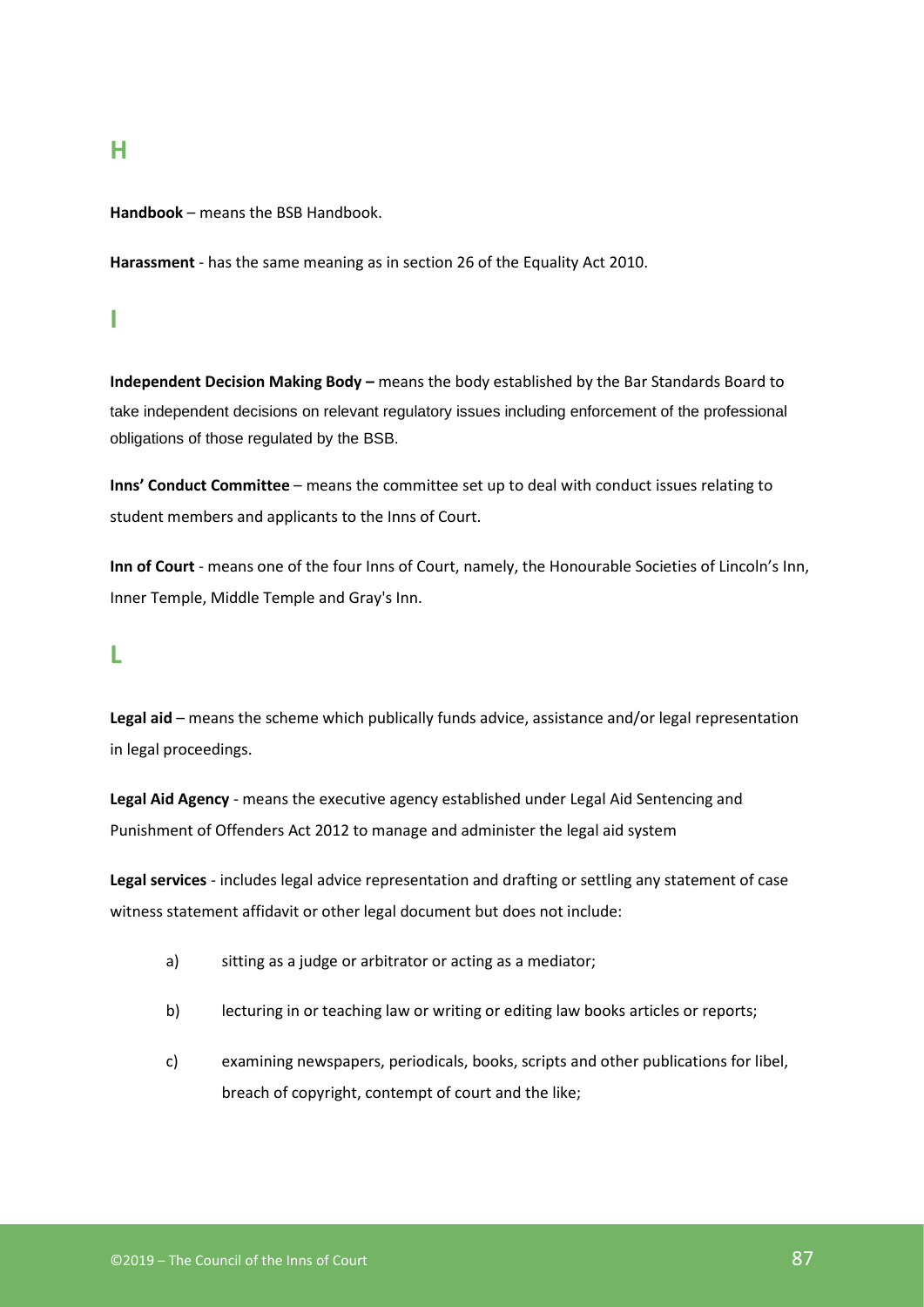- d) giving advice on legal matters free to a friend or relative or acting as unpaid or honorary legal adviser to any charitable benevolent or philanthropic institution;
- e) in relation to a barrister who is a non-executive director of a company or a trustee or governor of a charitable benevolent or philanthropic institution or a trustee of any private trust, giving to the other directors trustees or governors the benefit of his learning and experience on matters of general legal principle applicable to the affairs of the company institution or trust;

**Legal Services Board** - means the independent body established under the Legal Services Act 2007 to be the over-arching regulator for the legal profession as a whole.

**Licensed body** – Has the same meaning as in s71(2) of the Legal Services Act, namely a licensable body which has been granted a licence by the Bar Standards Board or other licensing authority to undertake reserved legal activities.

# **M**

**Mitigating factors** - means any circumstance surrounding a breach of the Handbook that acts to decrease its seriousness or that lessens the extent of harm.

### **P**

**Panel members** – see decision maker

**Practice** - means the activities, including business related activities, in that capacity, of:

- a) a practising barrister;
- b) a barrister exercising a right of audience in a Member State other than the United Kingdom pursuant to the Establishment Directive, or the European Communities (Lawyer's Practice) Regulations 2000;

**Practising barrister** – means a barrister who holds a current practising certificate.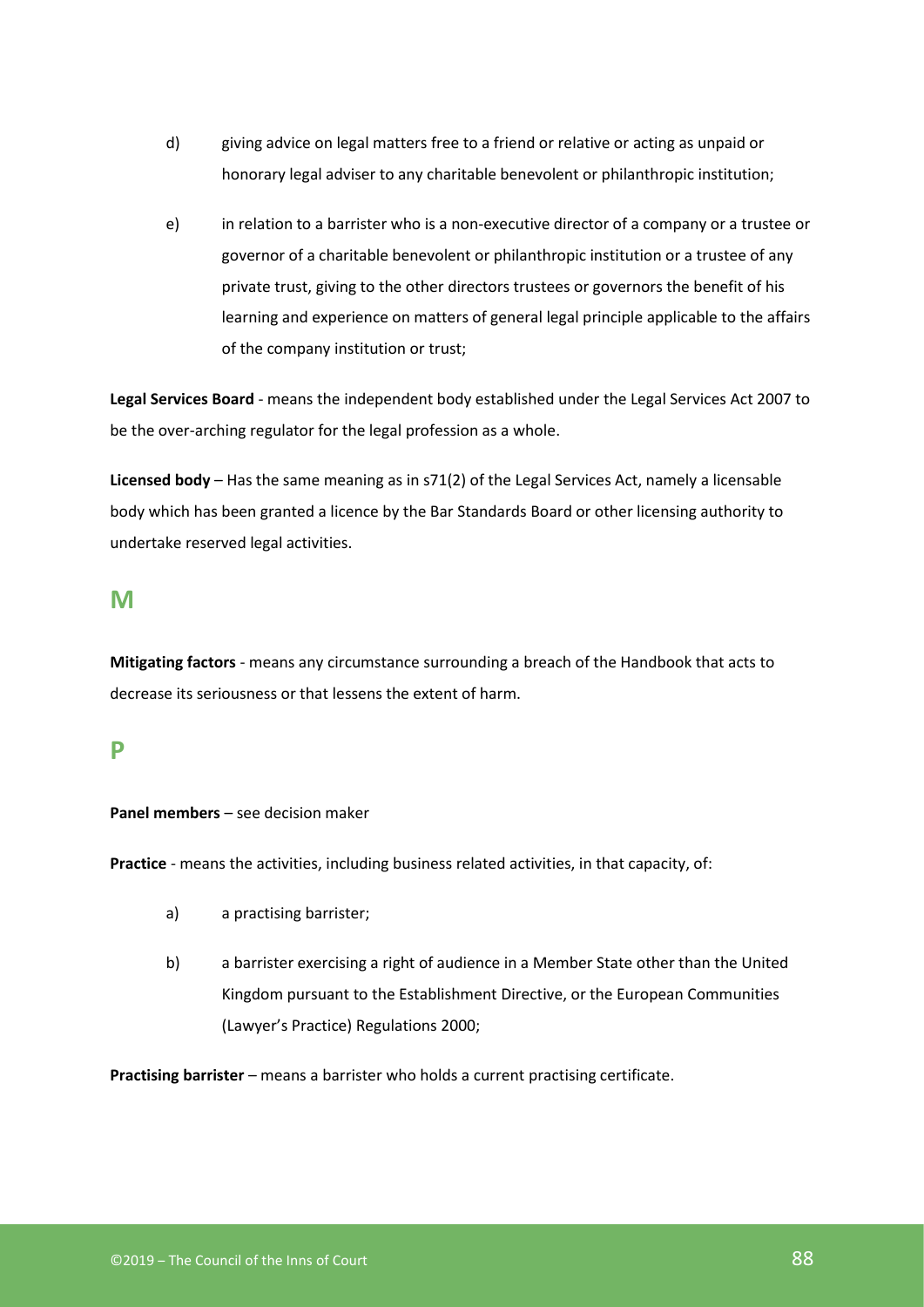**Practising certificate** - means a full practising certificate, a provisional practising certificate, a limited practising certificate, or an European lawyer's practising certificate or a temporary practising certificate issued by the Bar Council.

**Practising requirements** – means the requirements a barrister must fulfil in order to practise as a barrister at the bar of England and Wales. To obtain authorisation to practise a barrister will be asked to:

- a) Verify their current contact details
- b) Verify their practising status and entitlement to exercise reserved legal activities
- c) Confirm whether they have completed the requisite amount of continuing professional development (CPD) activity
- d) Declare that they have obtained and paid for adequate indemnity insurance
- e) Pay the practising certificate fee, and
- f) Sign a declaration of truth, which is designed to ensure understanding of the process and new system.

**The President** - means the President of the Council of the Inns of Court.

**Professional client** - means in relation to giving instructions to a BSB authorised person or body:

- a) any person authorised by another approved regulator or licensing authority;
- b) a legal services body authorised or licensed by the BSB;
- c) an employed barrister or registered European lawyer;
- d) any practising barrister or registered European lawyer acting on his own behalf;
- e) a foreign lawyer;
- f) a Scottish or Northern Irish Solicitor; or
- g) the representative of anybody (such as a Legal Advice Centre or Pro Bono or Free Representation Unit) which arranges for the supply of legal services to the public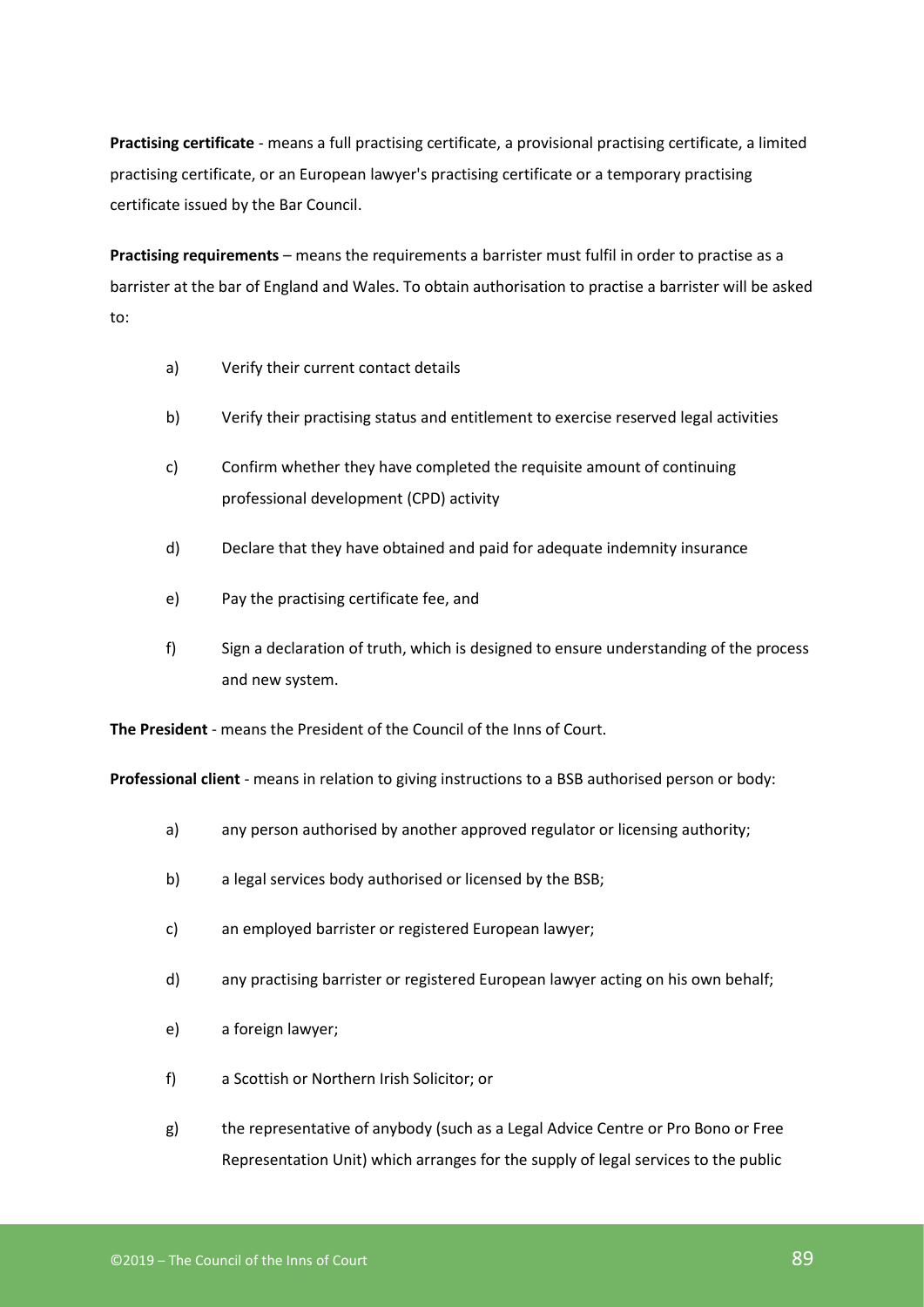without a fee, and which has been and remains designated by the Bar Standards Board (subject to such conditions as may be imposed by the Bar Council or Bar Standards Board in relation to insurance or any other matter whatsoever) as suitable for the instruction of barristers, and which instructs a barrister to supply legal services without a fee;

h) any member of a profession who is acting on behalf of their own client;

**Professional misconduct** – means a breach of [the] Handbook by a BSB regulated person which is not appropriate for disposal by way of no further action or the imposition of administrative sanctions.

**Promptly –** means as soon as practicably possible.

**Public access client** – means a client (other than a licensed access client) that instructs a barrister directly.

**Public access instructions** - means instructions given to a barrister by or on behalf of a public access client, in accordance with Part 2 Rules C119-C131 of the BSB Handbook.

**Pupil** - means an individual who is undertaking either the first non-practising six months of pupillage or the second practising six months of pupillage, or a part thereof and who is registered with the Bar Standards Board as a pupil.

**Pupil supervisor** – means an individual, qualified barrister who has been approved as a pupil supervisor by his or her Inn of Court, and in accordance with the Bar Training Regulations under part 4 of the BSB Handbook.

**Pupillage** – means the period of professional training required before applying for authorisation to practise as a barrister.

### **R**

**Referral fee** - means any payment or other consideration made in return for the referral of professional instructions by an intermediary.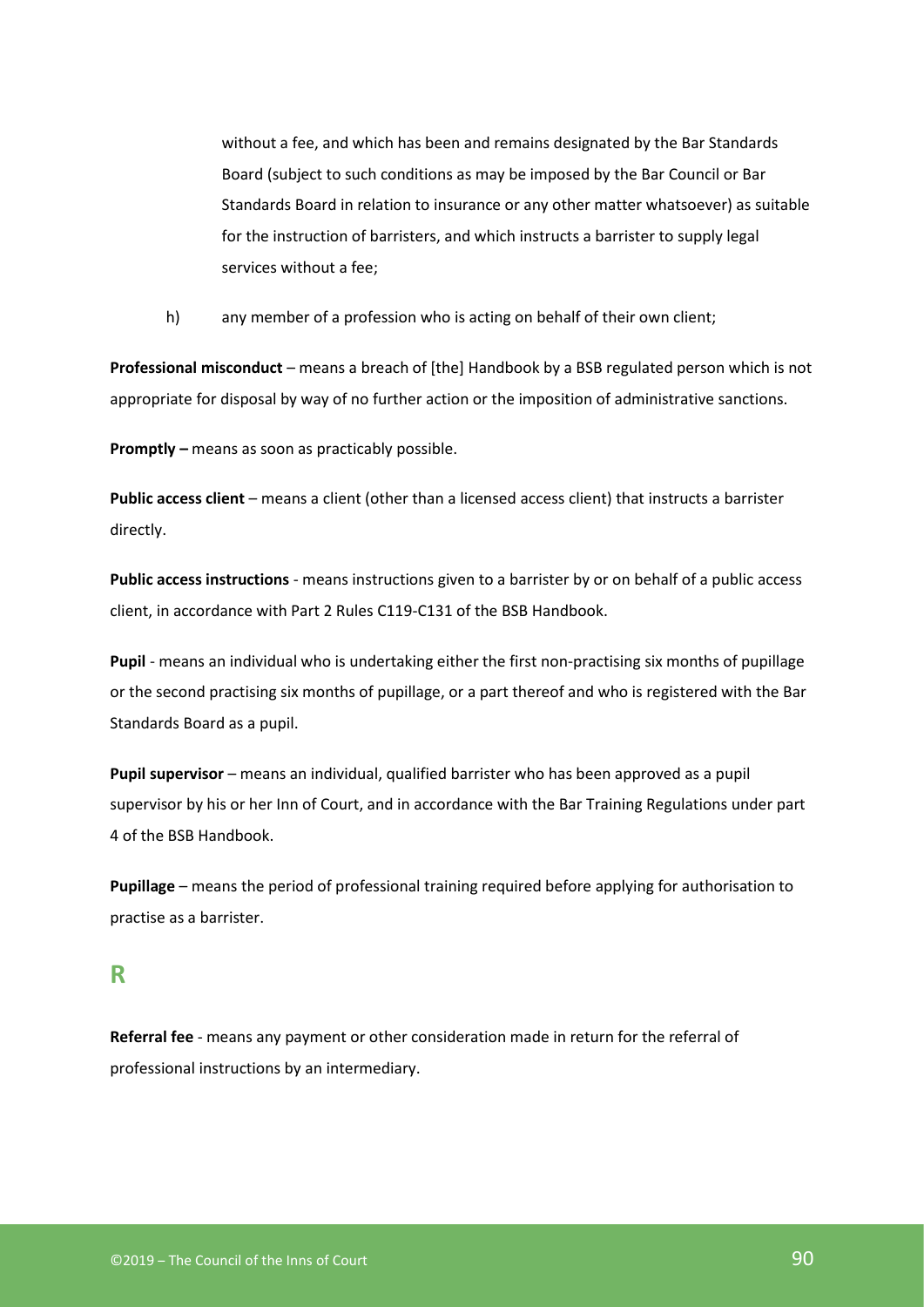**Respondent –** means the relevant person who is the subject of the disciplinary charge or charges brought before a Disciplinary Tribunal and/or of a disqualification application made to the Disciplinary Tribunal under the Complaints Regulations.

**Regulatory objectives** - has the meaning given to it by section 1 of the Legal Services Act 2007 and consists of the following objectives:

- a) protecting and promoting the public interest;
- b) supporting the constitutional principles of the rule of law;
- c) improving access to justice;
- d) protecting and promoting the interests of consumers;
- e) promoting competition in the provision of the services;
- f) encouraging an independent, strong, diverse and effective legal profession;
- g) increasing public understanding of the citizen's legal rights and duties; and
- h) promoting and maintaining adherence to the professional principles;

**Report of Finding and Sanction** – means a report completed by the Chair of the Tribunal detailing the finding, reasons and where applicable the sanction.

# **S**

**Sanctions** – means a penalty for breaching the BSB Handbook.

**Self-employed barrister** – means a practising barrister who is self-employed.

**Serious misconduct** – means conduct as defined under part 2 C4 (gC96) of the BSB Handbook.

**Strategic objectives** – means the BSB's strategic objectives as set out in the BSB's Strategic Plan 2016 - 2019.

**Submissions** – means a statement made by a barrister in support of their client's case.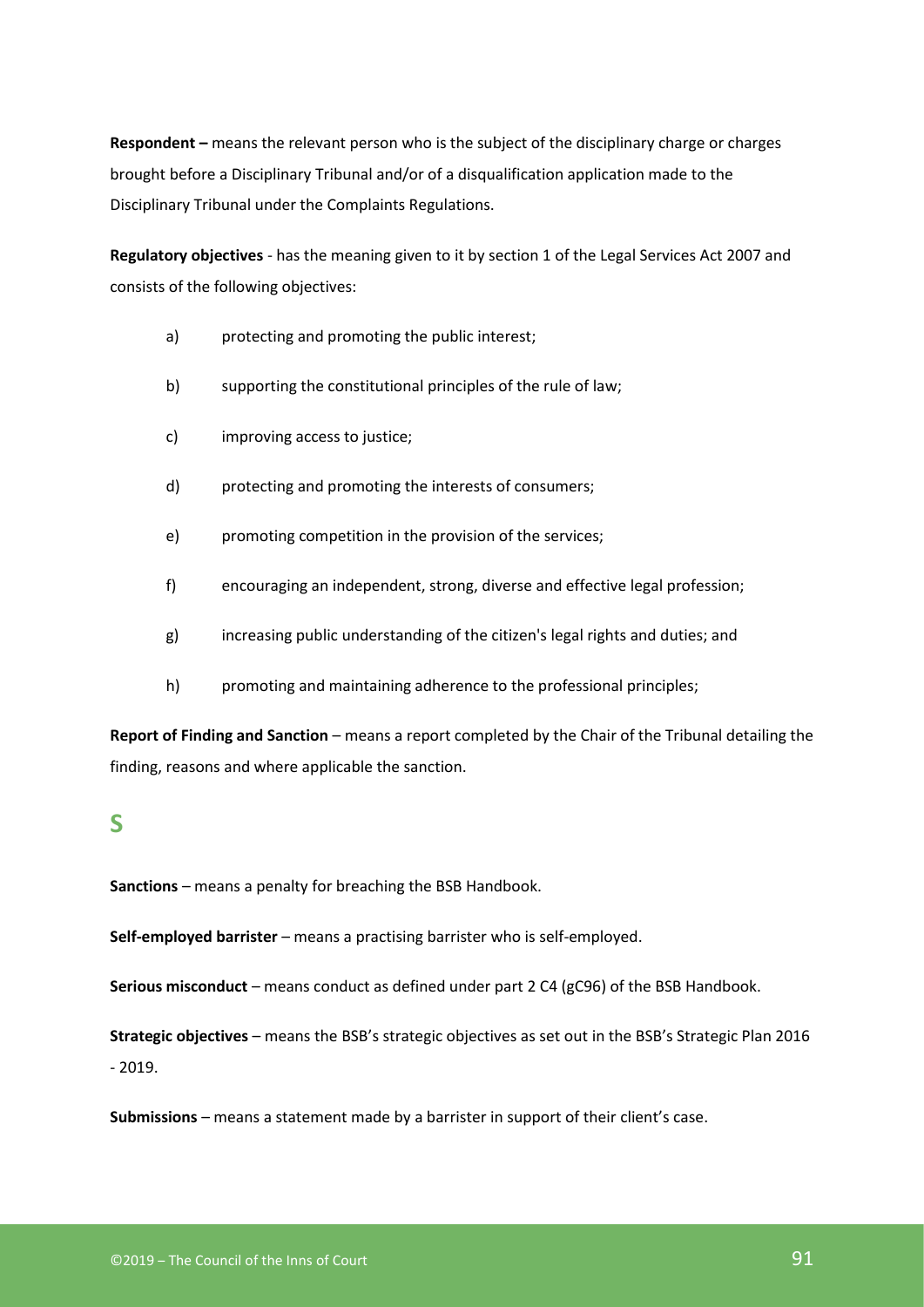# **U**

**Unregistered barristers** - means an individual who does not hold a practising certificate but who has been called to the Bar by one of the Inns and has not ceased to be a member of the Bar.